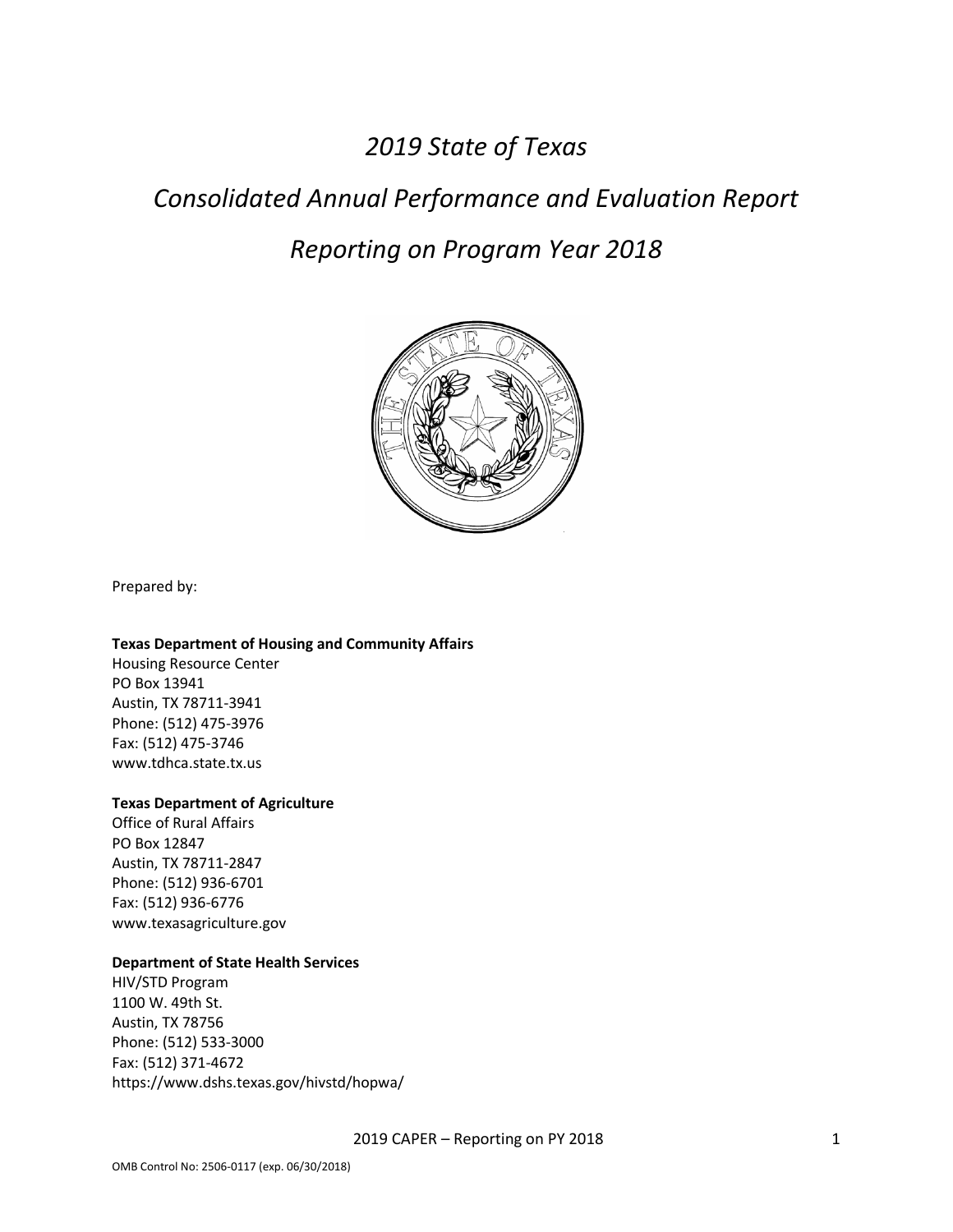# **Contents**

| CR-25 - Homeless and Other Special Needs 91.220(d, e); 91.320(d, e); 91.520(c) 33 |
|-----------------------------------------------------------------------------------|
|                                                                                   |
|                                                                                   |
|                                                                                   |
|                                                                                   |
|                                                                                   |
|                                                                                   |
|                                                                                   |
|                                                                                   |
|                                                                                   |
|                                                                                   |
|                                                                                   |
|                                                                                   |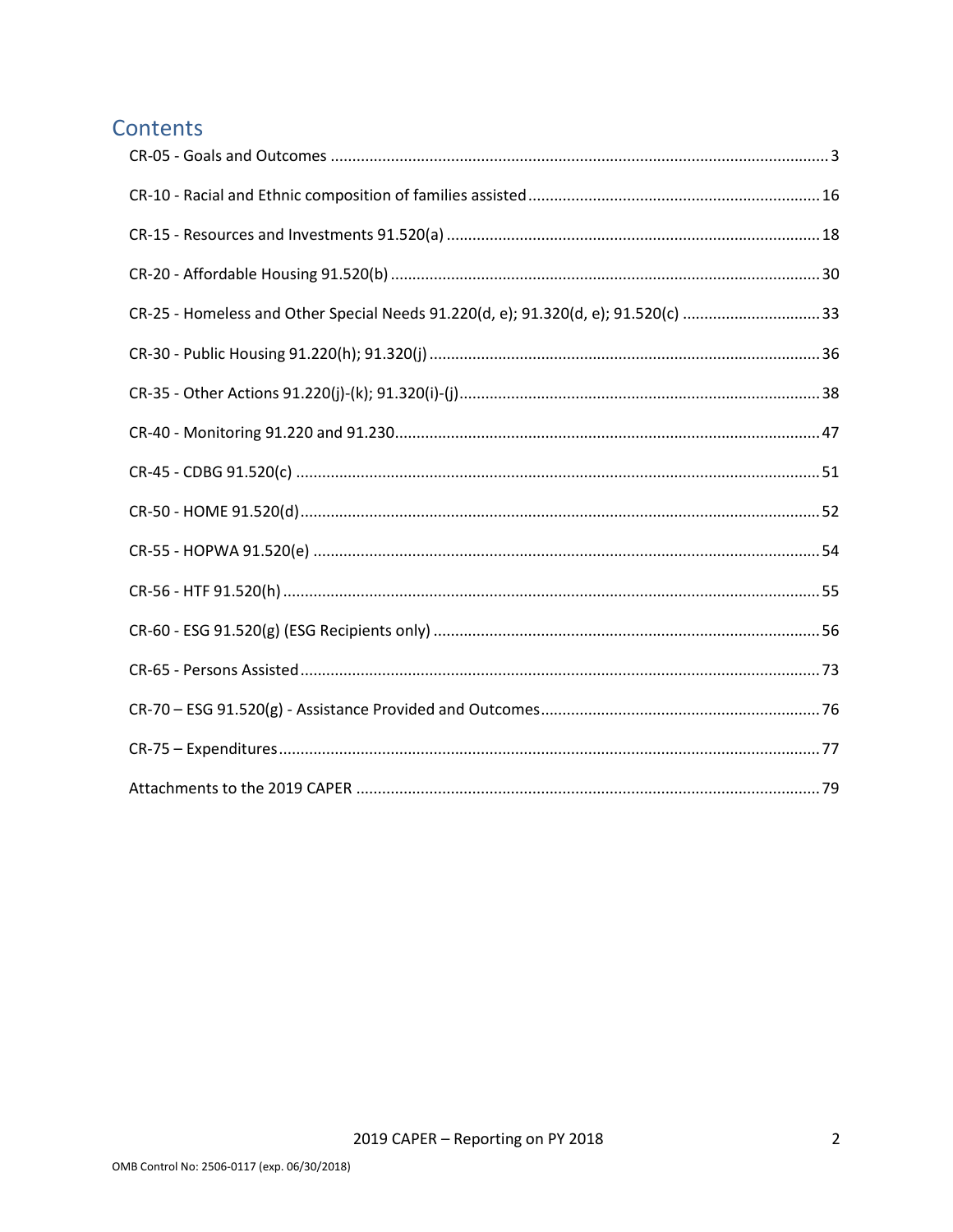## <span id="page-2-0"></span>**CR-05 - Goals and Outcomes**

## **Progress the jurisdiction has made in carrying out its strategic plan and its action plan. 91.520(a)**

This could be an overview that includes major initiatives and highlights that were proposed and executed throughout the program year.

The information contained in this Consolidated Annual Performance and Evaluation Report (CAPER or Report) provides an assessment of the State of Texas' progress towards meeting stated goals and objectives stated in the 2015-2019 Consolidated Plan and One Year Action Plan goals and objectives for Program Year (PY) 2018. The CAPER reports on Program Year 2018 (February 1, 2018, through January 31, 2019) for the following federal formula grant programs:

Community Development Block Grant (CDBG) HOME Investment Partnerships Program (HOME) Housing Opportunities for Persons with AIDS (HOPWA) Emergency Solutions Grant (ESG), and National Housing Trust Fund (NHTF)

The Texas Department of Housing and Community Affairs (TDHCA) administers HOME, ESG, and NHTF programs; the Texas Department of Agriculture (TDA) administers CDBG; and the Texas Department of State Health Services (DSHS) administers HOPWA. TDHCA coordinates the preparation of the State of Texas Consolidated Plan documents, including the CAPER.

For specific progress made by each of these programs, for reporting in accordance with the Violence Against Women Act (VAWA), and for reporting in accordance with Notice CPD 17-06: Using CPD Funds for Disaster Response and Recovery, see the narrative sections below Table 1 - Accomplishments - Program Year & Strategic Plan to Date.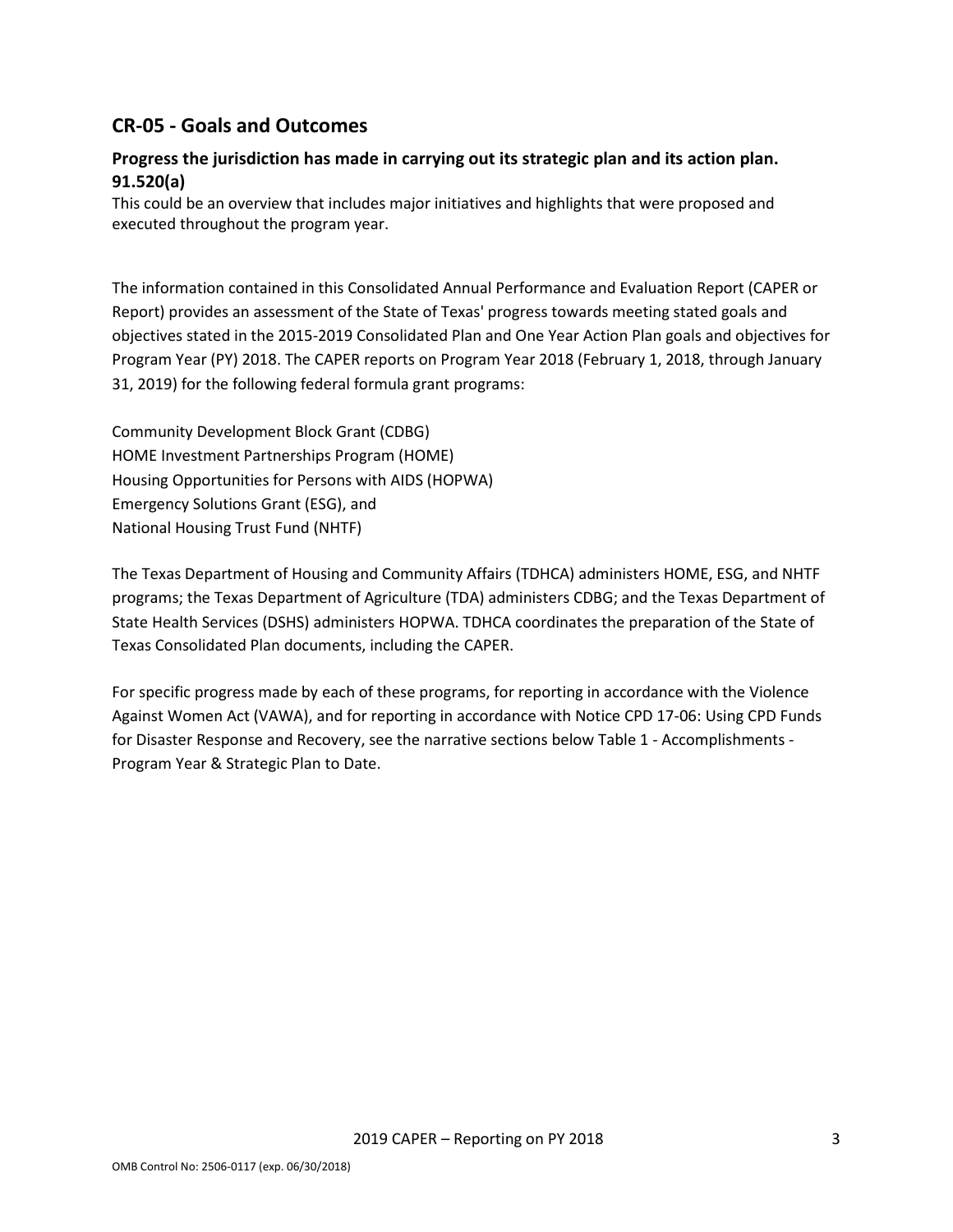## **Comparison of the proposed versus actual outcomes for each outcome measure submitted with the consolidated plan and explain, if applicable, why progress was not made toward meeting goals and objectives. 91.520(g)**

Categories, priority levels, funding sources and amounts, outcomes/objectives, goal outcome indicators, units of measure, targets, actual outcomes/outputs, and percentage completed for each of the grantee's program year goals.

| Goal                                            | Category                                                         | Source / Amount                        | Indicator                                                                                                     | Unit of<br><b>Measure</b> | Expected-<br><b>Strategic</b><br>Plan | Actual-<br><b>Strategic</b><br>Plan | Percent<br>Complete | Expected -<br>Program<br>Year | Actual-<br>Program<br>Year | Percent<br>Complete |
|-------------------------------------------------|------------------------------------------------------------------|----------------------------------------|---------------------------------------------------------------------------------------------------------------|---------------------------|---------------------------------------|-------------------------------------|---------------------|-------------------------------|----------------------------|---------------------|
| <b>CDBG Colonia</b><br>Self-Help<br>Centers     | Self-Help<br>Centers                                             | CDBG: \$                               | Other                                                                                                         | Other                     | 72,455                                | 36,320                              | 50.13%              | 14,491                        | 9,512                      | 65.64%              |
| <b>CDBG Colonia</b><br>Set-Aside                | Affordable<br>Housing<br>Non-Housing<br>Community<br>Development | <b>CDBG Colonias Set-</b><br>aside: \$ | Public Facility or<br>Infrastructure<br>Activities other<br>than<br>Low/Moderate<br>Income Housing<br>Benefit | Persons<br>Assisted       | 16,740                                | 15,079                              | 90.08%              | 3,348                         | 2,175                      | 64.96%              |
| <b>CDBG Disaster</b><br>Relief / Urgent<br>Need | Non-Housing<br>Community<br>Development                          | CDBG: \$                               | Public Facility or<br>Infrastructure<br>Activities other<br>than<br>Low/Moderate<br>Income Housing<br>Benefit | Persons<br>Assisted       | 661,240                               | 546,862                             | 82.70%              | 132,248                       | 9,010                      | 6.81%               |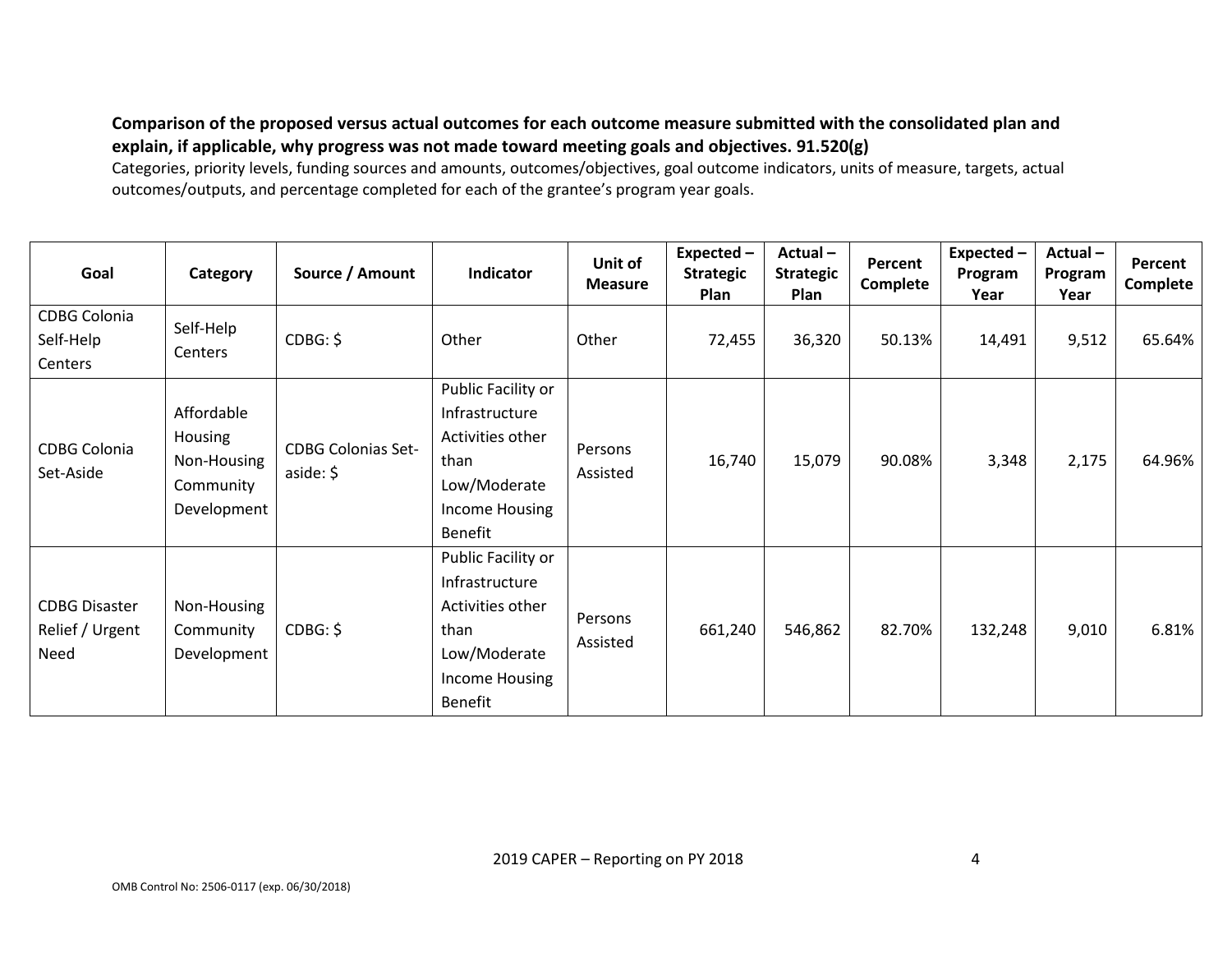| Goal                                        | Category                                                           | Source / Amount                            | Indicator                                                                                                            | Unit of<br><b>Measure</b> | Expected-<br><b>Strategic</b><br>Plan | Actual-<br><b>Strategic</b><br>Plan | Percent<br>Complete | Expected-<br>Program<br>Year | Actual-<br>Program<br>Year | Percent<br>Complete |
|---------------------------------------------|--------------------------------------------------------------------|--------------------------------------------|----------------------------------------------------------------------------------------------------------------------|---------------------------|---------------------------------------|-------------------------------------|---------------------|------------------------------|----------------------------|---------------------|
| <b>CDBG</b> Economic<br>Development         | Non-Housing<br>Community<br>Development<br>Economic<br>Development | CDBG: \$                                   | Public Facility or<br>Infrastructure<br>Activities other<br>than<br>Low/Moderate<br>Income Housing<br><b>Benefit</b> | Persons<br>Assisted       | 66,610                                | 473,626                             | 711.04%             | 14,122                       | 178,083                    | 1,261.03<br>$\%$    |
| <b>CDBG</b> Economic<br>Development         | Non-Housing<br>Community<br>Development<br>Economic<br>Development | CDBG: \$                                   | Jobs<br>created/retained                                                                                             | Jobs                      | 4,000                                 | 1,627                               | 40.68%              |                              |                            |                     |
| CDBG Other<br>Construction                  | Non-Housing<br>Community<br>Development                            | CDBG: \$                                   | Public Facility or<br>Infrastructure<br>Activities other<br>than<br>Low/Moderate<br><b>Income Housing</b><br>Benefit | Persons<br>Assisted       | 1,139,215                             | 878,968                             | 77.16%              | 227,843                      | 240,007                    | 105.34%             |
| CDBG Planning /<br><b>Capacity Building</b> | Non-Housing<br>Community<br>Development                            | CDBG: \$/CDBG<br>Colonias Set-aside:<br>\$ | Public Facility or<br>Infrastructure<br>Activities other<br>than<br>Low/Moderate<br><b>Income Housing</b><br>Benefit | Persons<br>Assisted       | 187,695                               | 161,103                             | 85.83%              | 37,412                       | 40,586                     | 108.48%             |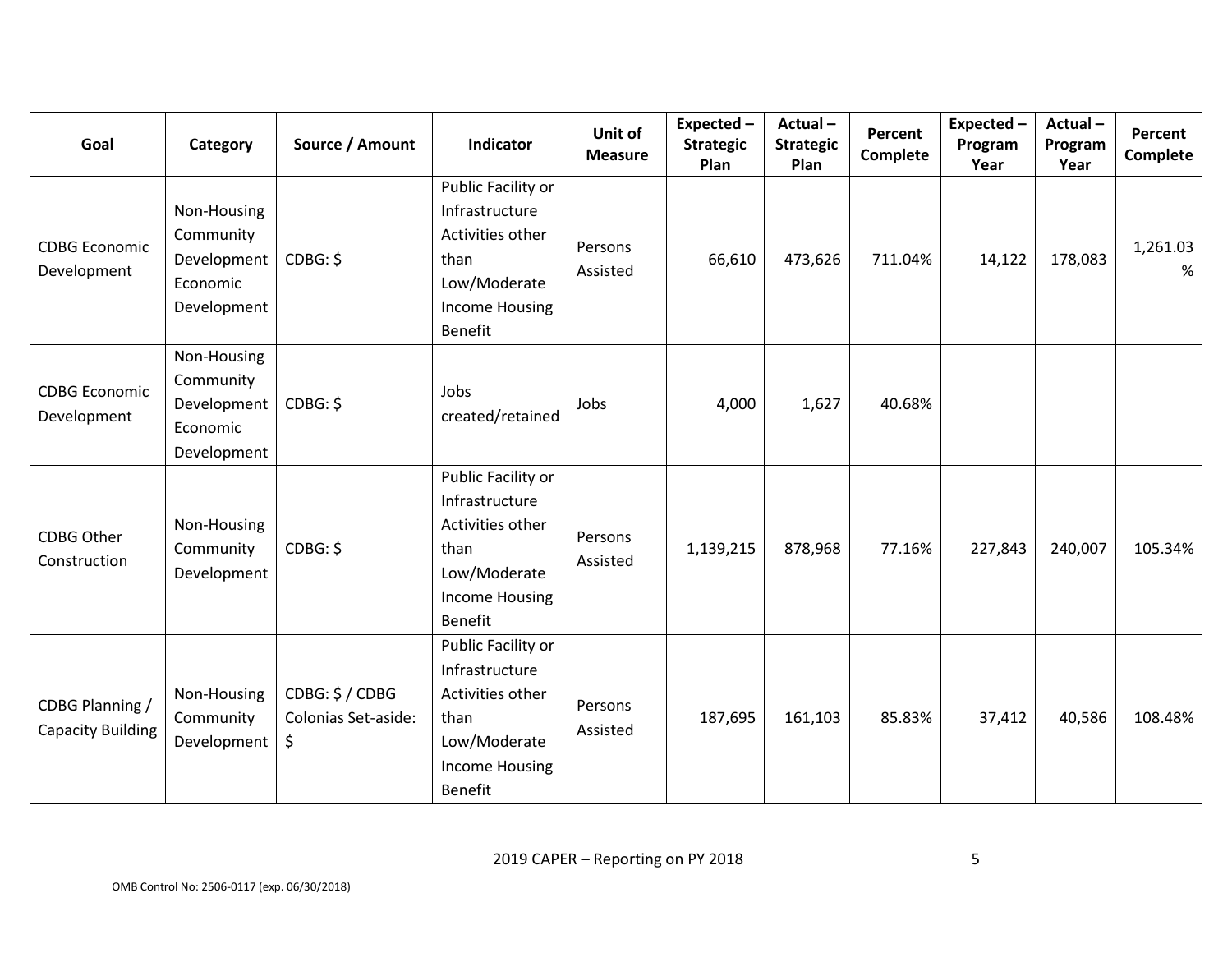| Goal                                                             | Category                                                                         | Source / Amount  | Indicator                         | Unit of<br><b>Measure</b>    | Expected-<br><b>Strategic</b><br>Plan | Actual-<br><b>Strategic</b><br>Plan | Percent<br>Complete | Expected-<br>Program<br>Year | Actual-<br>Program<br>Year | Percent<br>Complete |
|------------------------------------------------------------------|----------------------------------------------------------------------------------|------------------|-----------------------------------|------------------------------|---------------------------------------|-------------------------------------|---------------------|------------------------------|----------------------------|---------------------|
| Construction of<br>single family<br>housing                      | Affordable<br>Housing<br>Non-<br>Homeless<br>Special<br>Needs                    | HOME: \$         | Homeowner<br><b>Housing Added</b> | Household<br>Housing<br>Unit | 35                                    | 10                                  | 28.57%              | 0                            | 3                          | $-$ %               |
| <b>HOME</b><br>Households in<br>new/rehabed<br>multifamily units | Affordable<br>Housing<br>Non-<br>Homeless<br>Special<br><b>Needs</b>             | HOME: \$         | Rental units<br>constructed       | Household<br>Housing<br>Unit | 300                                   | 974                                 | 324.67%             | 131                          | 149                        | 113.74%             |
| <b>HOME</b><br>Households in<br>new/rehabed<br>multifamily units | Affordable<br>Housing<br>Non-<br>Homeless<br>Special<br><b>Needs</b>             | HOME: \$         | Rental units<br>rehabilitated     | Household<br>Housing<br>Unit | 75                                    | 346                                 | 461.33%             | 56                           | 82                         | 146.43%             |
| HOPWA Facility-<br><b>Based Housing</b><br>Subsidy<br>Assistance | Affordable<br>Housing<br>Homeless<br>Non-<br>Homeless<br>Special<br><b>Needs</b> | HOPWA: \$328,181 | Homelessness<br>Prevention        | Persons<br>Assisted          | 0                                     | 46                                  | $-$ %               | 47                           | 46                         | 97.87%              |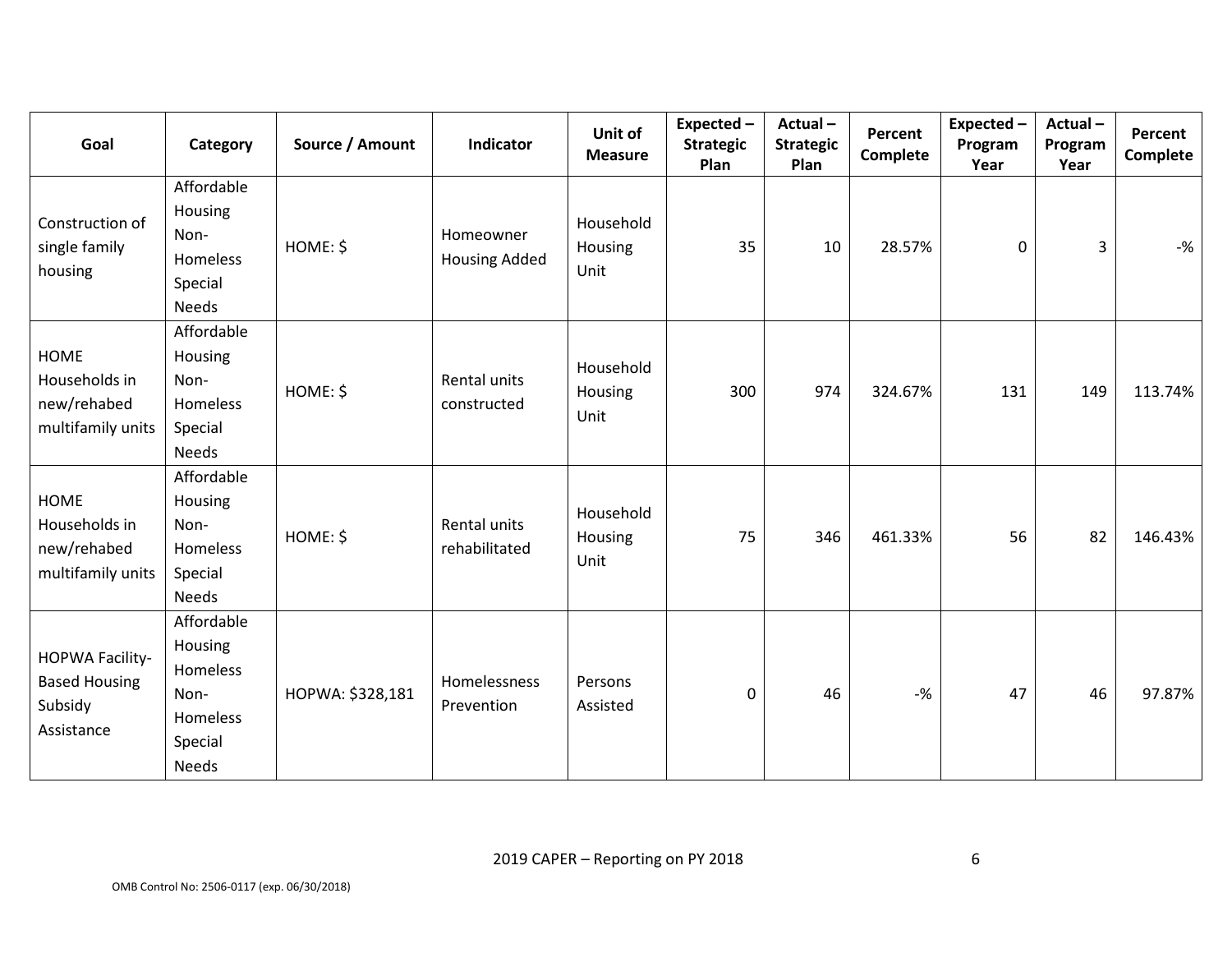| Goal                                                                      | Category                                                                    | Source / Amount | Indicator                                                                               | Unit of<br><b>Measure</b> | Expected-<br><b>Strategic</b><br>Plan | Actual-<br><b>Strategic</b><br>Plan | Percent<br>Complete | Expected-<br>Program<br>Year | Actual-<br>Program<br>Year | Percent<br><b>Complete</b> |
|---------------------------------------------------------------------------|-----------------------------------------------------------------------------|-----------------|-----------------------------------------------------------------------------------------|---------------------------|---------------------------------------|-------------------------------------|---------------------|------------------------------|----------------------------|----------------------------|
| <b>HOPWA</b><br>Permanent<br>Housing<br>Placement<br>Assistance           | Affordable<br>Housing<br>Non-<br><b>Homeless</b><br>Special<br><b>Needs</b> | HOPWA: \$       | Public service<br>activities other<br>than<br>Low/Moderate<br>Income Housing<br>Benefit | Persons<br>Assisted       | 65                                    | 228                                 | 350.77%             | 81                           | 141                        | 174.07%                    |
| <b>HOPWA</b><br>Resource<br>Identification                                | Affordable<br>Housing<br>Non-<br>Homeless<br>Special<br><b>Needs</b>        | HOPWA: \$0      | Other                                                                                   | Other                     | 0                                     | $\mathbf 0$                         | $-$ %               | $\mathbf 0$                  | 0                          | $-$ %                      |
| <b>HOPWA Short-</b><br>Term Rent,<br>Mortgage, &<br><b>Utilities Asst</b> | Affordable<br>Housing<br>Non-<br><b>Homeless</b><br>Special<br><b>Needs</b> | HOPWA: \$       | Homelessness<br>Prevention                                                              | Persons<br>Assisted       | 2,350                                 | 1,808                               | 76.94%              | 446                          | 512                        | 114.80%                    |
| <b>HOPWA Tenant-</b><br><b>Based Rental</b><br>Assistance                 | Affordable<br>Housing<br>Non-<br>Homeless<br>Special<br><b>Needs</b>        | HOPWA: \$       | Tenant-based<br>rental assistance<br>/ Rapid<br>Rehousing                               | Households<br>Assisted    | 2,200                                 | 2,030                               | 92.27%              | 548                          | 669                        | 122.08%                    |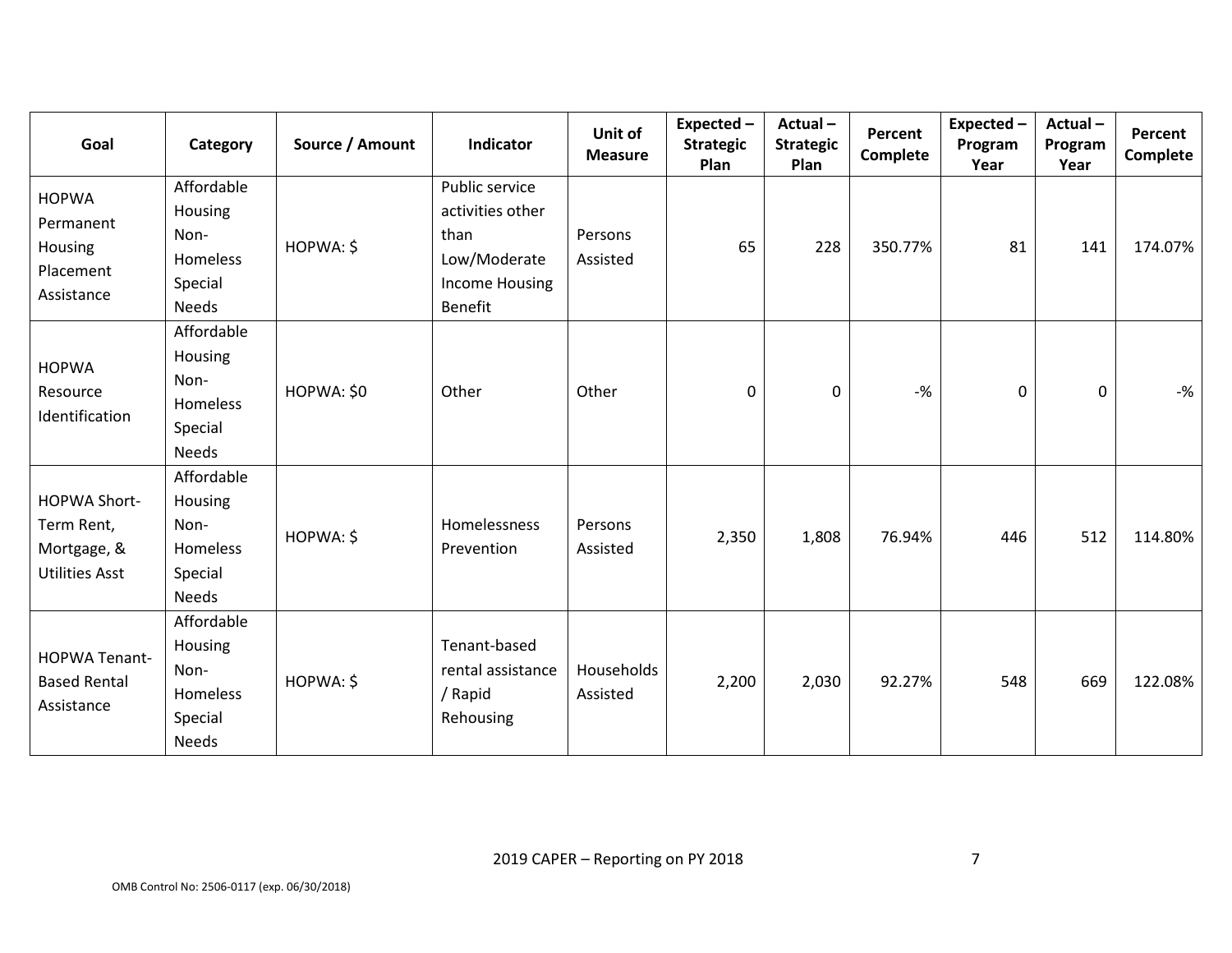| Goal                                                       | Category                                                             | Source / Amount | Indicator                                                                                                                   | Unit of<br><b>Measure</b> | Expected-<br><b>Strategic</b><br>Plan | Actual-<br><b>Strategic</b><br>Plan | Percent<br>Complete | Expected-<br>Program<br>Year | Actual-<br>Program<br>Year | Percent<br>Complete |
|------------------------------------------------------------|----------------------------------------------------------------------|-----------------|-----------------------------------------------------------------------------------------------------------------------------|---------------------------|---------------------------------------|-------------------------------------|---------------------|------------------------------|----------------------------|---------------------|
| HOPWA-Funded<br>Supportive<br>Services                     | Affordable<br>Housing<br>Non-<br>Homeless<br>Special<br><b>Needs</b> | HOPWA: \$       | Public Facility or<br>Infrastructure<br>Activities other<br>than<br>Low/Moderate<br><b>Income Housing</b><br><b>Benefit</b> | Persons<br>Assisted       | 4,450                                 | 3,788                               | 85.12%              | 975                          | 1,204                      | 123.49%             |
| Homebuyer<br>assistance with<br>possible<br>rehabilitation | Affordable<br>Housing<br>Non-<br>Homeless<br>Special<br><b>Needs</b> | HOME: \$        | <b>Direct Financial</b><br>Assistance to<br>Homebuyers                                                                      | Households<br>Assisted    | 200                                   | 38                                  | 19.00%              | 36                           | $\overline{7}$             | 19.44%              |
| <b>Homeless Goals</b>                                      | <b>Homeless</b>                                                      | $ESG:$ \$       | Tenant-based<br>rental assistance<br>/ Rapid<br>Rehousing                                                                   | Households<br>Assisted    | 22,850                                | 3,477                               | 15.22%              | 1,189                        | 857                        | 72.08%              |
| <b>Homeless Goals</b>                                      | <b>Homeless</b>                                                      | $ESG:$ \$       | Homeless<br>Person<br>Overnight<br>Shelter                                                                                  | Persons<br>Assisted       | 53,555                                | 53,248                              | 99.43%              | 14,398                       | 21,489                     | 149.25%             |
| <b>Homeless Goals</b>                                      | Homeless                                                             | ESG: \$         | Homelessness<br>Prevention                                                                                                  | Persons<br>Assisted       | 31,240                                | 11,953                              | 38,26%              | 3,392                        | 3,166                      | 93.34%              |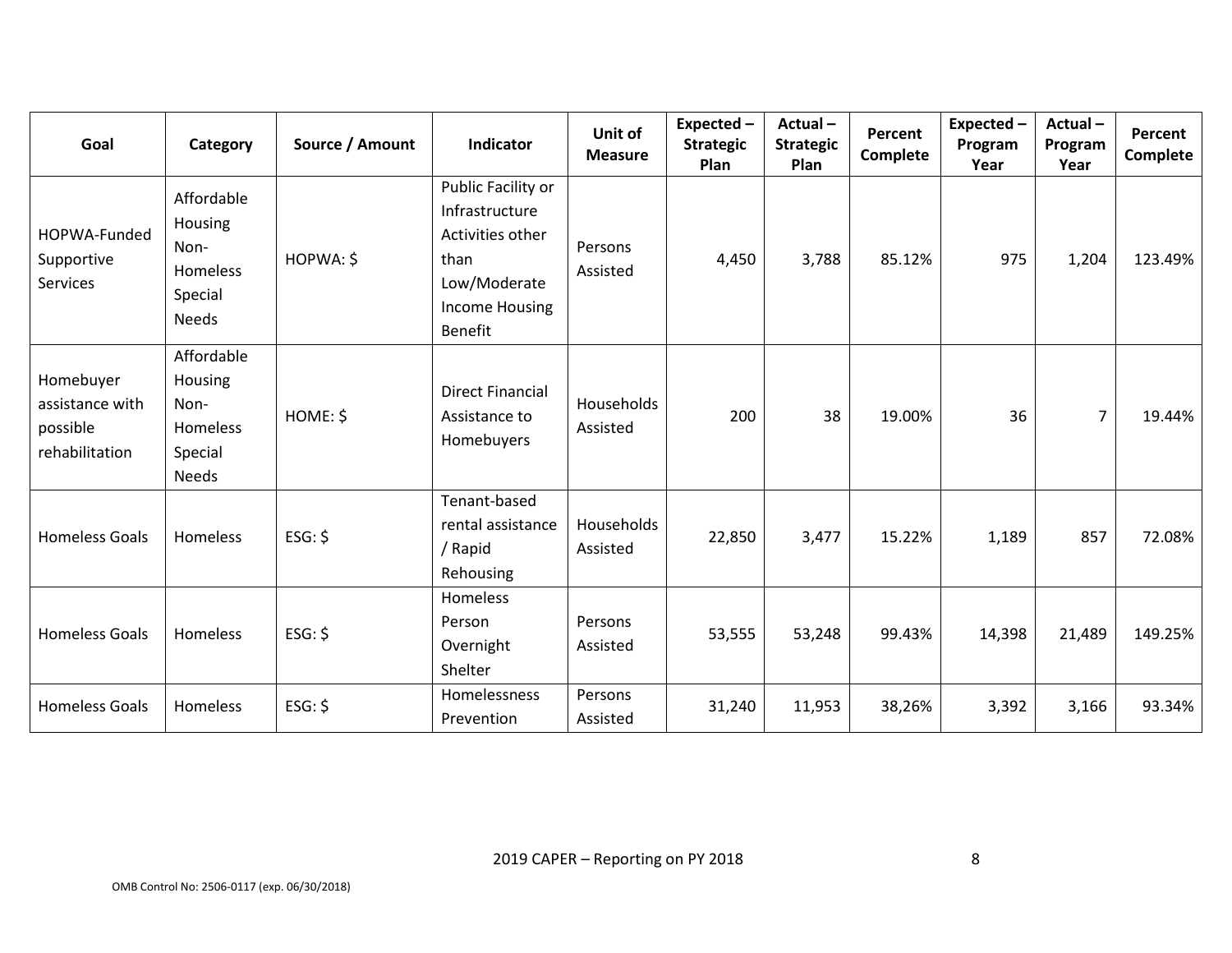| Goal                                                             | Category                                                             | Source / Amount                            | Indicator                                                 | Unit of<br><b>Measure</b>    | Expected-<br><b>Strategic</b><br>Plan | Actual-<br><b>Strategic</b><br>Plan | Percent<br><b>Complete</b> | Expected-<br>Program<br>Year | Actual-<br>Program<br>Year | Percent<br>Complete |
|------------------------------------------------------------------|----------------------------------------------------------------------|--------------------------------------------|-----------------------------------------------------------|------------------------------|---------------------------------------|-------------------------------------|----------------------------|------------------------------|----------------------------|---------------------|
| <b>NHTF</b><br>Administration                                    | Affordable<br>Housing<br>Non-<br>Homeless<br>Special<br><b>Needs</b> | <b>Housing Trust Fund:</b><br>\$1,227,909  | Other                                                     | Other                        | 0                                     | $\pmb{0}$                           |                            |                              |                            |                     |
| <b>NHTF</b><br>households in<br>new multifamily<br>units         | Affordable<br>Housing<br>Non-<br>Homeless<br>Special<br><b>Needs</b> | <b>Housing Trust Fund:</b><br>\$11,051,176 | Rental units<br>constructed                               | Household<br>Housing<br>Unit | 75                                    | 41                                  | 54.67%                     | 47                           | 41                         | 87.23%              |
| Rehabilitation of<br>single family<br>housing                    | Affordable<br>Housing<br>Non-<br>Homeless<br>Special<br><b>Needs</b> | HOME: \$                                   | Homeowner<br>Housing<br>Rehabilitated                     | Household<br>Housing<br>Unit | 330                                   | 525                                 | 159.09%                    | 124                          | 88                         | 70.97%              |
| Tenant-Based<br>Rental<br>Assistance with<br><b>HOME</b> funding | Affordable<br>Housing<br>Non-<br>Homeless<br>Special<br>Needs        | HOME: \$                                   | Tenant-based<br>rental assistance<br>/ Rapid<br>Rehousing | Households<br>Assisted       | 2,550                                 | 1,137                               | 44.59%                     | 298                          | 283                        | 94.97%              |

**Table 1 - Accomplishments – Program Year & Strategic Plan to Date**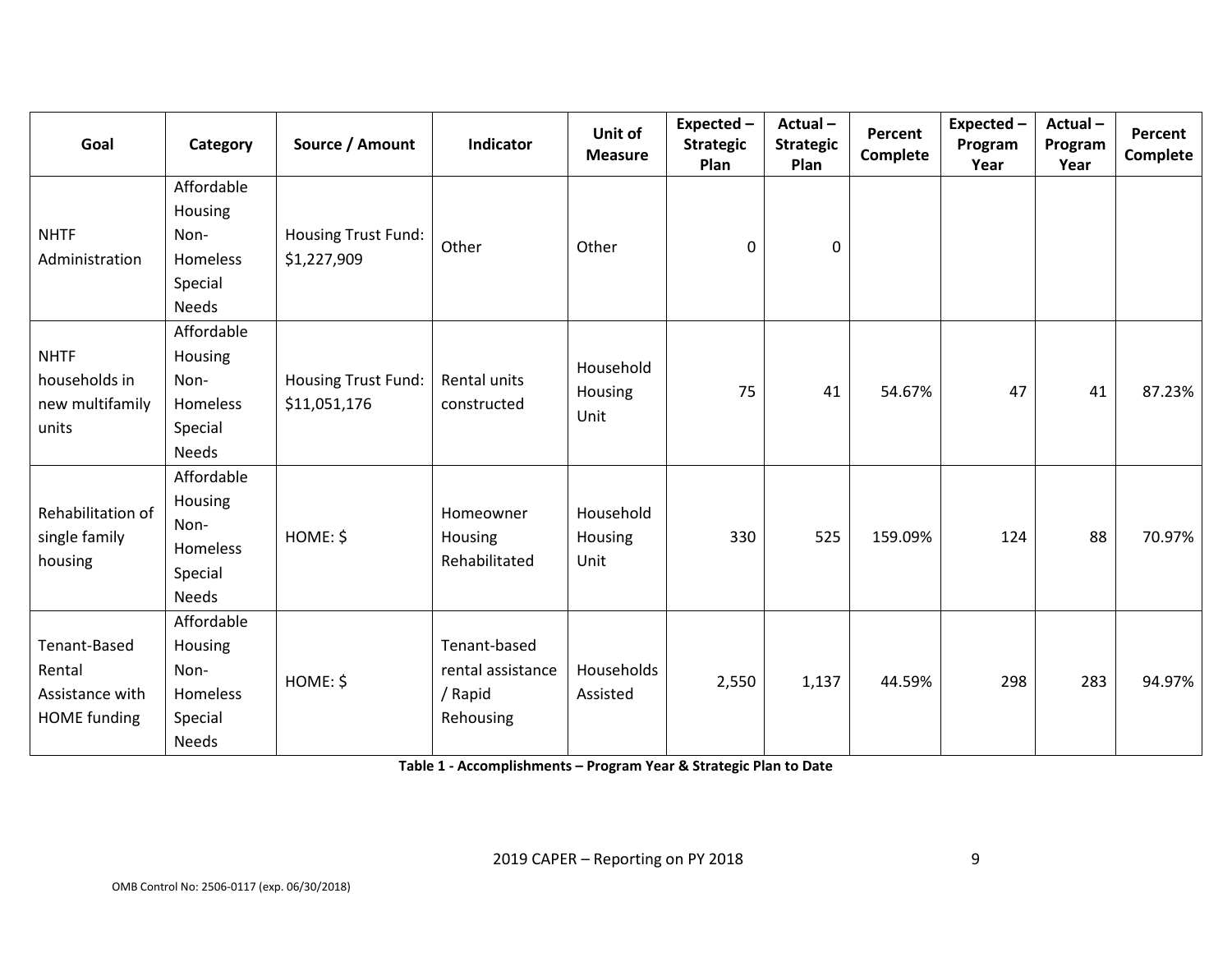# **Assess how the jurisdiction's use of funds, particularly CDBG, addresses the priorities and specific objectives identified in the plan, giving special attention to the highest priority activities identified.**

Texas CDBG has continued to address community development needs in rural Texas in carrying out the PY 2018 Action Plan. The vast majority of funding is required to be used to benefit low- to moderateincome areas, and the funding is awarded competitively with significant consideration for regional and local priorities, ensuring that the projects most important to communities are successful.

A rider to the TDA state appropriation retains 2.5% of the total annual CDBG allocation for the operation of colonia self-help centers in seven border counties, in addition to the 10% federally mandated colonia set-aside. The self-help centers, overseen by TDHCA's Office of Colonia Initiatives, received two awards in 2018, totaling \$1,700,000 and benefitting 9,512 persons.

An additional nineteen awards were made using the Colonia Fund: Construction program. This \$9.2 million awarded will address basic human needs, including first-time water and sewer services, and other utility improvements, along with associated local administration costs. Due to delays in receiving the state's allocation in PY 2017, both 2017 and 2018 Colonia Fund: Construction program awards occurred in PY 2018.

#### DISASTER RELIEF / URGENT NEED

The Disaster Relief (DR)/ Urgent Need fund provides assistance for recovery from natural disasters and funds projects that resolve threats to the public health and/or safety of local residents in rural areas. During this reporting period, only 1 grant was awarded for Disaster Relief/Urgent Need Fund projects due to the unavailability of federal damage assessments to establish costs. This one award will benefit almost 9,010 persons.

## ECONOMIC DEVELOPMENT

In PY2018, CDBG funded two types of economic development projects, known as the Texas Capital Fund. Six contracts totaling \$5,167,200 were to create and/or retain 424 jobs under the Real Estate and Infrastructure programs, with at least 51% of those jobs being held by low- and moderate-income workers. The estimated average cost per job created or retained through these contracts is \$12,186.79. An additional \$4,393,509 was awarded to contracts under the Main Street Program and the Downtown Revitalization Program to stimulate economic development in rural Texas downtown areas. Additionally, one Small and Micro-Enterprise Revolving Fund (SMRF) award of \$100,000 was funded to create and/or retain jobs for a small business or microenterprise.

## **CDBG Use of State Funds (cont.)**

CDBG OTHER CONSTRUCTION - INFRASTRUCTURE IMPROVEMENTS The Community Development (CD) Fund is the largest fund in the CDGB program. Under the CD Fund, grants are awarded on a competitive basis to address public facilities and housing needs such as sewer and water system improvements,

2019 CAPER – Reporting on PY 2018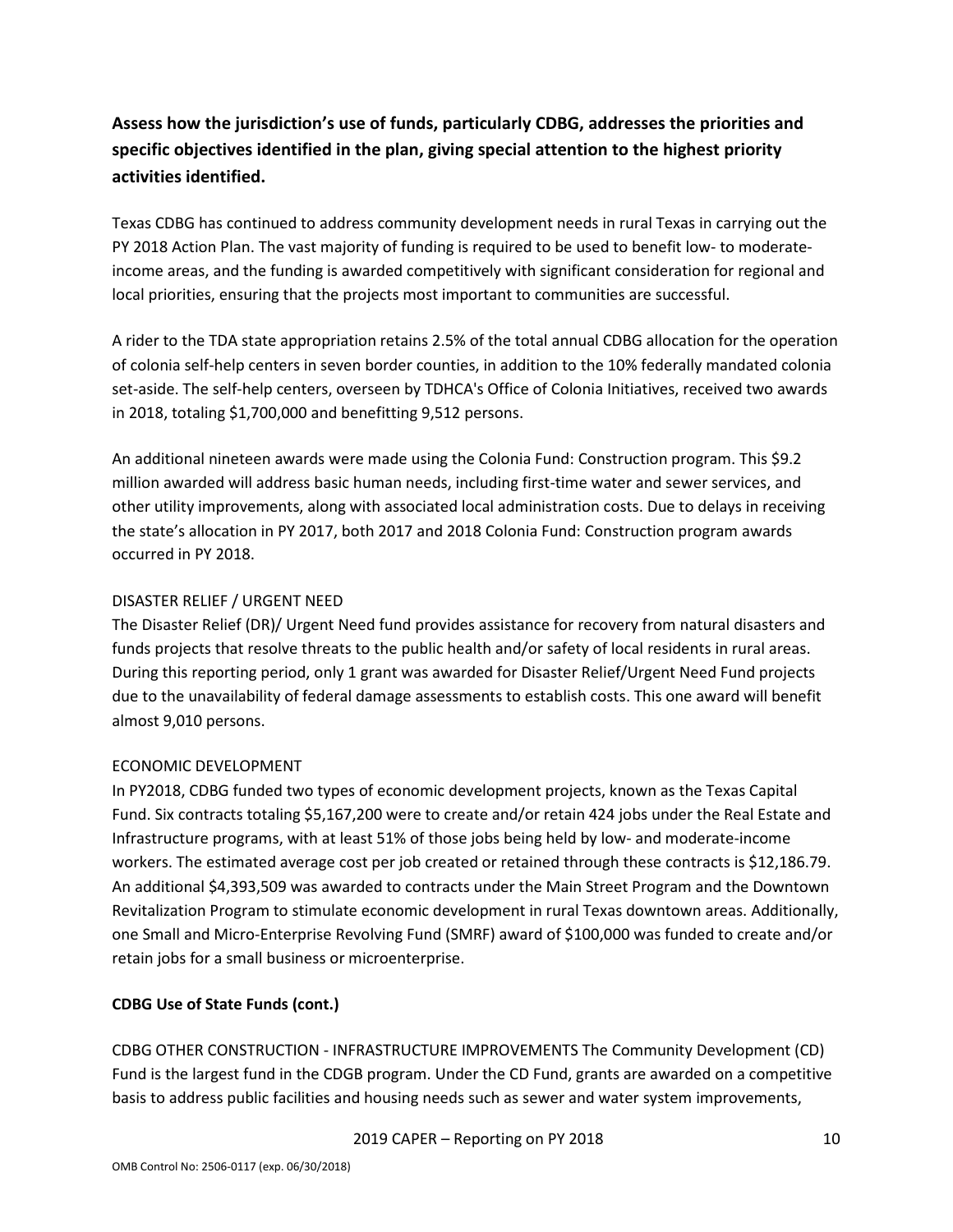street and drainage improvements, and projects designed to bring existing services up to at least state minimum standards. Of the 209 contracts awarded in PY 2018, 156 were funded by the CD fund. Of these, over 83% included water and sewer improvement activities to address basic human needs, and another 16% included road improvement activities. Four Small Towns Environment Program (STEP) contracts were awarded to provide funds for water and sewer infrastructure improvements utilizing self-help methods. These \$1,222,400 in funds benefitted 335 persons. The Planning and Capacity Building Fund provides assistance to local governments in rural areas, emphasizing planning activities that primarily address problems in the areas of public works and housing assistance. Texas CDBG awarded 13 grants totaling \$563,120 for planning and capacity building projects to benefit 40,586 persons.

#### **HOME Progress made in carrying out its strategic plan and its action plan**

For the HOME Program, the state has made significant progress toward meeting needs identified in the Needs Assessment. The goals have been met by the timely programming and reprogramming of funds toward areas of demonstrated need and capacity. HOME allocation priorities are first met through a regional dispersion of funds in accordance with Tex. Gov't Code §2306.111 which requires a Regional Allocation Formula (RAF) to allocate HOME funding. The RAF is adjusted annually using the most recent data from the Census Bureau to prioritize funding according to needs identified in the Consolidated Plan, including number of persons who live at or under 200% of the poverty line; number of households with rent or mortgage payments that exceed 30% of income; number of units with more than one person per room; and vacant units for rent or for sale. In addition, local administrators of TDHCA's HOME funds target assistance to special needs populations as identified through the consolidated planning progress such as the elderly, persons with disabilities, colonia residents, farmworkers, homeless populations, veterans, as well as other special needs groups identified in the Consolidated Plan. In approximately half of its activity types, TDHCA's HOME Program performance exceeded expectations, and the HOME Program overall achieved 95% of its PY 2018 goals for households served. Of the six categories measured for performance, three substantially exceeded goals. The three programs that did not meet their goals for PY2018 include Homebuyer Assistance, Homeowner Rehabiliation Assistance, and Tenant-Based Rental Assistance. TDHCA is currently implementing an informal survey of current and previous subrecipients to obtain feedback on why funds made available for those three activities were not pursued, which resulted in the decline. The results of the survey will be used to try to adjust policies to improve interest in those three program activities. Homebuyer assistance activities reached only 19.44% of the expected PY 2018 goals as a result of low participation by subrecipients for this category. TDHCA released a Notice of Funding Availability (NOFA) for this category in an effort to increase its usage, and is actively working to expand its homebuyer program offerings. Homeowner Rehabliation Assistance reached 70.97% of the expected PY2018 goal, serving 88 of the expected 124 households. Participation in this program has declined, and it has been reported to TDHCA that a shortage of contractors and workers in skilled trades has impacted the ability of subrecipients to meet the demand for the program. TDHCA has increased the maximum allowable funding for each project in order to address the financial reasons for the shortage, in addition to the measures outlined above. The other category that did not meet expected goals was TBRA. The measurement for this category captures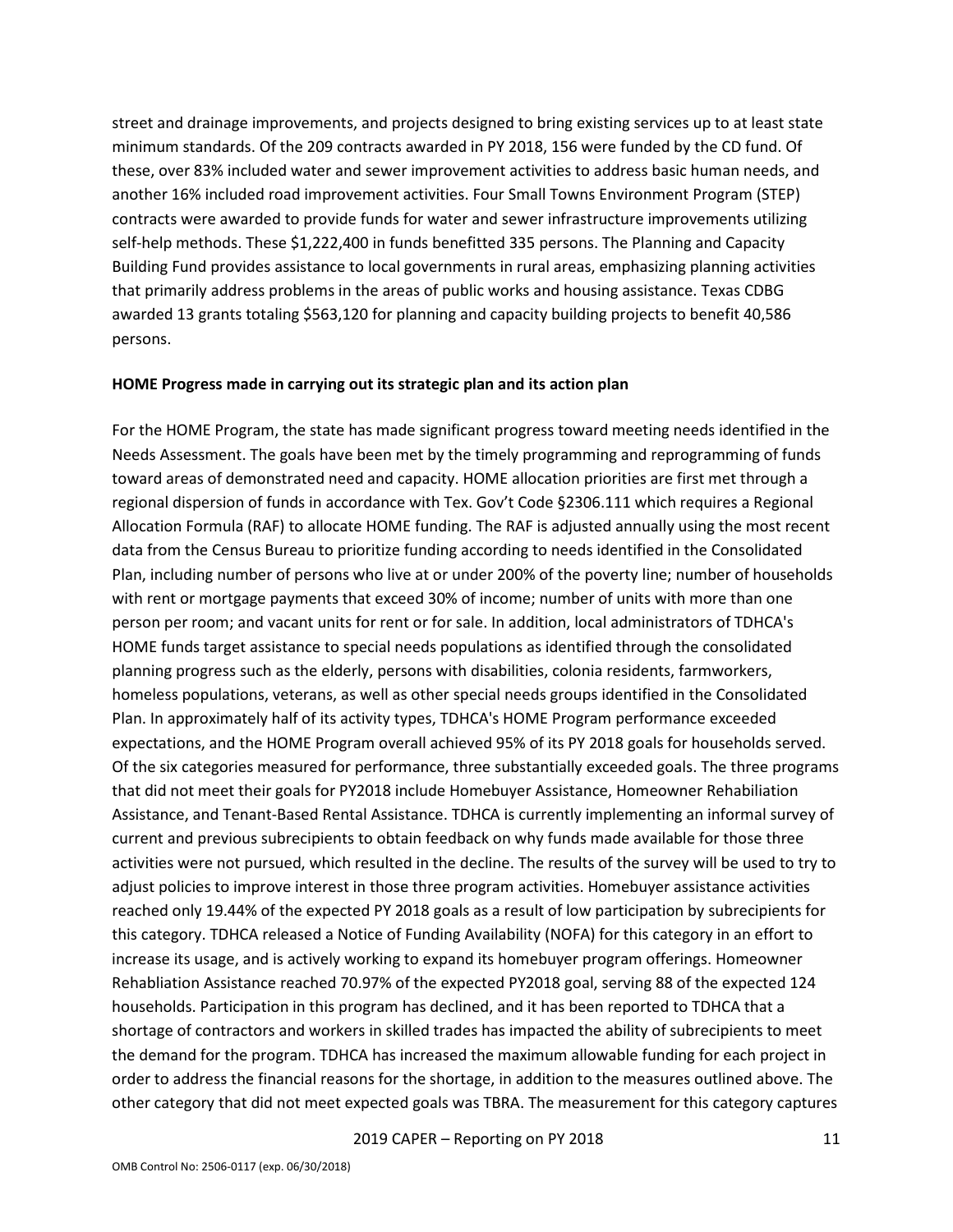completion data entered into HUD's Integrated Disbursement and Information System (IDIS) and therefore does not reflect all households receiving TBRA assistance during the reporting year since assistance is received over multiple years.

#### **ESG Progress made in carrying out its strategic plan and its action plan**

ESG subrecipients exceeded the targets for overnight shelter, and came within 7% of the target for homeless prevention. For tenant based rental assistance provided under Rapid Rehousing, subrecipients met more than 72% of the goal. Although the persons served in overnight shelters exceeded the goal by almost 50%, the variance was reduced from the variance noted in PY2017. TDHCA has taken steps to refine its ability to estimate this number, including ensuring that those served in day shelters only are not reported as having been housed overnight. For households assisted with homeless prevention, the variance is less than 10%. For households assisted with rapid rehousing, although the number served with tenant-based rental assistance fell short of the goal, at least 277 additional households were served with other forms of assistance under rapid rehousing. TDHCA will work with subrecipients to ensure that households served are identified with the appropriate assistance type, as inaccuracies in subrecipient classification of assistance type may be causing reporting discrepencies.

#### **HOPWA Progress made in carrying out its strategic plan and its action plan**

In the budget submitted on the 2018 OYAP, DSHS reserved \$117,440.00 for administrative expenses – three percent of the HOPWA 2018 award – in order to redirect further funds to HOPWA activities. For HOPWA 2018, Administrative Agency (AA) contracts totaled \$4,855,071.00 for the program year. Of the \$4,855,071.00 contractual budget, \$3,900,038.76 was expended (80.33 percent). Of the \$4,972,511.00 total budget, \$4,017,478.76 was expended (80.79 percent). HUD implemented a modernized version of the HOPWA formula allocation methodology during HOPWA 2017 to better reflect current HIV epidemic trends. Based on projections supplied by HUD during the HOPWA Institute in Tampa, Florida, Texas stood to gain formula grant funds over the next five years. In HOPWA 2017, DSHS' formula grant award was \$3,455,809.00 and in HOPWA 2018, DSHS' formula grant award was \$3,914,680.00, an increase of \$458,871.00 (13.28 percent). The HOPWA 2018 formula grant award represented the largest year-overyear formula grant award increase DSHS had ever received. While overall HOPWA 2018 expenditures only reached 80.79 percent of the total budget, the overall expenditures increased from \$3,093,585.82 in HOPWA 2017, to \$3,900,038.76 in HOPWA 2018, an increase of \$806,452.94 (26.07 percent). During the HOPWA 2018 program year, DSHS liquidated the HOPWA 2014, 2015, and 2016 formula award balances. These additional funds helped DSHS, AAs, and Project Sponsors adapt to anticipated additional funding from formula modernization and build service capacity at the local level for a long-term increase in expenditures. For direct housing assistance (TBRA, STRMU, Facility-Based Housing Assistance or FBHA, and PHP), \$3,655,961.05 was budgeted and \$3,042,404.91 was expended (83.22 percent). Individually, TBRA was budgeted at \$2,513,763.33 with \$2,294,957.30 expended (91.30 percent); STRMU was budgeted at \$665,279.12 with \$580,319.86 expended (87.23 percent); FBHA was budget at \$363,072.03 with \$65,428.50 expended (18.02 percent), and PHP was budgeted at \$113,846.57 with \$101,699.25 expended (89.33 percent). HOPWA expenditures per TBRA household averaged \$3,430.43 annually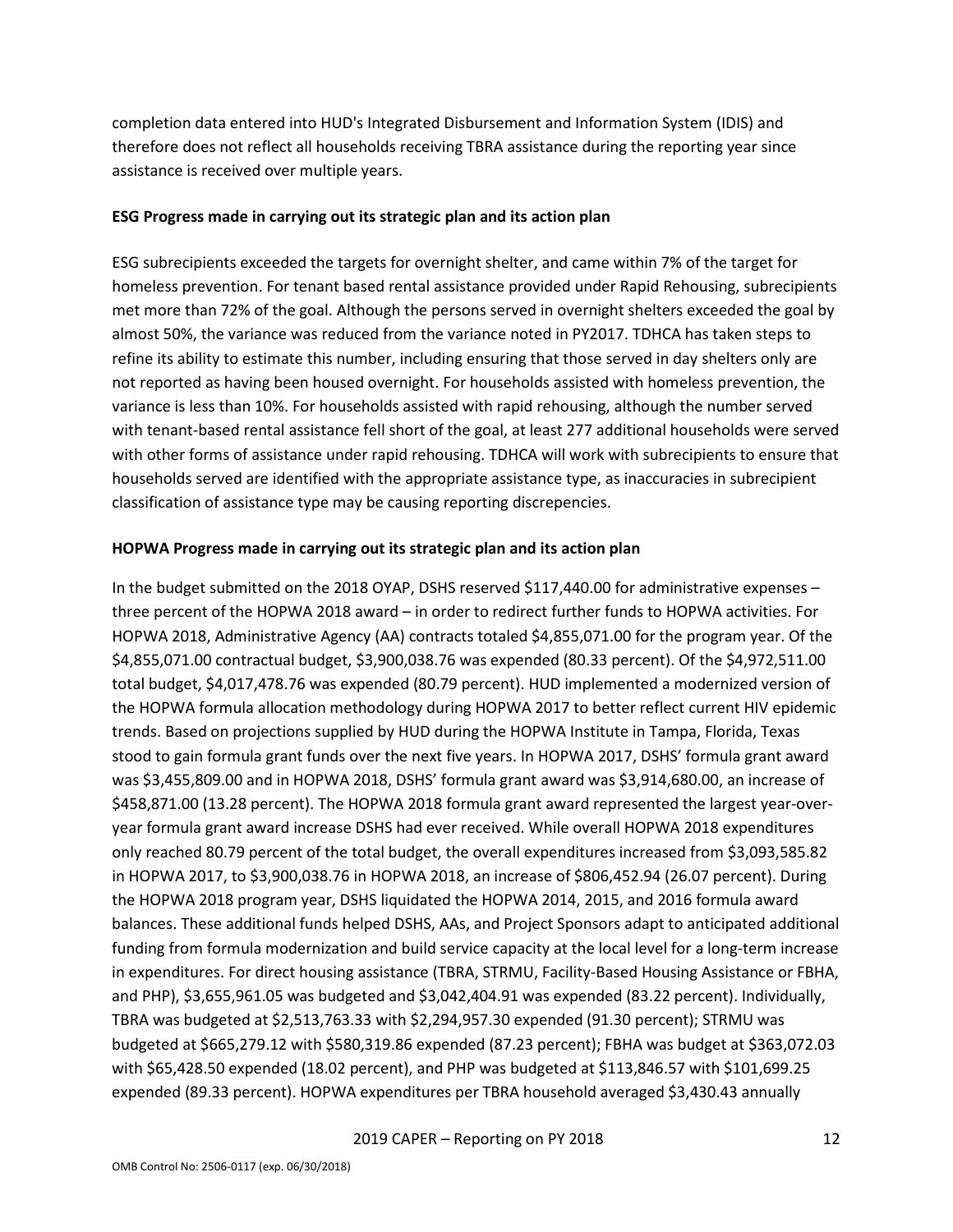(\$3,942.19 in 2017) and \$1,133.44 per STRMU household annually (\$917.06 in 2017). The average spent per household with TBRA was less than 2017 and STRMU increased about 23.59 percent. The Supportive Services budget was \$930,115.65 with \$672,634.40 expended (72.32 percent). Because housing case management is sometimes combined with medical case management funded by the Ryan White HIV/AIDS program, a significant amount of housing supportive services are leveraged from the Ryan White program and other funding sources. Project Sponsors are permitted to use up to 7 percent of their contract allocation for administrative services, which is cumulatively \$339,854.97. Project Sponsors budgeted less than 7 percent of the contractual allocation (\$268,994.30) to utilize more funds for direct services and expended \$184,999.45, which is 3.81 percent of the total contractual allocation and 68.77 percent of the actual budgeted amount. In the HOPWA 2018 program year, DSHS served 669 households with TBRA (122.08 percent of the 548 OYAP goal), 512 households with STRMU (114.80 percent of the 446 OYAP goal), 46 households with FBHA (97.87 percent of the 47 OYAP goal) 141 households with PHP (174.07 percent of the 81 OYAP goal) for a total of 1,255 unduplicated households. Of the 1,255 households served, 1,204 households also received HOPWA-funded Supportive Services (123.49 percent of the 975 OYAP goal). All HOPWA clients receive supportive services at some level, but some supportive services for clients were leveraged with other funding sources and were not counted in this report. Overall, the HOPWA program was very successful in the 2018 program year.

#### **HOPWA Use of State Funds**

DSHS' 2018 HOPWA formula grant award was \$3,914,680.00. In addition to funding from the 2018 award, DSHS allocated remaining funding from the 2014 ("Pre-2015"), 2015, and 2016 awards after HUD granted extensions to the periods of performance for the 2014 and 2015 awards. In the State's 2018 One-Year Action Plan (OYAP), DSHS proposed to serve 548 TBRA, 446 STRMU, 47 FBHA, and 81 PHP households with housing assistance, and to provide 975 households with Supportive Services. DSHS utilized an allocation formula based on prior allocations, historical expenditures, performance data, and reported waitlists. Funds were allocated to address the housing needs in areas with greater evidence of unmet need for HOPWA services. During the program year, DSHS reallocated activity funds and adjusted household goals within and between HIV Service Delivery Areas (HSDAs) to meet changing needs. At the end of the 2018 program year, there were 274 clients on TBRA and 5 clients on STRMU waitlists. Of STRMU waitlisted clients, 4 were waiting for rental assistance and 1 was waiting for mortgage assistance. TBRA and STRMU waitlists increased from 211 in 2017 to 274 in 2018, a 29.86 percent increase. This increase is due, in part, to Dallas County Health and Human Services' HOPWA Unit including 111 households from their TBRA waitlist that were previously unreported in the Dallas HSDA. After gathering feedback from AAs, DSHS allocated the Fiscal Year 2018 formula increase (\$458,871.00) to TBRA (\$49,913.00 or 11.63 percent), STRMU (\$80,000.00 or 18.64 percent), FBHA (\$176,681.00 or 41.17 percent), PHP (\$16,115.00 or 3.76 percent), Supportive Services (\$90,817.00 or 21.16 percent), and Project Sponsor Administration (\$15,577.00 or 3.63 percent) to assist in reducing the waitlists in the current program year and to expand short-term and transitional housing assistance services in the Fort Worth HSDA. The majority of Project Sponsors (21 of 29) did not have waitlists compared to 19 of 27 without waitlists in 2017. Many TBRA clients depend on HOPWA for extended periods of time because they are unable to transition to other affordable and stable housing. This can prevent new TBRA clients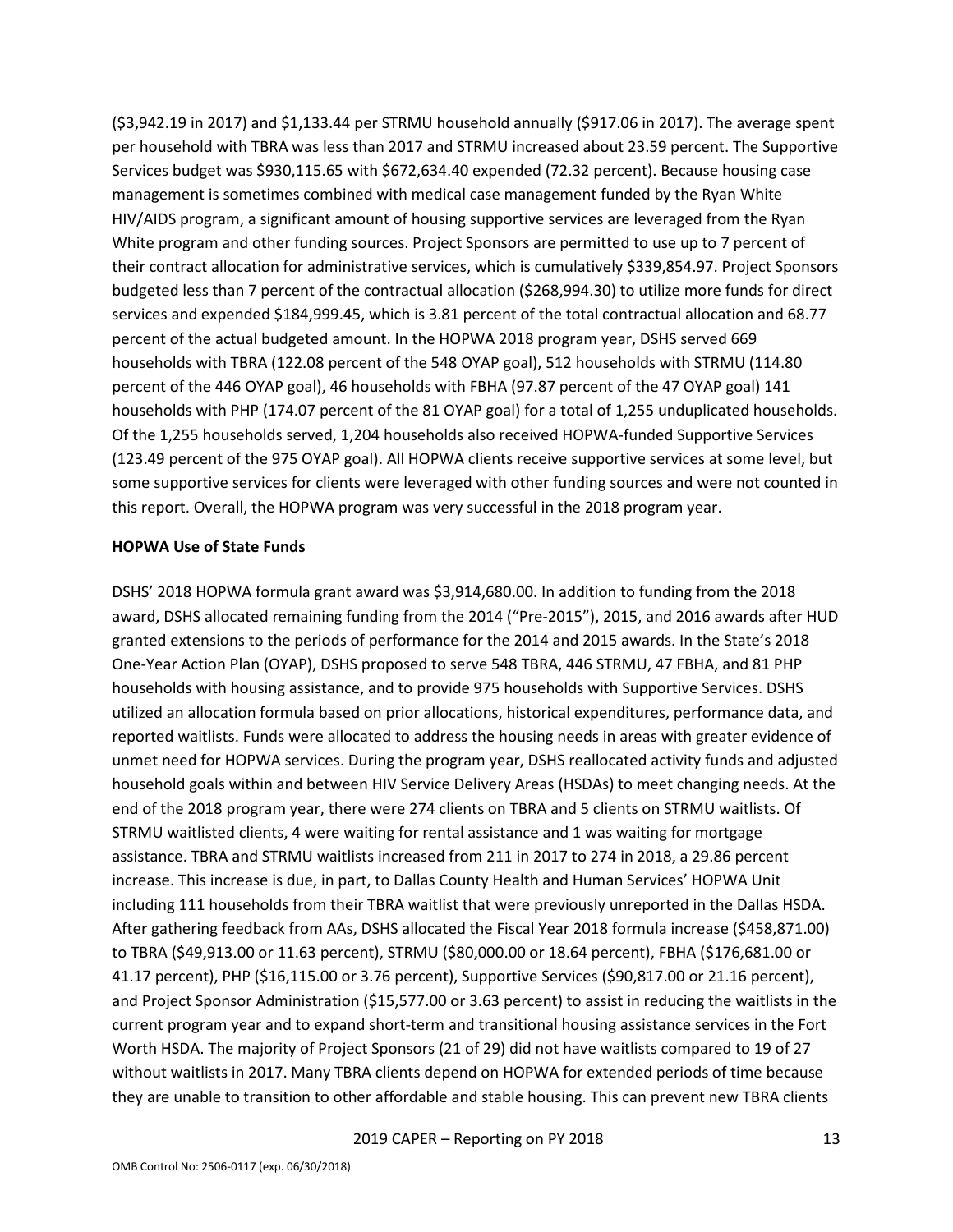from receiving assistance and contribute to extended waitlists. Continued collaboration with AAs and Project Sponsors to reduce and/or eliminate waitlists will again be a priority in 2019.

#### **NHTF Progress made in carrying out its strategic plan and its action plan**

All \$4,310,528.40 in non-administrative PY 2016 funds have been awarded to four developments proposing new construction. All but \$210,528.40 of these funds have been committed, with the remaining funds expected to be committed by May 2019. Construction has begun on all four properties, which will create 41 NHTF-assisted units in Austin and Fort Worth. The PY 2017 Grant Agreement was executed in February 2018, providing \$7,972,876 in non-administrative funding, which was made available in the 2018-1 Multifamily Direct Loan NOFA. TDHCA awarded \$2,000,000 of the \$7,972,876 NHTF 2017 Grant Agreement funds in PY 2019, and anticipates awarding the remaining funds by the end of calendar year 2019. TDHCA will report on the use of these funds and any funds received under the PY 2018 Grant Agreement, which was executed in October 2018, in future CAPERs.

#### **Reporting in accordance with Notice CPD 17-06: Using CPD Funds for Disaster Response and Recovery**

During PY 2018, the State of Texas continued to be impacted by Hurricane Harvey. TDHCA accepted waivers granted by HUD for HOME and ESG which continued into PY 2018 from PY 2017. TDA and DSHS did not seek disaster related waivers for the CDBG and HOPWA programs in PY 2018. For HOME, waivers included a waiver of requirements related to income verification, waivers related to administration of the HOME Tenant-Based Rental Assistance (TBRA) program, a suspension of Matching contributions for funds expended in declared disaster areas, a suspension of the maximum value or sales price for homeownership projects in disaster affected areas, and a suspension and waiver of the required Community Housing Development Organization (CHDO) set-aside. TDHCA did not make a commitment of funds for households utilizing waivers of the program requirements. TDHCA still initially withholds 15% of the total HOME funding for fiscal years in which the CHDO set-aside was waived for CHDO eligible projects, but will move the funds to non-CHDO projects to effectuate the commitment of these funds as rapidly as possible if the demand for CHDO funds does not fulfill the 15% set-aside. This waiver expires with the FY2019 HOME funds.

For ESG, after Hurricanes Harvey, Irma, and Maria during the summer of 2017, the U.S. Department of Housing and Urban Development (HUD) offered TDHCA waivers related to ESG for recovery. After informing HUD that TDHCA would accept waivers, TDHCA offered its ESG subrecipients two waivers. The first waiver allowed for rental assistance, utility payments, housing stability, case management, and housing relocation to be provided for up to 36 months (as compared to the 24 months in 24 CFR Part 576) for households who registered with the Federal Emergency Management Agency (FEMA) as affected by Hurricanes Harvey, Irma, or Maria. These households must live in a declared disaster area individual assistance county under FEMA-DR-4322 (Hurricane Harvey) or be displaced from declareddisaster area by Hurricane Harvey, Maria or Irma, and receive rental or housing relocation stabilization on or between October 30, 2017, to October 12, 2019. The second waiver waives the restriction that units have rents at or below Fair Market Rent for households that: (1) have registered with FEMA as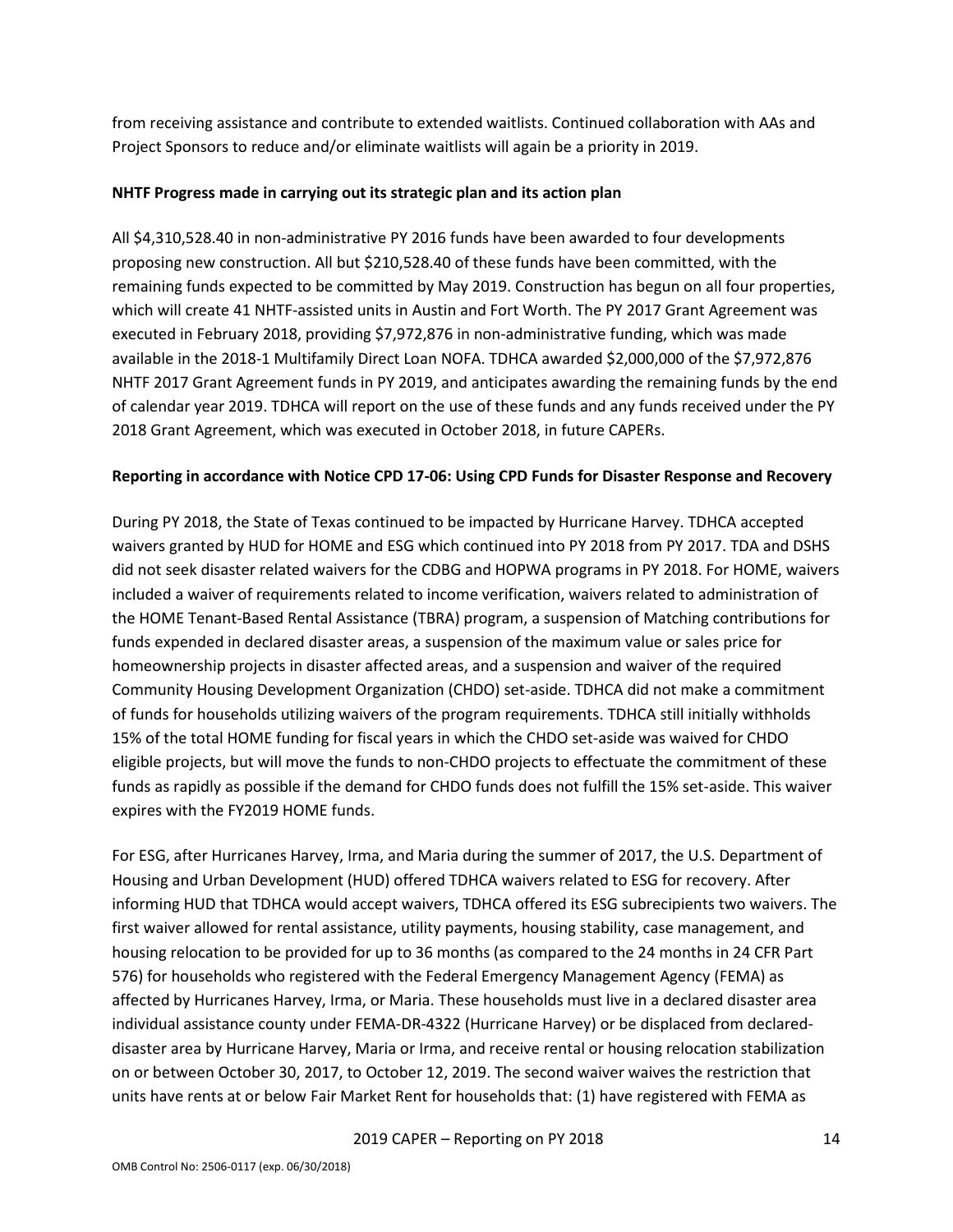affected by Hurricanes Harvey, Maria, or Irma; (2) are renting or that execute a lease for any rent amount that becomes due between October 30, 2017, and October 12, 2019; and (3) are in a unit located in an individual assistance county under FEMA-DR-4322 (Hurricane Harvey). As of March 2019, ESG subrecipients have reported that four households received a waiver of the FMR, and one household has received a waiver of the 24 month rental assistance limitation.

#### **Reporting in accordance with the Violence Against Women Act (VAWA)**

TDHCA's ESG Program has an update on Emergency Transfer Plan requests for persons protected under VAWA. ESG subrecipients reported a total of 4 people assisted through Emergency Transfer Plan requests between February 1, 2018, and January 31, 2019, as listed below.

The Bridge Over Troubled Waters (TBOTW) reported assisting one client who was transferred to their shelter from another shelter because the abuser had located them. TBOTW assisted the client with shelter, and assisted with obtaining a protective order.

TBOTW also accepted a client transferred to their shelter from another shelter, where the client was initially housed with their spouse. The client was transferred to TBOTW at their request after the client's spouse attacked them at the shelter and was arrested. The spouse transferred to TBOTW, stayed in their shelter for a brief period, and left due to the location of the shelter.

Youth and Family Alliance dba LifeWorks accepted two emergency transfers. One transferred client was placed into a new unit, and the other was discharged from the program and reunited with family.

During PY 2018, TDHCA did not receive any requests relating to VAWA emergency transfers from HOMEfunded multifamily properties. No VAWA emergency transfer requests were made for CDBG, HOME TBRA, or HOPWA.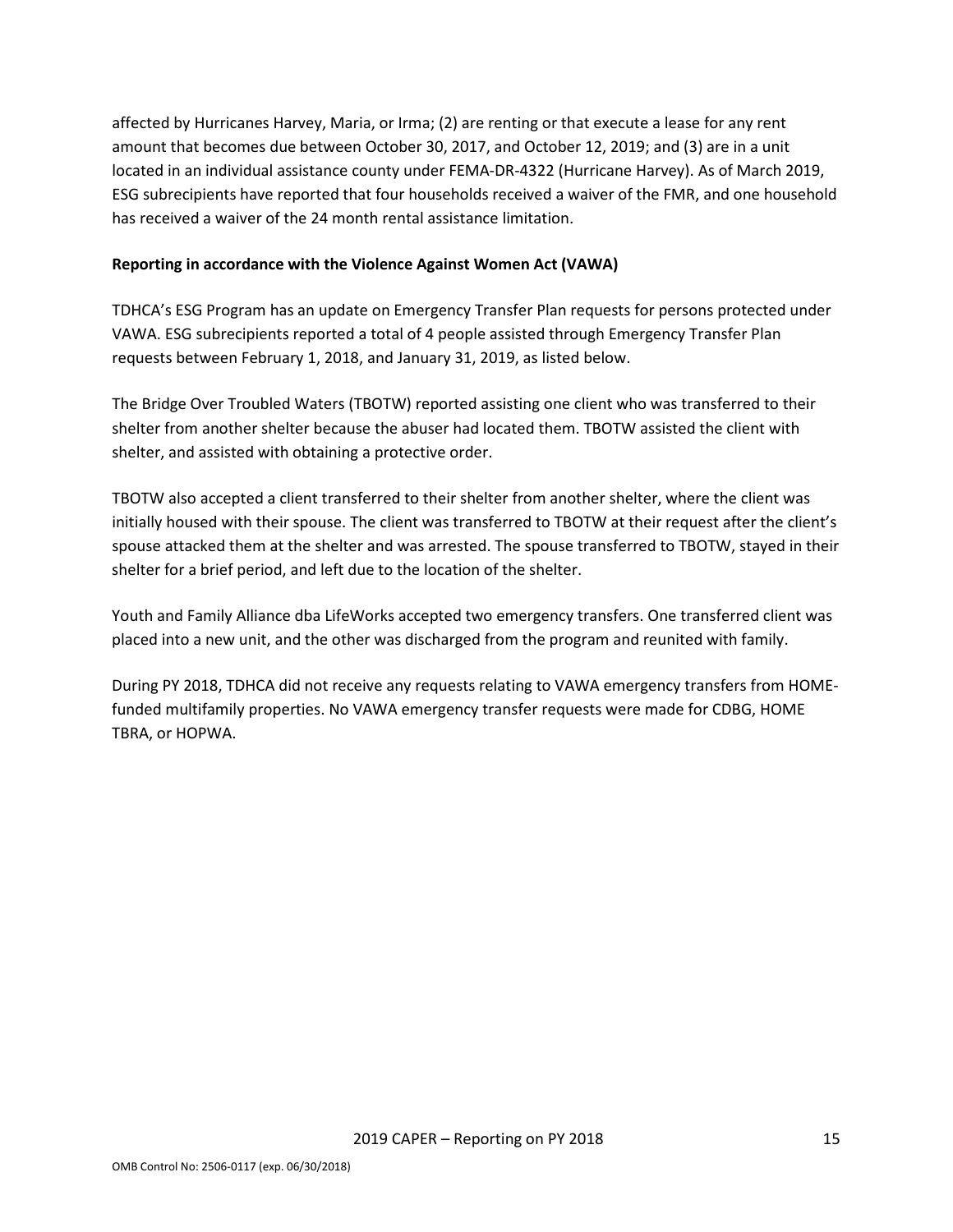# <span id="page-15-0"></span>**CR-10 - Racial and Ethnic composition of families assisted**

|                                           | <b>CDBG</b> | <b>HOME</b> | <b>HOPWA</b> | <b>ESG</b> | <b>HTF</b> |
|-------------------------------------------|-------------|-------------|--------------|------------|------------|
| White                                     | 324,996     | 404         | 1,152        | 25,196     | 0          |
| <b>Black or African American</b>          | 54,671      | 144         | 735          | 10,800     | 0          |
| Asian                                     | 3,577       | 4           | 7            | 267        | 0          |
| American Indian or American Native        | 2,326       | 4           | 7            | 508        | 0          |
| Native Hawaiian or Other Pacific Islander | 417         | 0           | 5            | 141        | $\Omega$   |
| <b>Total</b>                              | 385,987     | 556         | 1,906        | 36,912     | 0          |
| Hispanic                                  | 133,141     | 158         | 755          | 13,810     | $\Omega$   |
| Not Hispanic                              | 277,582     | 445         | 1,146        | 28,638     | $\Omega$   |

**Describe the families assisted (including the racial and ethnic status of families assisted). 91.520(a)** 

**Table 2 – Table of assistance to racial and ethnic populations by source of funds**

#### **Narrative**

According to the American Community Survey (ACS) 2013-2017 estimates, Texas' population is approximately 74.6% White, 12.0% Black/African American, 0.5% American Indian and Alaska Native, 4.5% Asian, 0.1% Native Hawaiian and Other Pacific Islander, and 8.3% other, including persons identifying as two or more races. In addition, the Texas population is approximately 38.9% Hispanic and approximately 61.1% non-Hispanic. Also according to 2013-2017 ACS, the number of people in poverty varied dramatically by race and ethnicity. In Texas, persons identifying as White had a poverty rate of 14.9%; Black or African American 21.4%; American Indian and Alaska Native 18.8%; Asians 10.6%; Native Hawaiian and Other Pacific Islander 15.2%; and other, including two or more races, 20.9%. Persons identifying as Hispanic had a poverty rate of 23.0%.

ESG - In all, 43,042 entries into ESG projects were reported in the reporting year. In the table above, race categories to report "Other" or "Multi Racial" are not provided. ESG assisted 6,130 persons who reported multiple races, who did not know, who refused to answer, or for whom race information was not collected. In addition, ESG assisted 594 persons who did not know, or refused to answer, or for whom ethnicity information was not collected.

HOME - In the table above, Race categories to report "Other" or "Multi Racial" categories are not provided. The HOME families assisted included 47 Other or Multi Racial families for a total of 603 families assisted.

CDBG- In the table above, Race categories to report "Other" or "Multi Racial" categories are not provided. The CDBG persons assisted included 24,736 Other or Multi Racial persons for a total of 410,723 persons assisted. In PY 2018, the CDBG program completed projects serving over 410,000 persons. The percentages of beneficiaries identified as Hispanic (32.4%) roughly correspond to the demographics of Texas overall (38.9%).

2019 CAPER – Reporting on PY 2018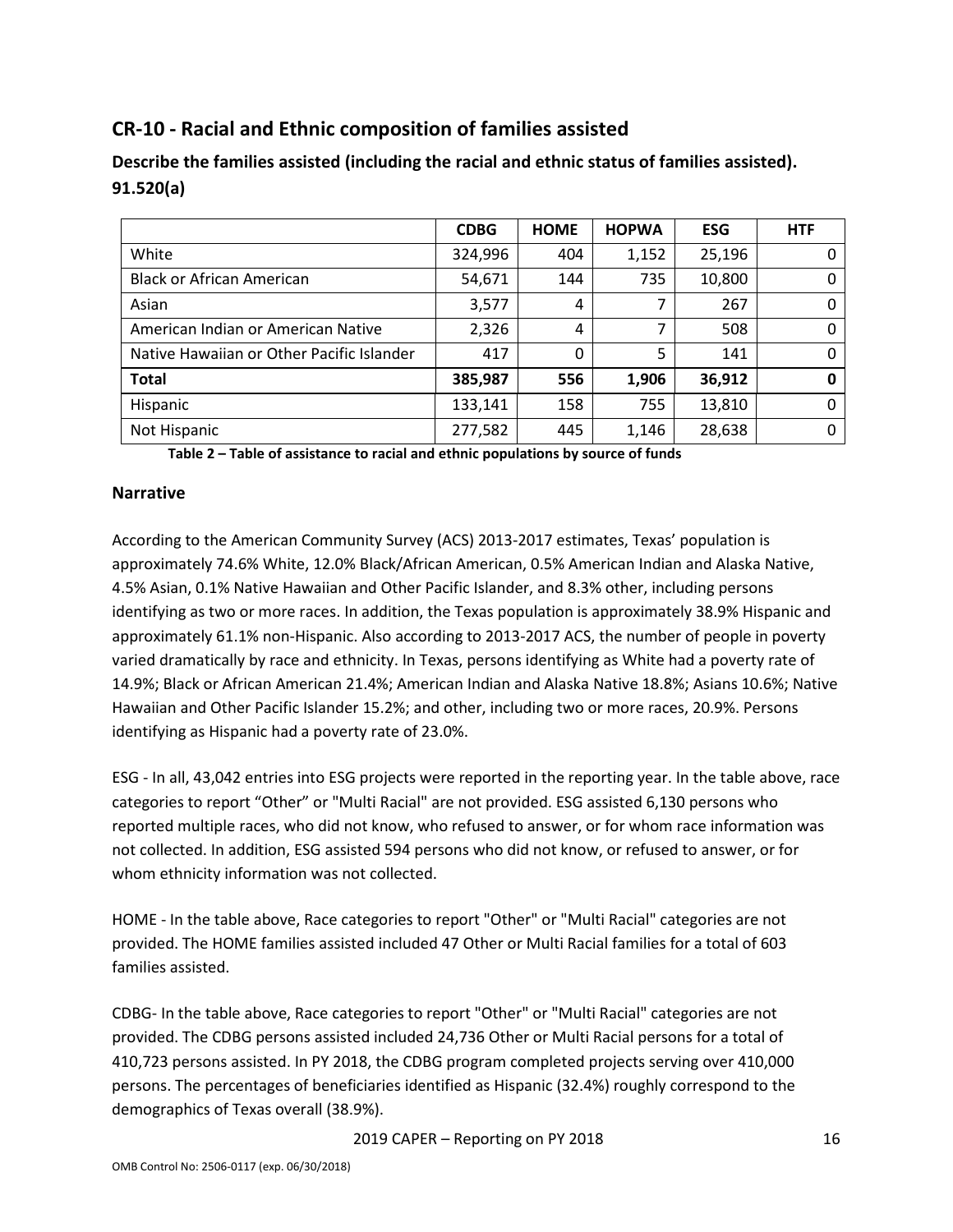HOPWA - In the table above, numbers reported include both eligible individuals and beneficiaries (other household members), not the number of households.

NHTF - TDHCA anticipates obtaining this information from all residents of NHTF-funded Developments upon completion of construction. TDHCA will report on this information in future CAPERs.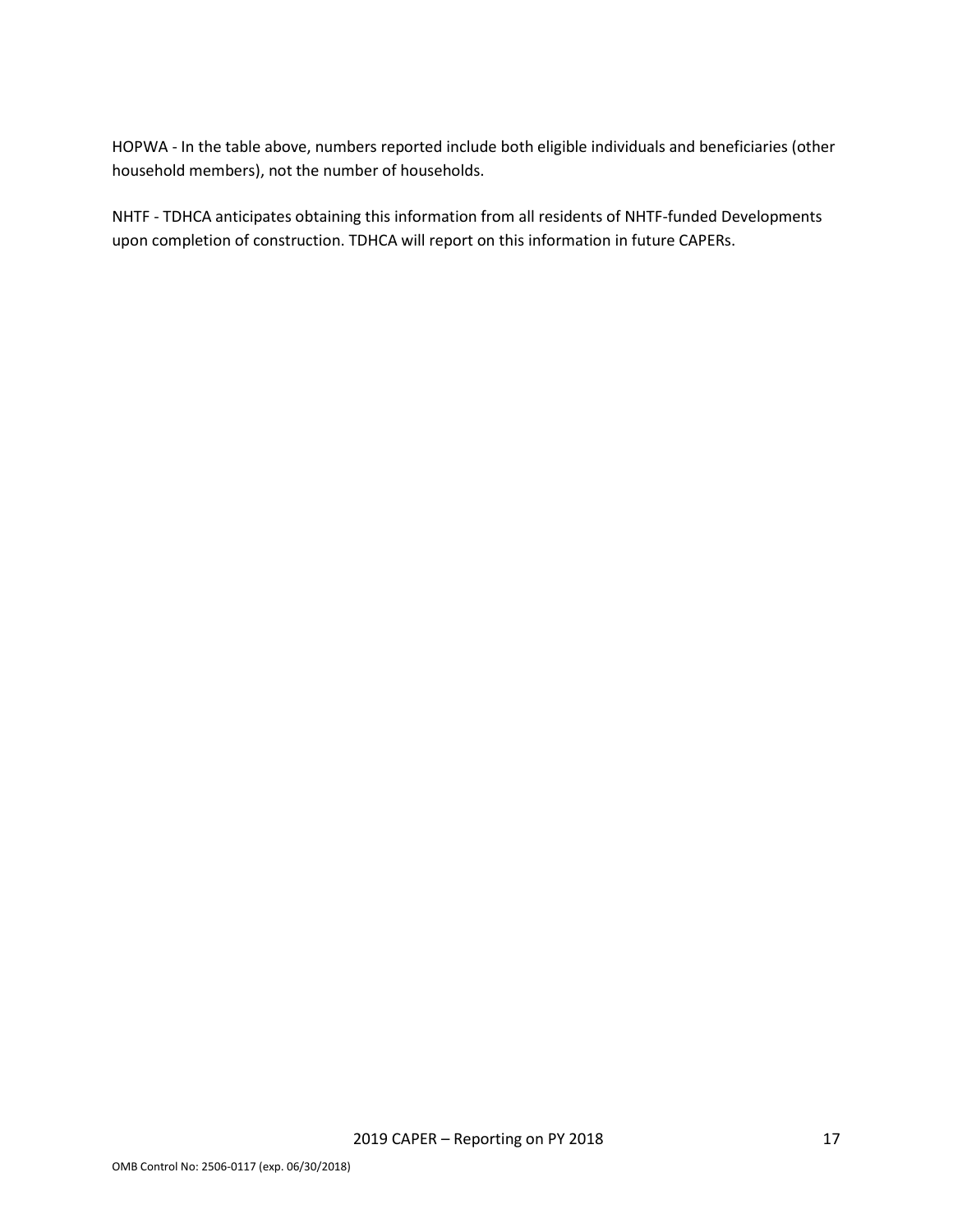# <span id="page-17-0"></span>**CR-15 - Resources and Investments 91.520(a)**

| <b>Source of Funds</b>    | <b>Source</b>             | <b>Resources Made</b> | <b>Amount Expended</b>     |
|---------------------------|---------------------------|-----------------------|----------------------------|
|                           |                           | <b>Available</b>      | <b>During Program Year</b> |
| <b>CDBG</b>               | <b>CDBG</b>               | 60,993,512            | 53,776,470.64              |
| <b>CDBG Colonias Set-</b> | <b>CDBG Colonias Set-</b> |                       |                            |
| aside                     | aside                     | 8,189,250             | 4,496,821.23               |
| <b>HOME</b>               | <b>HOME</b>               | 45,496,985            | 22,116,815                 |
| <b>HOPWA</b>              | <b>HOPWA</b>              | 4,972,511             | 4,017,478.76               |
| ESG                       | ESG                       | 8,801,531             | 8,511,884                  |
| <b>Housing Trust Fund</b> | <b>Housing Trust Fund</b> | 23,334,569.10         | 1,752,165.80               |
| Other                     | Other                     |                       |                            |

#### **Identify the resources made available**

**Table 3 - Resources Made Available**

## **Narrative**

HOME - The amount expended for HOME is significantly less than the resources made available to the program. The grant agreement for HOME funds for FY2018 was executed by HUD on September 12, 2018, more than 7 months after the start of TDHCA's PY2018. The resources, which include over \$10M in program income, have been made available for award though notices of funding availability, and are expected to be timely committed.

ESG - Expenditures for the ESG Program reflects \$8,511,884 in ESG funding. The ESG reporting is cumulative of several years of program funds because of the timing of the release of funds by the federal government, and because of unexpended balances that are re-released to ESG subrecipients. Every program year (2/1-1/31) reflects several ESG contract periods. For ESG, the PY 2018 contracts did not begin until November 2018, due to delays in receipt of the ESG allocation. Funding expended in PY2018 includes funds from prior year ESG allocations.

CDBG - The CDBG funding above includes the PY 2018 allocation, any remaining funds from the 2017 allocation, deobligated funds, and program income.

NHTF – As reported in CR-05, all \$4,310,529 in non-administrative PY 2016 NHTF funds have been awarded to four developments proposing new construction. The PY 2017 Grant Agreement was executed in February 2018, which provided \$7,972,876 in non-administrative funding, previously made available in the 2018-1 Multifamily Direct Loan NOFA. TDHCA awarded \$2,000,000 of the \$7,972,876 NHTF 2017 Grant Agreement funds during PY 2019, and anticipates awarding the remaining funds by the end of calendar year 2019. The PY 2018 funds were made available in the 2018-1 Multifamily Direct Loan NOFA and 2019-1 Multifamily Direct Loan NOFA. No awards were made with PY 2018 funds in PY 2018. TDHCA will report on the use of these funds and any funds received upon execution of the anticipated PY 2019 Grant Agreement in future CAPERs.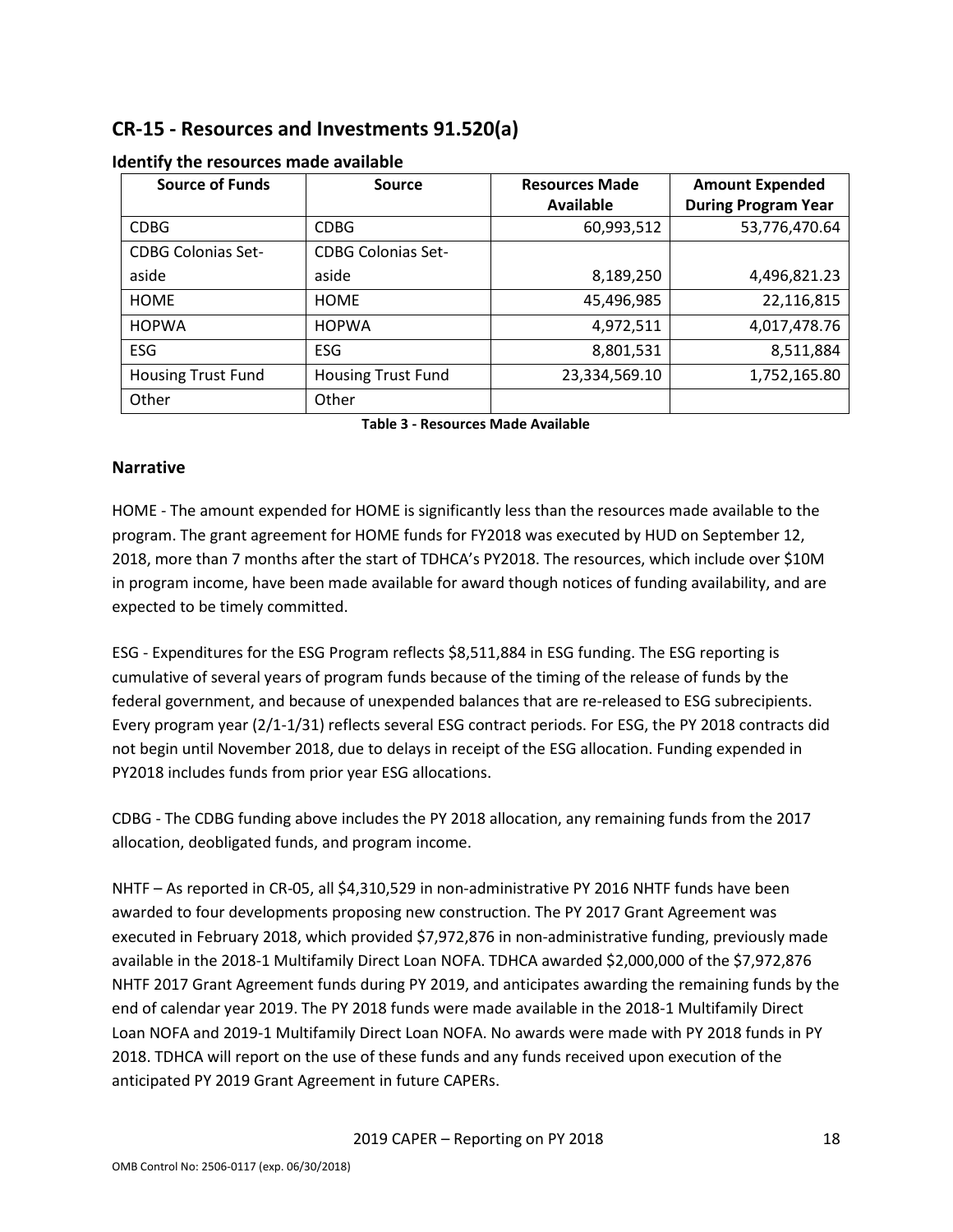| <b>Target Area</b> | <b>Planned Percentage of</b><br><b>Allocation</b> | <b>Actual Percentage of</b><br><b>Allocation</b> | <b>Narrative Description</b> |
|--------------------|---------------------------------------------------|--------------------------------------------------|------------------------------|
| State of Texas     | 100                                               | 100                                              | State Service Area           |

#### **Identify the geographic distribution and location of investments**

**Table 4 – Identify the geographic distribution and location of investments**

#### **Narrative**

#### ESG Addresses Geographic Areas for Assistance

Assistance provided by ESG funds was made available statewide, and funds were regionally allocated based on the 11 HUD-designated CoC areas: Amarillo; Austin/Travis; Bryan/College Station/Brazos Valley; El Paso City and County; Waco/McLennan; Wichita Falls/Wise, Palo Pinto, Wichita, Archer counties; Houston/Harris County; Dallas City and County/Irving; San Antonio/Bexar County; Fort Worth/Arlington/Tarrant County; and the Texas Balance of State. For 2017/2018, TDHCA did not receive applications from the Wichita Falls/Wise, Palo Pinto, Wichita, Archer counties CoC or the Bryan/College Station/Brazos Valley CoC. TDHCA does not provide priorities for allocating investment geographically to areas of minority concentration as described in 24 CFR §91.320(d).

#### HOME Addresses Geographic Areas for Assistance

TDHCA utilizes the RAF to ensure geographic distribution of HOME funds which considers the number of households in poverty, rent burden, overcrowding, and availability of units for rent and for sale. Assistance to minority populations is analyzed annually and a comprehensive statement of activities is reported in its State of Texas Low Income Housing Plan and Annual Report. Part of this document describes the ethnic and racial composition of families and individuals receiving assistance from each housing program.

HOME funds used for multifamily development are frequently layered with tax-exempt bond financing and/or Housing Tax Credits (HTC). TDHCA rules that govern the HTC Program include incentives for developments utilizing the 9% HTC (competitive HTC) to locate in high opportunity areas which are defined as high-income, low-poverty areas and are not typically minority-concentrated, but the rules also provide incentives to develop underserved areas such as colonias and neighborhoods undergoing concerted revitalization. There is also a competitive tax credit incentive for developments near the urban core of major metropolitan areas, but because of the provisions of Tex. Gov't Code §2306.111 these incentives would not typically be applicable to developments assisted with HOME funds. However, by virtue of the waiver of Tex. Gov't Code §2306.111 to facilitate a comprehensive response to Hurricane Harvey, some of those areas will now be permitted to access TDCHA HOME funds. Developments using tax-exempt bond financing and 4% HTC (non-competitive HTC) are more frequently located in qualified census tracts due to statutory federal incentives, chiefly a 30% boost in eligible basis.

HOPWA Addresses Geographic Areas for Assistance

DSHS contracts with AAs in seven Ryan White Part B HIV Planning Areas encompassing 26 HSDAs. AAs

2019 CAPER – Reporting on PY 2018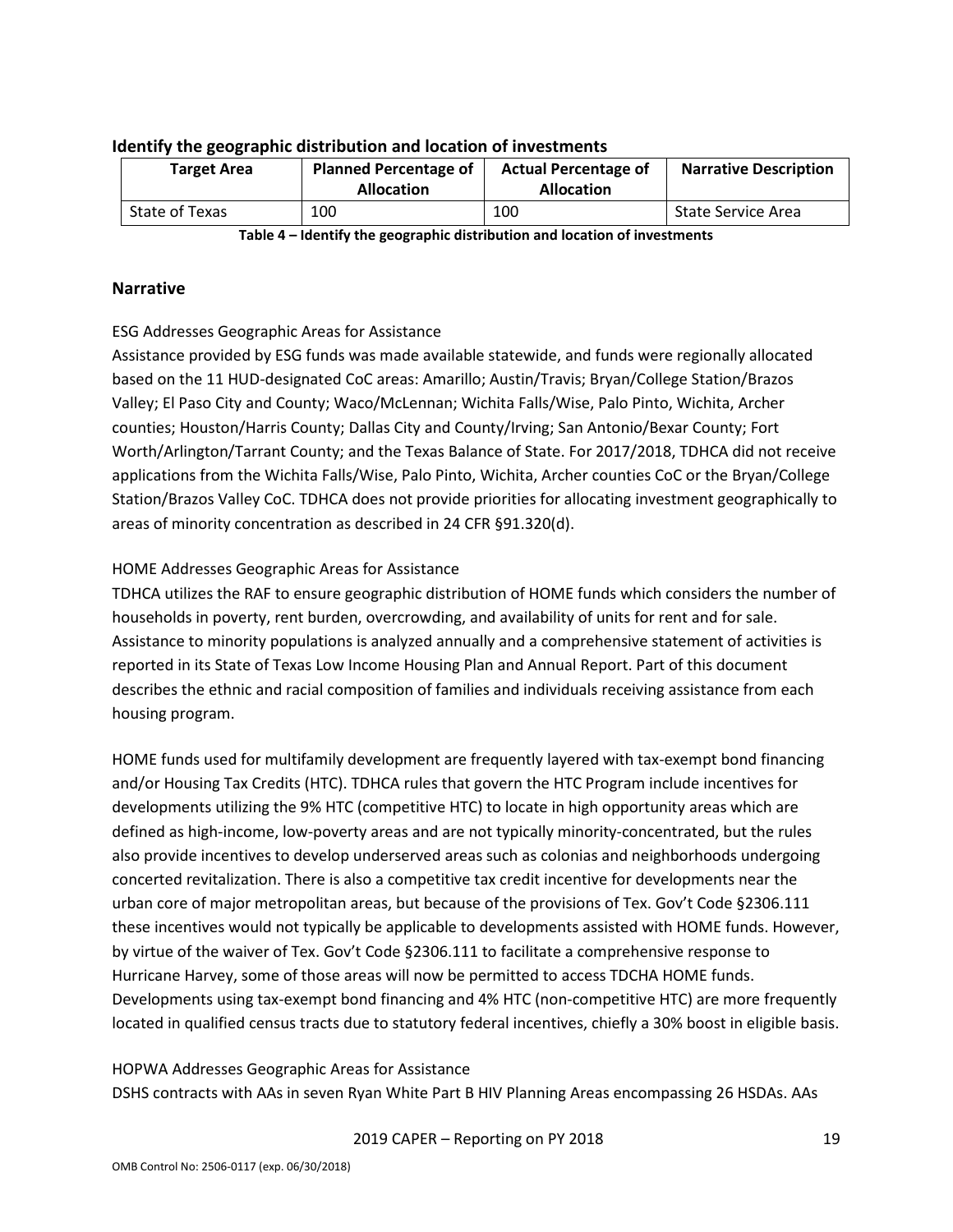subcontract with Project Sponsors in each HSDA for statewide service delivery. The DSHS HOPWA Program serves all counties in Texas, but focuses assistance to counties not served by the six Metropolitan Statistical Areas (MSAs) that receive direct HOPWA funding. DSHS utilized an allocation formula based on prior allocations, historical expenditures, performance data, and reported waitlists. Funds were allocated to address the housing needs in areas with greater evidence of unmet need for HOPWA services. During the program year, DSHS reallocated activity funds and adjusted household goals within and between HSDAs to meet changing needs.

#### **CDBG Addresses Geographic Areas for Assistance**

TDA does not provide priorities for allocation of funds geographically to areas of minority concentration as described in 24 CFR §91.320(f). CDBG funds are allocated across the state in three ways.

1. The CD Fund directs funding to communities in every region of the state.

The CD Fund assigns a percentage of the annual allocation based on multiple factors found in the Action Plan to each of the 24 Regional Councils of Government (COG), ensuring that each region of the state receives a portion of the funds. See the "CDBG Regional COG Allocation" table below for details.

2. The Colonia Fund directs funding to communities within 150 miles of the Texas-Mexico border.

Texas CDBG awarded \$9,982,126 under the Colonia Fund, including the Colonia Self Help Center setaside established by the state legislature.

For the Colonia Self-Help Centers (SHCs), centers are established along the Texas-Mexico border in Cameron/Willacy, Hidalgo, Starr, Webb, Maverick, Val Verde, and El Paso counties. The SHC Program serves approximately 35 colonias in seven border counties, which are comprised of primarily Hispanic households and have concentrations of very low-income households.

3. All remaining funds are distributed through state-wide competitions without geographic priorities.

| <b>Region</b>                 | <b>Number of Grants</b> | <b>Amount Awarded</b> | <b>Beneficiaries</b> |
|-------------------------------|-------------------------|-----------------------|----------------------|
| Alamo Area COG                | 10                      | \$2,750,000           | 13,913               |
| Ark-Tex COG                   | 7                       | \$1,924,950           | 4,565                |
| <b>Brazos Valley COG</b>      | 5                       | \$1375,000            | 8,147                |
| Capital Area COG              | 7                       | \$2,100,000           | 6,388                |
| Coastal Bend COG              | 7                       | \$2,100,000           | 35,077               |
| <b>Central Texas COG</b>      | 6                       | \$1,650,000           | 7,086                |
| Concho Valley COG             | 3                       | \$825,000             | 585                  |
| Deep East Texas COG           | 10                      | \$2,750,000           | 11,175               |
| East Texas COG                | 13                      | \$3,575,000           | 9,234                |
| <b>Golden Crecent RPC</b>     | 5                       | \$1,375,000           | 1,819                |
| <b>Houston-Galveston Area</b> | 10                      | \$3,500,000           | 18,543               |
| <b>Heart of Texas COG</b>     | 6                       | \$1,650,000           | 5,440                |
| Lower Rio Grande Valley DC    | 4                       | \$1,100,000           | 13,009               |

#### **CDBG Regional COG Allocation table**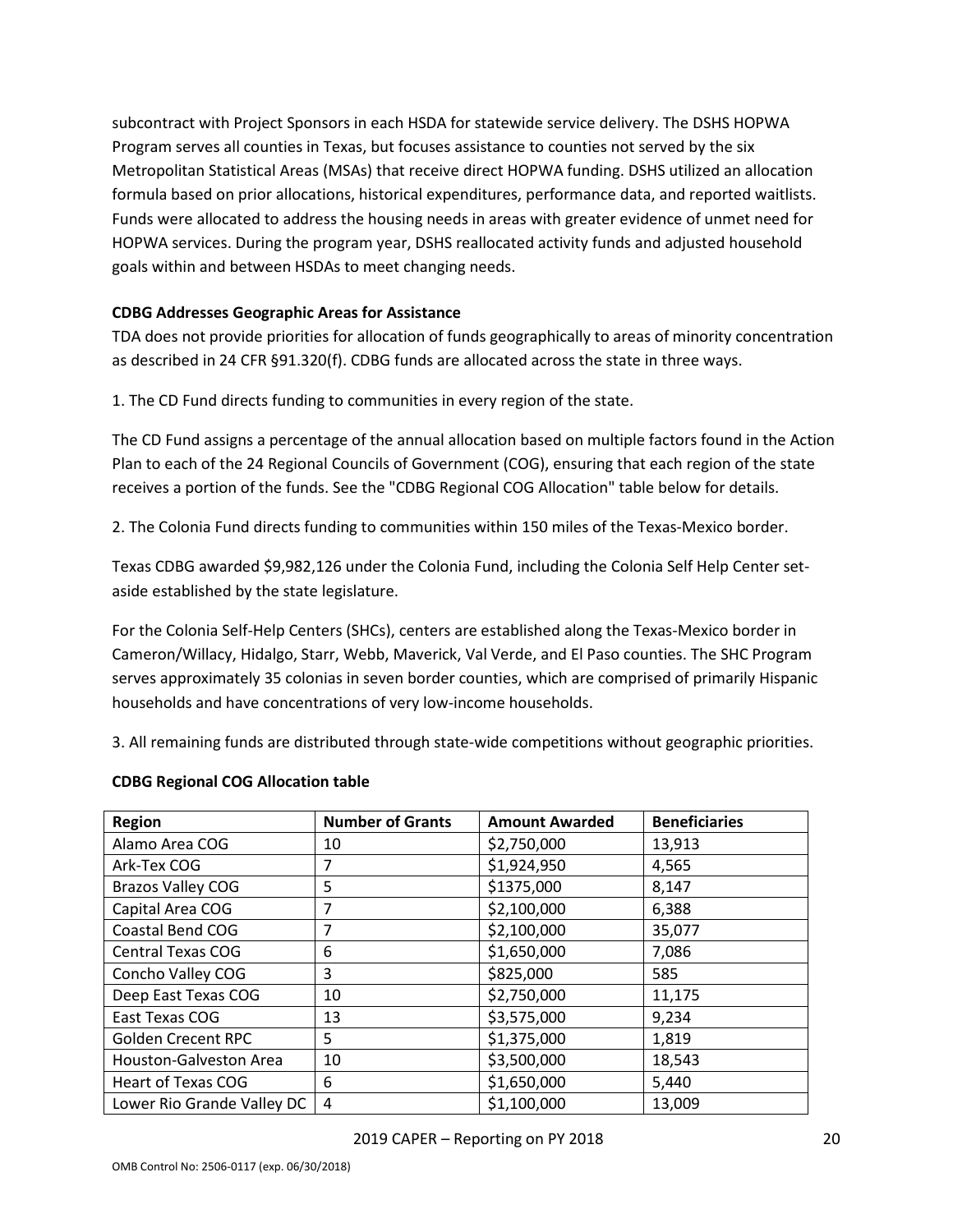| Region                        | <b>Number of Grants</b> | <b>Amount Awarded</b> | <b>Beneficiaries</b> |
|-------------------------------|-------------------------|-----------------------|----------------------|
| Middle Rio Grande DC          | 3                       | \$1,075,000           | 2,988                |
| North Central Texas COG       | 20                      | \$5,471,800           | 37,119               |
| <b>NORTEX COG</b>             | 5                       | \$1,375,000           | 5,375                |
| Permian Basin RPC             | 4                       | \$1,341,540           | 985                  |
| Panhandle RPC                 | 6                       | \$1,650,000           | 3,920                |
| Rio Grande COG                | 5                       | \$1,375,000           | 41,345               |
| South East Texas RPC          | 6                       | \$1,536,093           | 3,756                |
| South Plains AG               | 5                       | \$1,367,500           | 1,594                |
| South Texas DC                | 4                       | \$1,026,884           | 332                  |
| <b>TEXOMA COG</b>             | 3                       | \$825,000             | 108                  |
| <b>West Central Texas COG</b> |                         | \$1,925,000           | 7,169                |

#### **NHTF Addresses Geographic Areas for Assistance**

TDHCA utilizes an allocation formula to ensure geographic distribution of NHTF funds which considers the number of households in poverty, rent burden, overcrowding, and availability of units for rent and for sale. Assistance to minority populations is analyzed annually and a comprehensive statement of activities is reported in the State of Texas Low Income Housing Plan and Annual Report. Part of this document describes the ethnic and racial composition of families and individuals receiving assistance from each housing program, which TDHCA anticipates including NHTF-related information in future CAPERs. Additionally, TDHCA utilizes NHTF funds to assist extremely low income individuals and families and NHTF funds are limited to only those applicants proposing affordable multifamily rental housing developments targeting households with incomes at or below the greater of either 30% AMI or the federal poverty level.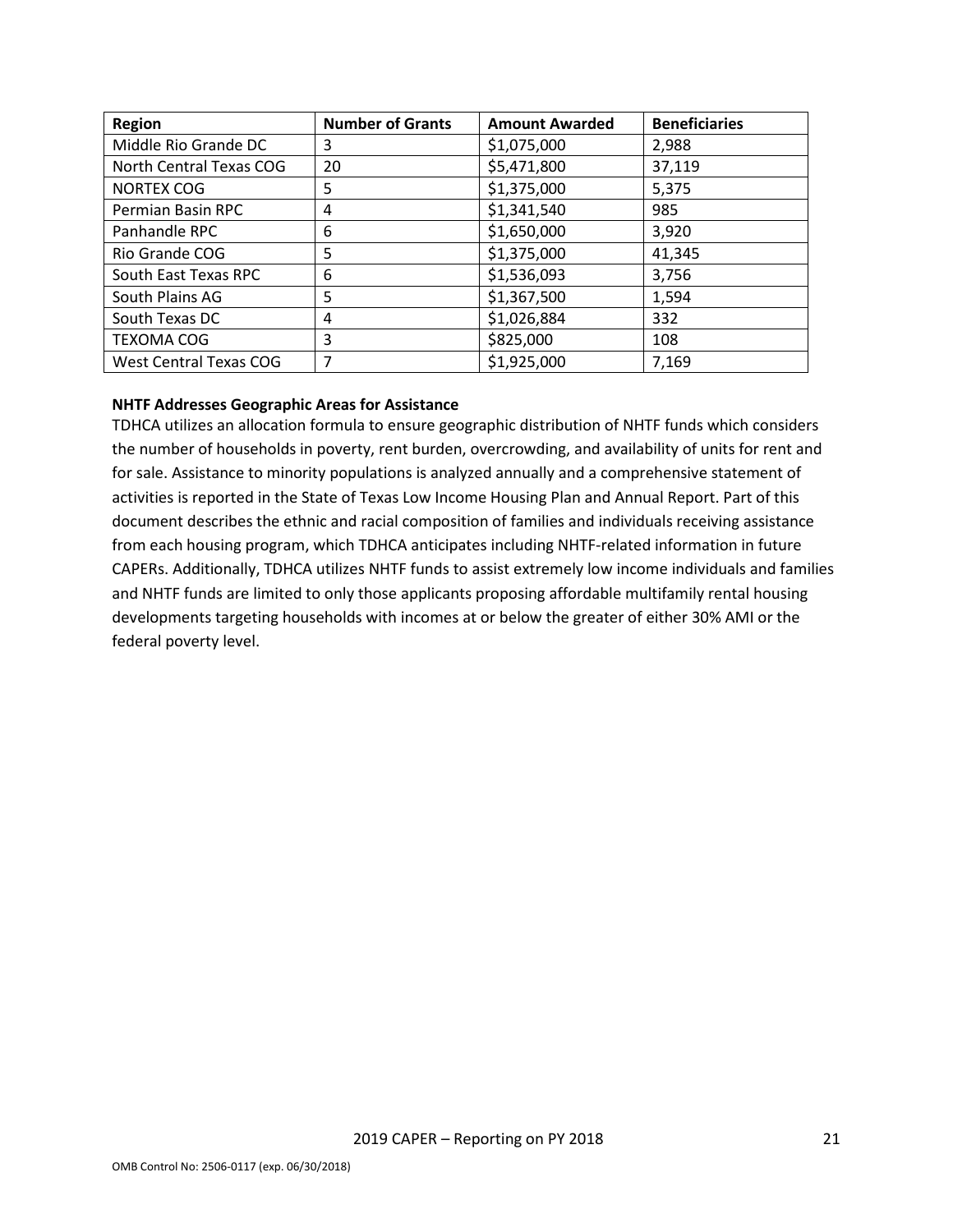#### **Leveraging**

**Explain how federal funds leveraged additional resources (private, state and local funds), including a description of how matching requirements were satisfied, as well as how any publicly owned land or property located within the jurisdiction that were used to address the needs identified in the plan.**

#### ESG Program Leverages and Provides Match

To meet the ESG match requirement, TDHCA requires subrecipients to match 100% of their ESG award. For the 2017/2018 ESG competition, applicants received additional points if they committed 110% in match. Additional match was incentivized in order to allow more flexibility to grant match waivers from applicants. However, TDHCA did not receive a request for a match waiver during the competition. TDHCA monitors the Match provided by subrecipients to ensure that the funds were expended on ESG eligible projects.

#### HOME Program Leverages and Provides Match

HOME single family activities administrators provide Matching funds on a sliding scale of 3-15% of project costs based on the total project cost, project type, and the population of the area in which the project is undertaken. Requirements for provision and documentation of the Match requirement for single family activities is outlined in a Match guide published by TDHCA. Match typically is provided in the form of non-federal cash contributions and equipment donations.

HOME multifamily development funding is often leveraged with the HTC Program, which was created by the Tax Reform Act of 1986 and authorizes 9% low-income housing tax credits in the amount of \$2.75 per capita for each state, and 4% low-income housing tax credits in amounts linked to the usage of the state's cap for issuance of tax exempt bonds to finance affordable housing development. In Texas, this equates to approximately \$79,000,000 in 9% tax credits available to be awarded by TDHCA annually. These credits may be claimed each year for 10 years and this represents potential tax credit equity in the amount of \$790,000,000, depending on equity pricing. The tax credits are syndicated to limited partner investors to yield cash for use in eligible development activities. Currently typical syndication rates range between 92% and 95%. TDHCA develops a Qualified Allocation Plan (QAP) each year that governs the selection process of eligible developments which provide affordable housing for the lowincome tenants. HOME provides increased leverage, allowing the property owners to utilize fewer tax credits and create more or deeper affordability, therefore providing more efficient use of resources.

Matching requirements for the HOME Multifamily Development Program will be met through the rules that establish the awardee's minimum amount of match as 5% of the award amount. Match for both activity types comes in the form of donated labor and materials, donated professional services from an architect or engineer, grants from cities or nonprofits, below market rate interest savings from guaranteed loans, property tax savings from state mandated exemptions, and waived fees by municipalities. In addition to these sources, TDHCA required in its administrative rules that Multifamily activities awarded in PY 2018 that were funded through the Tax Credit Assistance Program Repayment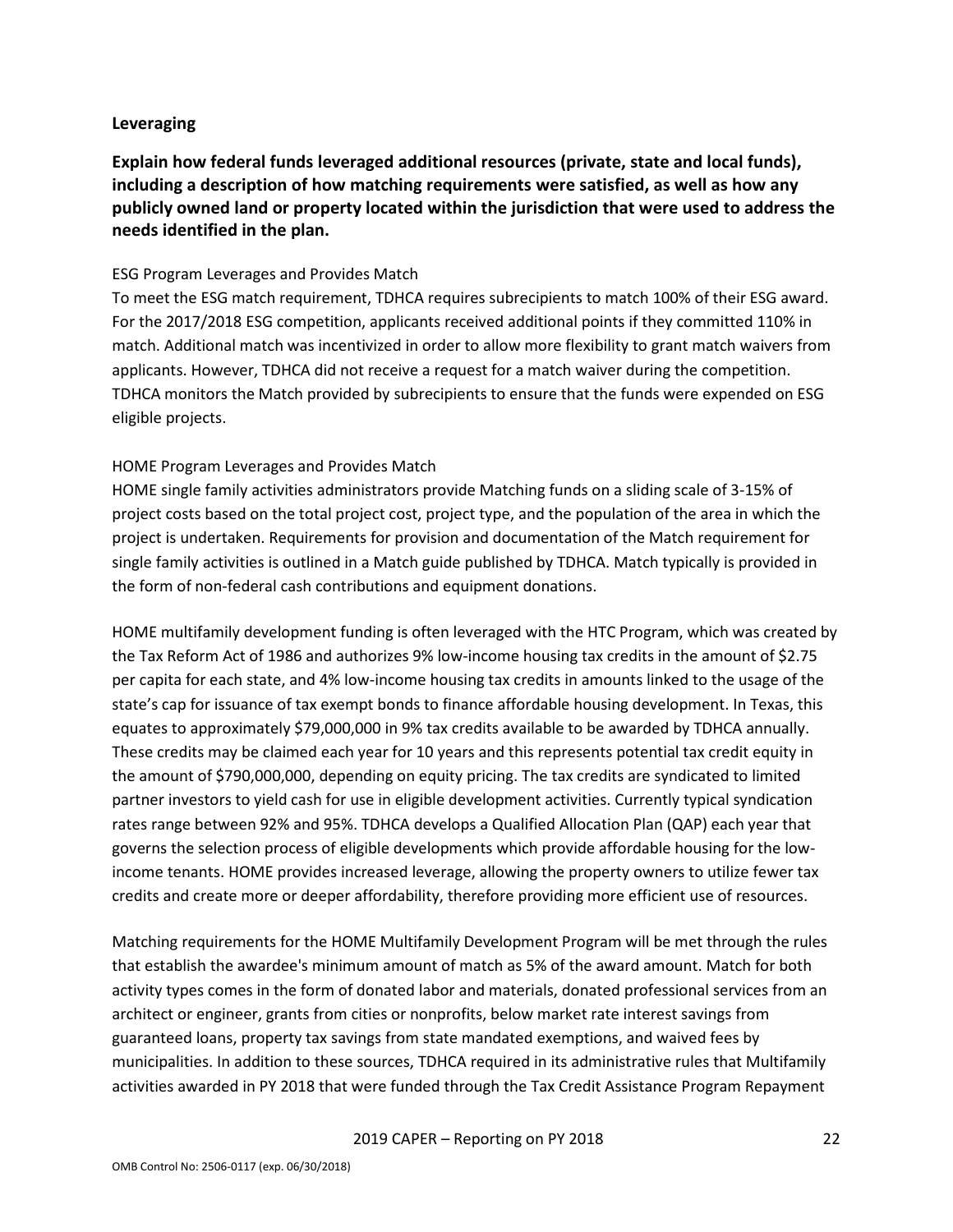Funds (TCAP-RF) would meet HOME Program requirements resulting in a match source based on the below market interest rate charged on TCAP-RF loans.

#### CDBG Leverages and Provides Match

Over 85% of Texas CDBG grants include local matching fund commitments for a total of \$93,042,037. Matching funds are required for certain grants, while other grants award points to encourage local match; a sliding scale allows smaller communities to contribute less match funding than larger communities.

Match funds may be provided by the applicant, or by a water or sewer utility benefiting from the project. Economic development projects benefiting private business require 1-for-1 match commitment, with the business most often providing this substantial match. \$81.1 million of the matching funds were associated with job creation activities.

#### **HOPWA Leverages**

Texas HOPWA does not have program income but leverages funds whenever possible. Project Sponsors leverage available funds from Ryan White and State Services grants, private funding sources, foundations, and local assistance to help clients. AAs do not receive administrative funds from DSHS, so those costs are leveraged from other funding sources.

#### **NHTF Leverages**

Similar to the HOME program, NHTF funds are frequently used in LIHTC Developments. The NHTF funds provide increased leverage, allowing the property owners to utilize fewer tax credits and create more or deeper affordability, therefore providing more efficient use of resources. In particular, the very deep income targeting requirements for NHTF, coupled with the State requirement that the funds create new ELI units rather than being used for units with that designation from other fund sources, will mean an increased number of needed affordable units.

| Fiscal Year Summary - HOME Match                                               |            |  |  |  |  |
|--------------------------------------------------------------------------------|------------|--|--|--|--|
| 1. Excess match from prior Federal fiscal year                                 | 1,535,703  |  |  |  |  |
| 2. Match contributed during current Federal fiscal year                        | 9,596,553  |  |  |  |  |
| 3. Total match available for current Federal fiscal year (Line 1 plus Line 2)  | 11,132,256 |  |  |  |  |
| 4. Match liability for current Federal fiscal year                             | 4,550,312  |  |  |  |  |
| 5. Excess match carried over to next Federal fiscal year (Line 3 minus Line 4) | 6,581,944  |  |  |  |  |

**Table 5 – Fiscal Year Summary - HOME Match Report**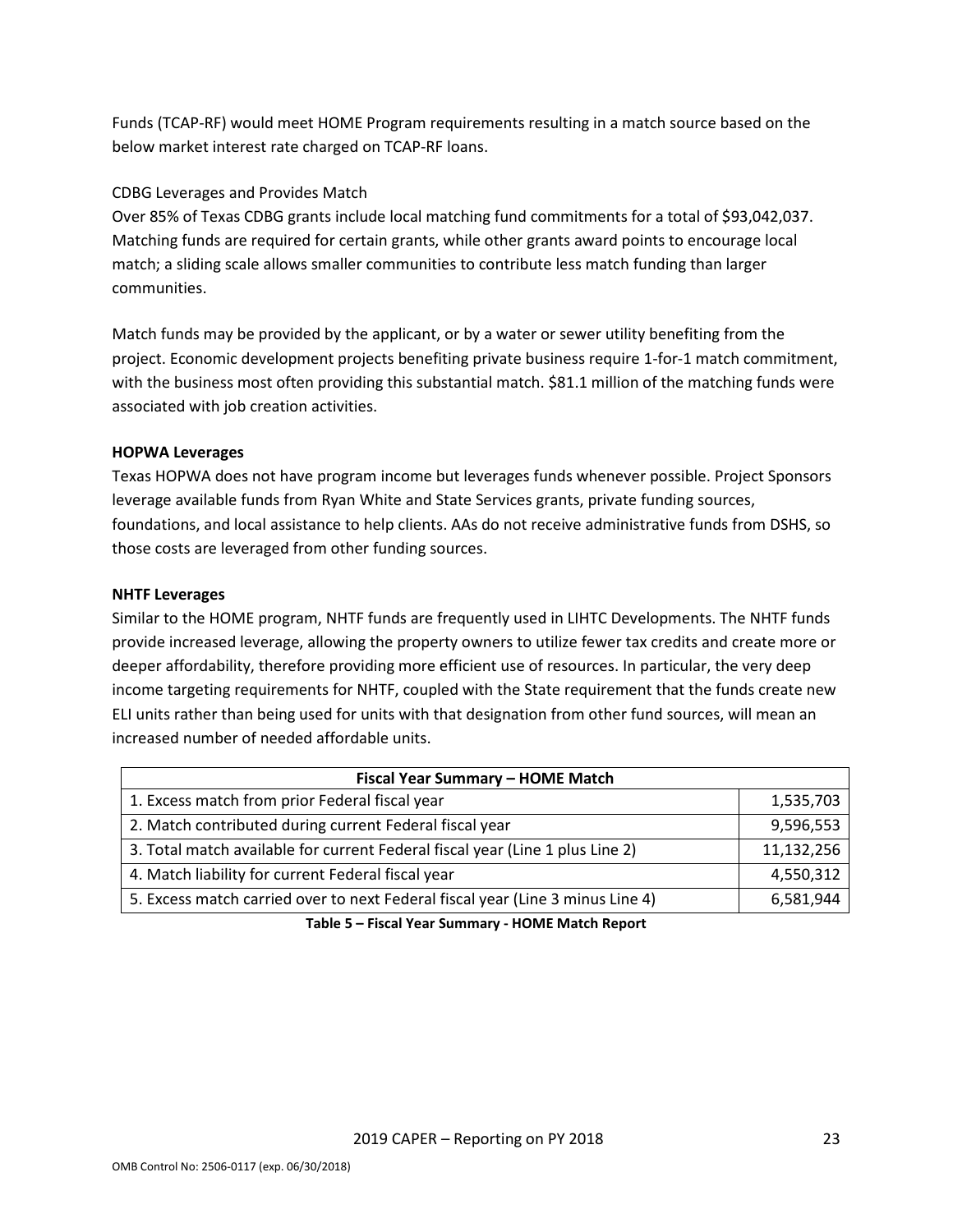| <b>Match Contribution for the Federal Fiscal Year</b> |                         |                                  |                                            |                                           |                                   |                                                           |                                 |                    |  |
|-------------------------------------------------------|-------------------------|----------------------------------|--------------------------------------------|-------------------------------------------|-----------------------------------|-----------------------------------------------------------|---------------------------------|--------------------|--|
| Project No. or<br>Other ID                            | Date of<br>Contribution | Cash<br>(non-Federal<br>sources) | Foregone<br>Taxes, Fees,<br><b>Charges</b> | <b>Appraised</b><br>Land/Real<br>Property | <b>Required</b><br>Infrastructure | <b>Site</b><br>Preparation,<br>Construction<br>Materials, | <b>Bond</b><br><b>Financing</b> | <b>Total Match</b> |  |
|                                                       |                         |                                  |                                            |                                           |                                   | <b>Donated labor</b>                                      |                                 |                    |  |
| 0000041038                                            | 4/28/2018               | \$3,675,487.00                   | \$0.00                                     | \$0.00                                    | \$0.00                            | \$0.00                                                    | \$0.00                          | \$3,675,487.00     |  |
| 0000041417                                            | 04/11/2018              | \$234,607.10                     | \$0.00                                     | \$0.00                                    | \$0.00                            | \$0.00                                                    |                                 | \$234,607.10       |  |
| 0000041476                                            | 10/16/2017              | \$1,569,040.79                   | \$12,692.61                                | \$0.00                                    | \$0.00                            | \$0.00                                                    |                                 | \$1,581,733.40     |  |
| 0000041508                                            | 10/10/2017              | \$0.00                           | \$0.00                                     | \$0.00                                    | \$0.00                            | \$1,564.68                                                |                                 | \$1,564.68         |  |
| 0000041522                                            | 11/27/2017              | \$924,029.00                     | \$0.00                                     | \$0.00                                    | \$0.00                            | \$45,000.00                                               |                                 | \$969,029.00       |  |
| 0000041532                                            | 10/27/2017              | \$19,270.00                      | \$0.00                                     | \$0.00                                    | \$0.00                            | \$39,500.00                                               |                                 | \$58,770.00        |  |
| 0000041556                                            | 05/29/2018              | \$9,233.00                       | \$0.00                                     | \$0.00                                    | \$0.00                            | \$27,250.00                                               |                                 | \$36,483.00        |  |
| 0000041611                                            | 12/08/2017              | \$2,348,956.00                   | \$0.00                                     | \$0.00                                    | \$0.00                            | \$0.00                                                    |                                 | \$2,348,956.00     |  |
| 0000041634                                            | 10/13/2017              | \$12,716.00                      | \$0.00                                     | \$0.00                                    | \$0.00                            | \$0.00                                                    |                                 | \$12,716.00        |  |
| 0000041647                                            | 03/12/2018              | \$0.00                           | \$24,192.00                                | \$0.00                                    | \$0.00                            | \$15,100.00                                               |                                 | \$39,292.00        |  |
| 0000041713-1                                          | 01/30/2018              | \$2,500.00                       | \$0.00                                     | \$0.00                                    | \$0.00                            | \$0.00                                                    |                                 | \$2,500.00         |  |
| 0000041713-2                                          | 03/26/2018              | \$150.00                         | \$0.00                                     | \$0.00                                    | \$0.00                            | \$0.00                                                    |                                 | \$150.00           |  |
| 0000041720                                            | 10/13/2017              | \$0.00                           | \$0.00                                     | \$0.00                                    | \$0.00                            | \$2,562.35                                                |                                 | \$2,562.35         |  |
| 0000041743                                            | 02/07/2018              | \$0.00                           | \$441.90                                   | \$0.00                                    | \$0.00                            | \$2,250.00                                                |                                 | \$2,691.90         |  |
| 0000041752                                            | 02/22/2018              | \$0.00                           | \$115.00                                   | \$0.00                                    | \$0.00                            | \$11,459.28                                               |                                 | \$11,574.28        |  |
| 0000041754                                            | 04/11/2018              | \$0.00                           | \$1,063.50                                 | \$0.00                                    | \$0.00                            | \$9,320.40                                                |                                 | \$10,383.90        |  |
| 0000041772                                            | 11/08/2017              | \$1,248.00                       | \$1,922.20                                 | \$0.00                                    | \$0.00                            | \$0.00                                                    |                                 | \$3,170.20         |  |
| 0000041773                                            | 02/02/2018              | \$1,248.00                       | \$1,924.20                                 | \$0.00                                    | \$0.00                            | \$0.00                                                    |                                 | \$3,172.20         |  |
| 0000041847                                            | 12/21/2017              | \$51.98                          | \$0.00                                     | \$0.00                                    | \$0.00                            | \$0.00                                                    |                                 | \$51.98            |  |
| 0000041858                                            | 11/15/2017              | \$1,248.00                       | \$1,924.20                                 | \$0.00                                    | \$0.00                            | \$0.00                                                    |                                 | \$3,172.20         |  |
| 0000041866                                            | 10/31/2017              | \$1,248.00                       | \$1,924.20                                 | \$0.00                                    | \$0.00                            | \$0.00                                                    |                                 | \$3,172.20         |  |
| 0000041975                                            | 01/31/2018              | \$3,223.00                       | \$1,188.00                                 | \$0.00                                    | \$0.00                            | \$0.00                                                    |                                 | \$4,411.00         |  |
| 0000041976                                            | 01/31/2018              | \$3,223.00                       | \$1,188.00                                 | \$0.00                                    | \$0.00                            | \$0.00                                                    |                                 | \$4,411.00         |  |
| 0000041977                                            | 01/31/2018              | \$3,223.00                       | \$1,188.00                                 | \$0.00                                    | \$0.00                            | \$0.00                                                    |                                 | \$4,411.00         |  |
| 0000041978                                            | 01/31/2018              | \$3,223.00                       | \$1,188.00                                 | \$0.00                                    | \$0.00                            | \$0.00                                                    |                                 | \$4,411.00         |  |

2019 CAPER – Reporting on PY 2018 24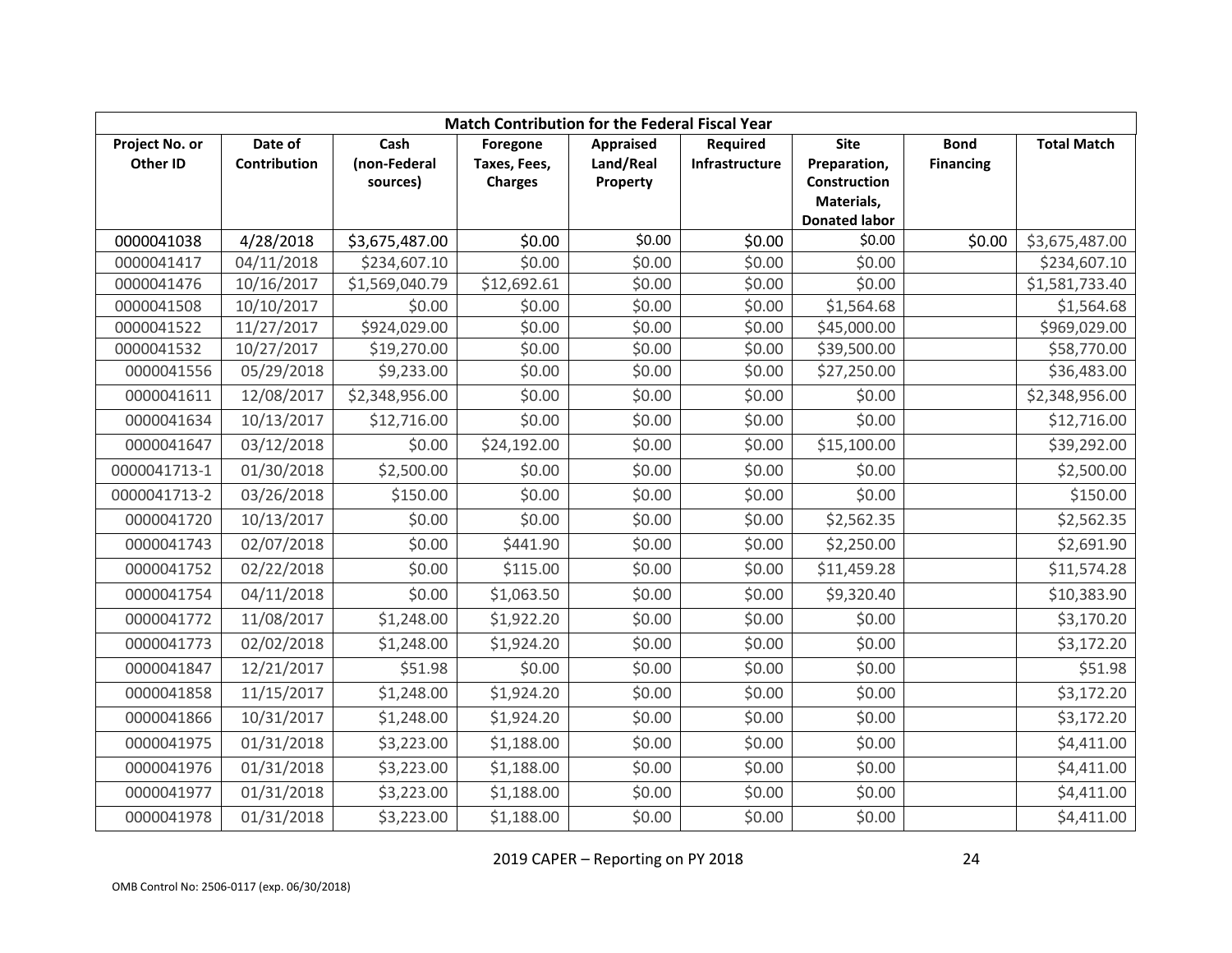| <b>Match Contribution for the Federal Fiscal Year</b> |                         |                                  |                                            |                                           |                                   |                                                           |                                 |                    |  |
|-------------------------------------------------------|-------------------------|----------------------------------|--------------------------------------------|-------------------------------------------|-----------------------------------|-----------------------------------------------------------|---------------------------------|--------------------|--|
| Project No. or<br>Other ID                            | Date of<br>Contribution | Cash<br>(non-Federal<br>sources) | Foregone<br>Taxes, Fees,<br><b>Charges</b> | <b>Appraised</b><br>Land/Real<br>Property | <b>Required</b><br>Infrastructure | <b>Site</b><br>Preparation,<br>Construction<br>Materials, | <b>Bond</b><br><b>Financing</b> | <b>Total Match</b> |  |
|                                                       |                         |                                  |                                            |                                           |                                   | <b>Donated labor</b>                                      |                                 |                    |  |
| 0000042006                                            | 12/20/2017              | \$4,453.22                       | \$0.00                                     | \$0.00                                    | \$0.00                            | \$0.00                                                    |                                 | \$4,453.22         |  |
| 0000042055-1                                          | 11/21/2017              | \$0.00                           | \$3,400.00                                 | \$0.00                                    | \$0.00                            | \$0.00                                                    |                                 | \$3,400.00         |  |
| 0000042055-2                                          | 01/17/2018              | \$0.00                           | \$1,603.93                                 | \$0.00                                    | \$0.00                            | \$0.00                                                    |                                 | \$1,603.93         |  |
| 0000042056-1                                          | 11/27/2017              | \$0.00                           | \$2,700.00                                 | \$0.00                                    | \$0.00                            | \$0.00                                                    |                                 | \$2,700.00         |  |
| 0000042056-2                                          | 01/17/2018              | \$0.00                           | \$1,603.93                                 | \$0.00                                    | \$0.00                            | \$0.00                                                    |                                 | \$1,603.93         |  |
| 0000042057                                            | 12/01/2017              | \$11,920.77                      | \$2,235.41                                 | \$0.00                                    | \$0.00                            | \$0.00                                                    |                                 | \$14,156.18        |  |
| 0000042073                                            | 10/31/2017              | \$948.00                         | \$1,924.20                                 | \$0.00                                    | \$0.00                            | \$0.00                                                    |                                 | \$2,872.20         |  |
| 0000042175                                            | 10/26/2017              | \$4,000.00                       | \$0.00                                     | \$0.00                                    | \$0.00                            | \$1,750.00                                                |                                 | \$5,750.00         |  |
| 0000042238                                            | 01/31/2018              | \$3,223.00                       | \$1,188.00                                 | \$0.00                                    | \$0.00                            | \$0.00                                                    |                                 | \$4,411.00         |  |
| 0000042239                                            | 01/31/2018              | \$3,223.00                       | \$1,188.00                                 | \$0.00                                    | \$0.00                            | \$0.00                                                    |                                 | \$4,411.00         |  |
| 0000042240                                            | 01/31/2018              | \$3,961.00                       | \$1,188.00                                 | \$0.00                                    | \$0.00                            | \$0.00                                                    |                                 | \$5,149.00         |  |
| 0000042241                                            | 01/31/2018              | \$3,223.00                       | \$1,188.00                                 | \$0.00                                    | \$0.00                            | \$0.00                                                    |                                 | \$4,411.00         |  |
| 0000042258-1                                          | 01/05/2018              | \$2,500.00                       | \$0.00                                     | \$0.00                                    | \$0.00                            | \$0.00                                                    |                                 | \$2,500.00         |  |
| 0000042258-2                                          | 02/15/2018              | \$150.00                         | \$0.00                                     | \$0.00                                    | \$0.00                            | \$0.00                                                    |                                 | \$150.00           |  |
| 0000042358                                            | 10/24/2017              | \$0.00                           | \$0.00                                     | \$0.00                                    | \$0.00                            | \$1,750.00                                                |                                 | \$1,750.00         |  |
| 0000042359-1                                          | 04/11/2018              | \$0.00                           | \$0.00                                     | \$0.00                                    | \$0.00                            | \$3,560.00                                                |                                 | \$3,560.00         |  |
| 0000042359-2                                          | 10/17/2017              | \$0.00                           | \$0.00                                     | \$0.00                                    | \$0.00                            | \$3,050.00                                                |                                 | \$3,050.00         |  |
| 0000042359-3                                          | 12/18/2017              | \$4,000.00                       | \$0.00                                     | \$0.00                                    | \$0.00                            | \$1,750.00                                                |                                 | \$5,750.00         |  |
| 0000042360                                            | 10/17/2017              | \$0.00                           | \$0.00                                     | \$0.00                                    | \$0.00                            | \$1,750.00                                                |                                 | \$1,750.00         |  |
| 0000042406                                            | 02/05/2018              | \$0.00                           | \$441.90                                   | \$0.00                                    | \$0.00                            | \$2,250.00                                                |                                 | \$2,691.90         |  |
| 0000042481-1                                          | 10/02/2017              | \$0.00                           | \$0.00                                     | \$0.00                                    | \$0.00                            | \$2,750.00                                                |                                 | \$2,750.00         |  |
| 0000042481-2                                          | 10/23/2017              | \$4,000.00                       | \$0.00                                     | \$0.00                                    | \$0.00                            | \$0.00                                                    |                                 | \$4,000.00         |  |
| 0000042481-3                                          | 12/19/2017              | \$0.00                           | \$0.00                                     | \$0.00                                    | \$0.00                            | \$1,750.00                                                |                                 | \$1,750.00         |  |
| 0000042481-4                                          | 03/19/2018              | \$0.00                           | \$0.00                                     | \$0.00                                    | \$0.00                            | \$2,300.00                                                |                                 | \$2,300.00         |  |

2019 CAPER – Reporting on PY 2018 25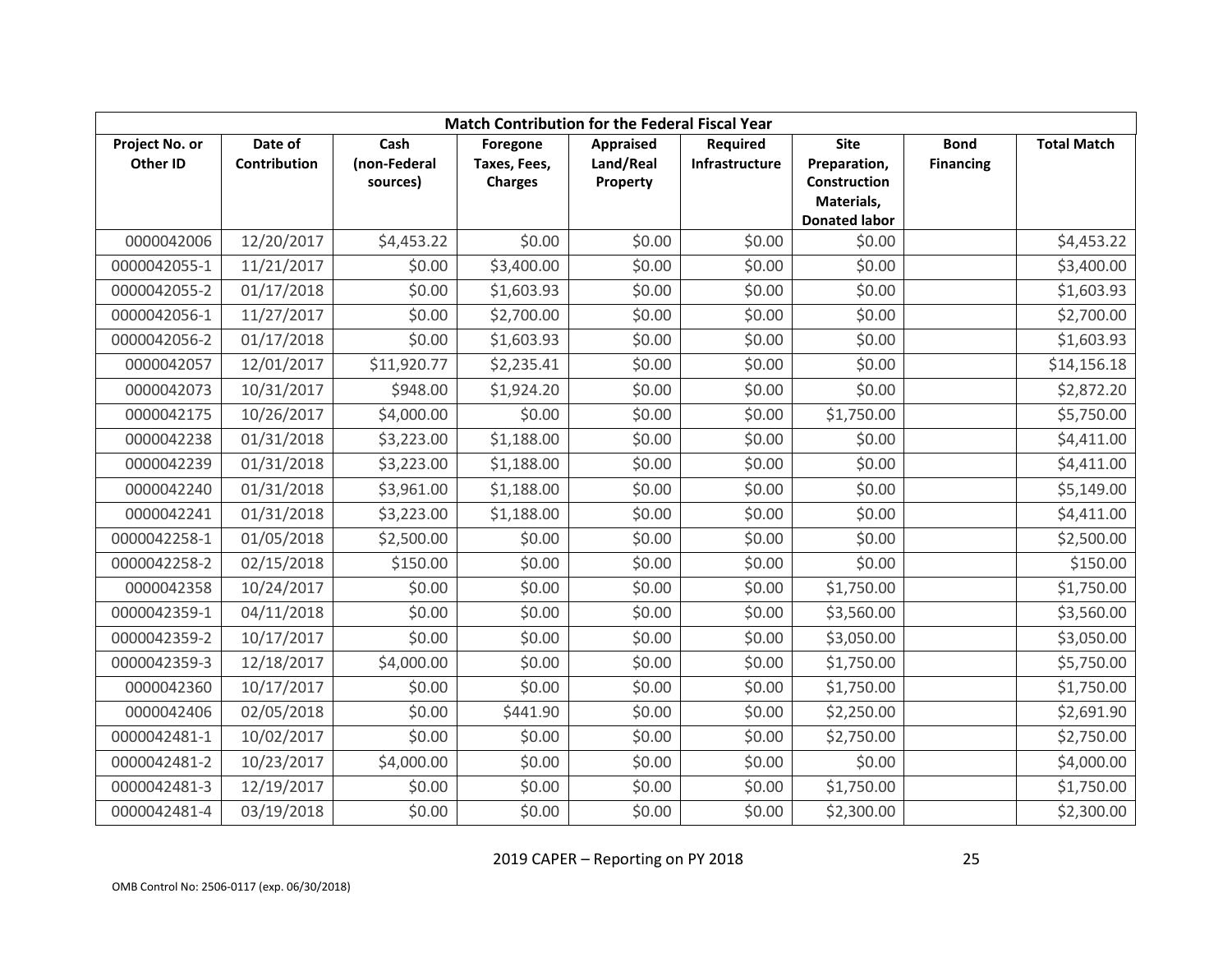| <b>Match Contribution for the Federal Fiscal Year</b> |                         |                                  |                                            |                                           |                                   |                                                           |                                 |                    |  |
|-------------------------------------------------------|-------------------------|----------------------------------|--------------------------------------------|-------------------------------------------|-----------------------------------|-----------------------------------------------------------|---------------------------------|--------------------|--|
| Project No. or<br>Other ID                            | Date of<br>Contribution | Cash<br>(non-Federal<br>sources) | Foregone<br>Taxes, Fees,<br><b>Charges</b> | <b>Appraised</b><br>Land/Real<br>Property | <b>Required</b><br>Infrastructure | <b>Site</b><br>Preparation,<br>Construction<br>Materials, | <b>Bond</b><br><b>Financing</b> | <b>Total Match</b> |  |
|                                                       |                         |                                  |                                            |                                           |                                   | <b>Donated labor</b>                                      |                                 |                    |  |
| 0000042527                                            | 03/07/2018              | \$475.00                         | \$0.00                                     | \$0.00                                    | \$0.00                            | \$0.00                                                    |                                 | \$475.00           |  |
| 0000042559-1                                          | 05/17/2018              | \$300.00                         | \$0.00                                     | \$0.00                                    | \$0.00                            | \$0.00                                                    |                                 | \$300.00           |  |
| 0000042559-2                                          | 03/13/2018              | \$3,347.50                       | \$856.50                                   | \$0.00                                    | \$0.00                            | \$0.00                                                    |                                 | \$4,204.00         |  |
| 0000042563                                            | 02/12/2018              | \$2,088.00                       | \$933.50                                   | \$0.00                                    | \$0.00                            | \$0.00                                                    |                                 | \$3,021.50         |  |
| 0000042564-1                                          | 05/17/2018              | \$650.00                         | \$0.00                                     | \$0.00                                    | \$2,400.00                        | \$0.00                                                    |                                 | \$3,050.00         |  |
| 0000042564-2                                          | 03/13/2018              | \$4,000.00                       | \$856.50                                   | \$0.00                                    | \$0.00                            | \$0.00                                                    |                                 | \$4,856.50         |  |
| 0000042574-1                                          | 03/13/2018              | \$2,000.00                       | \$856.50                                   | \$0.00                                    | \$0.00                            | \$0.00                                                    |                                 | \$2,856.50         |  |
| 0000042574-2                                          | 05/21/2018              | \$300.00                         | \$0.00                                     | \$0.00                                    | \$0.00                            | \$0.00                                                    |                                 | \$300.00           |  |
| 0000042585-1                                          | 03/13/2018              | \$2,000.00                       | \$856.50                                   | \$0.00                                    | \$0.00                            | \$0.00                                                    |                                 | \$2,856.50         |  |
| 0000042585-2                                          | 05/21/2018              | \$650.00                         | \$0.00                                     | \$0.00                                    | \$0.00                            | \$0.00                                                    |                                 | \$650.00           |  |
| 0000042587-1                                          | 03/13/2018              | \$2,400.00                       | \$856.50                                   | \$0.00                                    | \$0.00                            | \$0.00                                                    |                                 | \$3,256.50         |  |
| 0000042587-2                                          | 05/21/2018              | \$300.00                         | \$0.00                                     | \$0.00                                    | \$0.00                            | \$0.00                                                    |                                 | \$300.00           |  |
| 0000042588-1                                          | 04/26/2018              | \$0.00                           | \$0.00                                     | \$0.00                                    | \$0.00                            | \$270.00                                                  |                                 | \$270.00           |  |
| 0000042588-2                                          | 03/26/2018              | \$0.00                           | \$933.50                                   | \$0.00                                    | \$0.00                            | \$356.00                                                  |                                 | \$1,289.50         |  |
| 0000042589-1                                          | 04/26/2018              | \$0.00                           | \$0.00                                     | \$0.00                                    | \$0.00                            | \$1,568.40                                                |                                 | \$1,568.40         |  |
| 0000042589-2                                          | 03/26/2018              | \$0.00                           | \$933.50                                   | \$0.00                                    | \$0.00                            | \$1,440.00                                                |                                 | \$2,373.50         |  |
| 0000042613                                            | 06/05/2018              | \$0.00                           | \$932.50                                   | \$0.00                                    | \$0.00                            | \$2,463.00                                                |                                 | \$3,395.50         |  |
| 0000042622                                            | 03/13/2018              | \$376.50                         | \$0.00                                     | \$0.00                                    | \$0.00                            | \$0.00                                                    |                                 | \$376.50           |  |
| 0000042627                                            | 07/26/2018              | \$0.00                           | \$0.00                                     | \$0.00                                    | \$0.00                            | \$25,000.00                                               |                                 | \$25,000.00        |  |
| 0000042628                                            | 08/01/2018              | \$0.00                           | \$0.00                                     | \$0.00                                    | \$0.00                            | \$11,730.00                                               |                                 | \$11,730.00        |  |
| 0000042643                                            | 07/31/2018              | \$0.00                           | \$0.00                                     | \$0.00                                    | \$0.00                            | \$11,451.00                                               |                                 | \$11,451.00        |  |
| 0000042648                                            | 05/04/2018              | \$0.00                           | \$889.50                                   | \$0.00                                    | \$0.00                            | \$1,152.00                                                |                                 | \$2,041.50         |  |
| 0000042649                                            | 03/19/2018              | \$14,716.00                      | \$0.00                                     | \$0.00                                    | \$0.00                            | \$0.00                                                    |                                 | \$14,716.00        |  |
| 0000042764                                            | 05/24/2018              | \$486.00                         | \$0.00                                     | \$0.00                                    | \$0.00                            | \$0.00                                                    |                                 | \$486.00           |  |

2019 CAPER – Reporting on PY 2018 26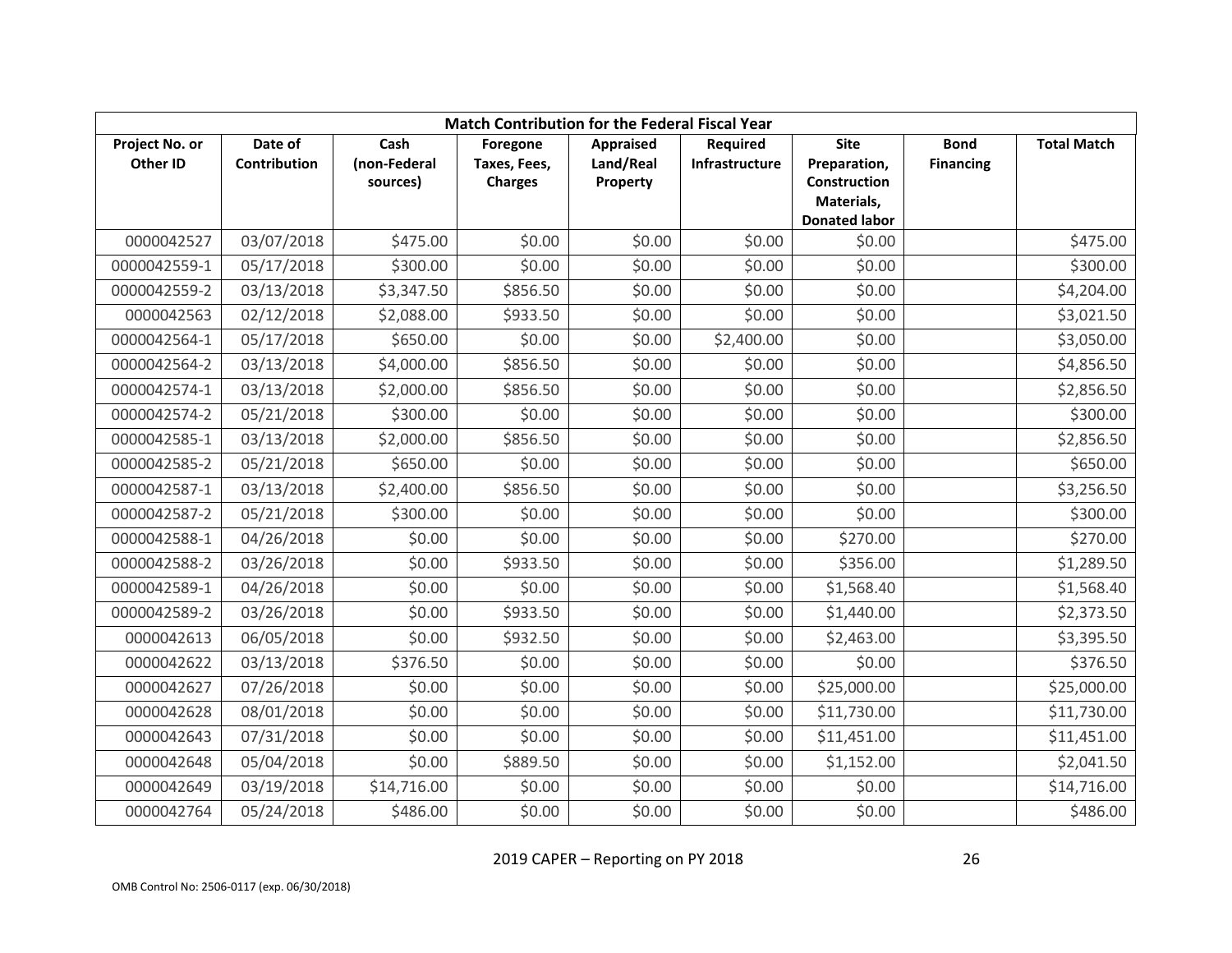| <b>Match Contribution for the Federal Fiscal Year</b> |                                |                                  |                                            |                                           |                                          |                                                                                          |                                 |                    |  |  |
|-------------------------------------------------------|--------------------------------|----------------------------------|--------------------------------------------|-------------------------------------------|------------------------------------------|------------------------------------------------------------------------------------------|---------------------------------|--------------------|--|--|
| Project No. or<br>Other ID                            | Date of<br><b>Contribution</b> | Cash<br>(non-Federal<br>sources) | Foregone<br>Taxes, Fees,<br><b>Charges</b> | <b>Appraised</b><br>Land/Real<br>Property | <b>Required</b><br><b>Infrastructure</b> | <b>Site</b><br>Preparation,<br><b>Construction</b><br>Materials,<br><b>Donated labor</b> | <b>Bond</b><br><b>Financing</b> | <b>Total Match</b> |  |  |
| 0000042884                                            | 06/22/2018                     | \$1,174.50                       | \$1,924.20                                 | \$0.00                                    | \$0.00                                   | \$3,050.00                                                                               |                                 | \$6,148.70         |  |  |
| 0000042885                                            | 08/16/2018                     | \$3,274.50                       | \$1,188.00                                 | \$0.00                                    | \$0.00                                   | \$0.00                                                                                   |                                 | \$4,462.50         |  |  |
| 0000042886                                            | 06/22/2018                     | \$1,174.50                       | \$1,924.20                                 | \$0.00                                    | \$0.00                                   | \$3,050.00                                                                               |                                 | \$6,148.70         |  |  |
| 0000042887                                            | 08/21/2018                     | \$3,274.50                       | \$1,188.00                                 | \$0.00                                    | \$0.00                                   | \$0.00                                                                                   |                                 | \$4,462.50         |  |  |
| 0000043038                                            | 03/23/2018                     | \$700.00                         | \$0.00                                     | \$0.00                                    | \$0.00                                   | \$0.00                                                                                   |                                 | \$700.00           |  |  |
| 0000043171                                            | 06/07/2018                     | \$0.00                           | \$444.00                                   | \$0.00                                    | \$0.00                                   | \$9,629.04                                                                               |                                 | \$10,073.04        |  |  |
| 0000043379                                            | 08/21/2018                     | \$4,051.50                       | \$1,188.00                                 | \$0.00                                    | \$0.00                                   | \$0.00                                                                                   |                                 | \$5,239.50         |  |  |
| 0000043492                                            | 07/27/2018                     | \$0.00                           | \$0.00                                     | \$0.00                                    | \$0.00                                   | \$8,748.98                                                                               |                                 | \$8,748.98         |  |  |
| 0000043493                                            | 07/27/2018                     | \$0.00                           | \$0.00                                     | \$0.00                                    | \$0.00                                   | \$14,475.16                                                                              |                                 | \$14,475.16        |  |  |
| 1650101                                               | 03/08/2018                     | \$325,000.00                     | \$0.00                                     | \$0.00                                    | \$0.00                                   | \$0.00                                                                                   |                                 | \$325,000.00       |  |  |

**Table 6 – Match Contribution for the Federal Fiscal Year**

## **HOME MBE/WBE report**

| <b>Program Income</b> – Enter the program amounts for the reporting period |                                                   |                                                         |                                           |                                               |  |  |  |  |
|----------------------------------------------------------------------------|---------------------------------------------------|---------------------------------------------------------|-------------------------------------------|-----------------------------------------------|--|--|--|--|
| <b>Balance on hand at</b><br>beginning of reporting<br>period              | <b>Amount received during</b><br>reporting period | <b>Total amount expended</b><br>during reporting period | <b>Amount expended for</b><br><b>TBRA</b> | Balance on hand at end<br>of reporting period |  |  |  |  |
| 9,594,913                                                                  | 10,220,060                                        | 680,133                                                 |                                           | 19,134,840                                    |  |  |  |  |

**Table 7 – Program Income**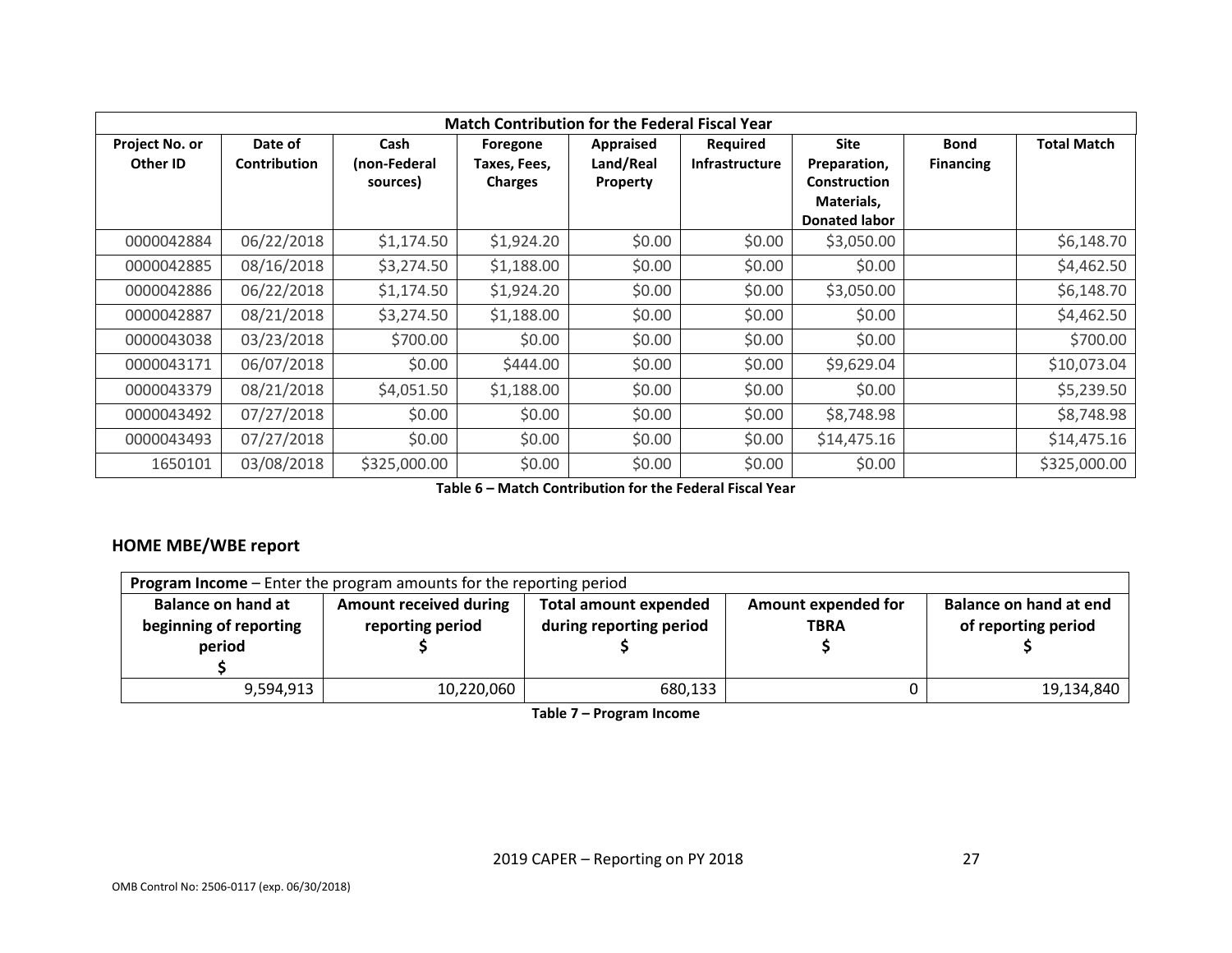|                                                                            | Minority Business Enterprises and Women Business Enterprises - Indicate the number and dollar |                    |                 |                                      |                 |                   |  |  |  |
|----------------------------------------------------------------------------|-----------------------------------------------------------------------------------------------|--------------------|-----------------|--------------------------------------|-----------------|-------------------|--|--|--|
| value of contracts for HOME projects completed during the reporting period |                                                                                               |                    |                 |                                      |                 |                   |  |  |  |
|                                                                            | <b>Total</b>                                                                                  |                    |                 | <b>Minority Business Enterprises</b> |                 | <b>White Non-</b> |  |  |  |
|                                                                            |                                                                                               | <b>Alaskan</b>     | Asian or        | <b>Black Non-</b>                    | <b>Hispanic</b> | <b>Hispanic</b>   |  |  |  |
|                                                                            |                                                                                               | <b>Native or</b>   | <b>Pacific</b>  | <b>Hispanic</b>                      |                 |                   |  |  |  |
|                                                                            |                                                                                               | American           | <b>Islander</b> |                                      |                 |                   |  |  |  |
|                                                                            |                                                                                               | Indian             |                 |                                      |                 |                   |  |  |  |
| <b>Contracts</b>                                                           |                                                                                               |                    |                 |                                      |                 |                   |  |  |  |
| Dollar                                                                     |                                                                                               |                    |                 |                                      |                 |                   |  |  |  |
| Amount                                                                     | 30,333,392                                                                                    | $\mathbf 0$        | 0               | 344,000                              | 566,860         | 29,422,532        |  |  |  |
| Number                                                                     | 105                                                                                           | 0                  | $\Omega$        | 4                                    | 8               | 93                |  |  |  |
| <b>Sub-Contracts</b>                                                       |                                                                                               |                    |                 |                                      |                 |                   |  |  |  |
| Number                                                                     | 244                                                                                           | $\mathbf 0$        | 4               | 11                                   | 8               | 221               |  |  |  |
| Dollar                                                                     |                                                                                               |                    |                 |                                      |                 |                   |  |  |  |
| Amount                                                                     | 39,433,219                                                                                    | $\pmb{0}$          | 437,850         | 355,168                              | 1,841,668       | 36,798,533        |  |  |  |
|                                                                            | <b>Total</b>                                                                                  | Women              | <b>Male</b>     |                                      |                 |                   |  |  |  |
|                                                                            |                                                                                               | <b>Business</b>    |                 |                                      |                 |                   |  |  |  |
|                                                                            |                                                                                               | <b>Enterprises</b> |                 |                                      |                 |                   |  |  |  |
| <b>Contracts</b>                                                           |                                                                                               |                    |                 |                                      |                 |                   |  |  |  |
| Dollar                                                                     |                                                                                               |                    |                 |                                      |                 |                   |  |  |  |
| Amount                                                                     | 30,333,392                                                                                    | 0                  | 30,333,392      |                                      |                 |                   |  |  |  |
| Number                                                                     | 105                                                                                           | 0                  | 105             |                                      |                 |                   |  |  |  |
| <b>Sub-Contracts</b>                                                       |                                                                                               |                    |                 |                                      |                 |                   |  |  |  |
| Number                                                                     | 244                                                                                           | 11                 | 233             |                                      |                 |                   |  |  |  |
| Dollar                                                                     |                                                                                               |                    |                 |                                      |                 |                   |  |  |  |
| Amount                                                                     | 39,433,219                                                                                    | 660,364            | 38,772,855      |                                      |                 |                   |  |  |  |

**Table 8 - Minority Business and Women Business Enterprises**

| Minority Owners of Rental Property - Indicate the number of HOME assisted rental property owners<br>and the total amount of HOME funds in these rental properties assisted |              |                                            |                                               |                                      |                 |                   |  |  |  |
|----------------------------------------------------------------------------------------------------------------------------------------------------------------------------|--------------|--------------------------------------------|-----------------------------------------------|--------------------------------------|-----------------|-------------------|--|--|--|
|                                                                                                                                                                            | <b>Total</b> |                                            | <b>Minority Property Owners</b>               |                                      |                 | <b>White Non-</b> |  |  |  |
|                                                                                                                                                                            |              | Alaskan<br>Native or<br>American<br>Indian | Asian or<br><b>Pacific</b><br><b>Islander</b> | <b>Black Non-</b><br><b>Hispanic</b> | <b>Hispanic</b> | <b>Hispanic</b>   |  |  |  |
| Number                                                                                                                                                                     | 0            | 0                                          | 0                                             | 0                                    | 0               |                   |  |  |  |
| Dollar                                                                                                                                                                     |              |                                            |                                               |                                      |                 |                   |  |  |  |
| Amount                                                                                                                                                                     | 0            | 0                                          | 0                                             | 0                                    | 0               |                   |  |  |  |

**Table 9 – Minority Owners of Rental Property**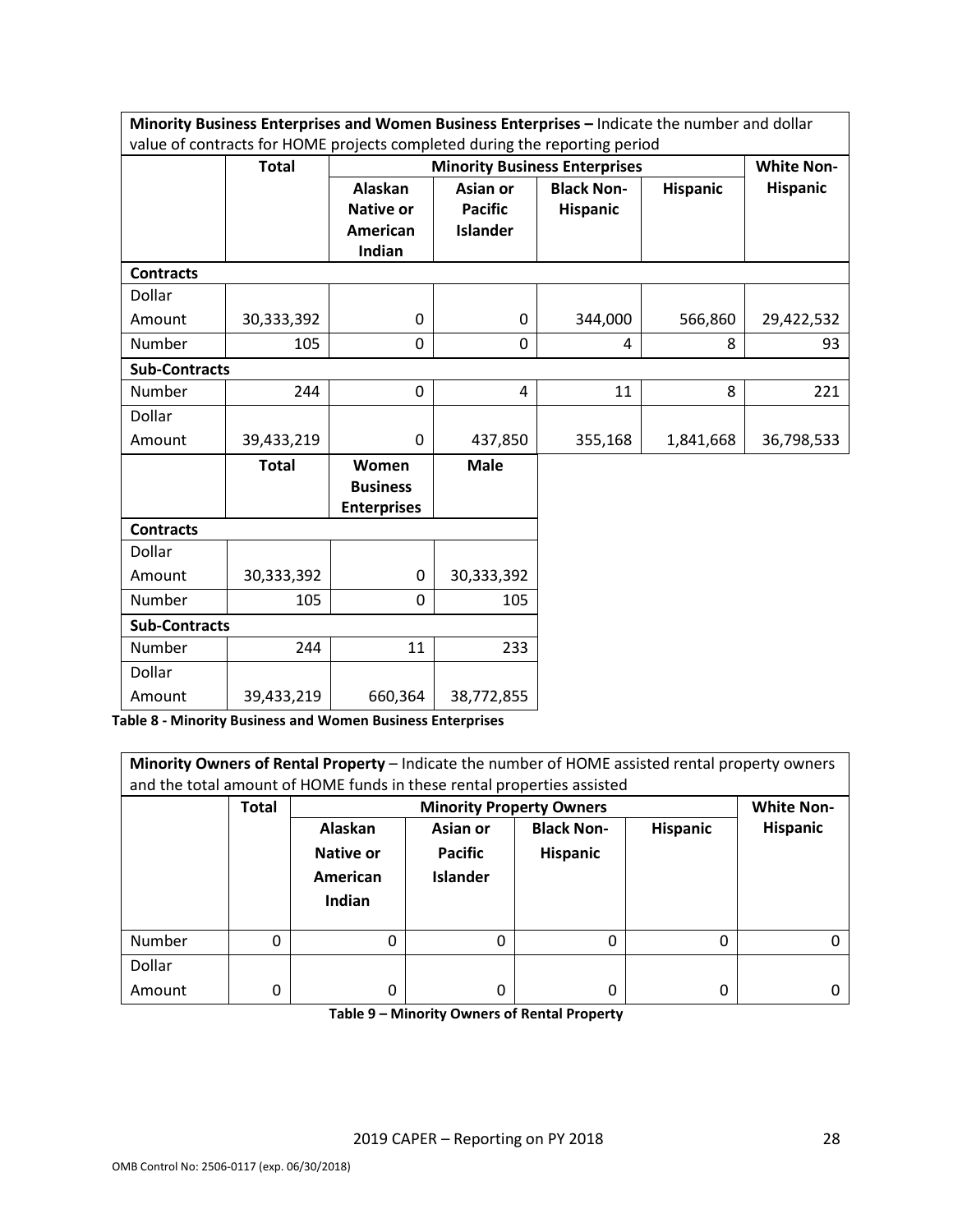**Relocation and Real Property Acquisition –** Indicate the number of persons displaced, the cost of relocation payments, the number of parcels acquired, and the cost of acquisition

| Parcels Acquired               |         |
|--------------------------------|---------|
| <b>Businesses Displaced</b>    |         |
| <b>Nonprofit Organizations</b> |         |
| Displaced                      |         |
| <b>Households Temporarily</b>  |         |
| Relocated, not Displaced       | \$3,781 |

| <b>Households</b> | <b>Total</b> | <b>Minority Property Enterprises</b>              | <b>White Non-</b>                             |                                      |                 |          |
|-------------------|--------------|---------------------------------------------------|-----------------------------------------------|--------------------------------------|-----------------|----------|
| <b>Displaced</b>  |              | Alaskan<br><b>Native or</b><br>American<br>Indian | Asian or<br><b>Pacific</b><br><b>Islander</b> | <b>Black Non-</b><br><b>Hispanic</b> | <b>Hispanic</b> | Hispanic |
| Number            | 14           |                                                   |                                               | 6                                    |                 |          |
| Cost              | \$72,050     | \$3,636                                           | \$10,850                                      | \$22,318                             | \$8,120         | \$27,126 |

**Table 10 – Relocation and Real Property Acquisition**

#### **Narrative for HOME Match Report**

TDHCA accepted a waiver offered by HUD that allows a zero-percent HOME Match liability for expenditures in counties declared under FEMA Disaser declaration 4332 for Fiscal Years 2017 and 2018. The amount of HOME funds expended in declared counties from October 1, 2017 through September 30, 2018 is \$2,133,649, which reduces the TDHCA HOME Match liability for FY 2018 to \$4,550,312.

The total match provided in FY 2018 is \$9,596,552, and there is a carry forward balance of \$1,535,703 from FY 2017. The excess match of \$6,581,944 will be carried forward for FY 2019.

#### **Narrative for Minority Owners of Rental Property**

Some of these data points are not captured in TDHCA records because HUD form 40107 does not describe how to report ownership in a tax credit partnership, which are owned by several corporations, or how to reflect ownership where the owner is a nonprofit or governmental organization, that are controlled by a Board of Directors or elected officials. Zeros indicated above would more accurately be described as Not Available, and do not necessarily mean that no funds were used for that data point.

#### **Narrative for Relocation**

No HOME funds were expended for the temporary or permanent relocations of the households reported in Table 10. No households were permanently displaced.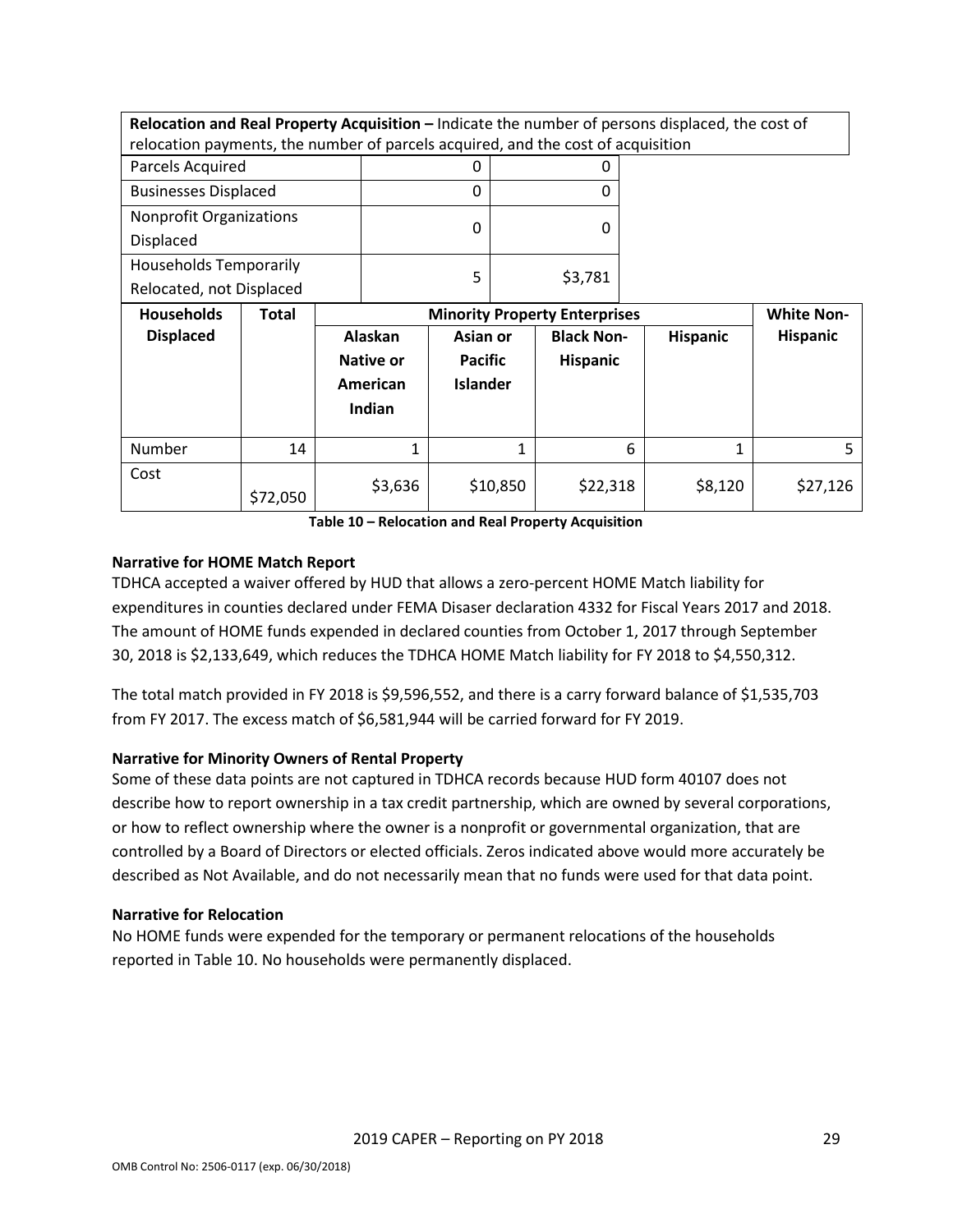# <span id="page-29-0"></span>**CR-20 - Affordable Housing 91.520(b)**

**Evaluation of the jurisdiction's progress in providing affordable housing, including the number and types of families served, the number of extremely low-income, low-income, moderate-income, and middle-income persons served.**

|                                          | <b>One-Year Goal</b> | Actual |
|------------------------------------------|----------------------|--------|
| Number of Homeless households to be      |                      |        |
| provided affordable housing units        | 4,537                | 3,032  |
| Number of Non-Homeless households to be  |                      |        |
| provided affordable housing units        | 609                  | 605    |
| Number of Special-Needs households to be |                      |        |
| provided affordable housing units        | 975                  | 1,204  |
| Total                                    | 6,121                | 4,841  |

**Table 11 – Number of Households**

|                                        | <b>One-Year Goal</b> | Actual |
|----------------------------------------|----------------------|--------|
| Number of households supported through |                      |        |
| <b>Rental Assistance</b>               | 2,035                | 1,809  |
| Number of households supported through |                      |        |
| The Production of New Units            | 178                  | 193    |
| Number of households supported through |                      |        |
| <b>Rehab of Existing Units</b>         | 180                  | 170    |
| Number of households supported through |                      |        |
| <b>Acquisition of Existing Units</b>   | 36                   |        |
| <b>Total</b>                           | 2,429                |        |

**Table 12 – Number of Households Supported**

## **Discuss the difference between goals and outcomes and problems encountered in meeting these goals.**

ESG - ESG allows subrecipients to provide short-term assistance up to three months of rent, per 24 CFR §576.106(a)(1), and medium-term assistance for more than three months but not more than 24 months, per 24 CFR §576.106(a)(2). Both rapid re-housing and homelessness prevention help individuals and households who are experiencing homelessness or are at-risk of homelessness quickly regain stability in housing through rental assistance. ESG subrecipients do not report on the affordability of the units (i.e., spending less than 30% of the household's rent on housing). Therefore ESG is not included in Table 11.

HOME - The one year goals for TDHCA's HOME Program include homebuyer assistance with possible rehabilitation for accessibility, TBRA, homeowner rehabilitation assistance, rehabilitation of multifamily units, and construction of single-family and multifamily units.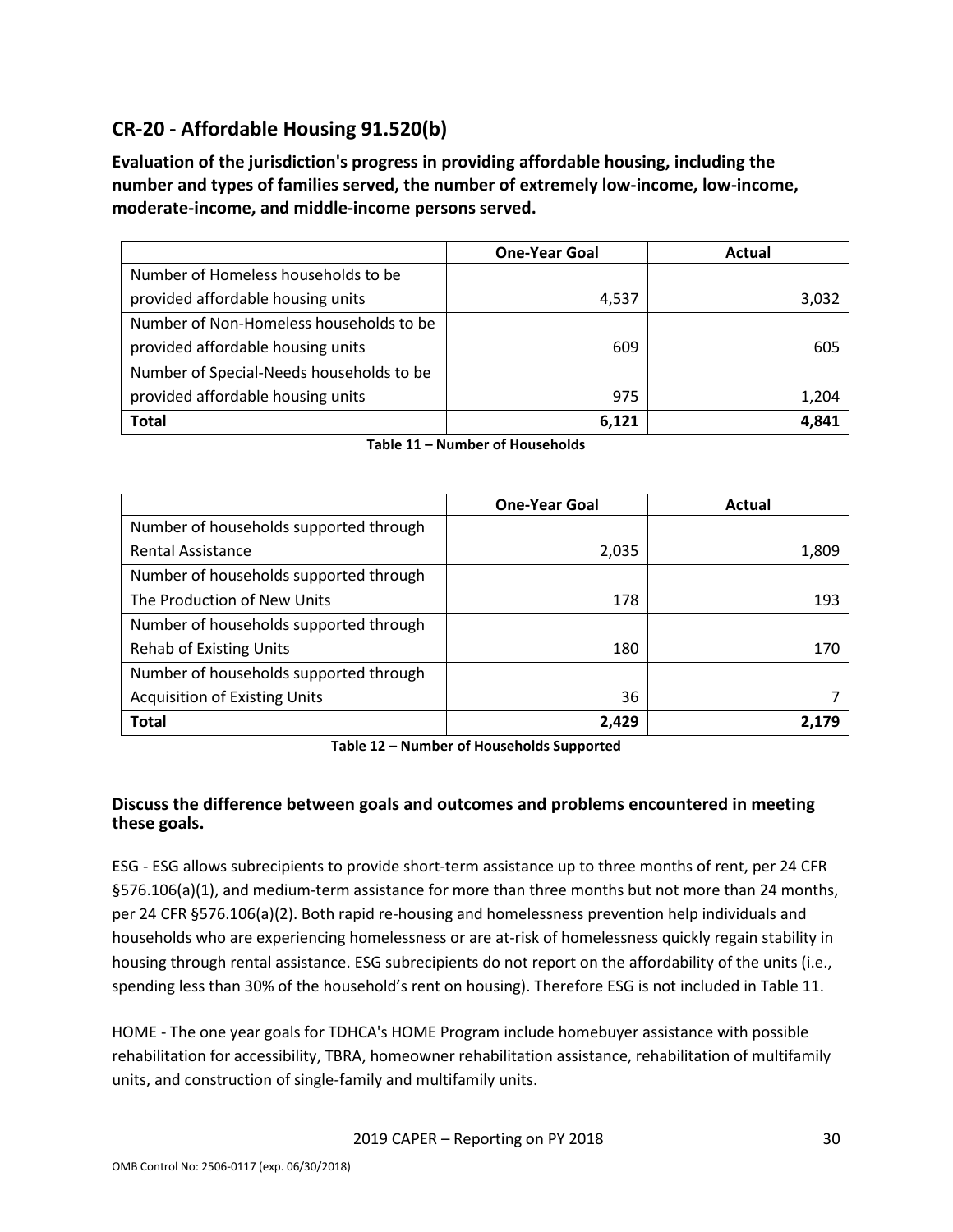CDBG - Currently, Texas CDBG funds primarily support affordable housing through water and sewer infrastructure for housing. Communities may lack resources to provide adequate water and sewer services to their residents, especially those communities located in rural settings; CDBG funding offers a method to install, upgrade, and/or improve water services. The CDBG funding provides a cost savings for housing when used to install water and sewer yard lines and pay impact and connection fees for qualifying residents. Housing rehabilitation projects are prioritized in several fund categories. Grant Recipients undertaking a housing rehabilitation program may select either owner-occupied homes or nonprofit-owned homes that are occupied by low- to moderate-income residents.

CDBG funds also help communities study affordable housing conditions, thus providing data on affordable housing stock and creating planning tools for expanding affordable housing. CDBG awarded funds to provide utility connections or new septic tank systems to assist 1,994 beneficiaries in PY 2018, which is not reflected in the chart above. Such connections are essential to obtaining and maintaining decent housing.

HOPWA - DSHS' HOPWA Program provides housing assistance and supportive services to help eligible low-income persons living with HIV (PLWH) and their households establish or maintain affordable and stable housing, reduce their risk of homelessness, and improve their access to health care and supportive services. HOPWA serves PLWH who are 80% or less AMI, but a majority of Texas HOPWA clients are under 30% AMI and lack of affordable housing is an ongoing issue. DSHS estimated that the HOPWA program would assist 975 unduplicated, income-eligible households with housing subsidy assistance.

In the HOPWA 2018 program year, DSHS served 669 households with TBRA (122.08 percent of the 548 OYAP goal), 512 households with STRMU (114.80 percent of the 446 OYAP goal), 46 households with FBHA (97.87 percent of the 47 OYAP goal) 141 households with PHP (174.07 percent of the 81 OYAP goal) for a total of 1,255 unduplicated households. Of the 1,255 households served, 1,204 households also received HOPWA-funded Supportive Services (123.49 percent of the 975 OYAP goal). All HOPWA clients receive supportive services at some level, but some supportive services for clients were leveraged with other funding sources and were not counted in this report. Overall, the HOPWA program was very successful in the 2018 program year.

NHTF - The one year goals for TDHCA's NHTF Program include the continued construction of new multifamily units serving households at or below the greater of either 30% AMFI or the federal poverty line. Goals are being successfully met.

#### **Discuss how these outcomes will impact future annual action plans.**

ESG – TDHCA has completed a 2017/2018 ESG award process structured to create a two-year award period in order to allow ESG subrecipients to offer a longer period of medium-term rental assistance, if necessary, and have greater predictability in rental assistance funds for those clients served toward the end of the contract. This cycle may affect the number of households supported through rental assistance since persons assisted with rental assistance may be able to receive assistance for a longer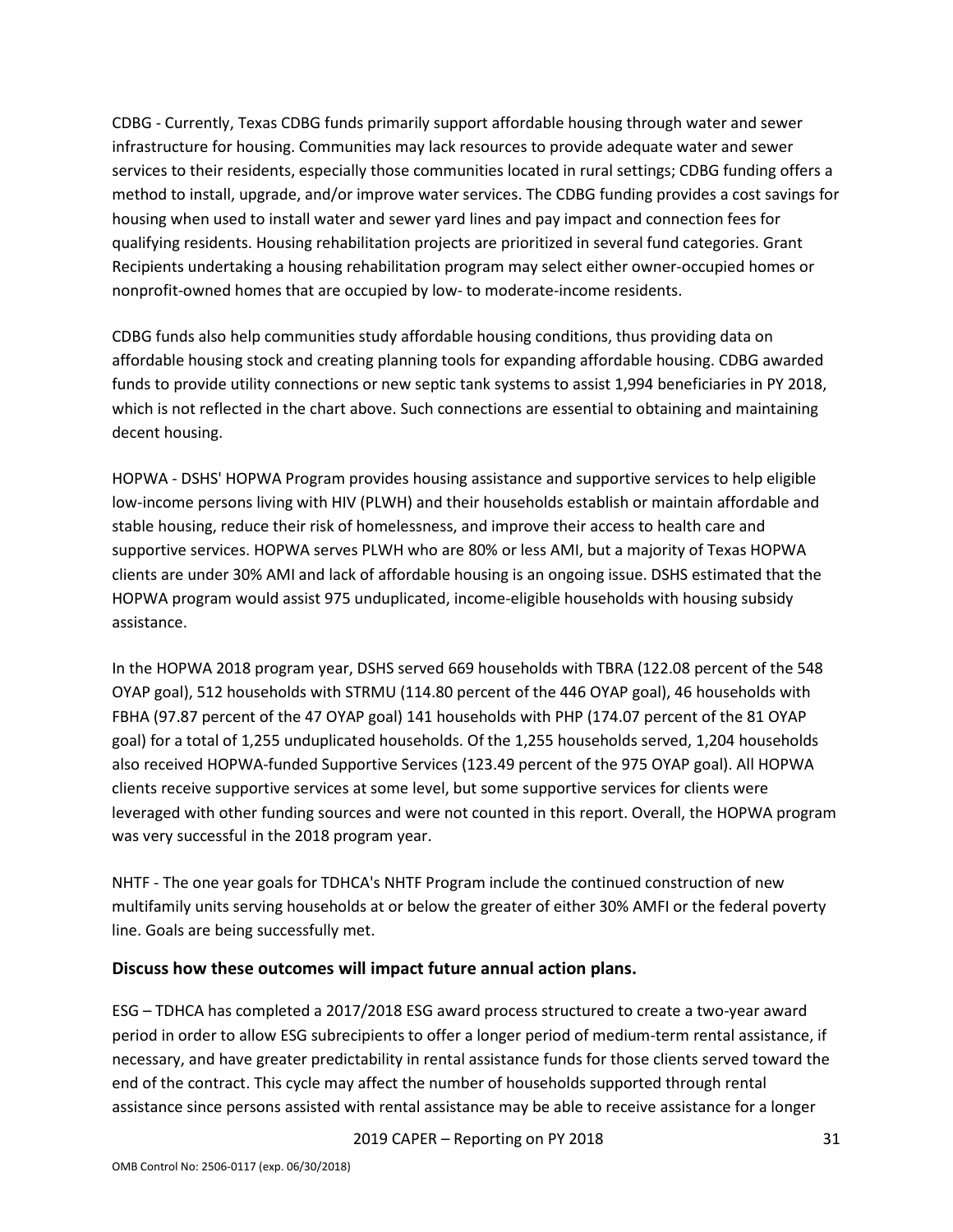period, and persons or households that would not have been able to receive assistance due to unpredictability of future funding toward the end of an ESG contract, would now be able to receive rental assistance.

HOME - Since HOME is generally meeting and exceeding goals and objectives, the outcomes above will not impact future annual action plans.

CDBG - Support of housing through utility access yardlines is a core function of TxCDBG that is still needed in many communities. As the issue of colonias and similar communities is multi-faceted, many local obstacles prevent the state from achieving the ultimate goal of providing clean drinking water and affordable housing to all.

HOPWA - There are no changes planned for the HOPWA program.

NHTF - To meet the affordable housing needs of NHTF targeted househholds, TDHCA extended its acceptance period for applications proposing the new construction of affordable multifamily rental housing during the 2018 Program Year. TDHCA also provided funding incentives for multifamily developments serving NHTF targeted beneficiaries under the supportive housing/soft repayment setaside. As a result, TDHCA awarded all of its 2016 NHTF Grant Year funds. TDHCA similarly anticipates awarding the remaining 2017 and 2018 NHTF Grant Year funds during the 2019 Program Year.

**Include the number of extremely low-income, low-income, and moderate-income persons served by each activity where information on income by family size is required to determine the eligibility of the activity.**

| <b>Number of Households Served</b> | <b>CDBG Actual</b> | <b>HOME Actual</b> | <b>HTF Actual</b> |
|------------------------------------|--------------------|--------------------|-------------------|
| <b>Extremely Low-income</b>        | 36                 | 268                |                   |
| Low-income                         | 68                 | 317                |                   |
| Moderate-income                    | 165                | 27                 |                   |
| Total                              | 269                | 612                |                   |

**Table 13 – Number of Households Served**

#### **Narrative Information**

The CDBG Actual Number of Households Served by income level reported in the table above includes households served through the Colonia Self-Help Centers for all construction activities (utility connections, small repair, rehabilitation, new construction and reconstruction) during PY 2018.

NHTF - TDHCA anticipates obtaining this information from all residents of NHTF-funded Developments upon completion of construction. TDHCA will report on this information in future CAPERs.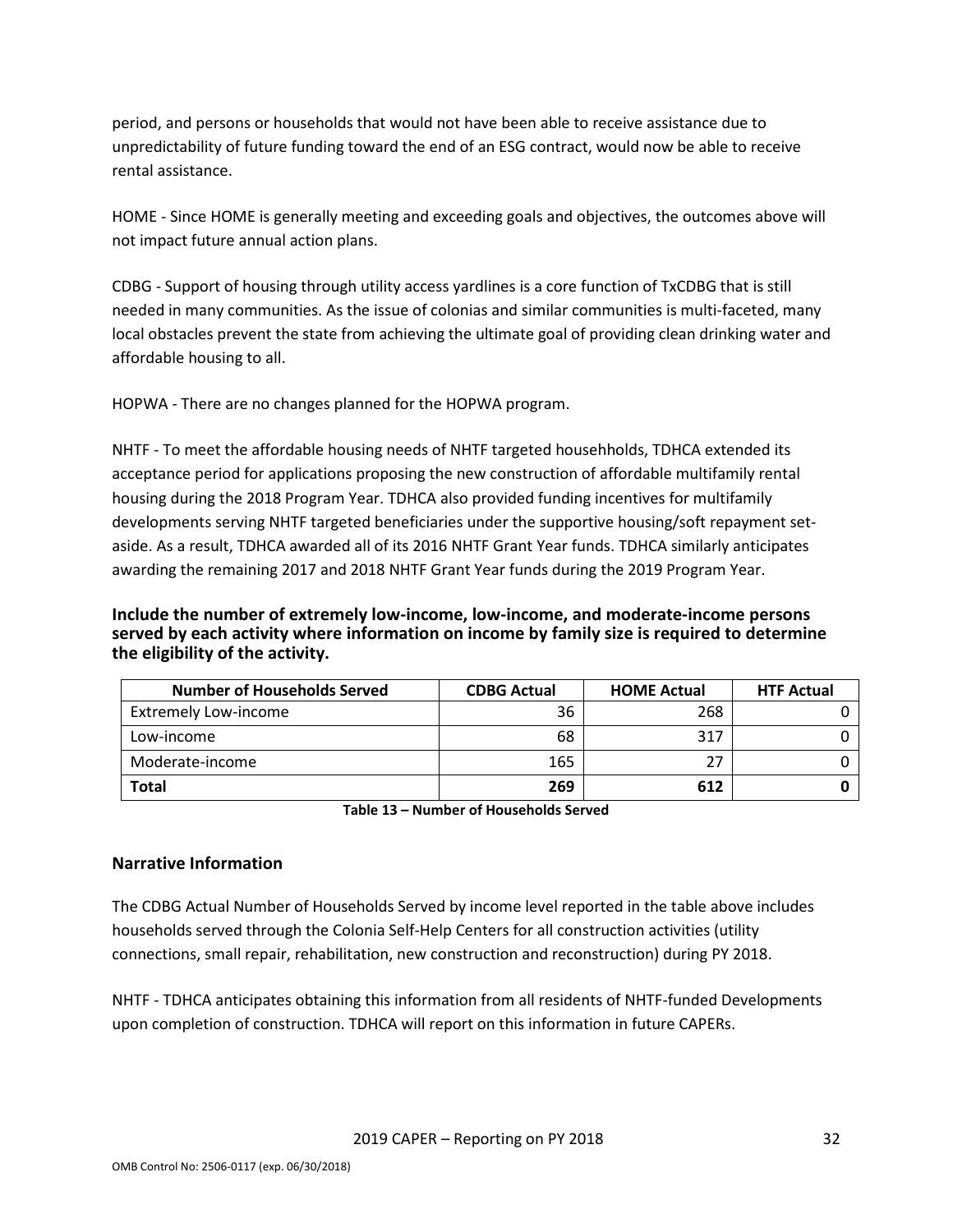# <span id="page-32-0"></span>**CR-25 - Homeless and Other Special Needs 91.220(d, e); 91.320(d, e); 91.520(c)**

**Evaluate the jurisdiction's progress in meeting its specific objectives for reducing and ending homelessness through:**

## **Reaching out to homeless persons (especially unsheltered persons) and assessing their individual needs**

TDHCA addressed the requirements in 24 CFR §91.320 by using funds to reduce and end homelessness. Organizations that applied for ESG assistance received points in the scoring process if they coordinated with the lead agency of the CoC, which provides services and follows a centralized or coordinated assessment process. Street outreach includes case management, emergency health services, emergency mental health services, transportation, and services for special populations. Special populations include homeless youth, victim services, and services for people living with HIV/AIDS.

TDHCA's ESG subrecipients use various methods of reaching out to homeless persons. For example, many work closely with Independent School District liaisons to reach homeless families and unaccompanied students to identify needs and to create housing plans. A number of subrecipients have built relationships with their local law enforcement officials so they are aware when there are people who are unsheltered in the community. Other examples include, agencies working together on a byname list of those who are in need of housing, conducting client focus groups to assess the needs of clients who have been unsheltered and asking their input on what did and did not work, participating in the annual Point-In-Time count, and providing a list of agency referrals to local 211 information services.

Though its subrecipients, TDHCA provided street outreach to 6,207 persons, and exceeded the goal set for emergency shelter in PY2018.

## **Addressing the emergency shelter and transitional housing needs of homeless persons**

For 2018 ESG subrecipients, 44 of 63 subrecipients offered emergency shelter. The ESG program provides support to organizations that offer emergency services and emergency shelter to homeless individuals and families and to those fleeing from domestic violence. Subrecipients offering emergency shelter may set targets for how many individuals and households will move out of emergency shelter and into permanent housing, achieve higher incomes, and gain more non-cash benefits. To ensure longterm housing stability, clients will be required to meet with a case manager not less than once per month (with exceptions pursuant to the VAWA and the FVPSA). Subrecipients will also be required to develop a plan to assist program participants to retain permanent housing after the ESG assistance ends.

**Helping low-income individuals and families avoid becoming homeless, especially extremely low-income individuals and families and those who are: likely to become homeless after being discharged from publicly funded institutions and systems of care (such as health care facilities, mental health facilities, foster care and other youth facilities, and corrections** 

2019 CAPER – Reporting on PY 2018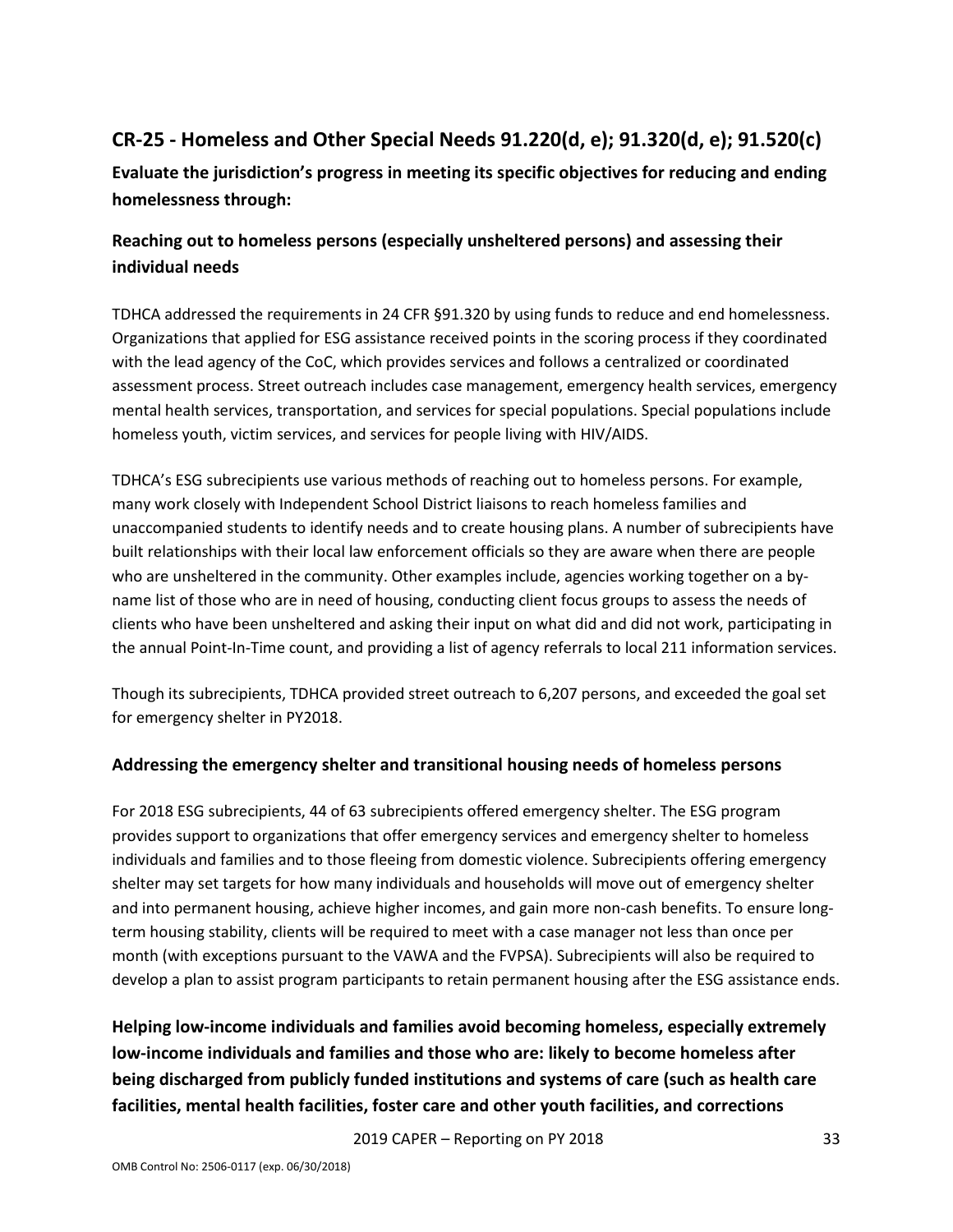## **programs and institutions); and, receiving assistance from public or private agencies that address housing, health, social services, employment, education, or youth needs**

Individuals eligible for the State's HOPWA Program who are exiting from an institution receive a comprehensive housing plan and linkage and referrals to health professionals from a case manager. The State HOPWA Program provides TBRA, which is a rental subsidy used to help households obtain or maintain permanent housing, including assistance for shared housing arrangements, in the private rental housing market until they are able to enroll in the HCV Program or other affordable housing programs.HOPWA also provides FBHA, which is limited to Short-Term Supportive Housing (STSH) and Transitional Supportive Housing (TSH). STSH facilities provide temporary shelters to households that are homeless as a bridge to permanent housing. TSH facilities allow households an opportunity to prepare for permanent housing and develop individualized housing plans that guide their linkage to permanent housing. Additionally, PHP services may be used to help households establish permanent residence in which continued occupancy is expected.

ESG subrecipients are encouraged to work in tandem with other programs that help to transition persons out of institutions, such as the HOPWA Program, Section 811 PRA Program, Project Access Program, Money Follows the Person Program, and the Home and Community-Based Services - Adult Mental Health Program.

Other HUD-funded state programs also address persons transitioning from institutions. For example, TDHCA administers the Section 811 Project Rental Assistance (PRA) Program, which helps extremely low-income individuals with disabilities and their families by providing approximately 600 new integrated supportive housing units in eight metropolitan statistical areas in the state. The Section 811 PRA program receives referrals from local providers and coordinators of services for persons with disabilities that are contracted or subcontracted with the Texas Health and Human Services Commission and the Department of Family and Protective Services. The Section 811 PRA program's Target Population includes persons with disabilities exiting Intermediate Care Facilities for Individuals with Intellectual and Developmental Disabilities and Nursing Facilities; persons with severe mental illness referred from Local Mental Health Authorities; and young adults with disabilities exiting foster care referred from the Department of Family Protective Services.

Coordination between housing and the state health system is also exemplified by the Project Access and Money Follows the Person programs. Project Access uses Section 8 Housing Choice Vouchers administered by TDHCA to assist low-income persons with disabilities in transitioning from nursing homes and Intermediate Care Facilities (ICFs) to the community, while using the Money Follows the Person Program to provide services from HHS agencies. Since it began in 2002, the TDHCA Governing Board has continued to make changes to Project Access responsive to input from advocates, such as incremental increases in the number of vouchers from 35 vouchers initially up to 140, and the creation of a pilot program with DSHS for persons with disabilities transitioning out of State Psychiatric Hospitals.

#### **HOME**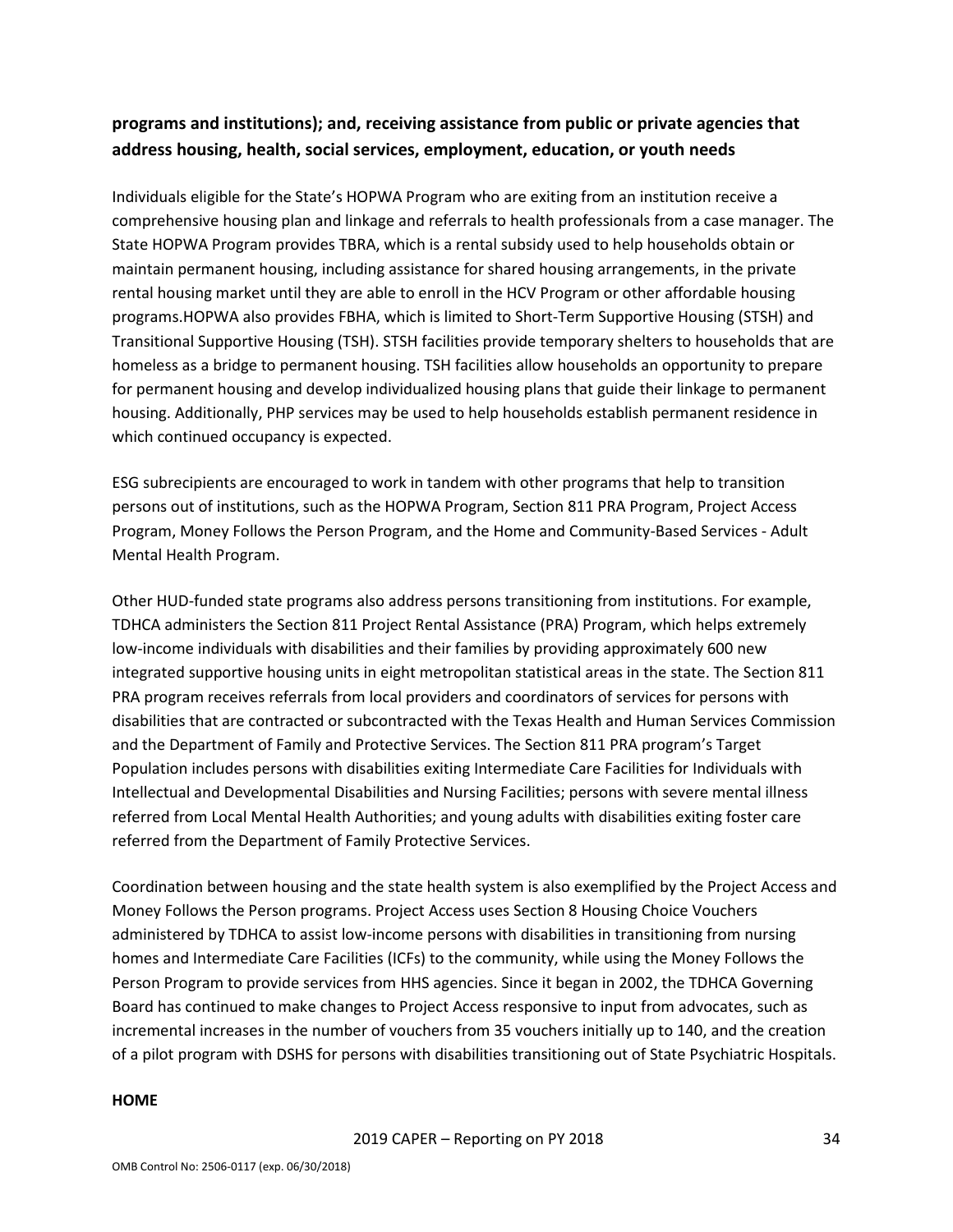In addition, TDHCA offers the use of HOME Tenant-Based Rental Assistance (TBRA) to individuals on the Project Access Wait List, allowing a client to live in the community while waiting for a Project Access voucher to become available. The Department also recently combined administration of the ESG and HOME programs into the same functional area, and is actively working to identify opportunities and methods to encourage subrecipients to leverage both programs for this population. This supports a more effective continuum of housing assistance.

#### **HHSCC**

To enhance the coordination of services and housing for persons with disabilities and older Texans, the State of Texas has established the Housing and Health Services Coordination Council (HHSCC), codified in Tex. Gov't Code, Chapter 2306, Subchapter NN. The HHSCC coordinates and increases state efforts to offer Service-Enriched Housing (SEH). SEH is defined as integrated, affordable, and accessible housing that provides residents with the opportunity to receive assistance in coordination of on-site and/or offsite health-related and other services and supports that foster independence in living and decisionmaking for individuals with disabilities and persons who are elderly. The HHSCC is also charged with identifying barriers to expanding SEH and developing a system to cross-educate and provide technical assistance to housing and services agency staff.

**Helping homeless persons (especially chronically homeless individuals and families, families with children, veterans and their families, and unaccompanied youth) make the transition to permanent housing and independent living, including shortening the period of time that individuals and families experience homelessness, facilitating access for homeless individuals and families to affordable housing units, and preventing individuals and families who were recently homeless from becoming homeless again**

Of the 2018 ESG subrecipients, 30 out of 63 offer Rapid Re-Housing, and 22 offer Homelessness Prevention. ESG funds are used for short-term and medium-term rental assistance, rental application fees, security deposits, utility deposits, utility payments, and moving costs for homeless individuals or persons at risk of homelessness. Funds can also be used for housing service costs related to housing search and placement, housing stability case management, mediation, legal services, and credit repair. ESG funds are also be used to pay for essential service costs including case management, child care, education services, employment assistance and job training, outpatient health services, legal services, life skills training, mental health services, substance abuse treatment services, transportation, and costs related to serving special populations.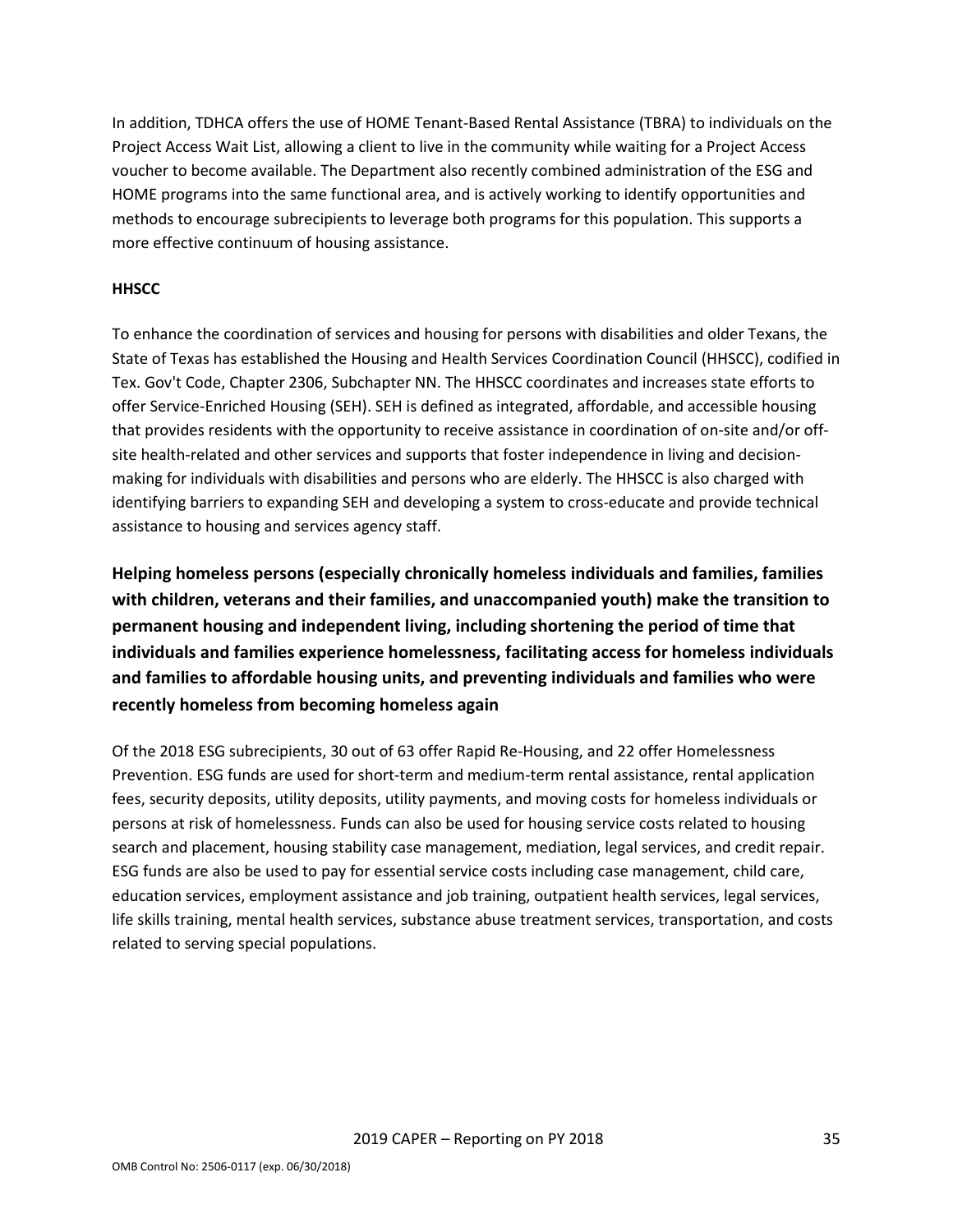# <span id="page-35-0"></span>**CR-30 - Public Housing 91.220(h); 91.320(j)**

## **Actions taken to address the needs of public housing**

The future success of Public Housing Authorities (PHAs) will center on ingenuity in program design, emphasis on resident participation towards economic self-sufficiency, cost-effective operation, and partnerships with other organizations to address the needs of this population. With the exception of TDHCA which is itself a small public housing authority with jurisdiction in limited areas, the departments do not have any direct or indirect jurisdiction over the management or operations of PHAs. However, it is important to maintain relationships with these service providers. Through its multifamily bond programs and the HTC programs, TDHCA has assisted a number of PHAs as they have undergone Rental Assistance Demonstration conversion of their properties, rehabilitating and improving aging stock.

#### HOME and ESG Address the Needs of Public Housing

TDHCA publishes all Notices of Funding Availability (NOFA) on its website and sends notification of funding availability statewide through TDHCA's email subscriber lists. As PHAs have received homebuyer assistance and tenant-based rental assistance funds, information is provided to enable them to transition families toward homeownership or provide additional households with rental assistance and services to increase self-sufficiency.

In some cases, PHA residents may be eligible to receive assistance and services from ESG grantees.

#### CDBG Addresses the Needs of Public Housing

Texas CDBG funds primarily support affordable housing through public infrastructure in low-to moderate-income areas. Texas CDBG may serve public housing areas through various funding categories as residents of PHAs qualify as low- to moderate-income beneficiaries for CDBG projects.

## **Actions taken to encourage public housing residents to become more involved in management and participate in homeownership**

HOME, ESG, HOPWA, and CDBG are subject to 24 CFR Part 135 which requires that HUD funds invested in housing and community development construction contribute to employment opportunities for lowincome persons living in or near the HUD-funded project. These requirements, called Section 3 requirements, are covered at trainings for subrecipients; persons who may benefit from employment opportunities include PHA residents.

#### HOME Addresses Public Housing Resident Initiatives

PHAs are eligible to apply to administer HOME funds to provide homebuyer assistance in their areas. PHAs also provide services to increase self-sufficiency, which may include homebuyer counseling services. In addition, TDHCA recently launched two free homebuyer education online courses. One offers a comprehensive pre- and post-purchase tutorial; the other is an introduction to the Texas Mortgage Credit Certificate (TX MCC) Program. This initiative expands the availability of homebuyer education training opportunities and self-sufficiency tools for PHA residents.

2019 CAPER – Reporting on PY 2018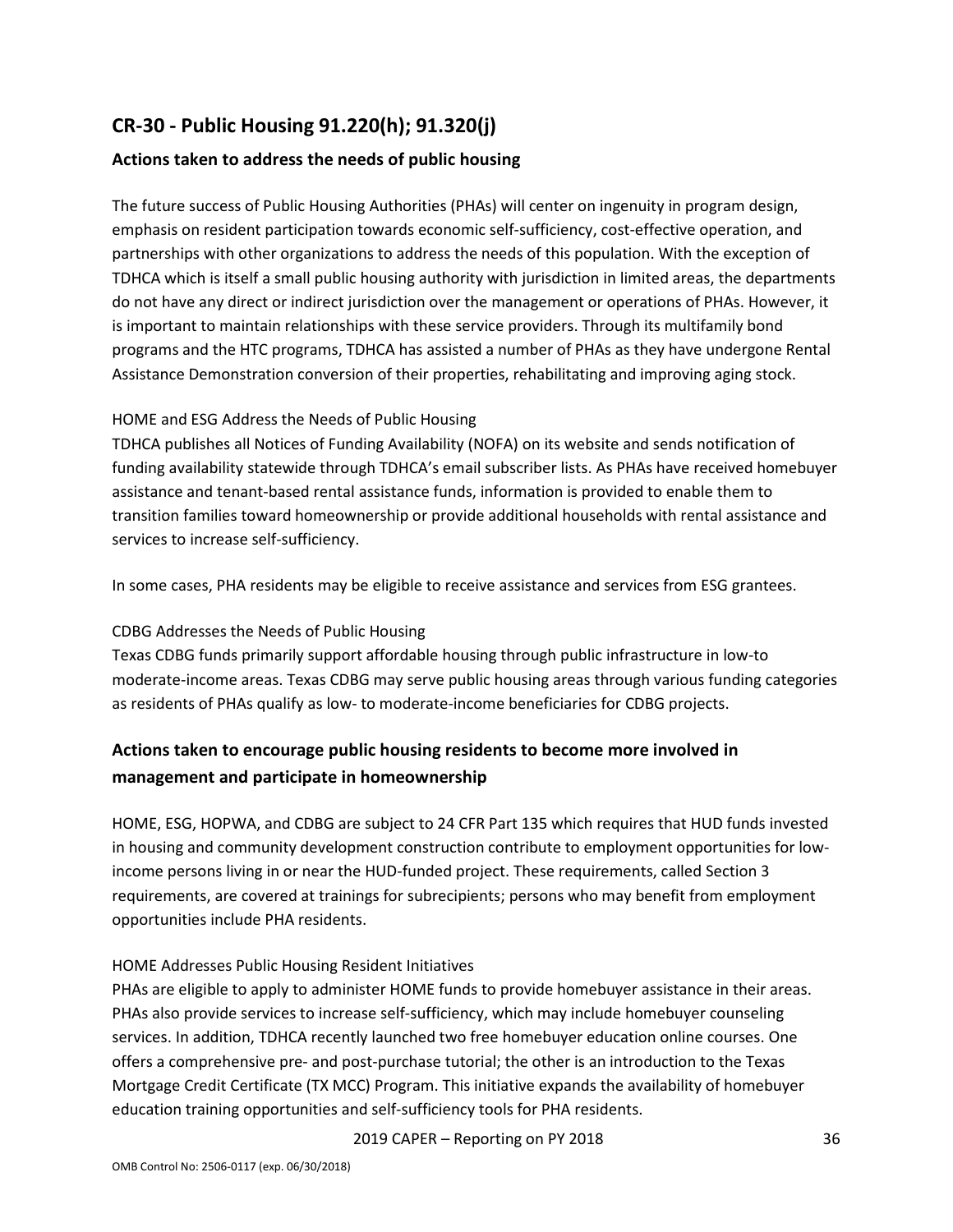#### CDBG Addresses Public Housing Resident Initiatives

All CDBG projects that are subject to Section 3 requirements must document their accomplishments. However, it is very difficult for projects in rural areas to meet the Section 3 definition, as most CDBGfunded projects are constructed with existing construction crews and do not generate new hiring opportunities. Contracting opportunities are advertised locally and available to public housing residents and others through a competitive bidding process.

## **Actions taken to provide assistance to troubled PHAs**

TDHCA has worked to promote programs that will rehabilitate and bring substandard housing into compliant condition and will develop additional affordable housing units. For example, most of the PHA applications for HTCs are for rehabilitation or reconstruction utilizing the Rental Assistance Demonstration program. TDHCA also offers a variety of funding sources for assistance. Most PHAs that apply are usually from larger Metropolitan Statistical Areas, which are Participating Jurisdictions (PJs), and are generally not eligible to receive HOME funding through TDHCA. Consistent with fair housing objectives, TDHCA seeks ways to accomplish these activities in a manner that seeks to give incentives for PHAs to place their units in areas of greater opportunity and align with fair housing. Developments must disclose and address undesirable site or neighborhood characteristics.

To expand its work with PHAs, TDHCA has developed a relationship with the Texas Housing Association and the Texas chapter of the National Association of Housing and Redevelopment Officials (NAHRO), which serve the PHAs of Texas. Whenever possible, the State will communicate to PHAs the importance of serving special needs populations.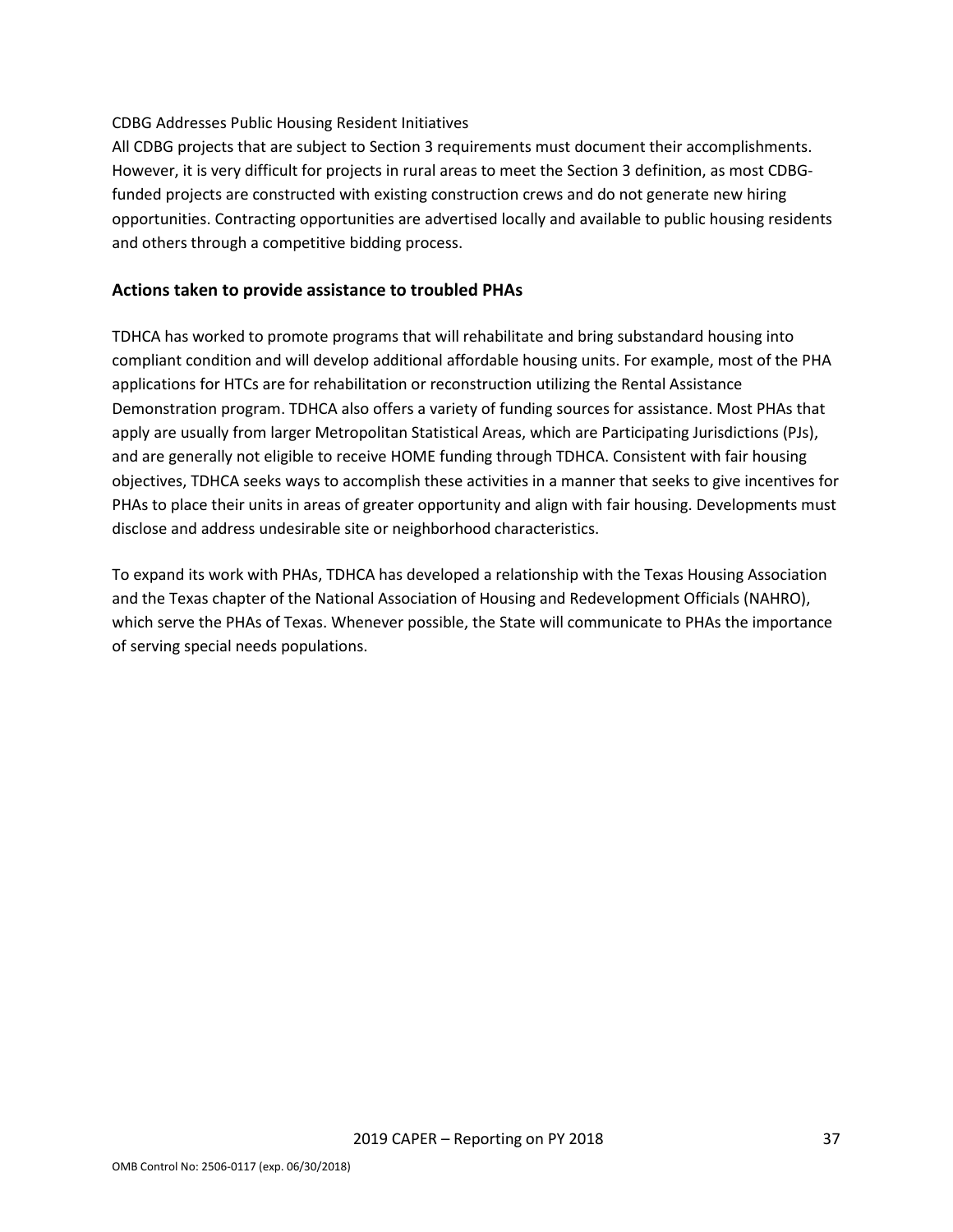# **CR-35 - Other Actions 91.220(j)-(k); 91.320(i)-(j)**

**Actions taken to remove or ameliorate the negative effects of public policies that serve as barriers to affordable housing such as land use controls, tax policies affecting land, zoning ordinances, building codes, fees and charges, growth limitations, and policies affecting the return on residential investment. 91.220 (j); 91.320 (i)**

The agencies have identified various obstacles that may affect the ability to meet underserved needs in Texas. They include the lack of affordable housing, lack of organizational capacity, lack of organizational outreach, local opposition to affordable housing, regulatory barriers to affordable housing, and area income characteristics (particularly in rural areas). The agencies take actions to mitigate these obstacles such as effectively using existing resources to administer programs, providing information resources to individuals and local areas, and coordinating resources.

## **Actions taken to address obstacles to meeting underserved needs. 91.220(k); 91.320(j)**

## HOME

The HOME Program provides grant funds, deferred forgivable loans, and repayable loans through units of local government, nonprofit and for-profit organizations, CHDOs, Local Mental Health Authorities (LMHAs), and PHAs. These funds are primarily used to foster and maintain affordable housing by providing rental assistance, rehabilitation, or reconstruction of owner-occupied housing units, down payment and closing cost assistance for the acquisition of affordable single family housing, and funding for rental housing development or preservation of existing affordable or subsidized rental housing. HOME funds may also be used in conjunction with the Housing Tax Credit Program to construct or rehabilitate affordable multifamily housing.

## ESG

TDHCA's application process for organizations to apply for ESG funding includes additional scoring points for applicants that propose to serve persons with high barriers to housing. In the 2017/2018 ESG Application Guide, persons with high barriers to housing included persons with serious mental illness, persons being recently released from an institution, persons with substance-use disorder, veterans, survivors of domestic violence, youth aging out of foster care, or persons transitioning out of incarceration.

#### CDBG

Texas CDBG encourages affordable housing projects using several methods in the allocation of CDBG funds to eligible communities that can participate in its programs, including favorable state scoring and regional prerogative to prioritize funding for housing infrastructure and rehabilitation. Each region is encouraged to set aside a percentage of the regional allocation for housing improvement projects, and housing applications are scored as high priority projects at the state level.

Currently, the primary method of promoting and supporting affordable housing under the CDBG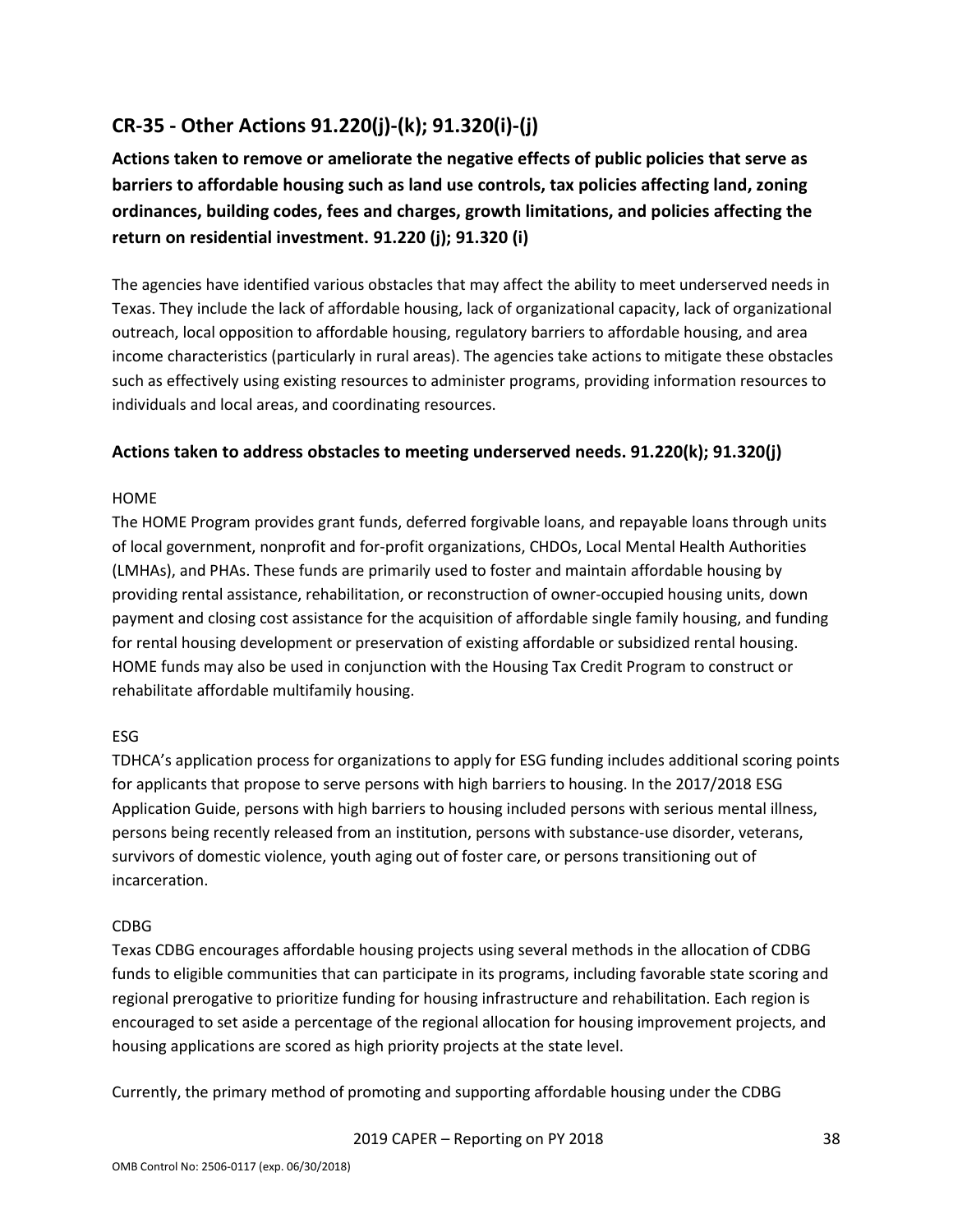program is by providing water and wastewater infrastructure for residential housing. The CDBG funding provides a cost savings for housing when CDBG funds are used to provide first-time water and wastewater services by installing water and sewer house-to-line connections and paying impact and connection fees for qualifying residents.

CDBG funding also helps cities and counties study affordable housing conditions. The plans produced through CDBG planning contracts provide both valuable data concerning a city's or county's affordable housing stock and planning tools for expanding their affordable housing.

The most commonly cited obstacle to meeting the underserved community development needs of Texas cities (aside from inadequate funding) is the limited administrative capacity of the small rural towns and counties the CDBG Program serves. Rural areas may also have difficulty finding interested contractors who have the financial stability and flexibility to complete these projects. Contractors can earn more working in metropolitan areas with larger projects and without the location costs required to transport materials and equipment to rural communities. Texas CDBG staff offers technical assistance to communities and works with regulatory agencies as appropriate to resolve issues and promote successful CDBG projects.

The physical size and the diversity of the State of Texas can present challenges to understanding and meeting underserved needs in local communities. The TDHCA Field Offices have been established to better serve these communities by providing technical assistance across eleven regions. Also, the Colonia Self-Help Centers continue to address affordable housing needs in border counties by assisting qualifying colonia residents to finance, refinance, construct, improve or maintain a safe and suitable home.

## **Actions taken to reduce lead-based paint hazards. 91.220(k); 91.320(j)**

#### ESG

For ESG, TDHCA requires subrecipients to evaluate and reduce lead-based paint hazards for conversion, renovation, or rehabilitation projects funded with ESG funds, and tracks work in these efforts as required by the Lead-Based Paint Poisoning Prevention Act's implementing regulations at 24 CFR Part 35. During the annual contract implementation training, TDHCA provides ESG subrecipients with federal and state requirements and information related to lead-based paint regulations. TDHCA requires that ESG funded subrecipients determine if a housing unit was built prior to 1978, for households seeking ESG funded rent or rent deposit assistance whose household has a family member(s) six years of age or younger. If the housing unit is built prior to 1978, the ESG subrecipient will notify the household of the hazards of lead-based paint.

ESG subrecipients using ESG funds for renovation, rehabilitation or conversion must comply with the Lead Based Paint Poisoning Prevention Act (42 USC, Chapter 63, §4831) and the Residential Lead-Based Paint Hazard Reduction Act of 1992 (42 USC, Chapter 63, §4852). Through renovation, rehabilitation or conversion, ESG increases access to shelter without lead-based paint hazards. In addition, ESG

2019 CAPER – Reporting on PY 2018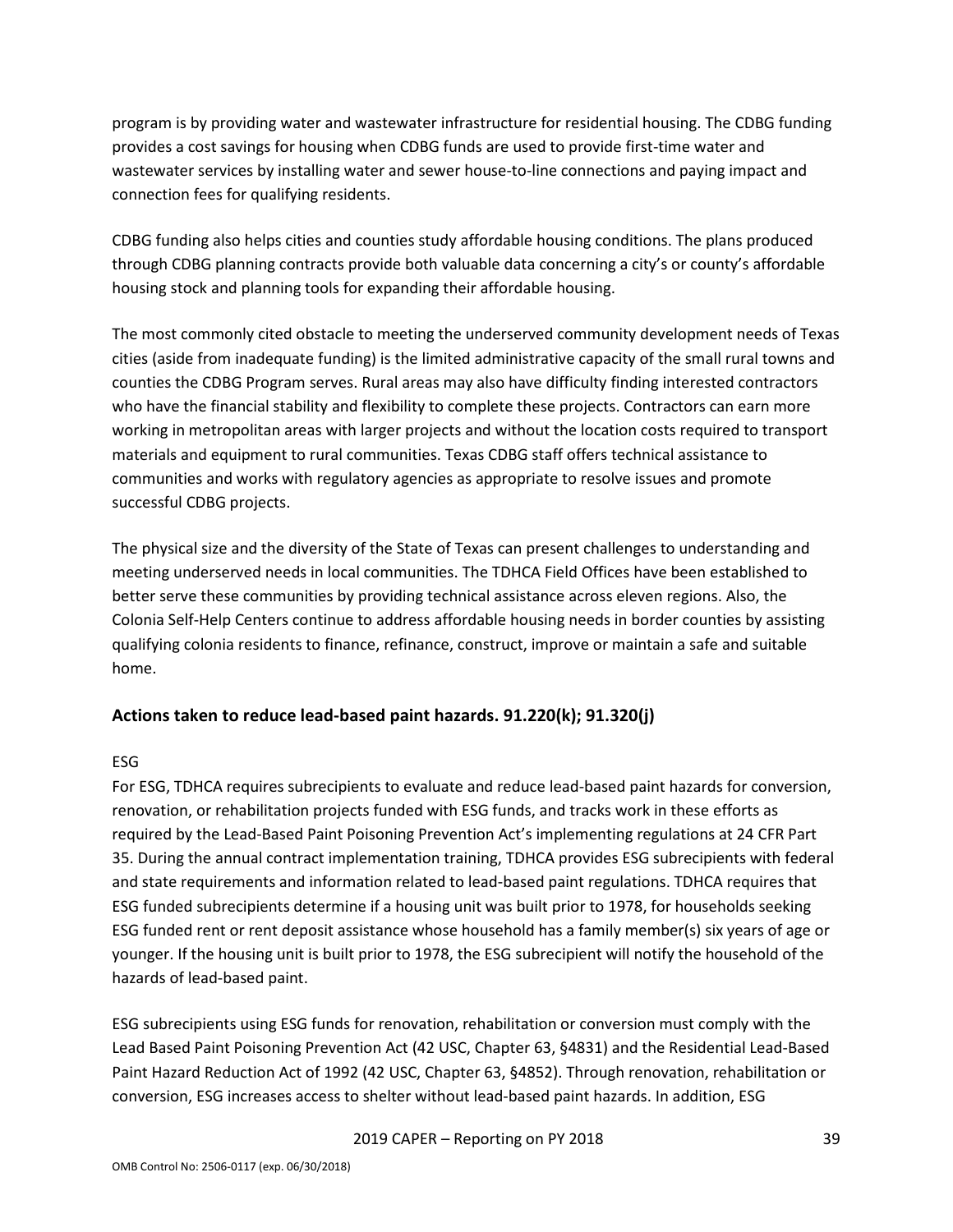subrecipients are required to complete a lead-based paint visual assessment inspection if a unit was constructed before 1978 and a child under the age of six will be living in the unit. This inspection, which makes sure all deteriorated paint has been stabilized, reduces lead-based paint hazards to clients receiving ESG rapid re-housing or homelessness prevention.

#### CDBG

In accordance with CDBG state regulations and the Lead-Based Paint Poisoning Prevention Act, CDBG has adopted a policy to eliminate as far as practicable the hazards of lead poisoning due to the presence of lead-based paint in any existing housing assisted under the CDBG program. Federal policy prohibits the use of lead-based paint in residential structures constructed or rehabilitated with federal assistance. Abatement procedures should be included in the housing rehabilitation contract guidelines for each project and must appear in the approved work write-up documentation for all homes built prior to 1978 that will be rehabilitated, as outlined in the CDBG Project Implementation Manual.

#### HOPWA

HOPWA-assisted units, including shared housing arrangements, must be safe, sanitary, and compliant with all state and local housing codes, licensing requirements, or other local requirements. In addition, housing must meet all Habitability Standards as well as Lead-Based Paint and Fire Safety requirements to be approved.

#### NHTF

NHTF is being used for new construction, and will have no housing built before 1978.

#### **HOME**

The HOME Program increases the awareness of the hazards of lead-based paint by requiring screening for TBRA, homebuyer assistance, and homeowner rehabilitation. Furthermore, single-family and multifamily development activities in HOME increase the access to lead-based-paint-free housing because they create new housing. The HOME Program requires lead screening in housing built before 1978 for all HOME-eligible activities. Rehabilitation activities fall into three categories: 1) Requirements for federal assistance up to and including \$5,000 per unit; 2) Requirements for federal assistance from \$5,000 per unit up to and including \$25,000 per unit; and 3) Requirements for federal assistance over \$25,000 per unit. Requirements for federal assistance up to and including \$5,000 per unit are: distribution of the pamphlet 'Protect Your Family from Lead in Your Home' is required prior to renovation activities; notification within 15 days of lead hazard evaluation, reduction, and clearance must be provided; receipts for notification must be maintained in the administrator file; paint testing must be conducted to identify lead based paint on painted surfaces that will be disturbed or replaced or administrators may assume that lead based paint exist; administrators must repair all painted surfaces that will be disturbed during rehabilitation; if lead based paint is assumed or detected, safe work practices must be followed; and clearance is required only for the work area. Requirements for federal assistance from \$5,000 per unit up to and including \$25,000 per unit include all the requirements for federal assistance up to and including \$5,000 per unit and also the following: a risk assessment must be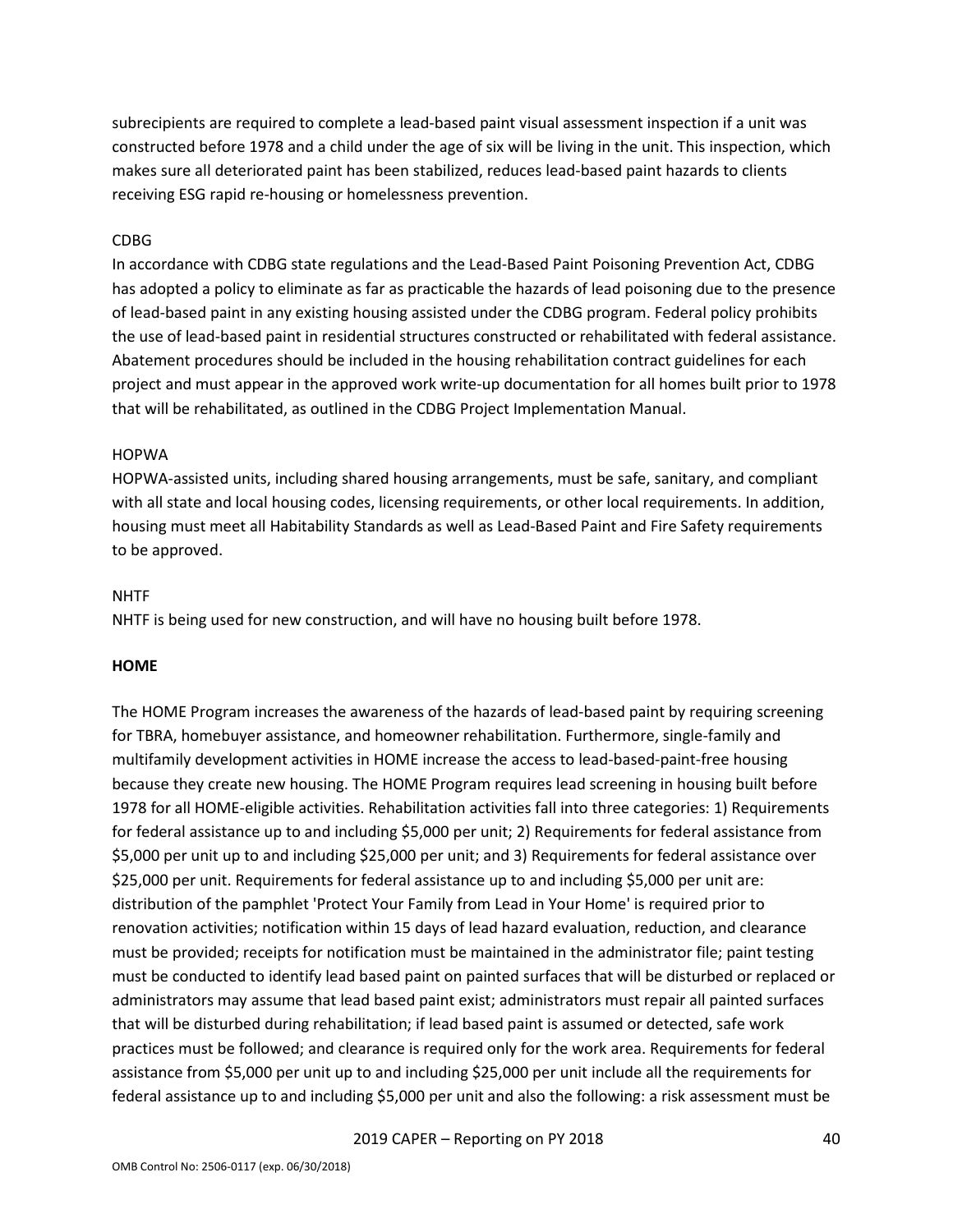conducted prior to rehabilitation to identify hazards in assisted units, in common areas that serve those units and exterior surfaces or administrators can assume lead based paint exist; and clearance is required for the completed unit, common areas which serve the units, and exterior surfaces where the hazard reduction took place. Requirements for federal assistance over \$25,000 per unit included all the requirements for federal assistance from \$5,000 per unit up to and including \$25,000 per unit and the following: if during the required evaluations lead-based paint hazards are detected on interior surfaces of assisted units, on the common areas that serve those units or on exterior surfaces including soils, then abatement must be completed to permanently remove those hazards; and if lead based paint is detected during the risk assessment on exterior surfaces that are not disturbed by rehabilitation then interim controls may be completed instead of abatement. All Multifamily HOME rehabilitation developments are treated as substantial alteration; therefore the most stringent requirements for lead testing, abatement, and clearance are applied.

## **Actions taken to reduce the number of poverty-level families. 91.220(k); 91.320(j)**

According to the American Community Survey for 2013 to 2017, Texas had a poverty rate of 16.0% during this time period compared to the national poverty rate of 14.6%. The federal government defined the poverty threshold in 2019 is \$25,750 for a family of four. Many of these poverty-level households can have worst-case housing needs such as severe cost burden, substandard housing and involuntary displacement. Poverty can be self-perpetuating, creating barriers to education, employment, health, and financial stability.

TDA, TDHCA, and DSHS each have an important role in addressing Texas poverty. These agencies seek to reduce the number of Texans living in poverty, thereby providing a better future for all Texans. This means trying to provide long-term solutions to the problems facing people in poverty and targeting resources to those with the greatest need.

## HOME

Through the HOME TBRA, TDHCA assists households with rental subsidy and security and utility deposit assistance for an initial period not to exceed 24 months. As a condition to receiving rental assistance, households must participate in a self-sufficiency program, which can include job training, General Education Development (GED) classes, or drug dependency classes. The HOME Program enables households to receive rental assistance while participating in programs that will enable them to improve employment options and increase their economic independence and self-sufficiency. Rental assistance may be extended beyond the 24-month period subject to TDHCA's program rules and based on availability of funds.

## ESG

The ESG Program funds activities that provide street outreach, shelter, essential services, and rapid rehousing for persons experiencing homelessness, as well as intervention services for persons threatened with homelessness. Essential services for homeless persons include medical and psychological counseling, employment counseling, substance abuse treatment, transportation, and other services.

2019 CAPER – Reporting on PY 2018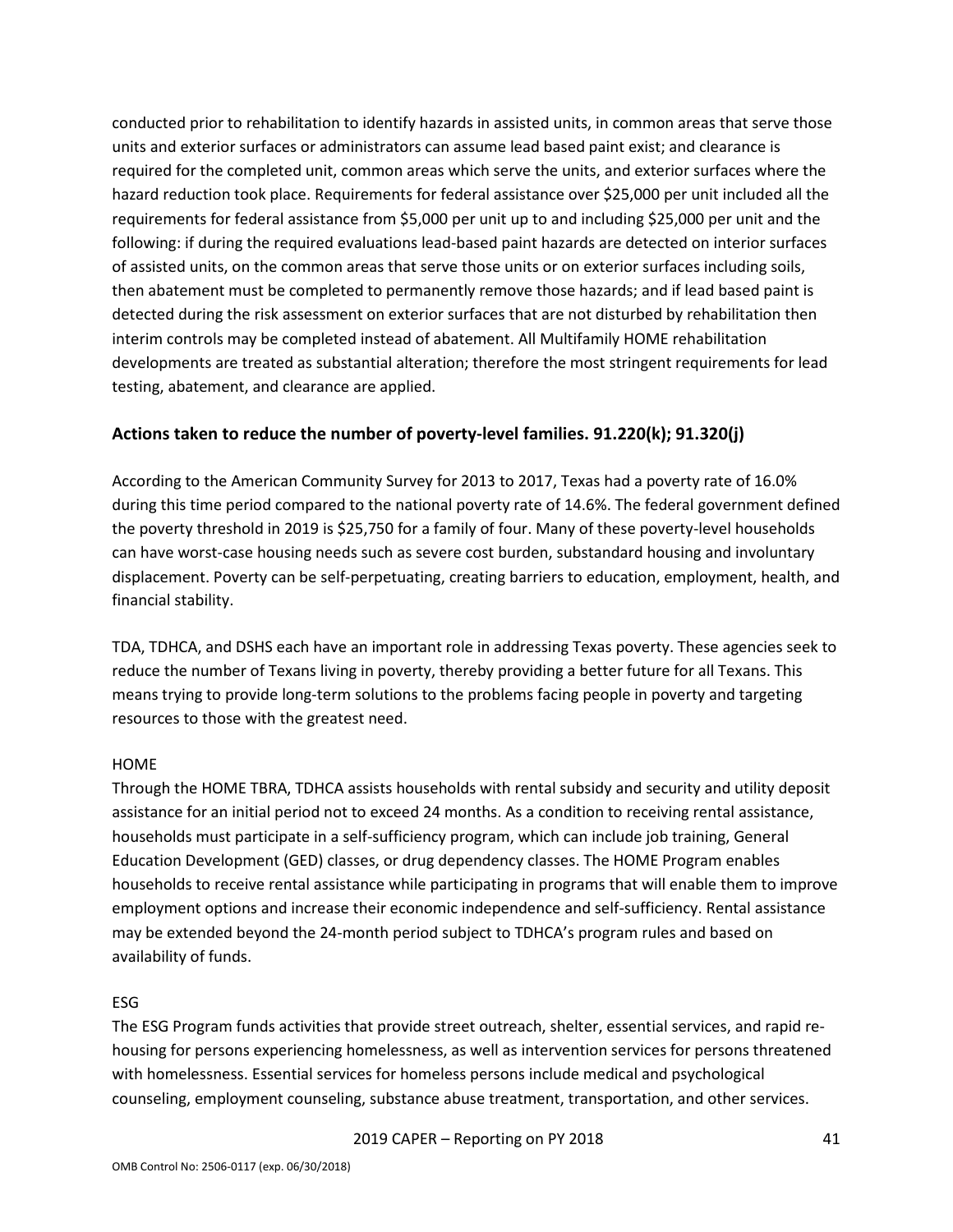Rapid re-housing services for homeless persons include short and medium-term rental assistance, application fees, security deposits, utility deposits and payments, and moving costs. During the the 2018 HUD Program Year, the State expended \$2,954,975 for shelter and \$2,031,536 for rapid re-housing activities. The amount expended is from ESG directly, and does not reflect the ESG match spent on these activities. These services are intended to help homeless individuals and those with poverty-level incomes improve their conditions and achieve housing stability.

For individuals facing homelessness, homelessness prevention funds can be used for short-term subsidies to defray rent and utility arrearages for households receiving late notices, security deposits, and payments to prevent foreclosure. In the 2018 HUD Program Year, the State expended \$2,312,870 for homelessness prevention activities. These services are intended to assist households with incomes at or below 30% AMFI to avoid becoming homeless.

#### HOPWA

DSHS HOPWA Program Administrative Agencies and Project Sponsors are required to take the HOPWA Getting to Work Training Curriculum. The Getting to Work Training Curriculum assists service providers in understanding HIV/AIDS in the context of employment and the different approaches to helping clients who are ready to work identify and achieve their related goals. Employment and vocational services are not authorized activities of the DSHS HOPWA Program. However, a household's individualized housing plan under Supportive Services – specifically, housing case management – could include goals and tasks related to increasing household income.

#### **CDBG**

A substantial majority of Texas CDBG funds, over 95%, are obligated to cities and counties under the national objective to "principally benefit low and moderate income persons." Texas CDBG encourages the funding of communities with a high percentage of persons in poverty through its application scoring. In addition, the CDBG allocation formula used to distribute Community Development funds among regions includes a variable for poverty in the community distress factors. The percentage of persons in poverty for each region is factored into the allocation formula in order to target funding toward communities with the greatest need. In PY 2018, CDBG awarded 197 contracts under the National Objective of benefiting primarily low to moderate income persons. The \$67,434,019 in funds obligated for this National Objective benefits 389,360 persons, of whom 234,170 are low- to moderate-income persons.The CDBG economic development funds are instrumental in creating infrastructure and jobs. By creating and retaining jobs through assistance to businesses and then providing lower income people access to these jobs, CDBG can be a very effective anti-poverty tool. Providing jobs that offer workplace training and education, fringe benefits, opportunities for promotion, and services such as child care can further maximize the potential benefits. In addition, programs that improve infrastructure affords the opportunity to upgrade existing substandard housing (such as in the colonias) and build new affordable housing where none could exist before.In accordance with 24 CFR §135.1, known as Section 3 of the Housing and Urban Development Act of 1968, as amended, Grant Recipients using CDBG funding for housing or other public construction are required, to the greatest extent feasible, to provide training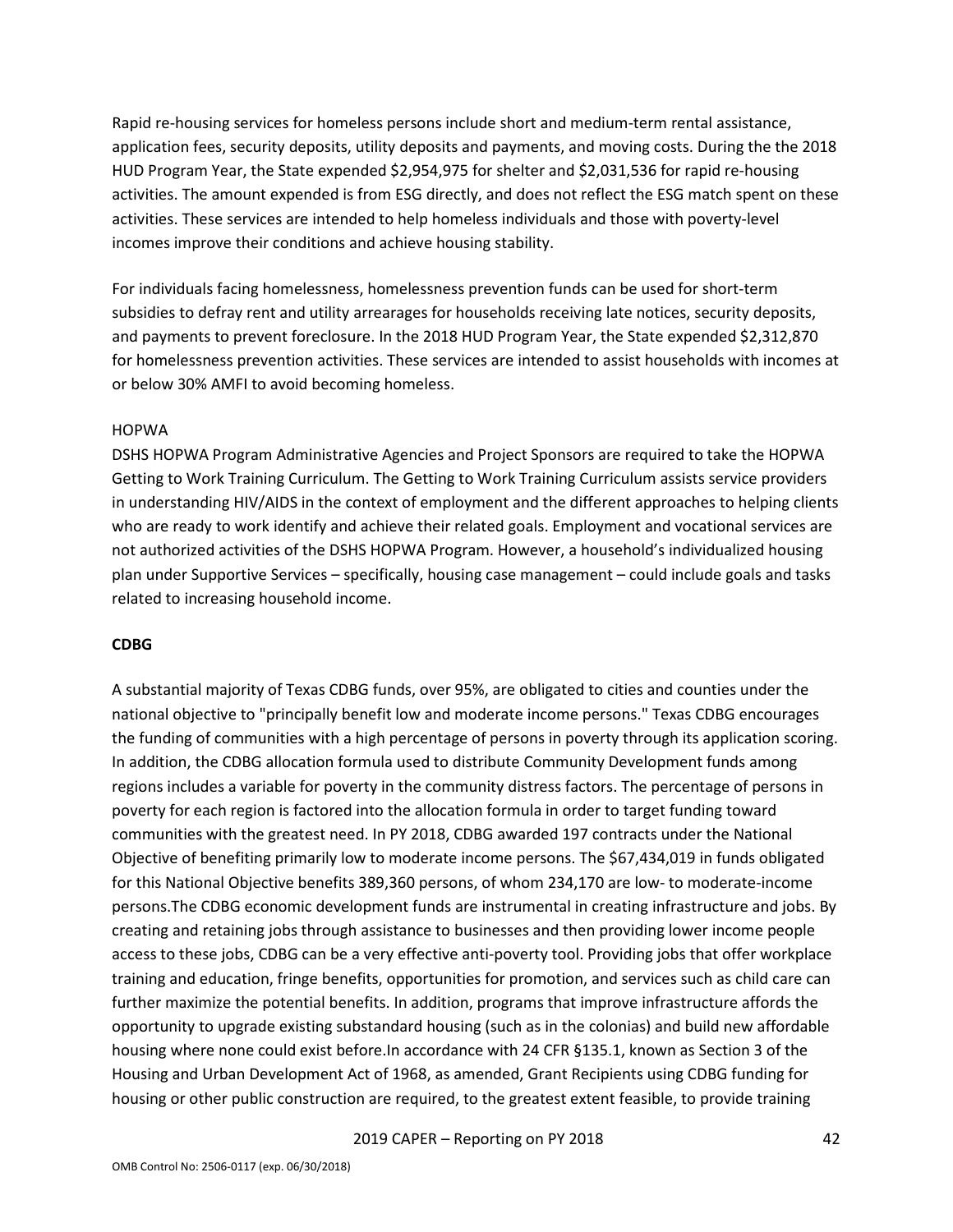and employment opportunities to lower income residents and contracting opportunities to businesses in the project area when those opportunities are triggered by HUD funding. CDBG provides Technical Assistance and program guidance on methods to be employed toward Section 3 goals. Although attaining Section 3 goals is very difficult in rural communities, CDBG closely monitors the results of the community's efforts.

## **Actions taken to develop institutional structure. 91.220(k); 91.320(j)**

#### HOME

The HOME Program encourages partnerships in order to improve the provision of affordable housing. Organizations receiving HBA funds are required to provide homebuyer education classes to households directly, or coordinate with a local organization that will provide the education. In addition, organizations receiving TBRA funds must provide self-sufficiency services directly, or coordinate with a local organization that will provide the services. HOME staff also participates in workgroups with representatives from many organizations. The workgroups focus on disability, homelessness, and health related issues around the state.

#### CDBG

CDBG funds are awarded to non-entitlement units of general local government thereby providing these communities with financial resources to respond to its community development needs. Such may include planning; constructing community facilities, infrastructure, and housing; and implementing economic development initiatives. Each applicant to the CDBG Program is required through its citizen participation process to inform local housing organizations of its intention to apply for CDBG funding through the Texas CDBG and invite their input into the project selection process. Texas CDBG continues to coordinate with the Texas Department of Housing and Community Affairs, the Texas Water Development Board, the Secretary of State's Colonia workgroup, the Governor's Economic Development Matrix workgroup, the Texas Water Infrastructure Coordinating Committee, and the 24 Regional Councils of Governments to further its mission and target beneficiaries of CDBG funds through programs such as the Colonia Self-Help Centers, the Colonia Economically Distressed Areas Program, the Housing Tax Credit Program, and the Texas Capital Fund.

#### HOPWA

DSHS contracts with Administrative Agencies (AAs) in seven Ryan White Part B HIV Planning Areas encompassing 26 HIV Service Delivery Areas (HSDAs). AAs act as an administrative arm for DSHS, with DSHS oversight. AAs subcontract with Project Sponsors in each HSDA for statewide service delivery. These services are integrated with the larger Ryan White HIV/AIDS Program both in administration and service delivery, which in turn is integrated into the larger, multi-sectoral system for delivering treatment and care to these clients. This structure ensures the coordination of all agencies serving PLWH, avoids duplication, saves dollars, and provides the comprehensive supportive services for PLWH in each local community.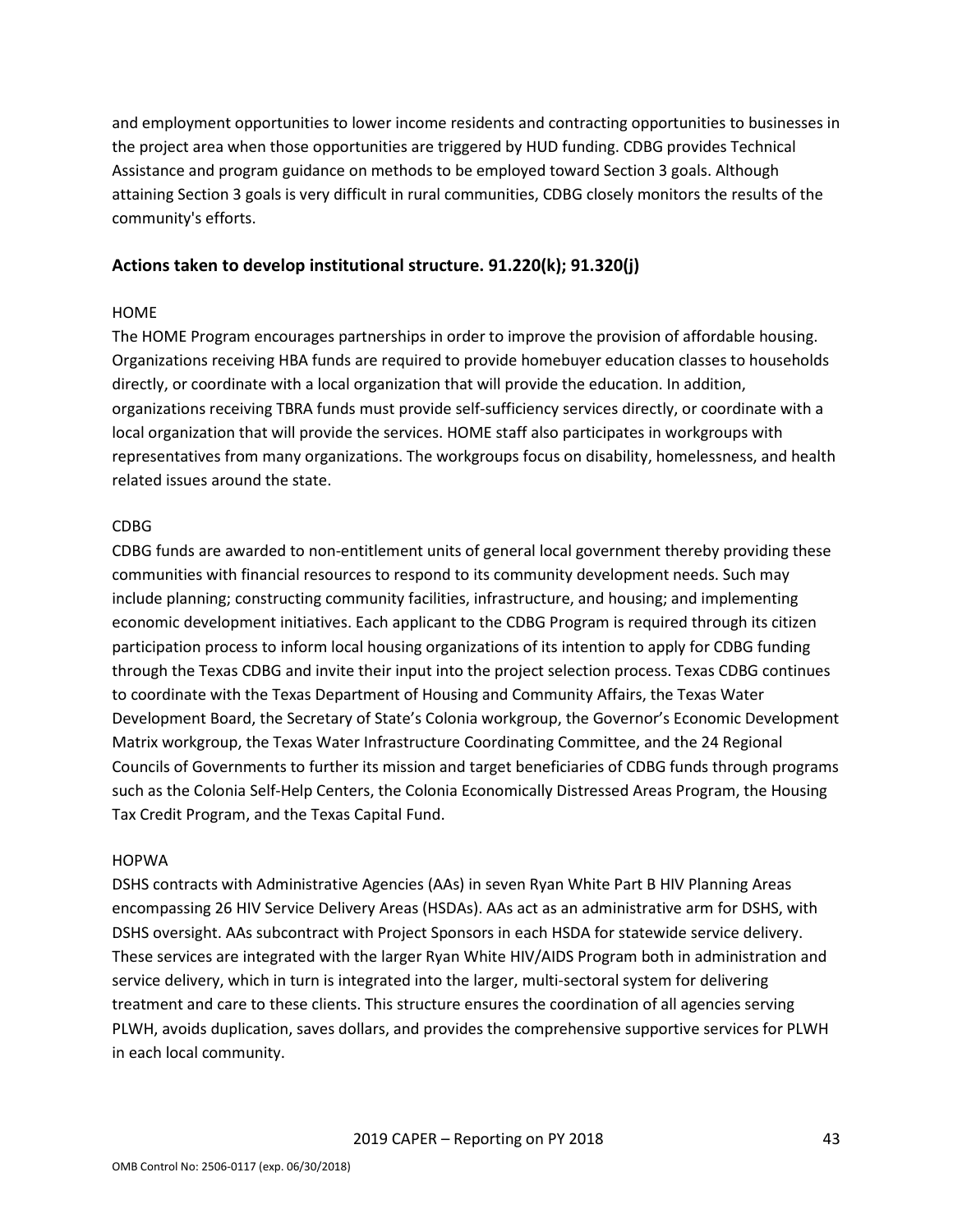#### ESG

TDHCA encourages all ESG subrecipients to develop partnerships with service providers in their area. In addition, ESG subrecipients are required to participate in the local HMIS, with exceptions for victim and legal services providers. In order to localize the distribution of ESG funds, TDHCA worked with four CoC lead agencies to manage a local competition of ESG funding for FY 2017 and FY 2018 funds on behalf of TDHCA: Metro Dallas Homeless Alliance for the Dallas City & County and Irving; Tarrant County Homeless Coalition for Fort Worth/Arlington/Tarrant County; El Paso Coalition for the Homeless for El Paso City and County; and the Coalition for the Homeless of Houston for City of Houston, and Harris and Fort Bend counties. The local competitions included: designing the local NOFA and application; receiving and reviewing local ESG applications; coordinating budgets for all ESG applicants; and making objective decisions during the award process of ESG funds.

## **Actions taken to enhance coordination between public and private housing and social service agencies. 91.220(k); 91.320(j)**

Given that Texas is the second largest state, TDA, TDHCA, and DSHS support the formation of partnerships in the provision of housing, housing-related, and community development endeavors to reach more people than one entity could do alone. Partnerships can help expand the geographic area that services reach, as well as leverage and layer funding to address the finite amount of financial resources available for affordable housing, community service, and community development.

TDA, TDHCA, and DSHS are primarily pass-through funding agencies and distribute federal funds to local entities that in turn provide assistance to households. Because of this, the agencies work with many housing and community development partners, including consumer groups, community-based organizations, neighborhood associations, community development corporations, councils of governments, community housing development organizations, community action agencies, real estate developers, social service providers, local lenders, investor-owned electric utilities, local government, nonprofits, faith-based organizations, property managers, state and local elected officials, and other state and federal agencies.

There are many benefits to these partnerships: risk and commitment are shared; the principle of reciprocity requires that local communities demonstrate an awareness of their needs and a willingness to participate actively in solving problems, therefore local communities play an active role in tailoring the project to their needs; partners are able to concentrate specifically on their area of expertise; and a greater variety of resources promote a well targeted, more affordable product.

## **Identify actions taken to overcome the effects of any impediments identified in the jurisdictions analysis of impediments to fair housing choice. 91.520(a)**

#### HOME and ESG

Through provisions in rules, outreach and training, and monitoring, TDHCA works to ensure that its programs further fair housing choice and reduce barriers for protected classes and low income residents

2019 CAPER – Reporting on PY 2018 44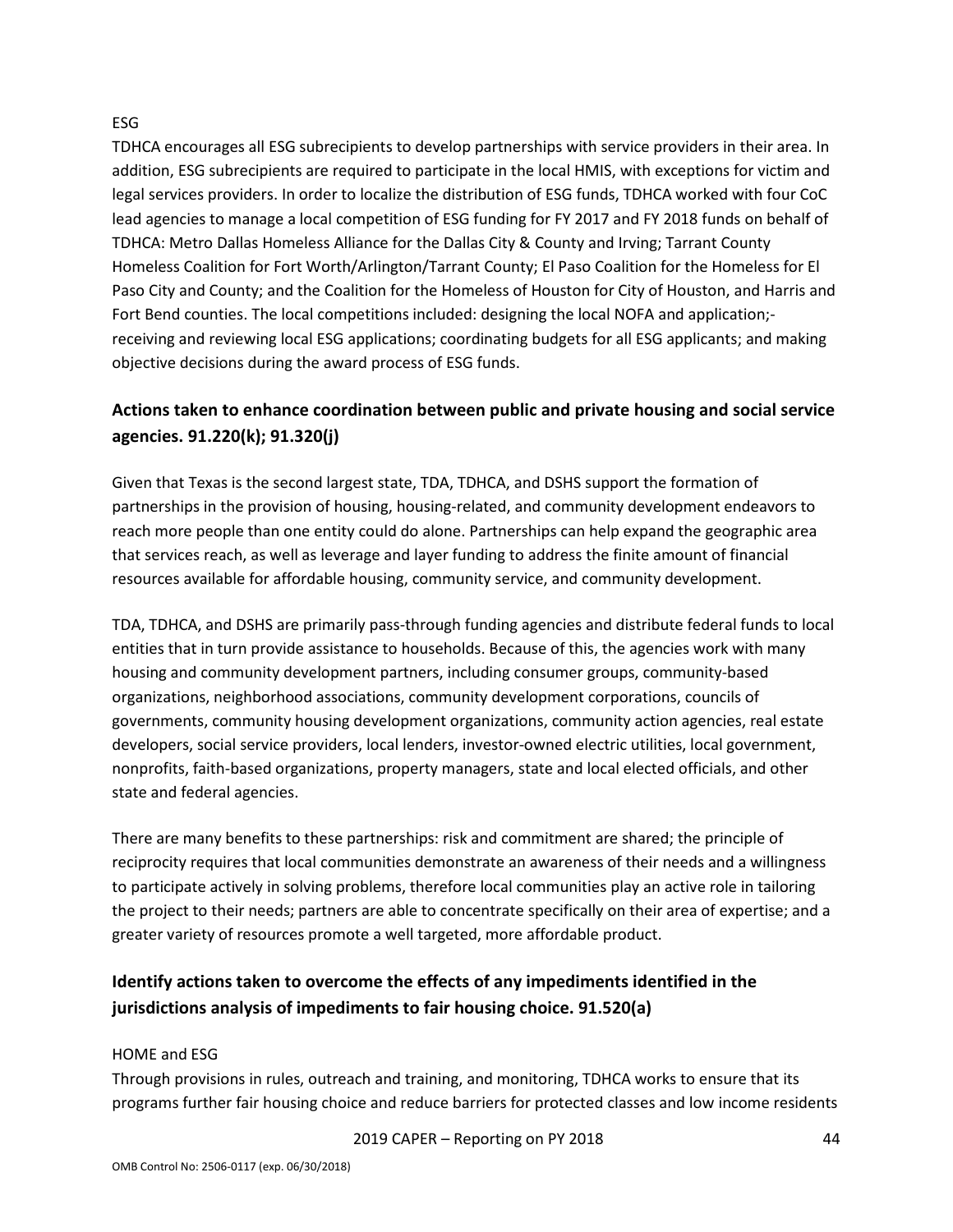in Texas as required by HUD. The Texas Workforce Commission's (TWC) Civil Rights Division is tasked with enforcing the Fair Housing Act and the State of Texas' Fair Housing Act. TDHCA works with TWC to ensure that prospective applicants and residents are aware of TWC's complaint process and that owners and management agents operating TDHCA monitored properties are aware of their responsibilities under the Federal and State Fair Housing Act. TWC offers free, web-based fair housing training. TDHCA and TWC have a Memorandum of Understanding outlining the agency's roles, strengthening collaboration and the management of complaints. The MOU requires mandated reporting from both agencies for uncorrected fair housing violations.

TDHCA participates in a State Fair Housing Workgroup comprised of members from four other state agencies. The group meets routinely to coordinate member agencies in aligning fair housing efforts including efforts associated with the State's Analysis of Impediments to Fair Housing Choice (AI), considering ways to improve fair housing education and outreach across the state, and developing consistency in complaint direction, training, and providing resources. The State is currently operating under the 2013 Phase 2 AI, and has released a Draft 2019 AI in accordance with the State's Citizen Participation Plan. Public comment on this Draft 2019 AI is being accepted between March 25, 2019, and May 6, 2019. Texas anticipates adopting a final 2019 AI in the summer of 2019. In addition, TDHCA utilizes a Fair Housing Tracking Database that assists in consolidating fair housing records across programs and funding streams as well as tracking goals under the AI. Database reports are shared with TDHCA's Board of Directors periodically, and are available upon request.

The ESG Program has worked consistently with TDHCA's Fair Housing staff to include a Fair Housing component in the web-based TDHCA ESG training library. ESG staff works with TDHCA's Fair Housing staff to identify potential fair housing issues and offer guidance to ESG subrecipients when possible.

The HOME program has a 5% set-aside to serve persons with disabilities; funds may be used statewide including in Participating Jurisdictions. Minimum Construction Standards were revised to utilize some universal design concepts, increasing the stock of housing that is available for persons with disabilities. Additional HOME funds are made available for requested accessibility features for homeowner housing constructed or rehabilitated with HOME funds. TBRA is encouraged as a bridge to Project Access, prioritizing individuals residing in institutions, waiting to receive a Project Access voucher, transitioning into community based settings.

## **CDBG**

TDHCA uses CDBG funds in Colonia Self-Help Centers, providing programs and services that include credit and debt counseling to assist households in re-establishing credit for future home purchase and/or financing. Self-Help Centers play an integral role in providing information to persons with Limited English Proficiency along the border. The Texas Bootstrap Loan program is a self-help housing construction program which may be used toward suitable housing within or outside of a Colonia area, protecting fair housing choice and opportunity. TDA conducts training and provides educational material to the participating units of general local government on federal and state fair housing laws and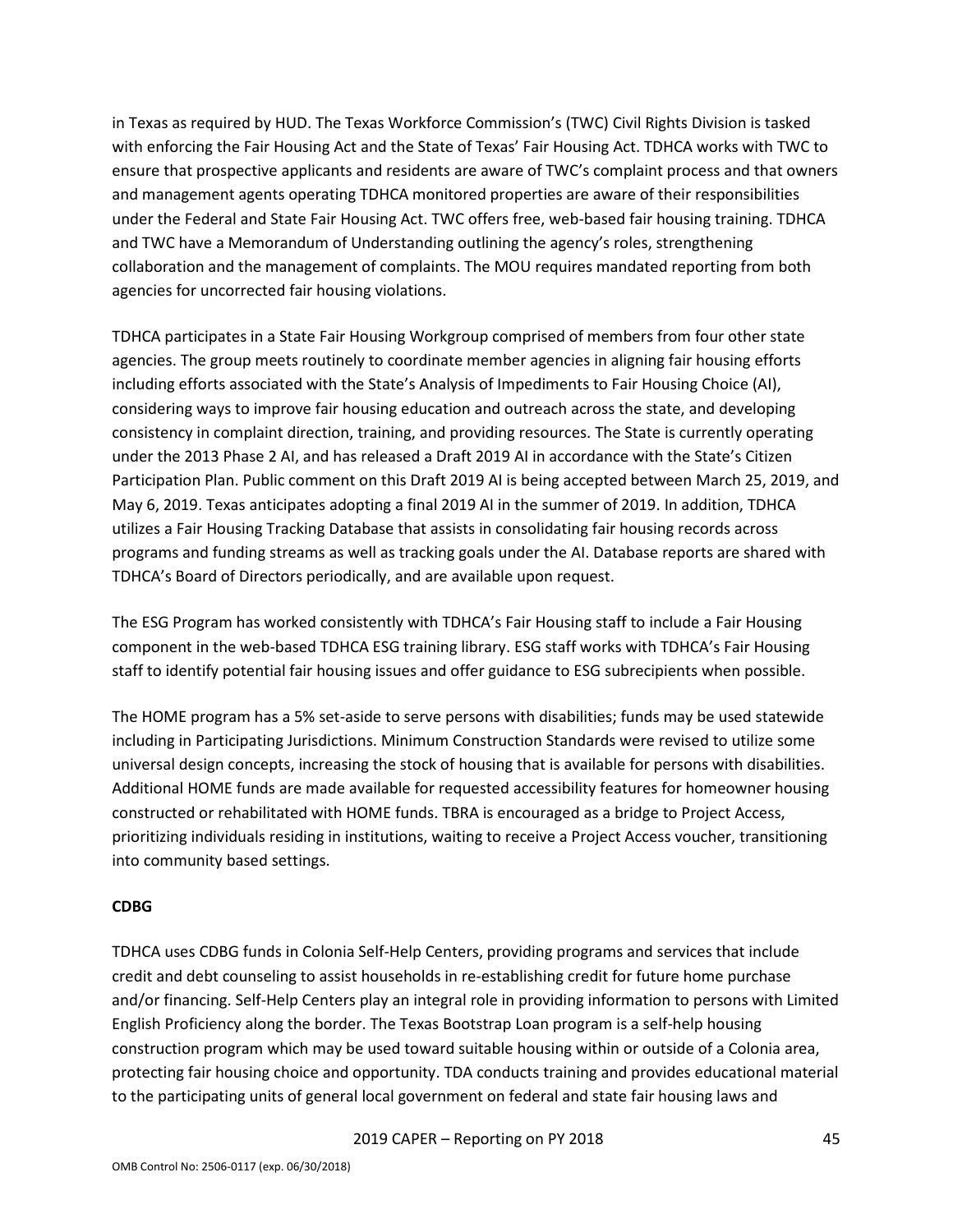procedures, including technical assistance. The following are examples: Outreach :1) A fair housing sign at the Texas State Fair to educate communities and residents and to promote Fair Housing goals throughout the state; 2) a State Proclamation by the Governor of Texas encouraging Texans to support fair housing practices; 3) a Roundtable Forum on Fair Housing in Rural Texas; and 4) distribution of HUD Fair Housing Posters. Contractor Certifications: All applicants for the CDBG funds must certify that they will take action to affirmatively further fair housing. This certification must be signed and submitted with the initial application for funding and is also included in the contract, if awarded. This certification is discussed at the application workshops and is clearly noted in the application guides. Planning Activities: Contracts awarded under the Planning and Capacity Building Fund are required to include fair housing elements in several planning components, including housing inventory analysis, capital improvement needs planning, analysis of zoning ordinances, and overall planning strategies. Civil Rights and Fair Housing Technical Assistance: Texas CDBG has assigned a staff member to be responsible for the fair housing and civil rights requirements of the program. Staff addresses questions from the grantees and general public regarding civil rights, provides copies of civil rights laws and fair housing brochures upon request, and makes any appropriate referrals on an on-going basis. Project Implementation Manual: A copy of the TxCDBG Project Implementation Manual was made available to all new grantees and to the public via the TDA website to assist in the administration of project activities and to inform entities of applicable laws and regulations. This manual includes a chapter regarding fair housing and equal opportunity with information, forms, checklists, and recommended activities to ensure compliance with all regulations.Monitoring of Civil Rights Requirements: Texas CDBG administers on average between 500-600 open CDBG contracts throughout the year and for 2018, approximately 40% required desk or on-site reviews. For low risk contracts, communities scrutinize their programs using CDBG guidance and checklists and determine whether civil rights violations have occurred. During desk or on-site reviews, Program Monitors also review each contractor for civil rights and fair housing requirements. Contracts are not administratively closed until the civil rights and fair housing requirements are met.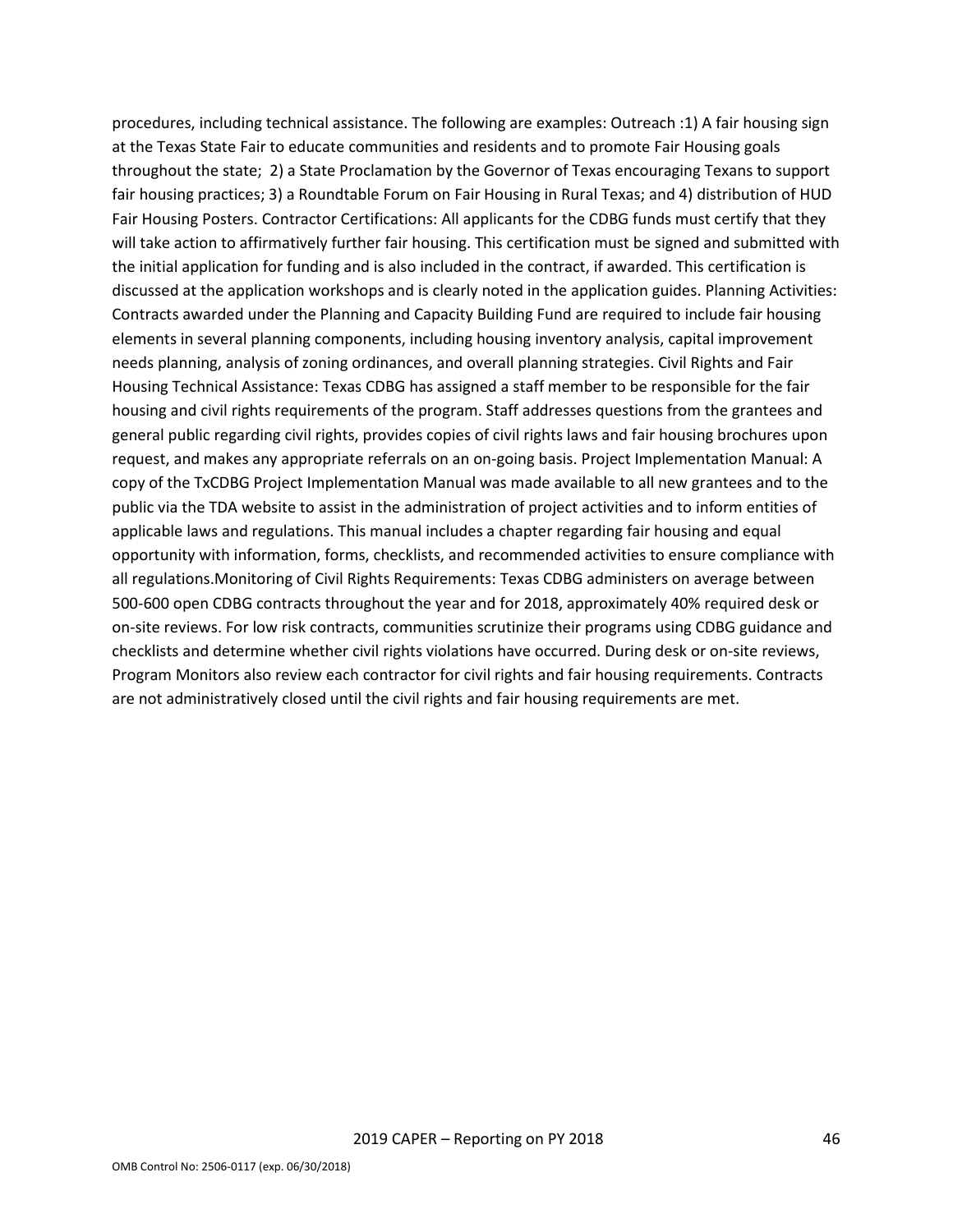## **CR-40 - Monitoring 91.220 and 91.230**

**Describe the standards and procedures used to monitor activities carried out in furtherance of the plan and used to ensure long-term compliance with requirements of the programs involved, including minority business outreach and the comprehensive planning requirements**

### HOME, NHTF, and ESG Monitoring

The Compliance Division of TDHCA has three sections that are involved in monitoring HOME, NHTF, and/or ESG: Subrecipient Monitoring, Compliance Monitoring, and Physical Inspections. The Subrecipient Monitoring section monitors HOME TBRA, Homeowner Rehabilitation Assistance, Homebuyer Assistance, Single Family Development, and all activities under ESG. This section also ensures compliance with procurement, Davis Bacon, Uniform Relocation Act, and other requirements during the construction of HOME and NHTF rental developments. The Compliance Monitoring section ensures compliance with HOME and NHTF income/rent restrictions, as well as affirmative marketing, tenant selection criteria, and other mandates, as applicable. The Physical Inspections section ensures compliance with property condition standards and accessibility for HOME, NHTF, and ESG. Owners and administrators are notified about 30 days prior to monitoring. Monitors use standardized monitoring tools to ensure compliance with program requirements. Noncompliance is communicated in written format.

Additionally, the Asset Management Division of TDHCA is responsible for monitoring and processing all post-award activities for multifamily developments involving HOME funds and NHTF Funds. These activities include, but are not limited to, construction status reports, amendments, ownership transfers, review of financial delinquencies and loan deferral requests, and annual rent reviews.

HOME and NHTF rental developments' Loan Commitments and/or Contracts include areas for Section 3 Compliance and Minority/Women's Enterprise requirements. The General Contractor must provide a narrative of efforts they have made to meet these requirements prior to releasing the final draw and/or retainage.

HOME TBRA, Homeowner Rehabilitation Assistance, Homebuyer Assistance, Single Family Development, and ESG are monitored based on risk factors that include the amount of funds spent, complaints, prior monitoring results, and single audit findings. Based on risk, the review may be conducted onsite or through a desk review.

If HOME or NHTF properties fall into material or ongoing non-compliance or have financial/operational issues that require intervention, TDHCA's Asset Management Division works with the owner to determine the most effective workout/resolution strategy. The two primary goals for HOME and NHTFassisted developments is to restore compliance with the Land Use Restrictive Agreement (LURA), and facilitate repayment of the loan under the originally agreed upon terms.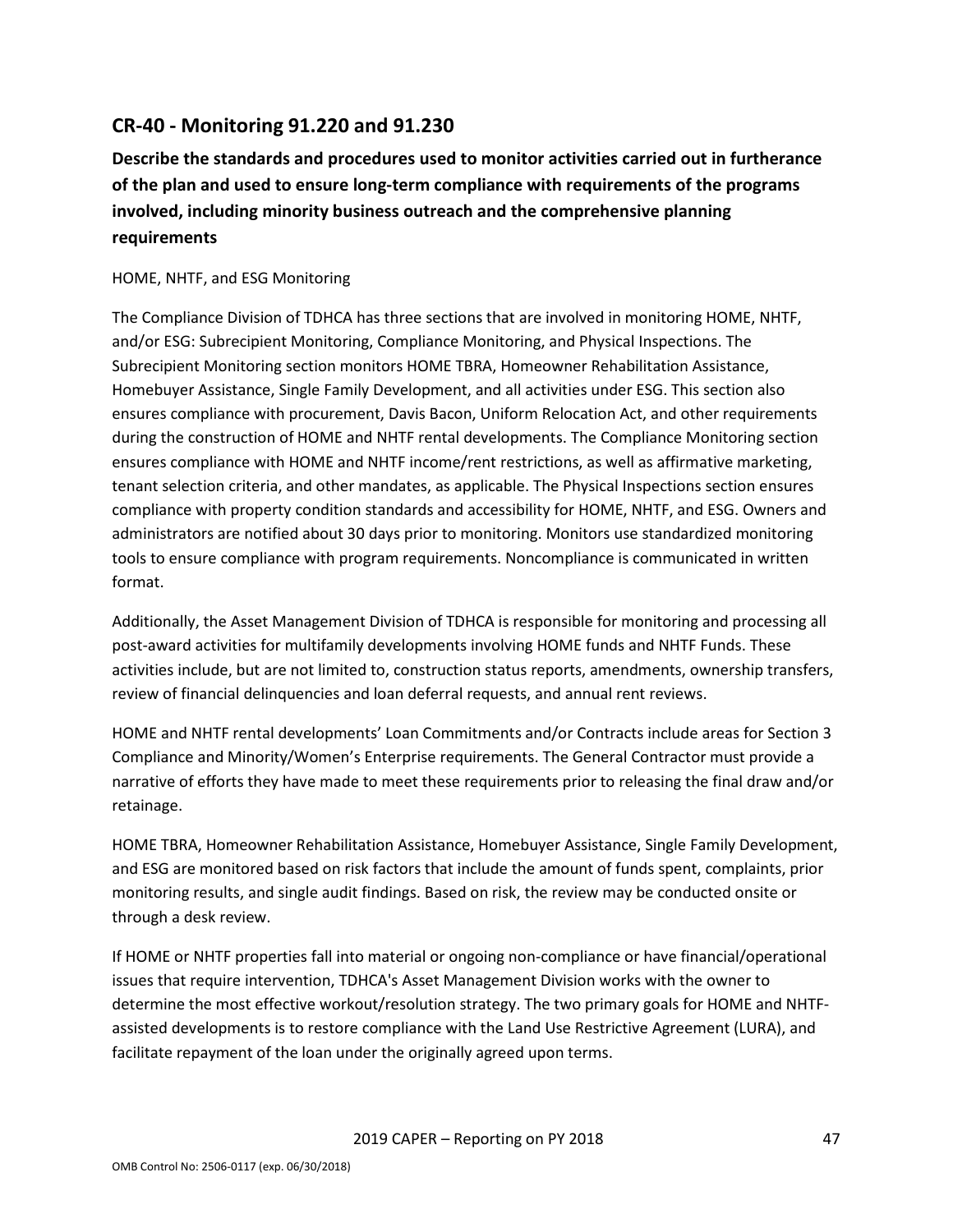#### **HOPWA Monitoring**

AAs act as an administrative arm for DSHS, with DSHS oversight, by administering the HOPWA program locally for a five-year project period. AAs must comply with all federal and state regulations, policies, standards, and guidelines as specified in their contractual Statement of Work. AAs must confirm that Project Sponsors manage program funds in compliance with HUD and DSHS regulations. AAs must conduct programmatic and fiscal reviews of their Project Sponsors and provide a copy of all review reports, corrective action determinations, revisions, and resolutions to DSHS. Additionally, AAs must review their Project Sponsors' progress towards achieving HOPWA service outcome measures for TBRA, STRMU, FBHA, and Supportive Services. The DSHS HOPWA Coordinator monitors AA program activities for the HIV/STD Prevention and Care Branch. This monitoring involves periodic site and technical assistance visits to AAs and Project Sponsors. AAs and Project Sponsors (through their AAs) must submit Semi-Annual and Year-End Program Progress Reports (PPRs) to DSHS. In addition, AAs must submit Exhibit A to report Semi-Annual and Year-End expenditures for their Project Sponsors. AAs submit monthly billing reports and quarterly financial status reports. The DSHS Fiscal Monitoring Unit conducts fiscal audits. The DSHS Contract Management Section serves as a liaison between DSHS and the AA, and maintains monitoring records. Principles for fiscal administration are established by the Texas Uniform Grants Management Standards (https://comptroller.texas.gov/purchasing/docs/ugms.pdf). DSHS monitoring requirements are located at http://www.dshs.texas.gov/hivstd/pops/default.shtm.

#### **CDBG Monitoring**

The Monitoring section is responsible for conducting reviews of grant recipients' local records in order to assess comprehensive compliance with TxCDBG project implementation policies. Monitoring is conducted after categorizing all contracts as either low, medium, or high risk based on TDAs risk assessment. Generally, reviews of low risk contracts are conducted through a certified self-monitoring review; medium risk contracts by desk review; and high risk by on-site monitoring. At least 10% of low risk contracts are randomly selected for desk reviews. Key compliance areas include Financial Management, Procurement, Environmental Review, Labor Standards, Civil Rights & Fair Housing, Force Account, and Acquisition of Real Property. Additionally, monitors are charged with examining a grant recipient's Project Completion Report prior to determining administrative completion of a TxCDBG contract.The Compliance unit and the Project Management unit communicate throughout the contract implementation phase of contracts to identify and possibly resolve issues prior to the monitoring phase. TDHCA provides the majority of oversight of the Colonia Self-Help Center Program activities, which are facilitated through a Memorandum of Understanding between TDHCA and TDA.

## **Citizen Participation Plan 91.105(d); 91.115(d)**

# **Describe the efforts to provide citizens with reasonable notice and an opportunity to comment on performance reports**.

The State encourages the involvement of individuals of low incomes and persons with disabilities in the allocation of funds and planning process through regular meetings, including community-based

2019 CAPER – Reporting on PY 2018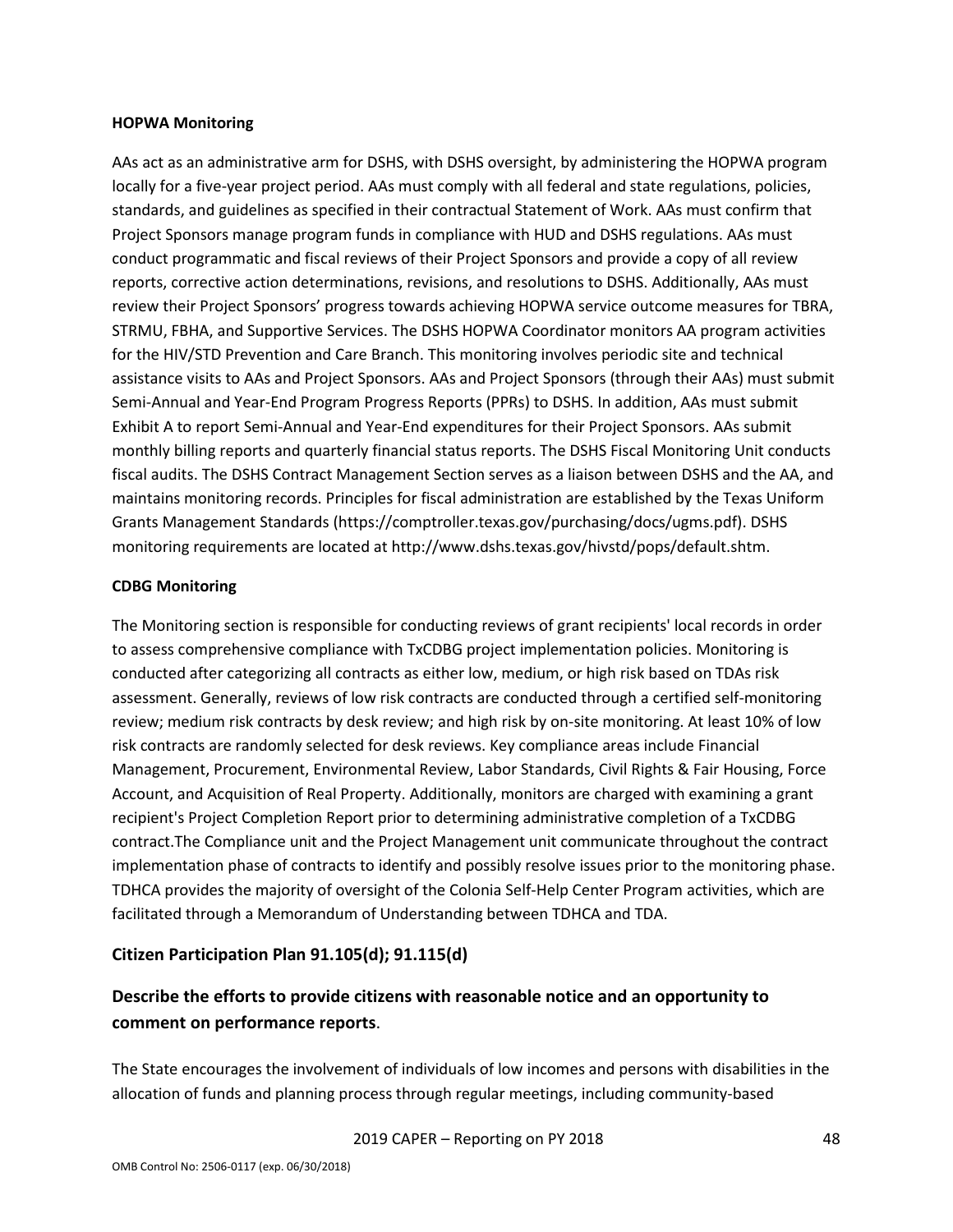institutions, consumer workgroups, online discussion forums, and councils (many of these meetings are listed in the Strategic Plan Section 35 of the 2015-2019 Consolidated Plan). All public hearing locations are accessible to all who choose to attend. Comments can be submitted either at a public hearing or in writing via mail, fax, or email.

To reach minorities and non-English speaking residents, the Plan outreach follows the State's Language Access Plan. Also, the notices are available in Spanish and English, per Tex. Gov't Code Chapter 2105. Translators will be made available at public meetings, if requested.

The State notifies stakeholders and communities in areas where CDBG funds are proposed for use by distributing information on public hearings through the CDBG email list from TDA. Information related to the Plan and opportunities for feedback were provided through webinars and web discussions that allowed participation by residents of rural areas without requiring travel to a central location. Regional public hearings held as part of the Regional Review Committee process also encouraged participation by CDBG stakeholders.

Due to the short 90-day turnaround time of the 2019 CAPER, between the end of HUD's Program Year (January 31, 2019) and the May 1, 2019, due date, the public is given reasonable notice by publication in the *Texas Register* and on TDHCA's website at http://www.tdhca.state.tx.us. The 15-day public comment period began on Thursday, April 4, 2019, and continued until 5:00 pm Austin local time on Friday, April 19, 2019.

## **Public Comment Summary and Response**

TDHCA received four comments from two sources: North Central Texas Council of Governments (NCTCOG) and South Alamo Regional Alliance for the Homeless (SARAH).

**Comment 1**: NCTCOG supports TDHCA's change to the ESG award period in order to allow ESG subrecipients to offer a longer period of medium-term rental assistance.

Response: No changes have been made to the 2019 CAPER in response to this comment. Staff acknowledges this comment and appreciates the affirmation of the policy.

**Comment 2**: NCTCOG recommends that the Section 811 PRA Program description in CR-25, Homeless and Other Special Needs, be changed to state that TDHCA receives referrals from local providers and coordinators of services for persons with disabilities that are contracted with DSHS and managed care organizations.

Response: While DSHS did at one time oversee behavioral health activities, the 2015 HHS transformation moved these functions from DSHS to HHSC, which is part of the HHS system. The Section 811 PRA Program receives referrals from local providers and service coordinators contracted with HHS, managed care organizations, and other entities, but not DSHS. Staff has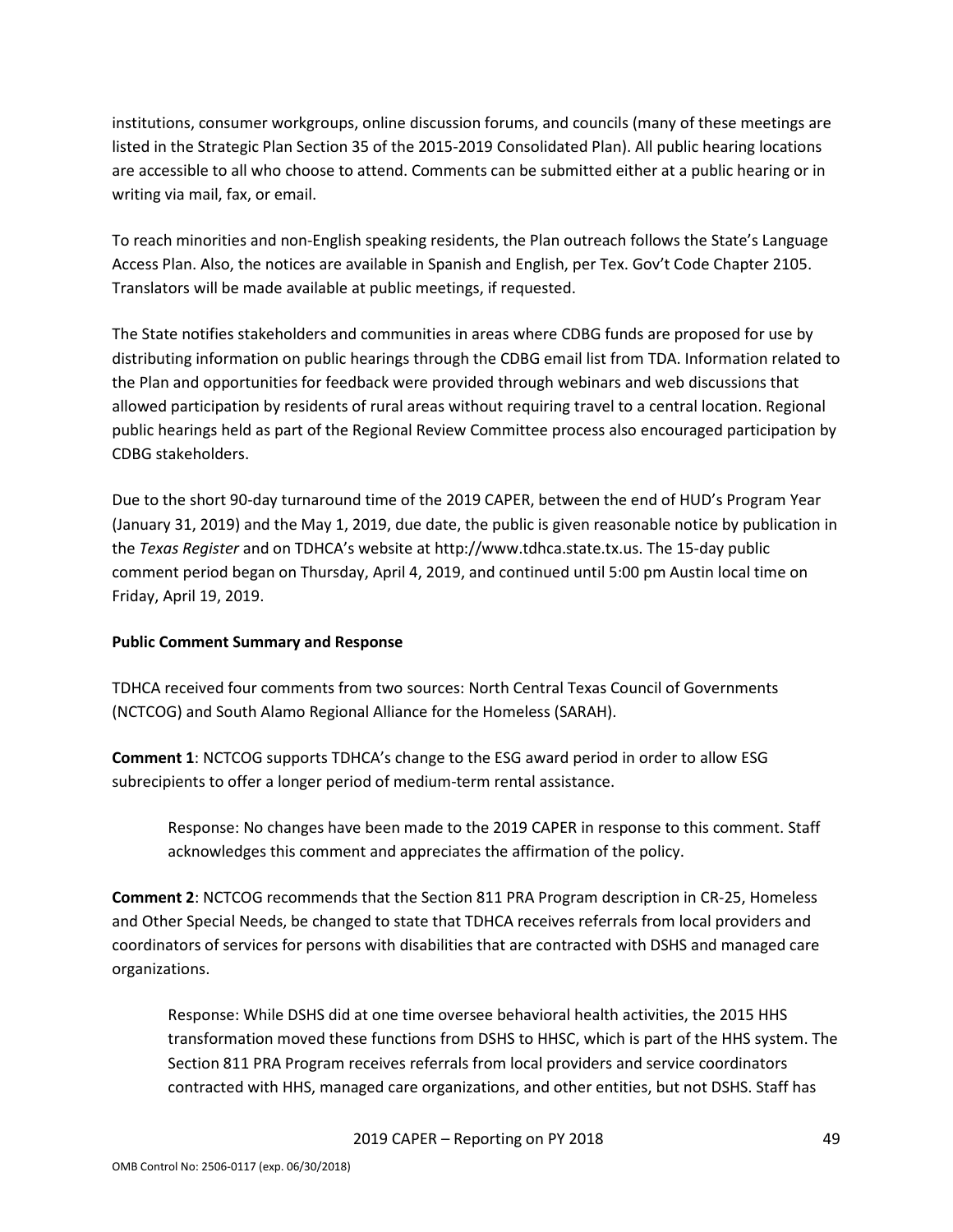added text to clarify that subcontracted organizations may also make Section 811 PRA Program referrals in addition to those organizations directly contracted with the state. Staff has also changed a mention of the Health and Human Services agencies to "state health system" in order to clarify that DFPS is not part of HHS.

**Comment 3**: NCTCOG supports TDHCA's changes to the Project Access Program, including increasing the number of vouchers, allowing persons 60 years old and over to participate, and creating a behavioral health pilot.

Response: No changes have been made to the 2019 CAPER in response to this comment. Staff acknowledges this comment and appreciates the affirmation of the policy.

**Comment 4**: SARAH supports TDHCA's shift for ESG funding to be distributed for medium-term Rapid Re-Housing programming and for supportive services for service-intensive clients.

Response: No changes have been made to the 2019 CAPER in response to this comment. Staff acknowledges this comment and appreciates the affirmation of the policy.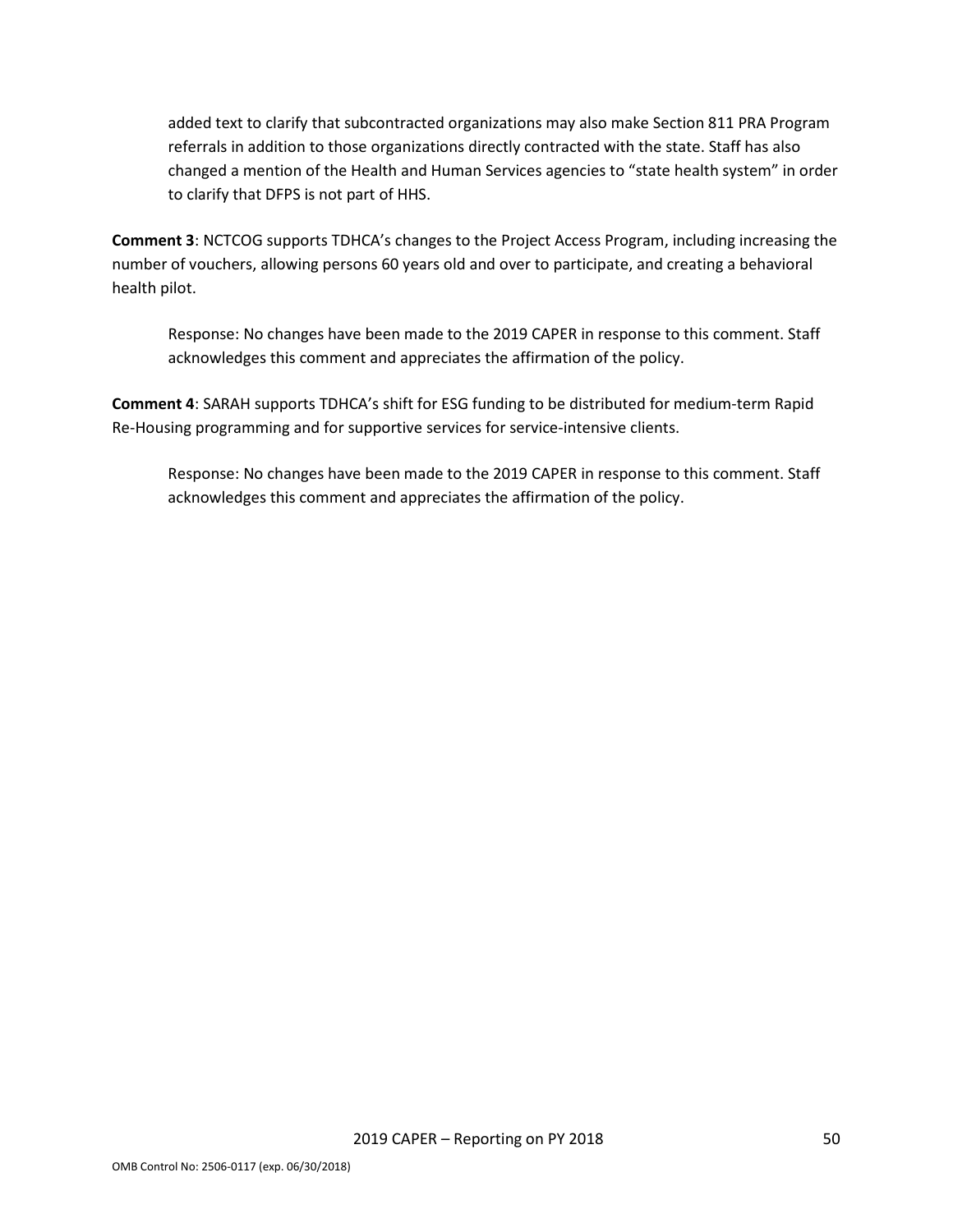# **CR-45 - CDBG 91.520(c)**

# **Specify the nature of, and reasons for, any changes in the jurisdiction's program objectives and indications of how the jurisdiction would change its programs as a result of its experiences.**

TDA is continuously considering the unique needs of rural Texas and how improvements to existing programs can help meet them.

## **Does this Jurisdiction have any open Brownfields Economic Development Initiative (BEDI) grants?**

No

**[BEDI grantees] Describe accomplishments and program outcomes during the last year.**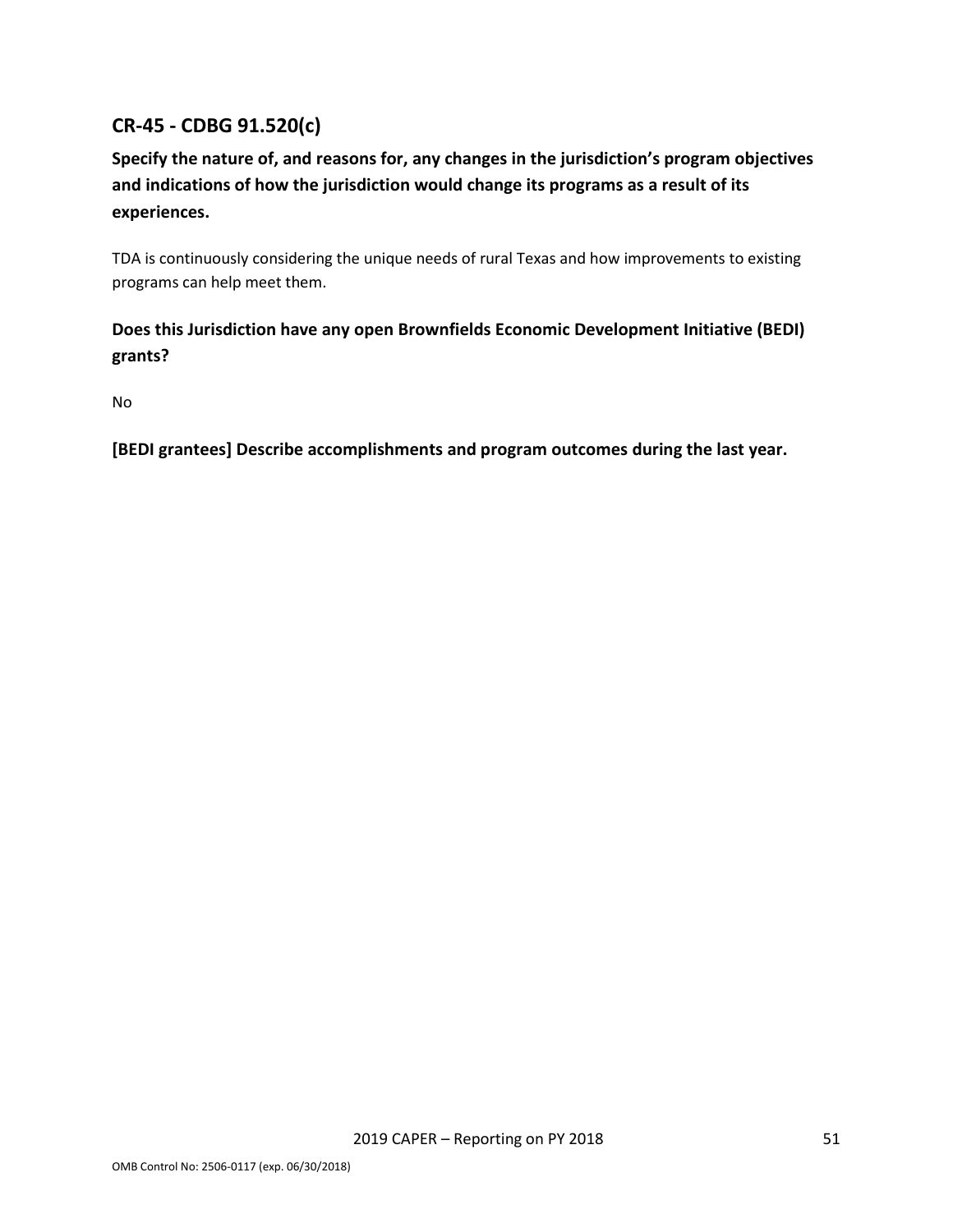# **CR-50 - HOME 91.520(d)**

# **Include the results of on-site inspections of affordable rental housing assisted under the program to determine compliance with housing codes and other applicable regulations**

Please list those projects that should have been inspected on-site this program year based upon the schedule in §92.504(d). Indicate which of these were inspected and a summary of issues that were detected during the inspection. For those that were not inspected, please indicate the reason and how you will remedy the situation.

For a list of results of on-site inspections of affordable rental housing assisted by TDHCA, see Attachment 1 - HOME On-site Inspection Report. The monitoring activity in the attached is reflective of onsite reviews conducted February 1, 2018 through January 31, 2019.

## **Provide an assessment of the jurisdiction's affirmative marketing actions for HOME units. 92.351(b)**

Compliance rules in 10 TAC §10.617 require that owners of Developments with five or more total units must affirmatively market their units to promote equal housing choice for prospective tenants, regardless of race, color, religion, sex, national origin, familial status, or disability and must develop and carry out an Affirmative Fair Housing Marketing Plan (or Affirmative Marketing Plan) to provide for marketing strategies and documentation of outreach efforts to prospective applicants identified as "least likely to apply." Furthermore, an Affirmative Fair Housing Marketing Plan (HUD Form 935.2a) is required of all applicants for HOME multifamily funds, and is also required for single family activities at 10 TAC §20.9. Staff has developed a training to assist SF activities in complying with the rule to affirmatively marking and promote choice and opportunity for those considered "least likely" to know about or apply for housing based on an evaluation of market area data.

## **Refer to IDIS reports to describe the amount and use of program income for projects, including the number of projects and owner and tenant characteristics**

TDHCA received approximately \$10.2 million in Program Income. Of that, 10% was reserved for administration and the balance has been programmed for use for Multifamily Development during PY 2019. In addition to Program Income, approximately \$900,000 in recaptured funds were received and will be utilized for the same purpose. During this reporting cycle, program income was held for programming under the 2019 OYAP.

# **Describe other actions taken to foster and maintain affordable housing. 91.220(k) (STATES ONLY: Including the coordination of LIHTC with the development of affordable housing). 91.320(j)**

As previously discussed, many HOME and NHTF-assisted multifamily developments are paired with tax-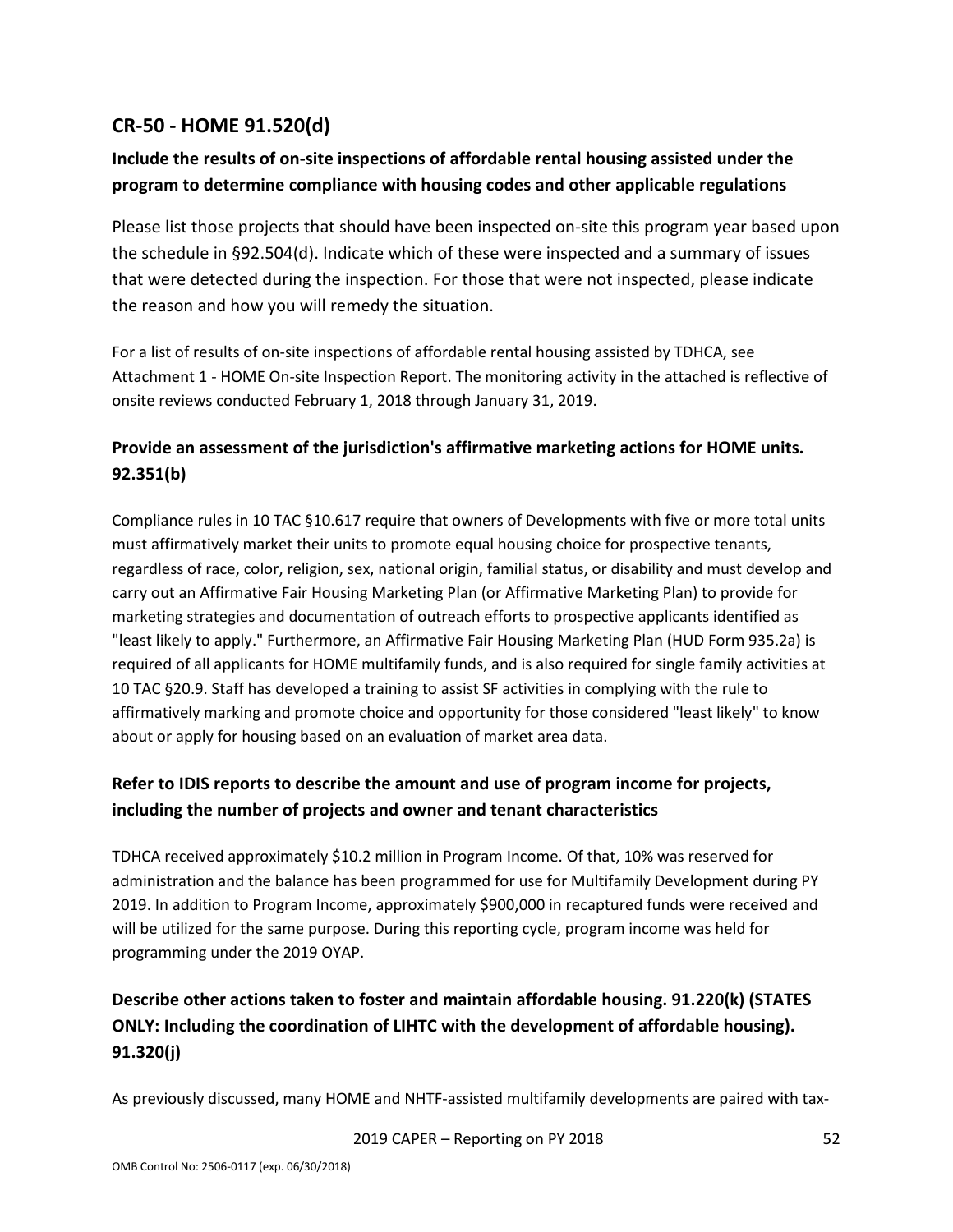exempt bond and/or Housing Tax Credits (HTC). TDHCA rules that govern the HTC Program include incentives for developments utilizing the 9% HTC (competitive HTC) in high opportunity areas which are defined as high-income, low-poverty areas and are not typically minority-concentrated, but the rules also provide incentives to develop underserved areas such as colonias or neighborhoods requiring concerted revitilization. Developments using tax-exempt bond financing and 4% HTC (non-competitive HTC) are more frequently located in qualified census tracts due to federal statutory incentives.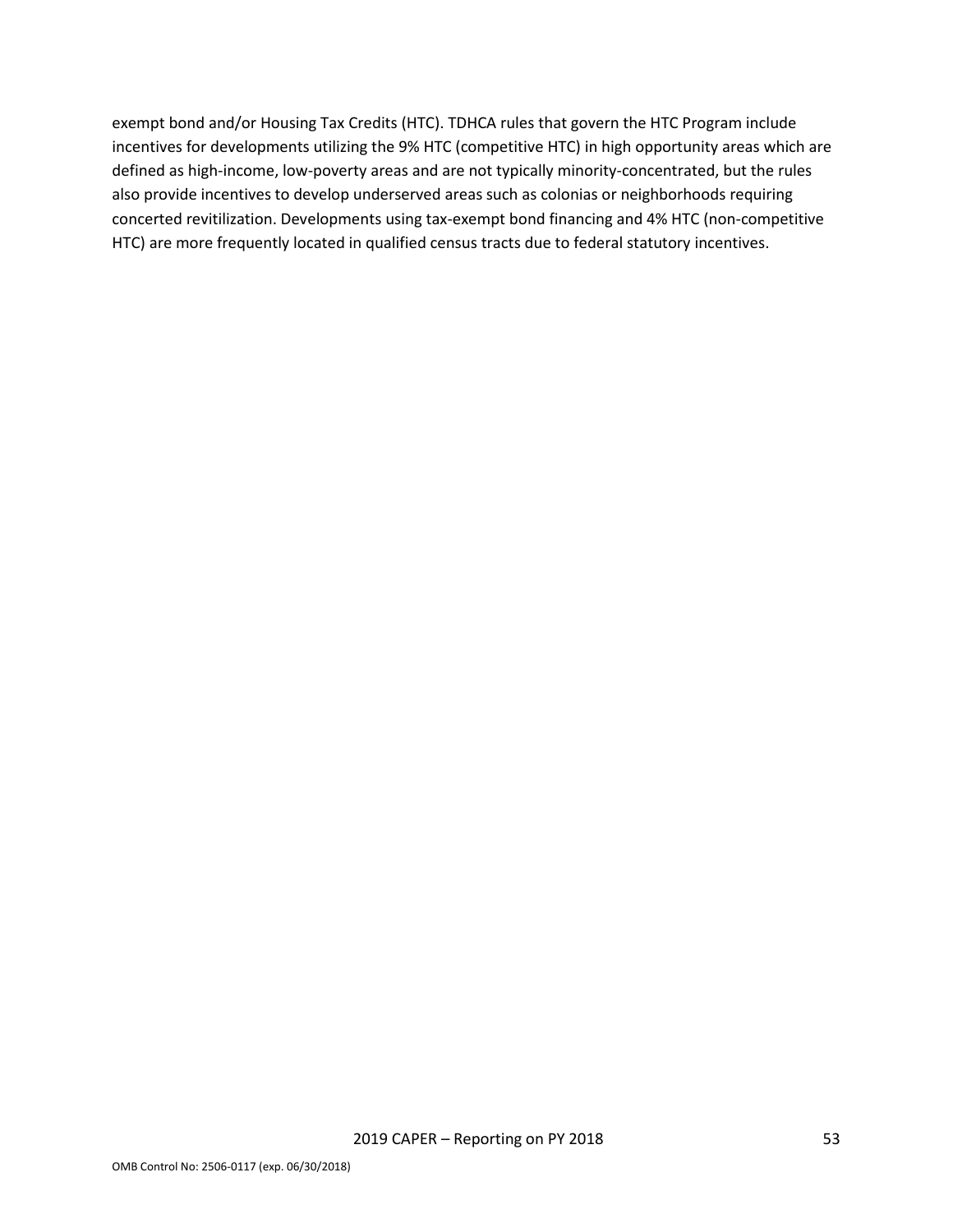# **CR-55 - HOPWA 91.520(e)**

## **Identify the number of individuals assisted and the types of assistance provided**

Table for report on the one-year goals for the number of households provided housing through the use of HOPWA activities for: short-term rent, mortgage, and utility assistance payments to prevent homelessness of the individual or family; tenant-based rental assistance; and units provided in housing facilities developed, leased, or operated with HOPWA funds.

| <b>Number of Households Served Through:</b>    | <b>One-year Goal</b> | Actual |
|------------------------------------------------|----------------------|--------|
| Short-term rent, mortgage, and utility         |                      |        |
| assistance to prevent homelessness of the      |                      |        |
| individual or family                           | 446                  | 512    |
| Tenant-based rental assistance                 | 548                  | 669    |
| Units provided in permanent housing facilities |                      |        |
| developed, leased, or operated with HOPWA      |                      |        |
| funds                                          | 0                    |        |
| Units provided in transitional short-term      |                      |        |
| housing facilities developed, leased, or       |                      |        |
| operated with HOPWA funds                      | 47                   | 46     |
|                                                |                      |        |

**Table 14 – HOPWA Number of Households Served**

## **Narrative**

In the HOPWA 2018 program year, DSHS served 669 households with TBRA (122.08 percent of the 548 OYAP goal), 512 households with STRMU (114.80 percent of the 446 OYAP goal), and 46 households with FBHA (97.87 percent of the 47 OYAP goal). Overall, the HOPWA program was very successful in the 2018 program year.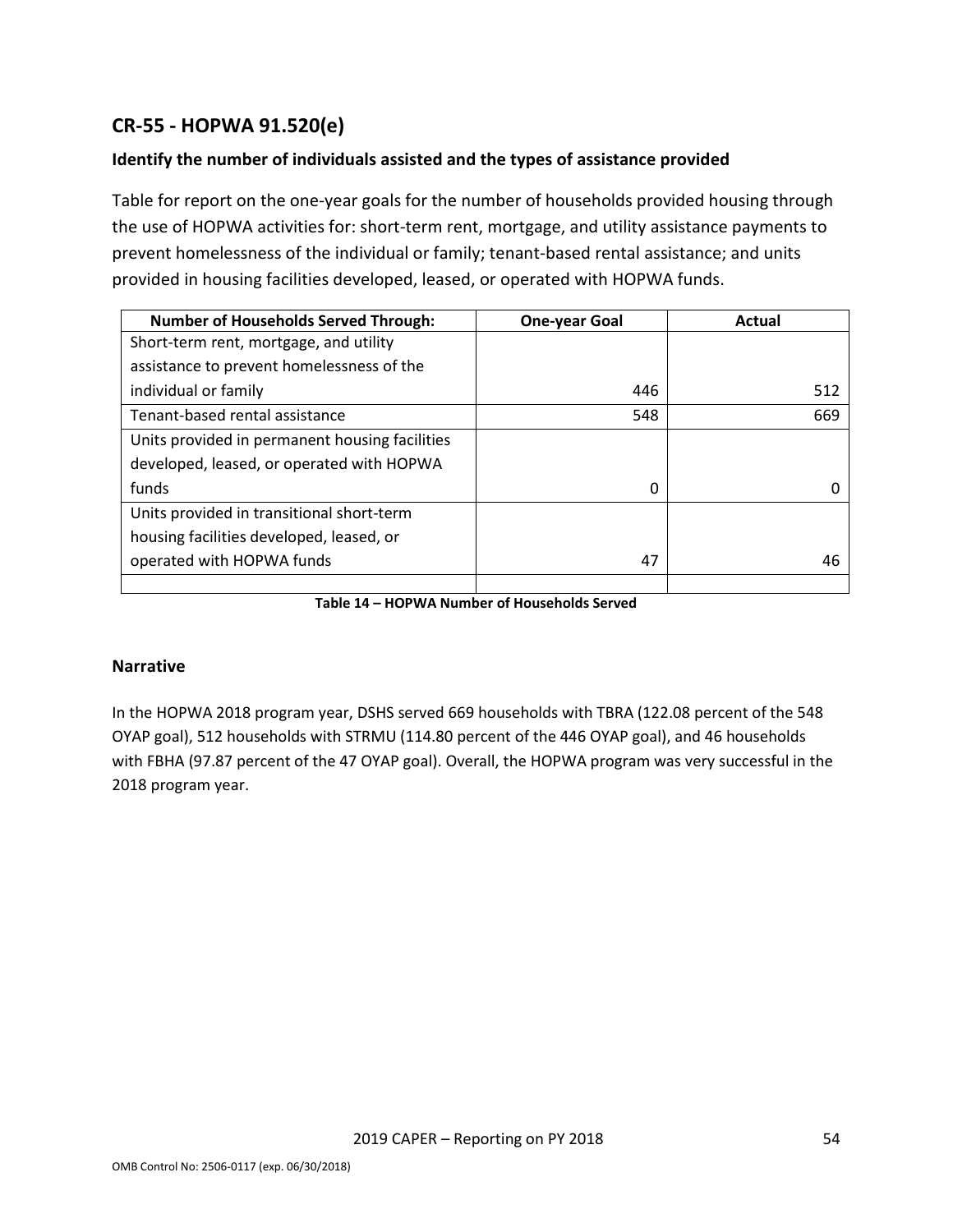# **CR-56 - HTF 91.520(h)**

**Describe the extent to which the grantee complied with its approved HTF allocation plan and the requirements of 24 CFR part 93.** 

| <b>Tenure Type</b> | $0 - 30%$ | $0\%$ of 30+ to | % of the     | Total        | <b>Units</b> | Total     |
|--------------------|-----------|-----------------|--------------|--------------|--------------|-----------|
|                    | AMI       | poverty line    | higher of    | Occupied     | Completed,   | Completed |
|                    |           | (when           | 30+ AMI or   | <b>Units</b> | Not          | Units     |
|                    |           | poverty line    | poverty line |              | Occupied     |           |
|                    |           | is higher       | to 50% AMI   |              |              |           |
|                    |           | than 30%        |              |              |              |           |
|                    |           | AMI)            |              |              |              |           |
|                    |           |                 |              |              |              |           |
| Rental             | 0         | 0               | 0            | $\Omega$     | 0            | 0         |
| Homebuyer          | 0         | 0               | $\mathbf 0$  | 0            | 0            | 0         |

#### **Table 15 - CR-56 HTF Units in HTF activities completed during the period**

TDHCA anticipates obtaining this information from all residents of NHTF-funded Developments upon completion of construction. TDHCA will report on this information in future CAPERs.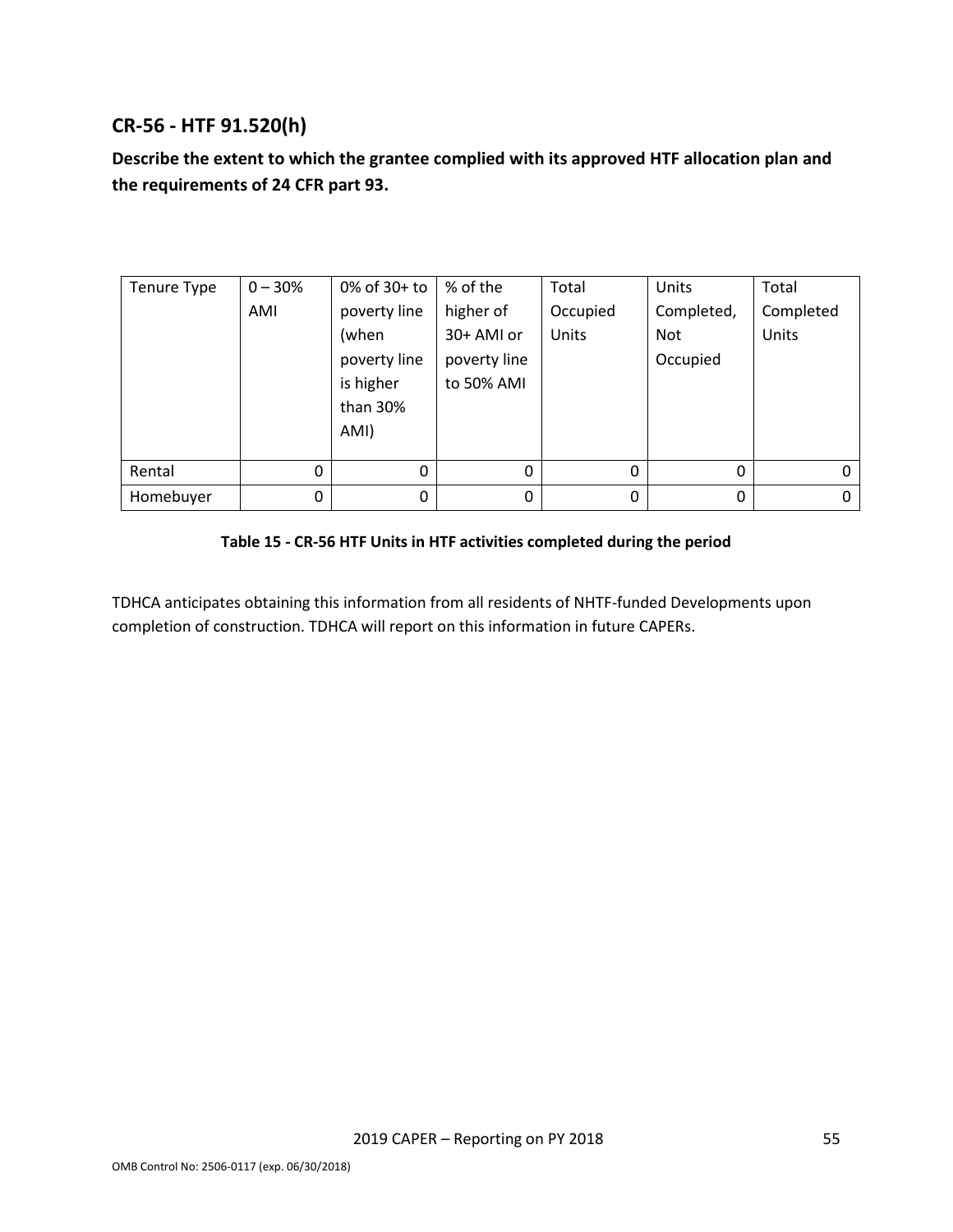# **CR-60 - ESG 91.520(g) (ESG Recipients only)**

## **ESG Supplement to the CAPER in** *e-snaps*

## **For Paperwork Reduction Act**

| 1. Recipient Information—All Recipients Complete                                            |                                                                                                                                                                                                                                                                                    |
|---------------------------------------------------------------------------------------------|------------------------------------------------------------------------------------------------------------------------------------------------------------------------------------------------------------------------------------------------------------------------------------|
| <b>Basic Grant Information</b>                                                              |                                                                                                                                                                                                                                                                                    |
| <b>Recipient Name</b>                                                                       | <b>TEXAS</b>                                                                                                                                                                                                                                                                       |
| <b>Organizational DUNS Number</b>                                                           | 806781902                                                                                                                                                                                                                                                                          |
| <b>EIN/TIN Number</b>                                                                       | 742610542                                                                                                                                                                                                                                                                          |
| <b>Indentify the Field Office</b>                                                           | FT WORTH                                                                                                                                                                                                                                                                           |
| Identify CoC(s) in which the recipient or<br>subrecipient(s) will provide ESG<br>assistance | 2010 Austin/Travis County CoC<br>2010 Dallas City & County/Irving CoC<br>2010 Fort Worth/Arlington/Tarrant County CoC<br>2010 El Paso City & County CoC<br>2010 Waco/McLennan County CoC<br>2010 Texas Balance of State CoC<br>2010 Amarillo CoC<br>2010 Houston/Harris County CoC |
| <b>ESG Contact Name</b>                                                                     |                                                                                                                                                                                                                                                                                    |
| <b>Prefix</b>                                                                               | Ms                                                                                                                                                                                                                                                                                 |
| <b>First Name</b>                                                                           | <b>ABIGAIL</b>                                                                                                                                                                                                                                                                     |
| <b>Middle Name</b>                                                                          | 0                                                                                                                                                                                                                                                                                  |
| <b>Last Name</b>                                                                            | <b>VERSYP</b>                                                                                                                                                                                                                                                                      |
| <b>Suffix</b>                                                                               | 0                                                                                                                                                                                                                                                                                  |
| <b>Title</b>                                                                                | Director of HOME                                                                                                                                                                                                                                                                   |
| <b>ESG Contact Address</b>                                                                  |                                                                                                                                                                                                                                                                                    |
| <b>Street Address 1</b>                                                                     | 221 E 11th                                                                                                                                                                                                                                                                         |
| <b>Street Address 2</b>                                                                     | 0                                                                                                                                                                                                                                                                                  |
| City                                                                                        | Austin                                                                                                                                                                                                                                                                             |
| <b>State</b>                                                                                | ТX                                                                                                                                                                                                                                                                                 |
| <b>ZIP Code</b>                                                                             | 78711-3941                                                                                                                                                                                                                                                                         |
| <b>Phone Number</b>                                                                         | 5124750908                                                                                                                                                                                                                                                                         |
| <b>Extension</b>                                                                            | 0                                                                                                                                                                                                                                                                                  |
| <b>Fax Number</b>                                                                           | 5124751671                                                                                                                                                                                                                                                                         |
| <b>Email Address</b>                                                                        | abigail.versyp@tdhca.state.tx.us                                                                                                                                                                                                                                                   |
| <b>ESG Secondary Contact</b>                                                                |                                                                                                                                                                                                                                                                                    |
| <b>Prefix</b>                                                                               | Ms                                                                                                                                                                                                                                                                                 |
| <b>First Name</b>                                                                           | Naomi                                                                                                                                                                                                                                                                              |
| <b>Last Name</b>                                                                            | Cantu                                                                                                                                                                                                                                                                              |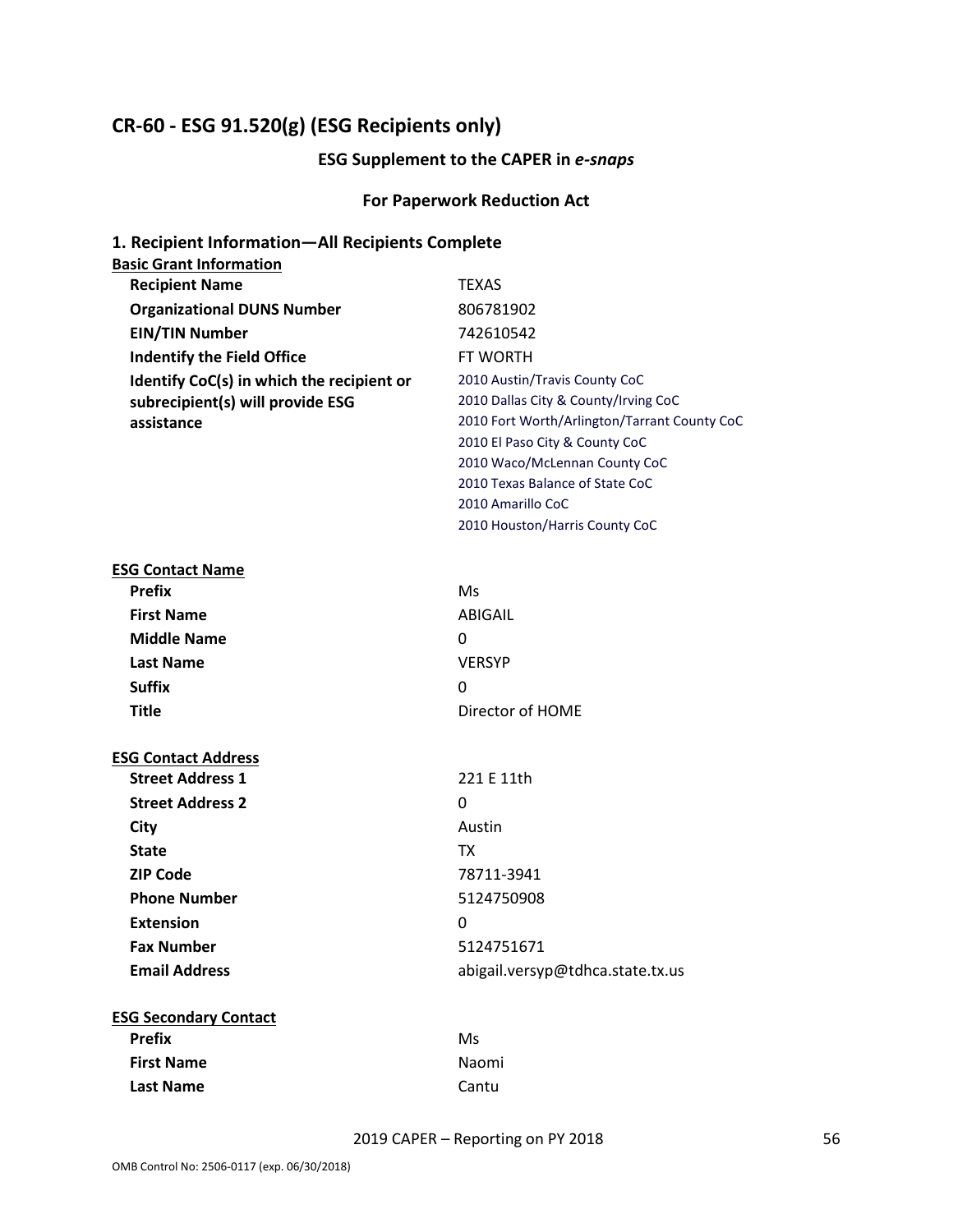| <b>Suffix</b>        | 0                                                |
|----------------------|--------------------------------------------------|
| Title                | Coordinator for Homelessness Programs and Policy |
| <b>Phone Number</b>  | 5124753975                                       |
| Extension            |                                                  |
| <b>Email Address</b> | Naomi.Cantu@tdhca.state.tx.us                    |

#### **2. Reporting Period—All Recipients Complete**

| Program Year Start Date      | 02/01/2018 |
|------------------------------|------------|
| <b>Program Year End Date</b> | 01/31/2019 |

#### **3a. Subrecipient Form – Complete one form for each subrecipient**

**Subrecipient or Contractor Name:** COMBINED COMMUNITY ACTION, INC **City:** Smithville **State:** TX **Zip Code:** 78957, 1419 **DUNS Number: Is subrecipient a victim services provider:** Y **Subrecipient Organization Type:** Other Non-Profit Organization **ESG Subgrant or Contract Award Amount:** 93820

**Subrecipient or Contractor Name:** COMMUNITY ACTION COMMITTEE OF VICTORIA **City:** Victoria **State:** TX **Zip Code:** 77902, 2142 **DUNS Number: Is subrecipient a victim services provider:** N **Subrecipient Organization Type:** Other Non-Profit Organization **ESG Subgrant or Contract Award Amount:** 143889

**Subrecipient or Contractor Name:** CHRISTIAN COMMUNITY ACTION **City:** LEWISVILLE **State:** TX **Zip Code:** 99999, **DUNS Number: Is subrecipient a victim services provider:** N **Subrecipient Organization Type:** Faith-Based Organization **ESG Subgrant or Contract Award Amount:** 144060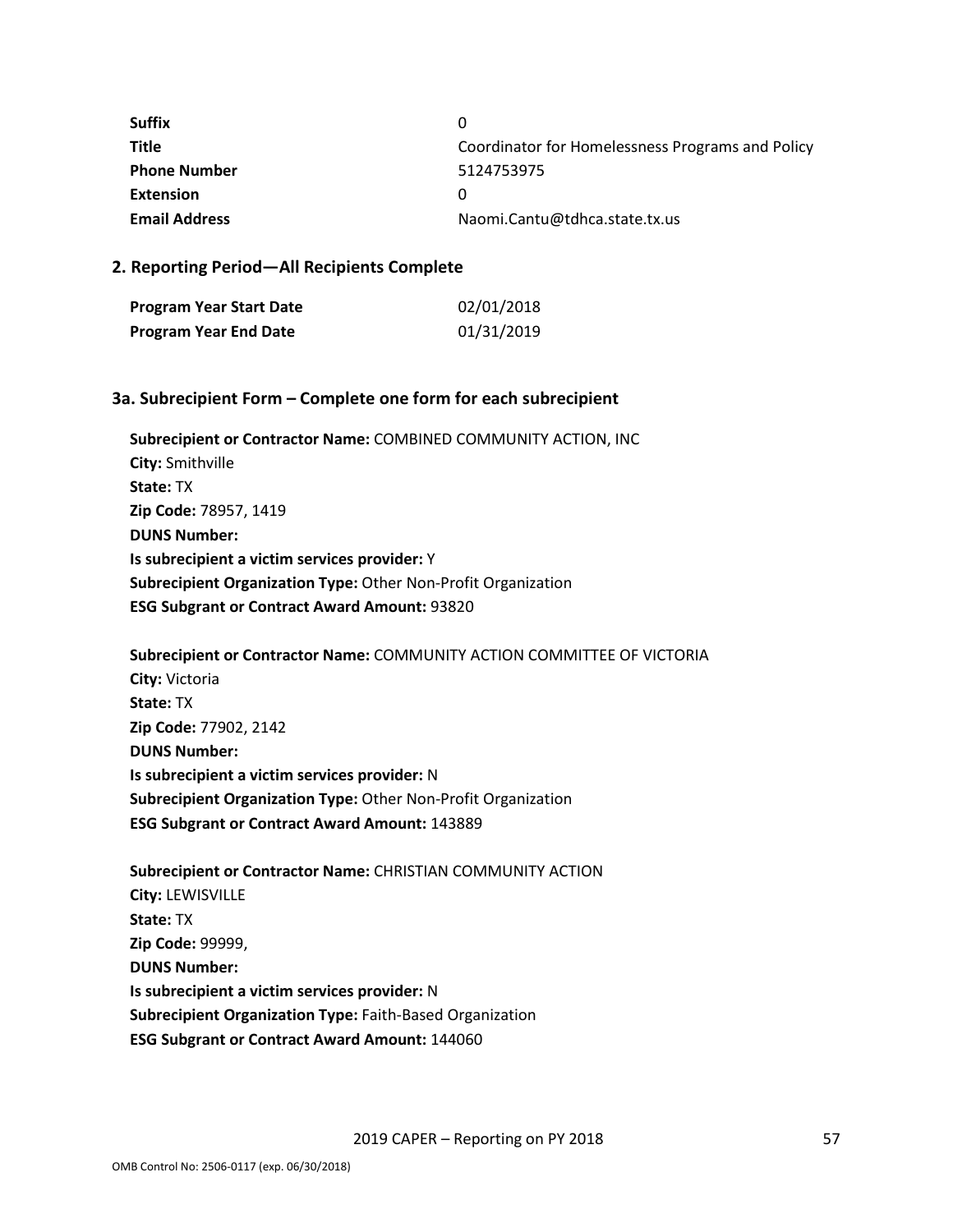**Subrecipient or Contractor Name:** THE BRIDGE OVER TROUBLED WATERS, INC **City:** Pasadena **State:** TX **Zip Code:** 77501, 3488 **DUNS Number:** 174065052 **Is subrecipient a victim services provider:** Y **Subrecipient Organization Type:** Other Non-Profit Organization **ESG Subgrant or Contract Award Amount:** 68807

**Subrecipient or Contractor Name:** BAY AREA TURNING POINT INC **City:** Webster **State:** TX **Zip Code:** 77598, 5116 **DUNS Number:** 946828167 **Is subrecipient a victim services provider:** Y **Subrecipient Organization Type:** Other Non-Profit Organization **ESG Subgrant or Contract Award Amount:** 164337

**Subrecipient or Contractor Name:** THE BISHOP E. SAN PEDRO OZANAM CENTER INC. **City:** Brownsville **State:** TX **Zip Code:** 78521, 7252 **DUNS Number:** 025265807 **Is subrecipient a victim services provider:** N **Subrecipient Organization Type:** Other Non-Profit Organization **ESG Subgrant or Contract Award Amount:** 153662

**Subrecipient or Contractor Name:** EL PASO CENTER FOR CHILDREN, INC. **City:** El Paso **State:** TX **Zip Code:** 79930, 5154 **DUNS Number:** 802891630 **Is subrecipient a victim services provider:** N **Subrecipient Organization Type:** Other Non-Profit Organization **ESG Subgrant or Contract Award Amount:** 23844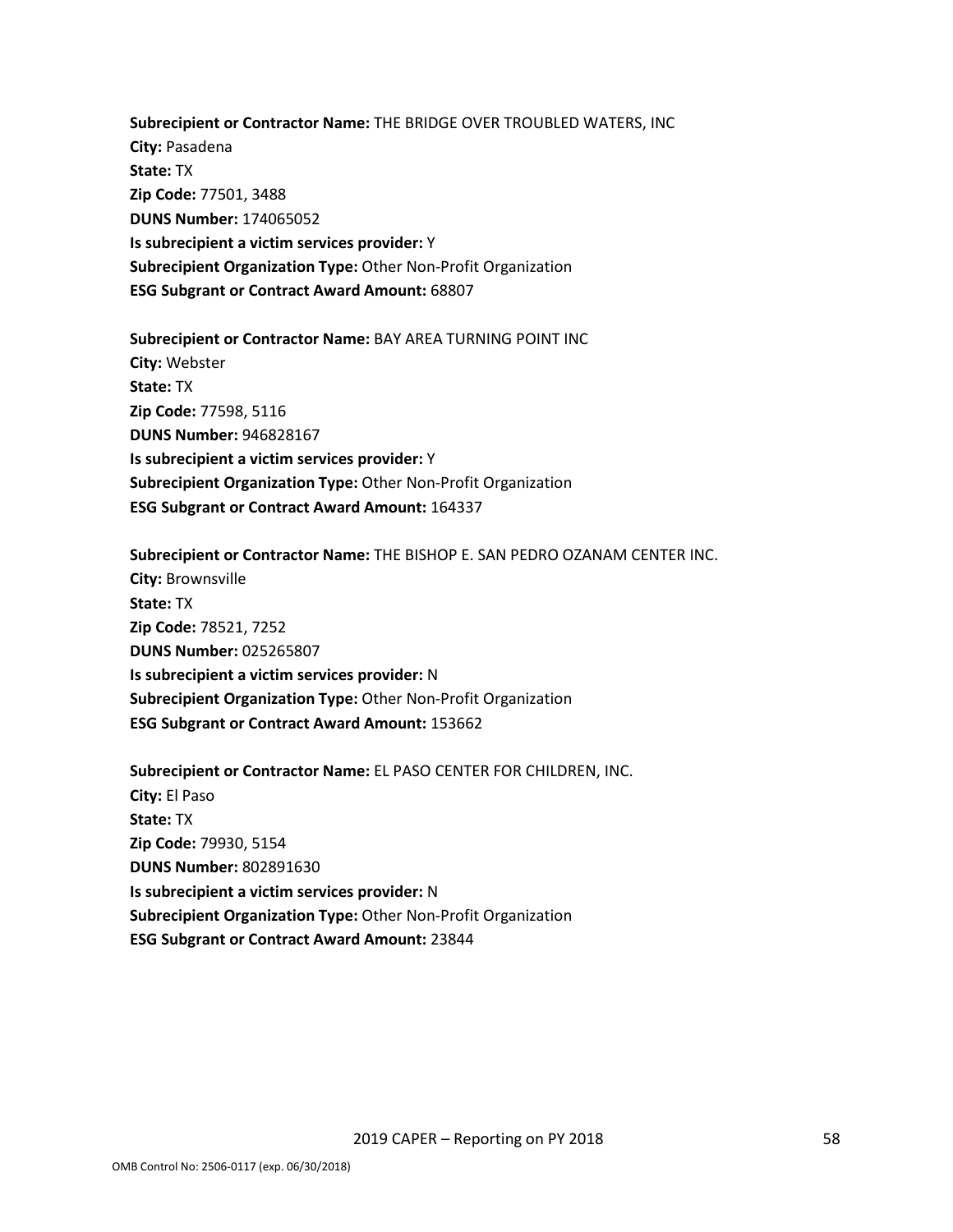**Subrecipient or Contractor Name:** PROMISE HOUSE **City:** Dallas **State:** TX **Zip Code:** 75208, 6631 **DUNS Number:** 164693905 **Is subrecipient a victim services provider:** N **Subrecipient Organization Type:** Other Non-Profit Organization **ESG Subgrant or Contract Award Amount:** 75354

**Subrecipient or Contractor Name:** LEGAL AID OF NORTHWEST TEXAS **City:** Fort Worth **State:** TX **Zip Code:** 76102, 3264 **DUNS Number:** 076708494 **Is subrecipient a victim services provider:** N **Subrecipient Organization Type:** Other Non-Profit Organization **ESG Subgrant or Contract Award Amount:** 11057

**Subrecipient or Contractor Name:** THE FAMILY PLACE **City:** Dallas **State:** TX **Zip Code:** 75209, 0999 **DUNS Number:** 002933091 **Is subrecipient a victim services provider:** Y **Subrecipient Organization Type:** Other Non-Profit Organization **ESG Subgrant or Contract Award Amount:** 127796

**Subrecipient or Contractor Name:** SAN ANTONIO FOOD BANK **City:** San Antonio **State:** TX **Zip Code:** 78227, 2209 **DUNS Number:** 022247886 **Is subrecipient a victim services provider:** N **Subrecipient Organization Type:** Other Non-Profit Organization **ESG Subgrant or Contract Award Amount:** 107298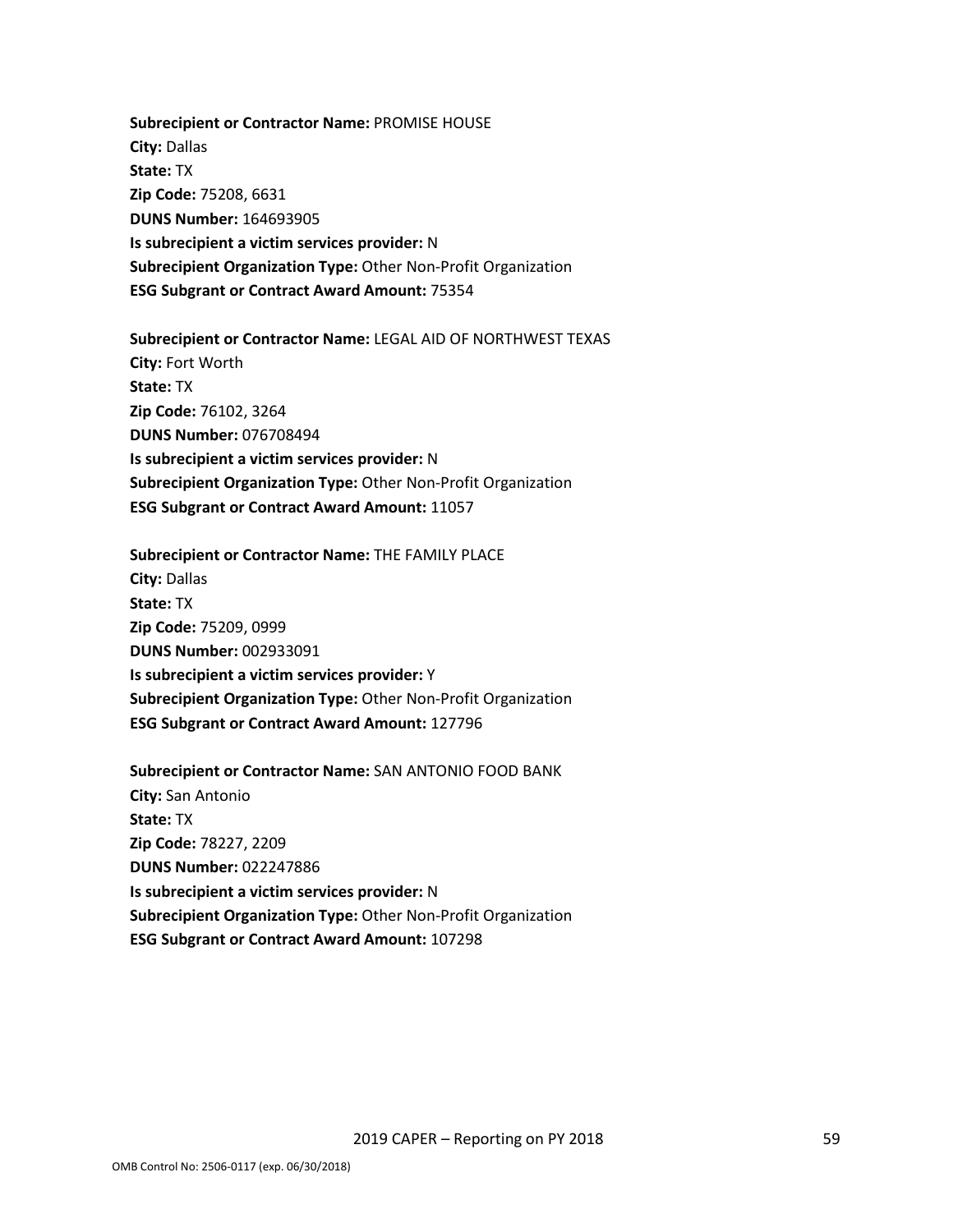**Subrecipient or Contractor Name:** HAVEN FOR HOPE **City:** San Antonio **State:** TX **Zip Code:** 78207, 1108 **DUNS Number:** 825142511 **Is subrecipient a victim services provider:** N **Subrecipient Organization Type:** Other Non-Profit Organization **ESG Subgrant or Contract Award Amount:** 107201

**Subrecipient or Contractor Name:** PRESBYTERIAN NIGHT SHELTER OF TARRANT COUNTY **City:** Fort Worth **State:** TX **Zip Code:** 76113, 2645 **DUNS Number:** 021625335 **Is subrecipient a victim services provider:** N **Subrecipient Organization Type:** Other Non-Profit Organization **ESG Subgrant or Contract Award Amount:** 109285

**Subrecipient or Contractor Name:** COVENANT HOUSE TEXAS **City:** Houston **State:** TX **Zip Code:** 77006, 3823 **DUNS Number:** 151249349 **Is subrecipient a victim services provider:** N **Subrecipient Organization Type:** Other Non-Profit Organization **ESG Subgrant or Contract Award Amount:** 122357

**Subrecipient or Contractor Name:** EL PASO HUMAN SERVICES, INC. **City:** El Paso **State:** TX **Zip Code:** 79995, **DUNS Number:** 801931093 **Is subrecipient a victim services provider:** N **Subrecipient Organization Type:** Other Non-Profit Organization **ESG Subgrant or Contract Award Amount:** 147065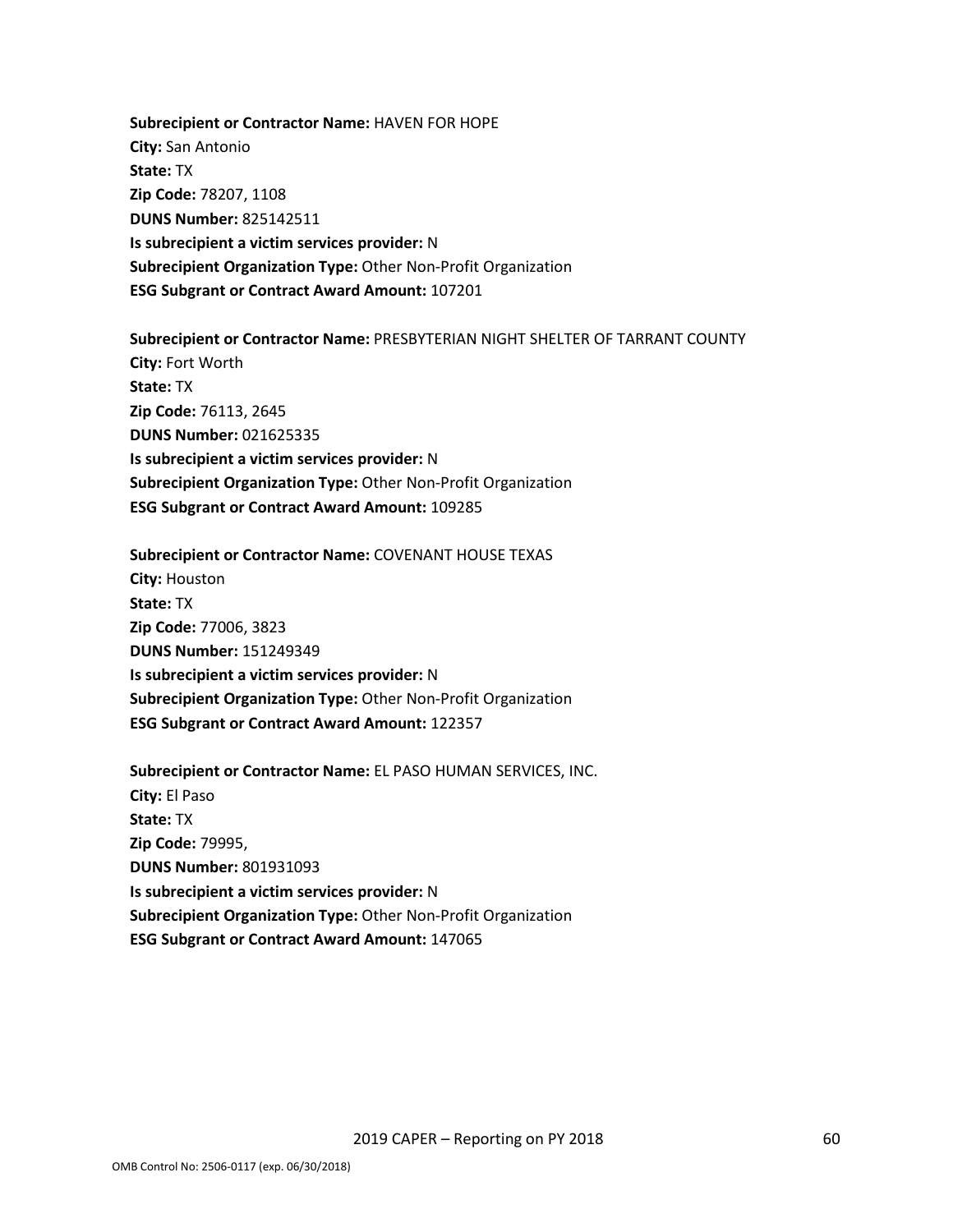**Subrecipient or Contractor Name:** RANDY SAMS' OUTREACH SHELTER, INC. **City:** Texarkana **State:** TX **Zip Code:** 75501, **DUNS Number:** 111879656 **Is subrecipient a victim services provider:** N **Subrecipient Organization Type:** Other Non-Profit Organization **ESG Subgrant or Contract Award Amount:** 174393

**Subrecipient or Contractor Name:** FAMILY CRISIS CENTER, INC. **City:** Harlingen **State:** TX **Zip Code:** 78550, **DUNS Number:** 164929598 **Is subrecipient a victim services provider:** Y **Subrecipient Organization Type:** Other Non-Profit Organization **ESG Subgrant or Contract Award Amount:** 118853

**Subrecipient or Contractor Name:** FAMILY VIOLENCE PREVENTION SERVICES, INC. **City:** San Antonio **State:** TX **Zip Code:** 78209, **DUNS Number:** 161804901 **Is subrecipient a victim services provider:** N **Subrecipient Organization Type:** Other Non-Profit Organization **ESG Subgrant or Contract Award Amount:** 206151

**Subrecipient or Contractor Name:** FRIENDSHIP OF WOMEN, INC. **City:** Brownsville **State:** TX **Zip Code:** 78521, **DUNS Number:** 015226129 **Is subrecipient a victim services provider:** N **Subrecipient Organization Type:** Other Non-Profit Organization **ESG Subgrant or Contract Award Amount:** 198788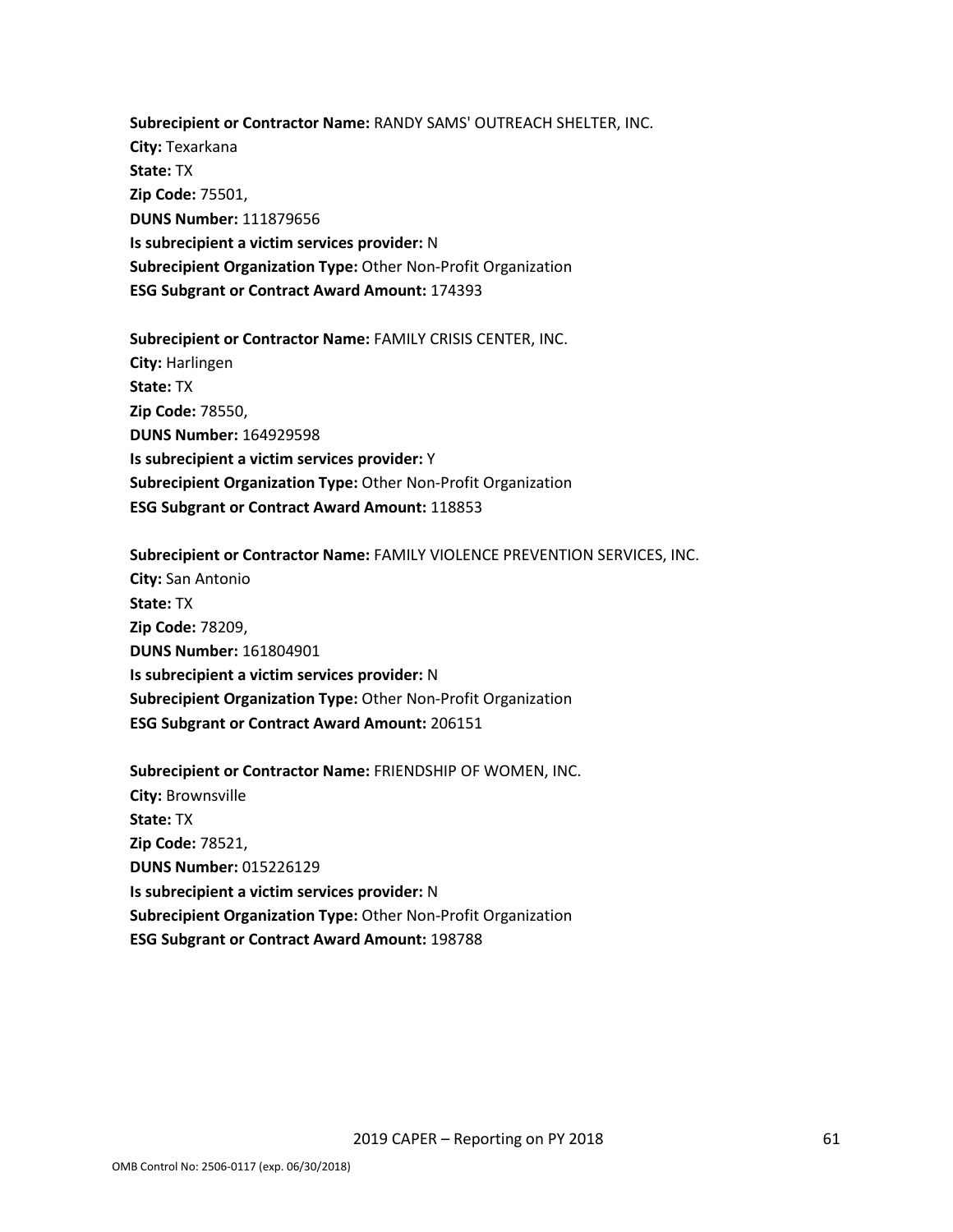**Subrecipient or Contractor Name:** LA POSADA PROVIDENCIA **City:** San Benito **State:** TX **Zip Code:** 78586, **DUNS Number:** 610343464 **Is subrecipient a victim services provider:** N **Subrecipient Organization Type:** Faith-Based Organization **ESG Subgrant or Contract Award Amount:** 118854

**Subrecipient or Contractor Name:** MID-COAST FAMILY SERVICES, INC. **City:** Victoria **State:** TX **Zip Code:** 77901, **DUNS Number:** 790072524 **Is subrecipient a victim services provider:** Y **Subrecipient Organization Type:** Other Non-Profit Organization **ESG Subgrant or Contract Award Amount:** 303186

**Subrecipient or Contractor Name:** YOUTH AND FAMILY ALLIANCE DBA LIFEWORKS **City:** Austin **State:** TX **Zip Code:** 78704, **DUNS Number:** 137614244 **Is subrecipient a victim services provider:** N **Subrecipient Organization Type:** Other Non-Profit Organization **ESG Subgrant or Contract Award Amount:** 415763

**Subrecipient or Contractor Name:** FAMILIES IN CRISIS, INC. **City:** Killeen **State:** TX **Zip Code:** 76541, **DUNS Number:** 181990318 **Is subrecipient a victim services provider:** N **Subrecipient Organization Type:** Other Non-Profit Organization **ESG Subgrant or Contract Award Amount:** 30164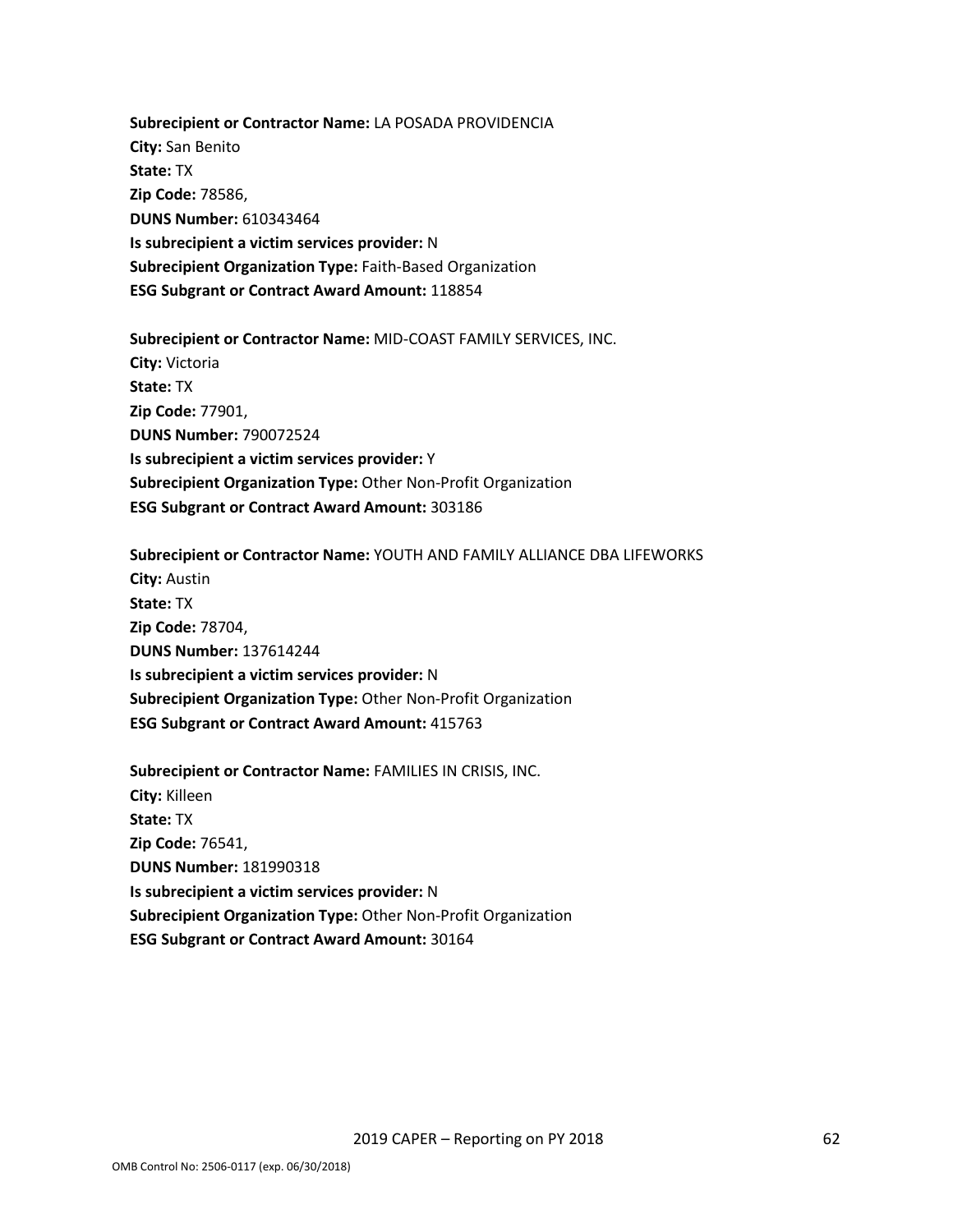**Subrecipient or Contractor Name:** SHELTER AGENCIES FOR FAMILIES IN EAST TEXAS **City:** Mt. Pleasant **State:** TX **Zip Code:** 75455, **DUNS Number:** 024049913 **Is subrecipient a victim services provider:** Y **Subrecipient Organization Type:** Other Non-Profit Organization **ESG Subgrant or Contract Award Amount:** 149025

**Subrecipient or Contractor Name:** Alliance of Community Assitance Ministries, Inc. **City:** Houston **State:** TX **Zip Code:** 77056, 6660 **DUNS Number:** 067630032 **Is subrecipient a victim services provider:** N **Subrecipient Organization Type:** Faith-Based Organization **ESG Subgrant or Contract Award Amount:** 284290

**Subrecipient or Contractor Name:** Salvation Army - Corpus Christi **City:** Corpus Christi **State:** TX **Zip Code:** 78403, 2507 **DUNS Number:** 080617504 **Is subrecipient a victim services provider:** N **Subrecipient Organization Type:** Faith-Based Organization **ESG Subgrant or Contract Award Amount:** 149025

**Subrecipient or Contractor Name:** Salvation Army - El Paso **City:** El Paso **State:** TX **Zip Code:** 79995, 0756 **DUNS Number:** 080667731 **Is subrecipient a victim services provider:** N **Subrecipient Organization Type:** Faith-Based Organization **ESG Subgrant or Contract Award Amount:** 113939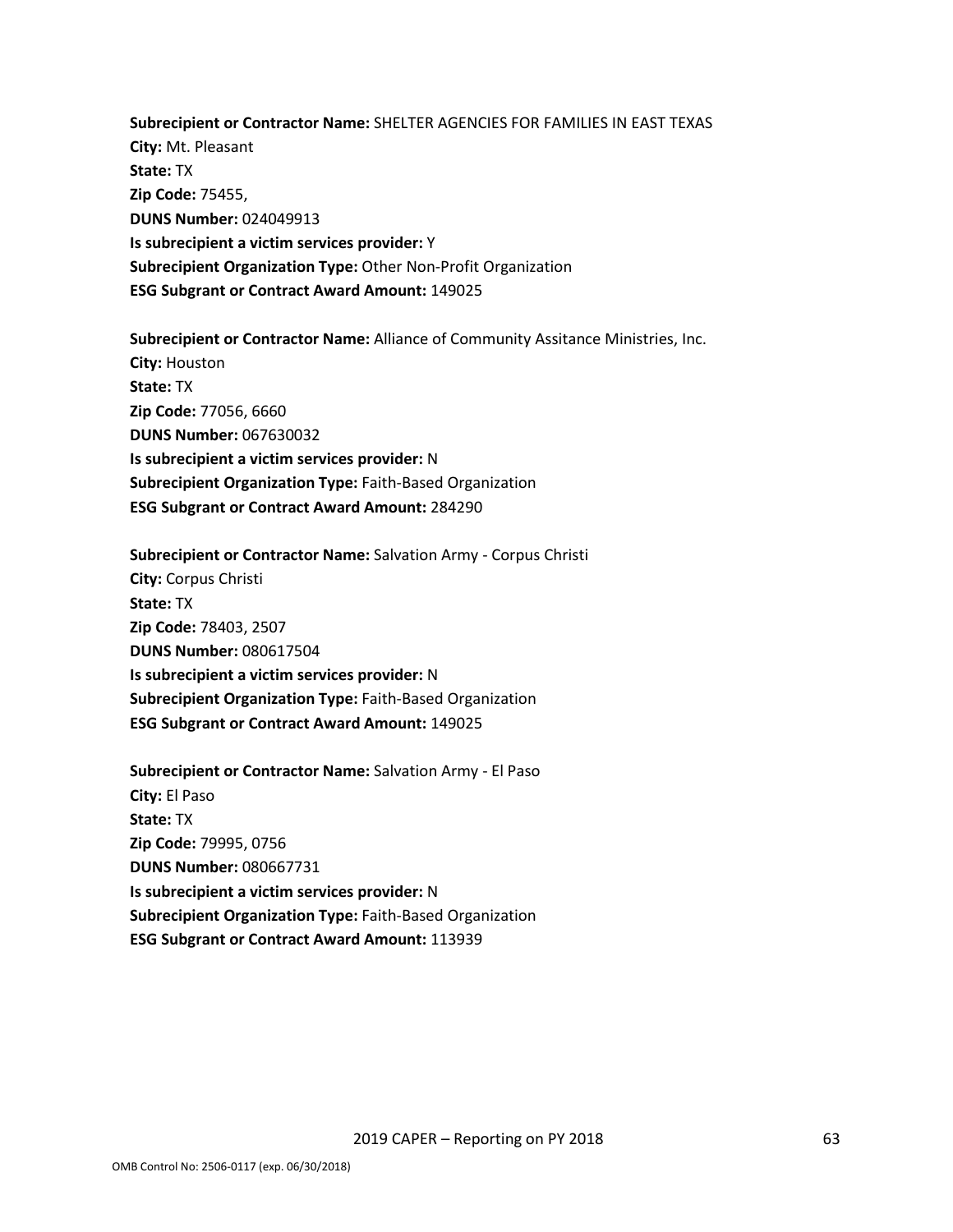**Subrecipient or Contractor Name:** Houston Area Women's Center **City:** Houston **State:** TX **Zip Code:** 77019, 3902 **DUNS Number:** 021497276 **Is subrecipient a victim services provider:** Y **Subrecipient Organization Type:** Other Non-Profit Organization **ESG Subgrant or Contract Award Amount:** 75307

**Subrecipient or Contractor Name:** SafeHaven of Tarrant County **City:** Hurst **State:** HQ **Zip Code:** 76053, 3787 **DUNS Number:** 786103085 **Is subrecipient a victim services provider:** Y **Subrecipient Organization Type:** Other Non-Profit Organization **ESG Subgrant or Contract Award Amount:** 100899

**Subrecipient or Contractor Name:** San Antonio Metropolitan Ministry, Inc. **City:** San Antonio **State:** TX **Zip Code:** 78216, 7017 **DUNS Number:** 150403012 **Is subrecipient a victim services provider:** N **Subrecipient Organization Type:** Faith-Based Organization **ESG Subgrant or Contract Award Amount:** 217177

**Subrecipient or Contractor Name:** Advocacy Outreach **City:** Elgin **State:** TX **Zip Code:** 78621, 0169 **DUNS Number:** 836037655 **Is subrecipient a victim services provider:** N **Subrecipient Organization Type:** Other Non-Profit Organization **ESG Subgrant or Contract Award Amount:** 277588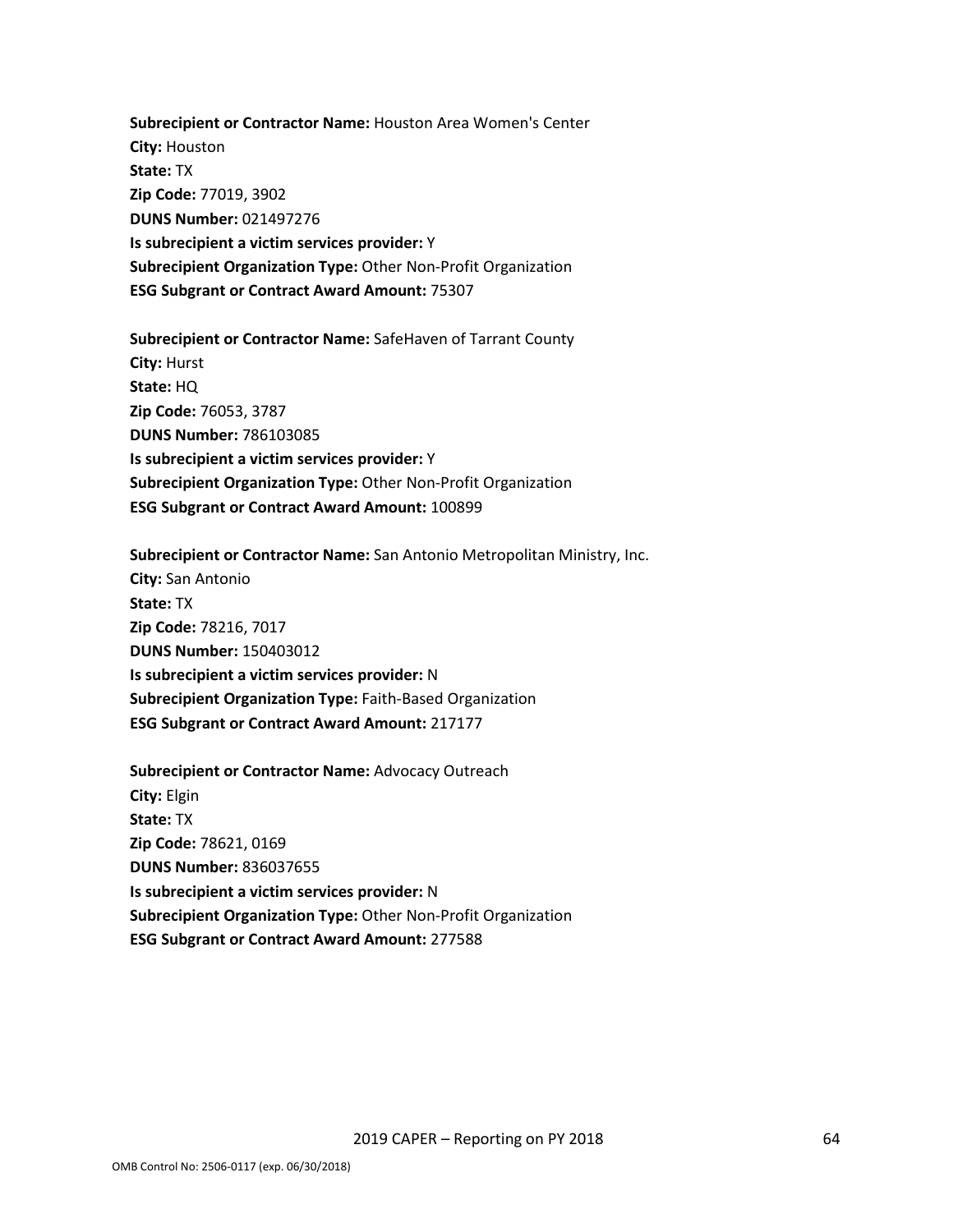**Subrecipient or Contractor Name:** Salvation Army - Houston **City:** Houston **State:** TX **Zip Code:** 77002, 8814 **DUNS Number:** 106822328 **Is subrecipient a victim services provider:** N **Subrecipient Organization Type:** Faith-Based Organization **ESG Subgrant or Contract Award Amount:** 119328

**Subrecipient or Contractor Name:** Salvation Army - Waco **City:** Waco **State:** TX **Zip Code:** 76710, 7015 **DUNS Number:** 124736104 **Is subrecipient a victim services provider:** N **Subrecipient Organization Type:** Faith-Based Organization **ESG Subgrant or Contract Award Amount:** 150660

**Subrecipient or Contractor Name:** Coalition for the Homeless of Houston/Harris County **City:** Houston **State:** TX **Zip Code:** 77002, 7665 **DUNS Number:** 832250815 **Is subrecipient a victim services provider:** N **Subrecipient Organization Type:** Other Non-Profit Organization **ESG Subgrant or Contract Award Amount:** 308452

**Subrecipient or Contractor Name:** Bridge Steps **City:** Dallas **State:** TX **Zip Code:** 75201, 6102 **DUNS Number:** 969979108 **Is subrecipient a victim services provider:** N **Subrecipient Organization Type:** Other Non-Profit Organization **ESG Subgrant or Contract Award Amount:** 18734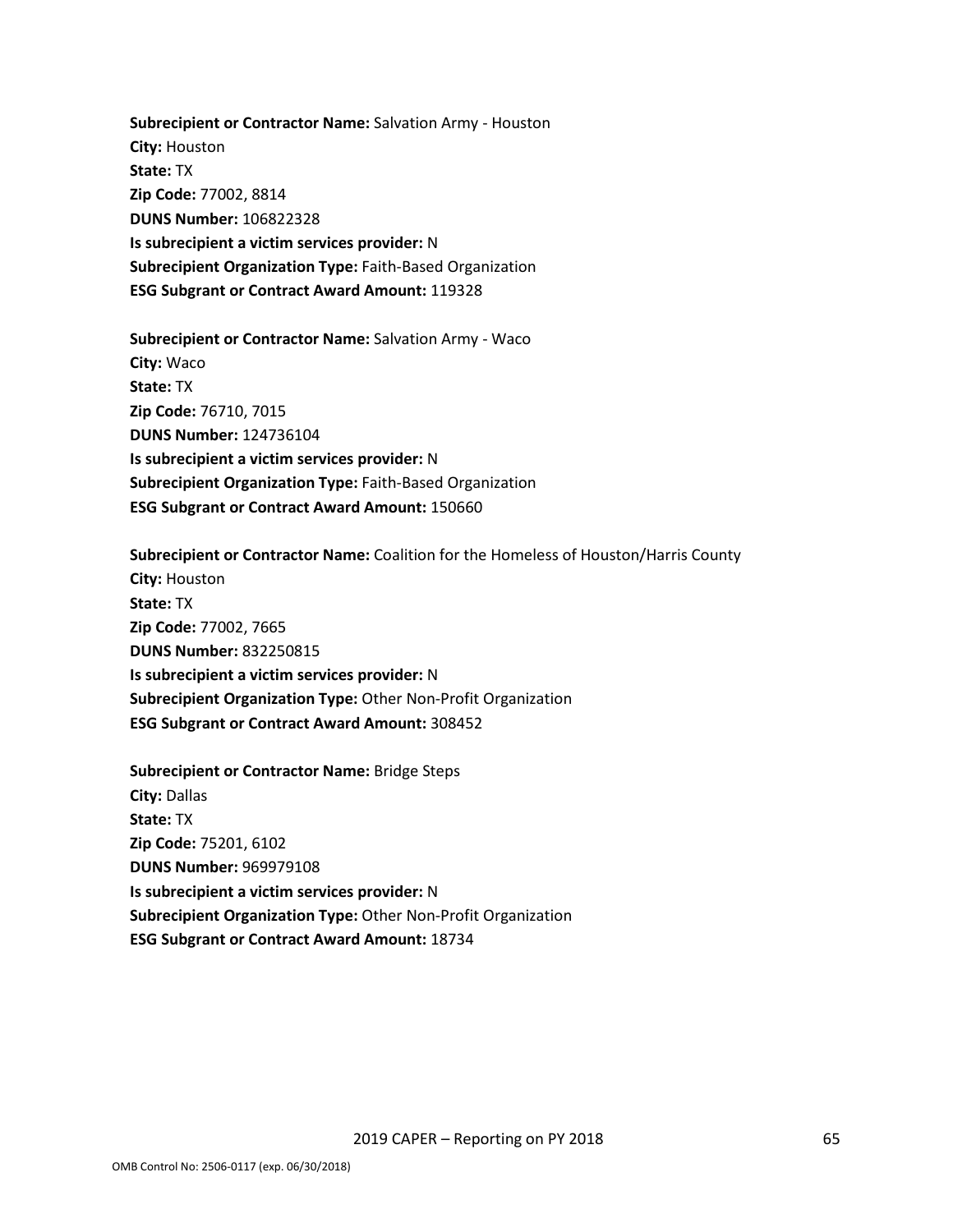**Subrecipient or Contractor Name:** St. Vincent de Paul **City:** San Antonio **State:** TX **Zip Code:** 78207, 1108 **DUNS Number:** 164918252 **Is subrecipient a victim services provider:** N **Subrecipient Organization Type:** Faith-Based Organization **ESG Subgrant or Contract Award Amount:** 107298

**Subrecipient or Contractor Name:** Center For Transforming Lives **City:** Fort Worth **State:** TX **Zip Code:** 76102, 3613 **DUNS Number:** 105902324 **Is subrecipient a victim services provider:** N **Subrecipient Organization Type:** Other Non-Profit Organization **ESG Subgrant or Contract Award Amount:** 98211

**Subrecipient or Contractor Name:** Catholic Charities, Diocese of Fort Worth, Inc. **City:** Fort Worth **State:** TX **Zip Code:** 76119, 0610 **DUNS Number:** 102474491 **Is subrecipient a victim services provider:** N **Subrecipient Organization Type:** Other Non-Profit Organization **ESG Subgrant or Contract Award Amount:** 142418

**Subrecipient or Contractor Name:** City House, Inc. **City:** Plano **State:** TX **Zip Code:** 75024, **DUNS Number:** 557230653 **Is subrecipient a victim services provider:** N **Subrecipient Organization Type:** Other Non-Profit Organization **ESG Subgrant or Contract Award Amount:** 137136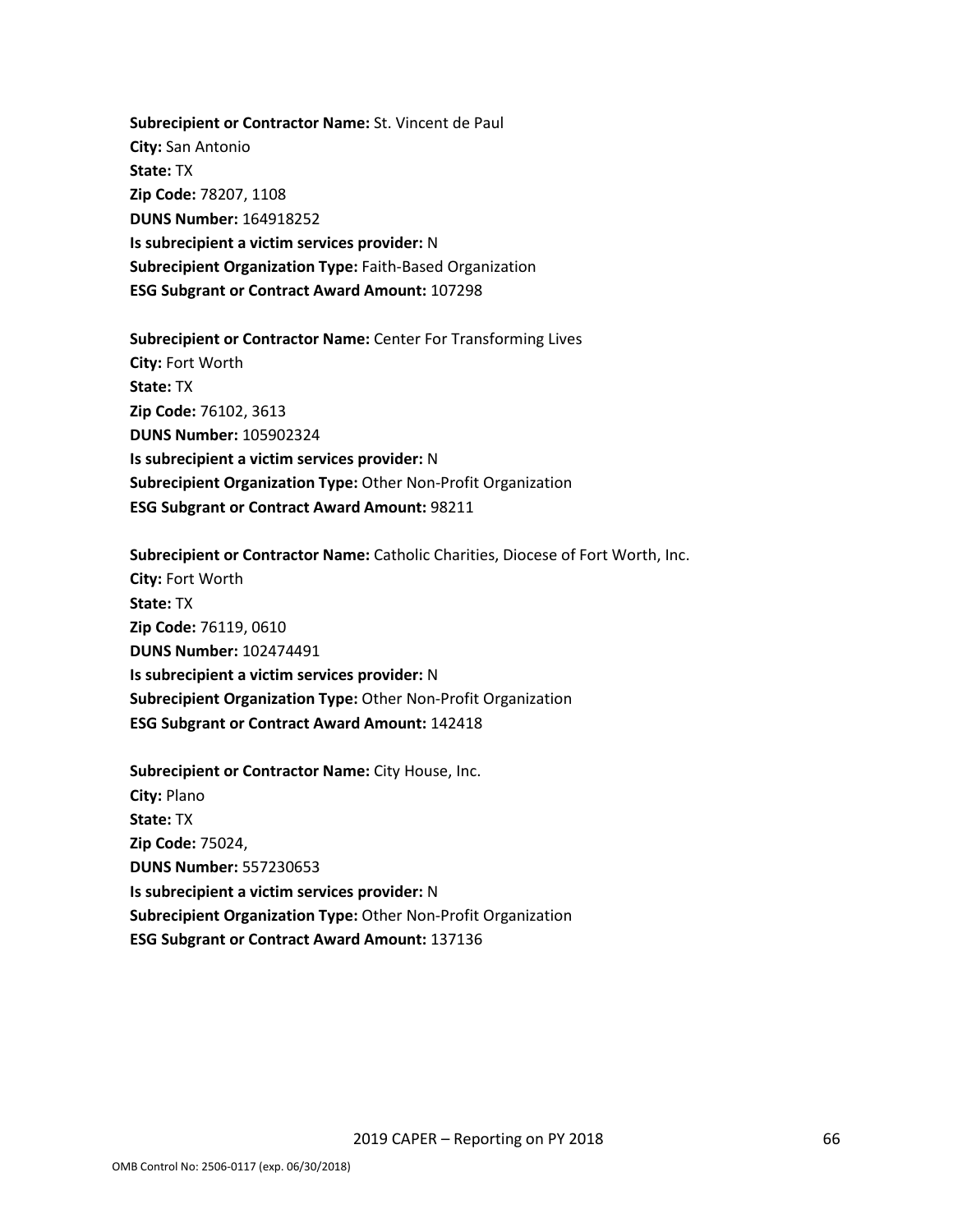**Subrecipient or Contractor Name:** City of Texarkana, Texas **City:** Texarkana **State:** TX **Zip Code:** 75504, 1967 **DUNS Number:** 062929187 **Is subrecipient a victim services provider:** N **Subrecipient Organization Type:** Unit of Government **ESG Subgrant or Contract Award Amount:** 60703

**Subrecipient or Contractor Name:** CitySquare **City:** Dallas **State:** TX **Zip Code:** 75201, 6615 **DUNS Number:** 956450860 **Is subrecipient a victim services provider:** N **Subrecipient Organization Type:** Faith-Based Organization **ESG Subgrant or Contract Award Amount:** 199672

**Subrecipient or Contractor Name:** SEARCH Homeless Services **City:** Houston **State:** TX **Zip Code:** 77002, 2323 **DUNS Number:** 785823600 **Is subrecipient a victim services provider:** N **Subrecipient Organization Type:** Faith-Based Organization **ESG Subgrant or Contract Award Amount:** 112779

**Subrecipient or Contractor Name:** Family Gateway, Inc. **City:** Dallas **State:** TX **Zip Code:** 75202, 4501 **DUNS Number:** 003731991 **Is subrecipient a victim services provider:** N **Subrecipient Organization Type:** Other Non-Profit Organization **ESG Subgrant or Contract Award Amount:** 199658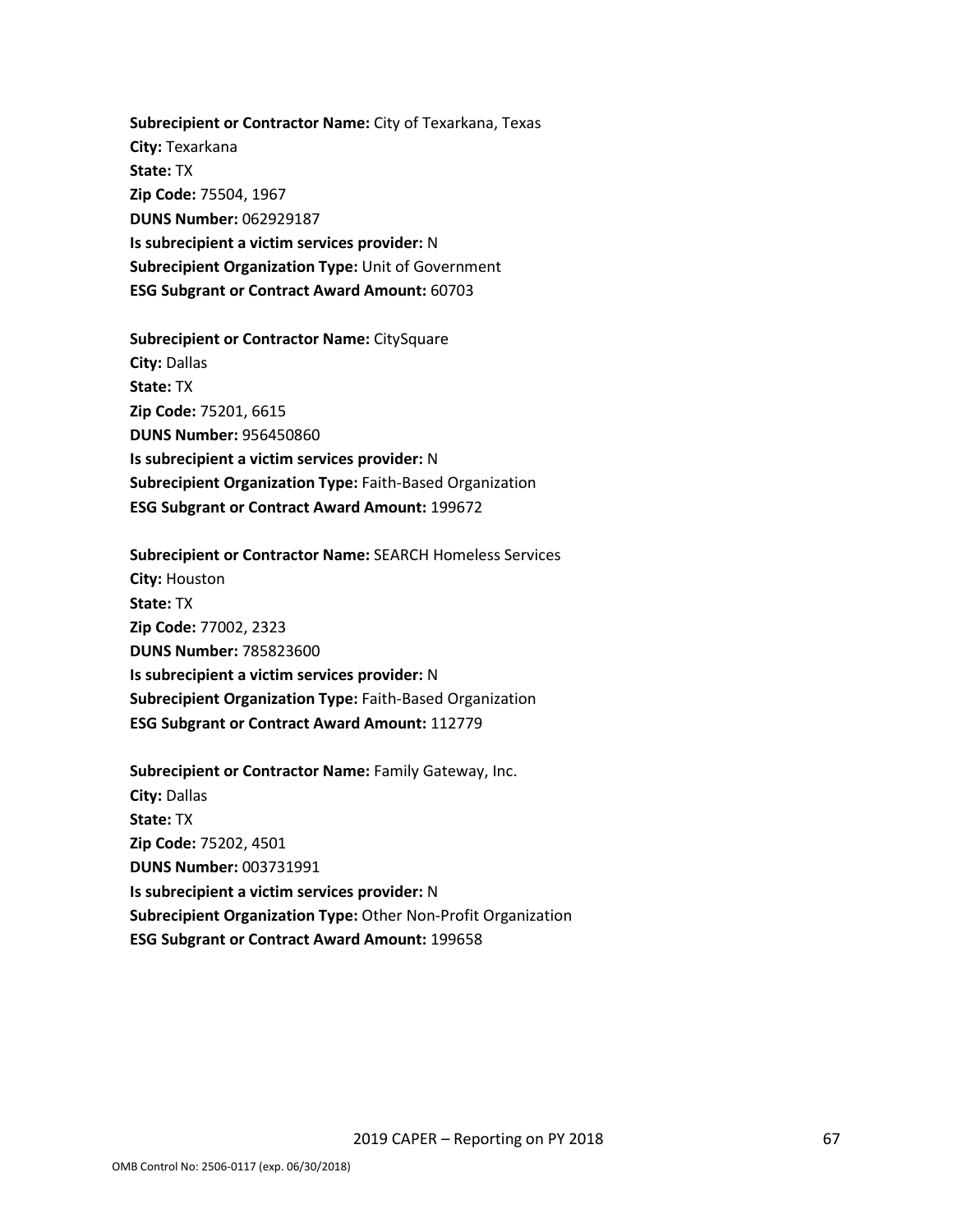**Subrecipient or Contractor Name:** Salvation Army-Fort Worth-Mabee Center **City:** Fort Worth **State:** TX **Zip Code:** 76113, 2333 **DUNS Number:** 124732699 **Is subrecipient a victim services provider:** N **Subrecipient Organization Type:** Faith-Based Organization **ESG Subgrant or Contract Award Amount:** 123000

**Subrecipient or Contractor Name:** Bastrop County Women's Shelter, dba Family Crisis Center **City:** Bastrop **State:** TX **Zip Code:** 78602, 0736 **DUNS Number:** 782895452 **Is subrecipient a victim services provider:** Y **Subrecipient Organization Type:** Other Non-Profit Organization **ESG Subgrant or Contract Award Amount:** 75667

**Subrecipient or Contractor Name:** SHELTER MINISTRIES OF DALLAS dba AUSTIN STREET CENTER - ES **City:** Dallas **State:** TX **Zip Code:** 75371, 0729 **DUNS Number:** 927254987 **Is subrecipient a victim services provider:** N **Subrecipient Organization Type:** Faith-Based Organization **ESG Subgrant or Contract Award Amount:** 199658

**Subrecipient or Contractor Name:** The SAFE Alliance **City:** Austin **State:** TX **Zip Code:** 78741, 3453 **DUNS Number:** 057515850 **Is subrecipient a victim services provider:** N **Subrecipient Organization Type:** Other Non-Profit Organization **ESG Subgrant or Contract Award Amount:** 149631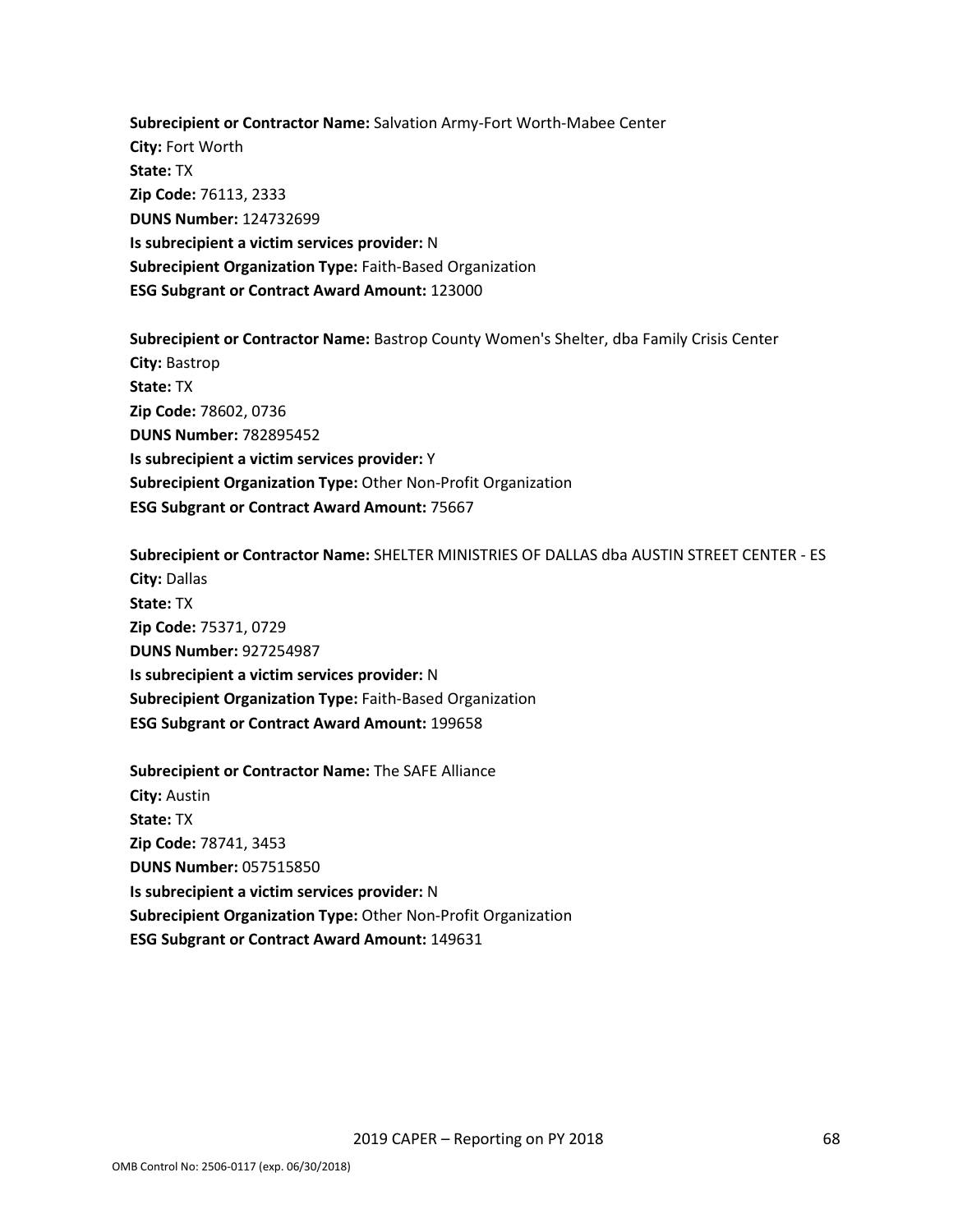**Subrecipient or Contractor Name:** Loaves and Fishes of the Rio Grande Valley **City:** Harlingen **State:** TX **Zip Code:** 78550, 6528 **DUNS Number:** 801182981 **Is subrecipient a victim services provider:** N **Subrecipient Organization Type:** Faith-Based Organization **ESG Subgrant or Contract Award Amount:** 237172

**Subrecipient or Contractor Name:** Houston Area Community Services, Inc. (HACS) dba Avenue 360 Health and Wellness **City:** Houston **State:** TX **Zip Code:** 77008, 1289 **DUNS Number:** 036642879 **Is subrecipient a victim services provider:** N **Subrecipient Organization Type:** Other Non-Profit Organization **ESG Subgrant or Contract Award Amount:** 77109

**Subrecipient or Contractor Name:** Salvation Army of Temple **City:** Temple **State:** TX **Zip Code:** 76504, 5606 **DUNS Number:** 005704437 **Is subrecipient a victim services provider:** N **Subrecipient Organization Type:** Faith-Based Organization **ESG Subgrant or Contract Award Amount:** 31960

**Subrecipient or Contractor Name:** The Salvation Army - Carr P Collins Service Center **City:** Dallas **State:** TX **Zip Code:** 75235, 7209 **DUNS Number:** 124718870 **Is subrecipient a victim services provider:** N **Subrecipient Organization Type:** Faith-Based Organization **ESG Subgrant or Contract Award Amount:** 180264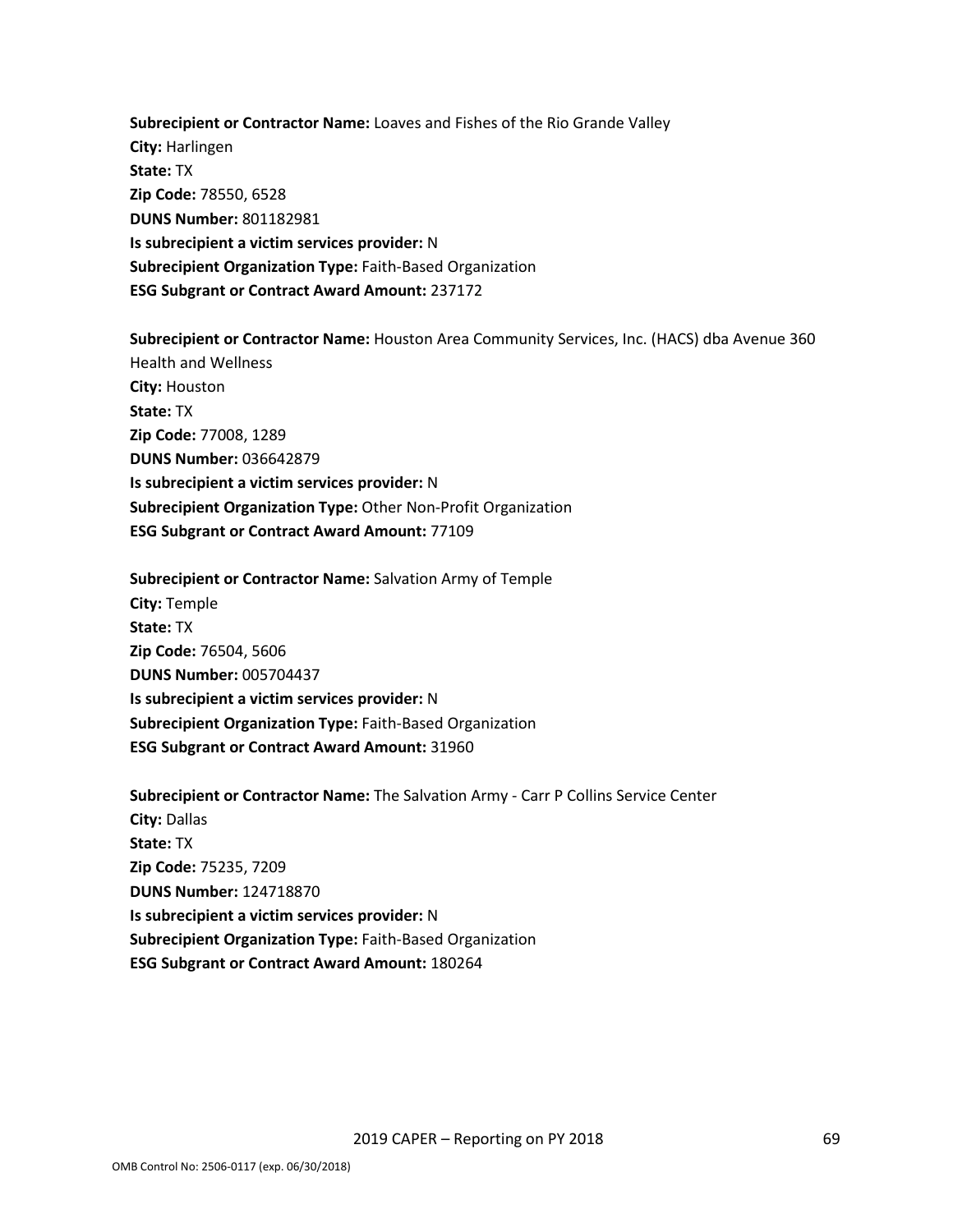**Subrecipient or Contractor Name:** Ark-Tex Council of Governments **City:** Texarkana **State:** TX **Zip Code:** 75503, 2910 **DUNS Number:** 059701052 **Is subrecipient a victim services provider:** N **Subrecipient Organization Type:** Other Non-Profit Organization **ESG Subgrant or Contract Award Amount:** 211767

**Subrecipient or Contractor Name:** Brownsville Literacy Center **City:** Brownsville **State:** TX **Zip Code:** 78520, 5405 **DUNS Number:** 111111116 **Is subrecipient a victim services provider:** N **Subrecipient Organization Type:** Other Non-Profit Organization **ESG Subgrant or Contract Award Amount:** 43779

**Subrecipient or Contractor Name:** Catholic Charities of the Rio Grande Valley **City:** Brownsville **State:** TX **Zip Code:** 78520, 8703 **DUNS Number:** 956016075 **Is subrecipient a victim services provider:** N **Subrecipient Organization Type:** Other Non-Profit Organization **ESG Subgrant or Contract Award Amount:** 152751

**Subrecipient or Contractor Name:** Giving HOPE, Inc **City:** Denton **State:** TX **Zip Code:** 76201, 6041 **DUNS Number:** 361545598 **Is subrecipient a victim services provider:** N **Subrecipient Organization Type:** Other Non-Profit Organization **ESG Subgrant or Contract Award Amount:** 156971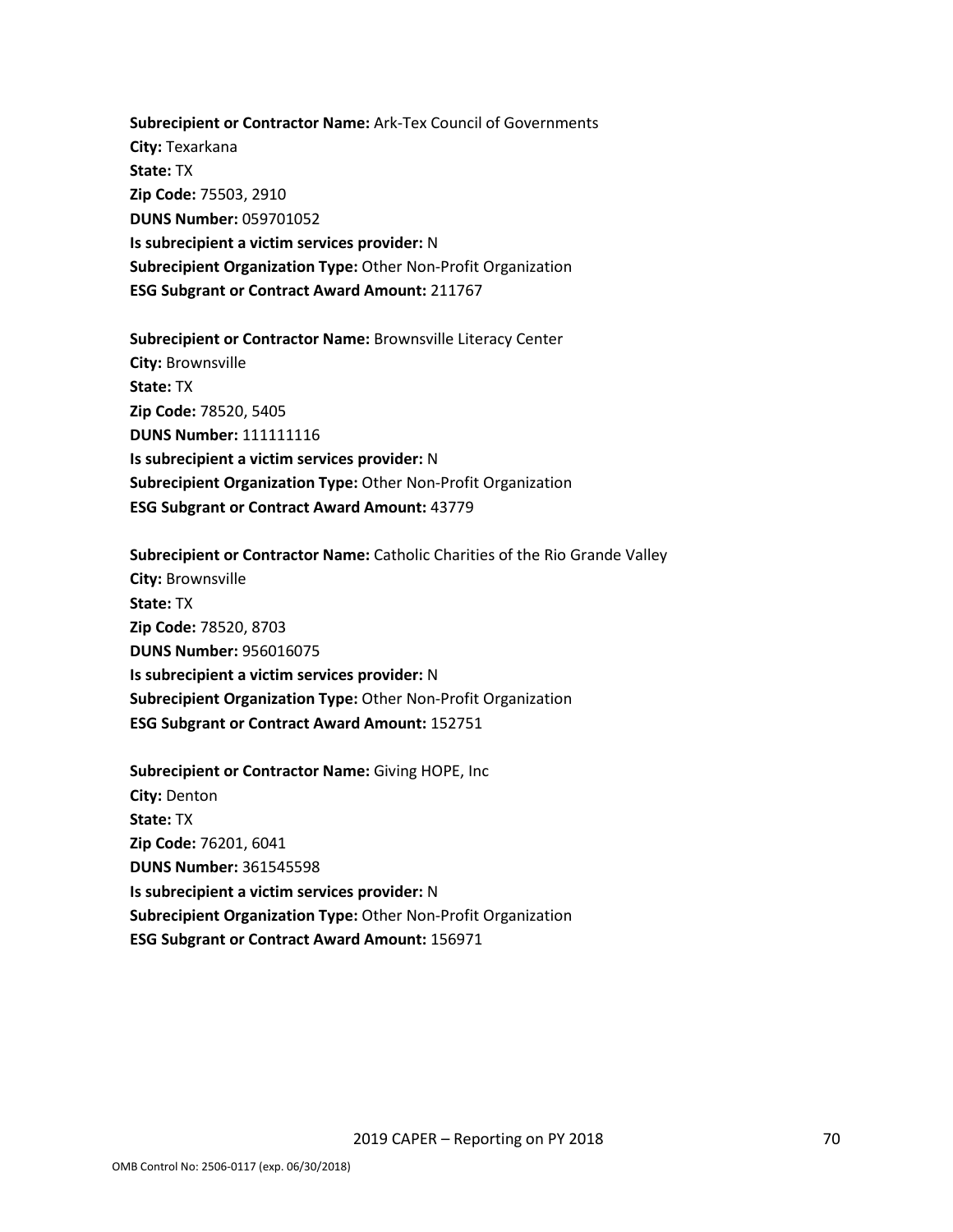**Subrecipient or Contractor Name:** The Salvation Army - Denton **City:** Denton **State:** TX **Zip Code:** 76209, 4526 **DUNS Number:** 124734646 **Is subrecipient a victim services provider:** N **Subrecipient Organization Type:** Faith-Based Organization **ESG Subgrant or Contract Award Amount:** 149024

**Subrecipient or Contractor Name:** Family Support Services of Amarillo **City:** Amarillo **State:** TX **Zip Code:** 79101, 3407 **DUNS Number:** 807028865 **Is subrecipient a victim services provider:** N **Subrecipient Organization Type:** Other Non-Profit Organization **ESG Subgrant or Contract Award Amount:** 17340

**Subrecipient or Contractor Name:** Tyler Street Resources dba Guyon Saunders Resouce Center **City:** Amarillo **State:** TX **Zip Code:** 79101, 1448 **DUNS Number:** 073105772 **Is subrecipient a victim services provider:** N **Subrecipient Organization Type:** Other Non-Profit Organization **ESG Subgrant or Contract Award Amount:** 26011

**Subrecipient or Contractor Name:** The Salvation Army - Amarillo **City:** Amarillo **State:** TX **Zip Code:** 79101, 1442 **DUNS Number:** 048226794 **Is subrecipient a victim services provider:** N **Subrecipient Organization Type:** Faith-Based Organization **ESG Subgrant or Contract Award Amount:** 101153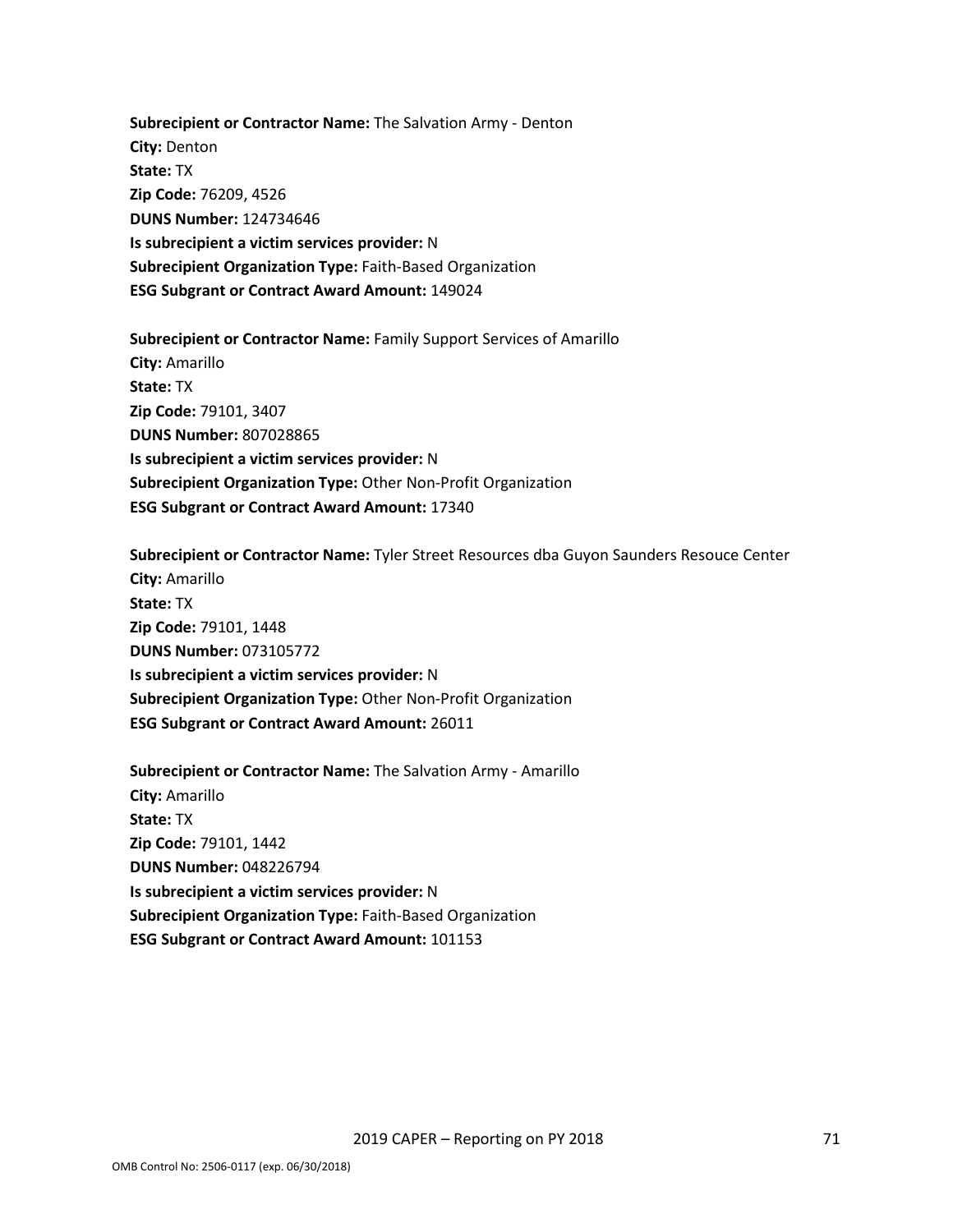**Subrecipient or Contractor Name:** The Beacon of Downtown Houston **City:** Houston **State:** TX **Zip Code:** 77002, 2008 **DUNS Number:** 967571915 **Is subrecipient a victim services provider:** N **Subrecipient Organization Type:** Faith-Based Organization **ESG Subgrant or Contract Award Amount:** 89485

**Subrecipient or Contractor Name:** Denton County Friends of the Family, Inc. **City:** Corinth **State:** TX **Zip Code:** 76210, 2302 **DUNS Number:** 782111991 **Is subrecipient a victim services provider:** Y **Subrecipient Organization Type:** Other Non-Profit Organization **ESG Subgrant or Contract Award Amount:** 146045

**Subrecipient or Contractor Name:** Assistance Center of Collin County **City:** Plano **State:** TX **Zip Code:** 75074, 5831 **DUNS Number:** 168597938 **Is subrecipient a victim services provider:** N **Subrecipient Organization Type:** Other Non-Profit Organization **ESG Subgrant or Contract Award Amount:** 61860

**Subrecipient or Contractor Name:** Tarrant County Hands of Hope **City:** Haltom City **State:** TX **Zip Code:** 76137, 2215 **DUNS Number:** 067621773 **Is subrecipient a victim services provider:** N **Subrecipient Organization Type:** Other Non-Profit Organization **ESG Subgrant or Contract Award Amount:** 30681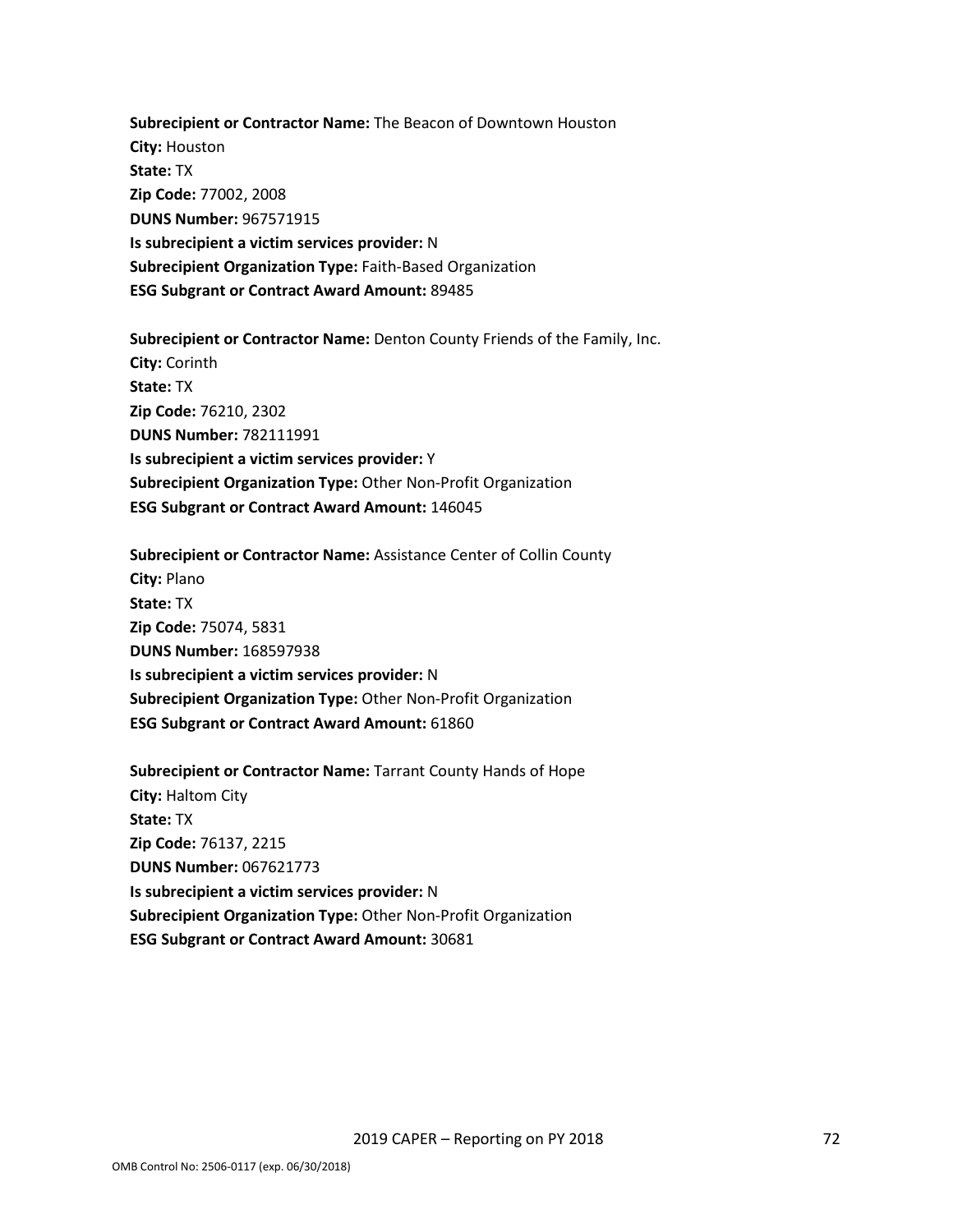## **CR-65 - Persons Assisted**

#### **Submission of CR-65 and SAGE Data**

Per the "Sage ESG CAPER Guidebook for ESG-funded Programs," available at

https://www.hudexchange.info/resources/documents/Sage-ESG-CAPER-Guidebook-for-ESG-funded-Programs.pdf, recipients must attach the Sage report to their CAPER submission in the eCon Planning Suite to fulfill the annual reporting requirement and are not required to enter the data manually onto screen CR-65. As such, all CR-65 data will be provided in Section CR-00 as an attachment titled Attachment 2 - Sage Report for CR-65.

#### **4. Persons Served**

#### **4a. Complete for Homelessness Prevention Activities**

| <b>Number of Persons in</b><br><b>Households</b> | <b>Total</b> |
|--------------------------------------------------|--------------|
| Adults                                           |              |
| Children                                         |              |
| Don't Know/Refused/Other                         |              |
| <b>Missing Information</b>                       |              |
| Total                                            |              |

**Table 16 – Household Information for Homeless Prevention Activities**

#### **4b. Complete for Rapid Re-Housing Activities**

| <b>Number of Persons in</b><br><b>Households</b> | <b>Total</b> |
|--------------------------------------------------|--------------|
| Adults                                           |              |
| Children                                         |              |
| Don't Know/Refused/Other                         |              |
| <b>Missing Information</b>                       |              |
| Total                                            |              |

**Table 17 – Household Information for Rapid Re-Housing Activities**

#### **4c. Complete for Shelter**

| <b>Number of Persons in</b> | <b>Total</b> |
|-----------------------------|--------------|
| Households                  |              |
| Adults                      |              |
| Children                    |              |
| Don't Know/Refused/Other    |              |
| Missing Information         |              |
| Total                       |              |

**Table 18 – Shelter Information**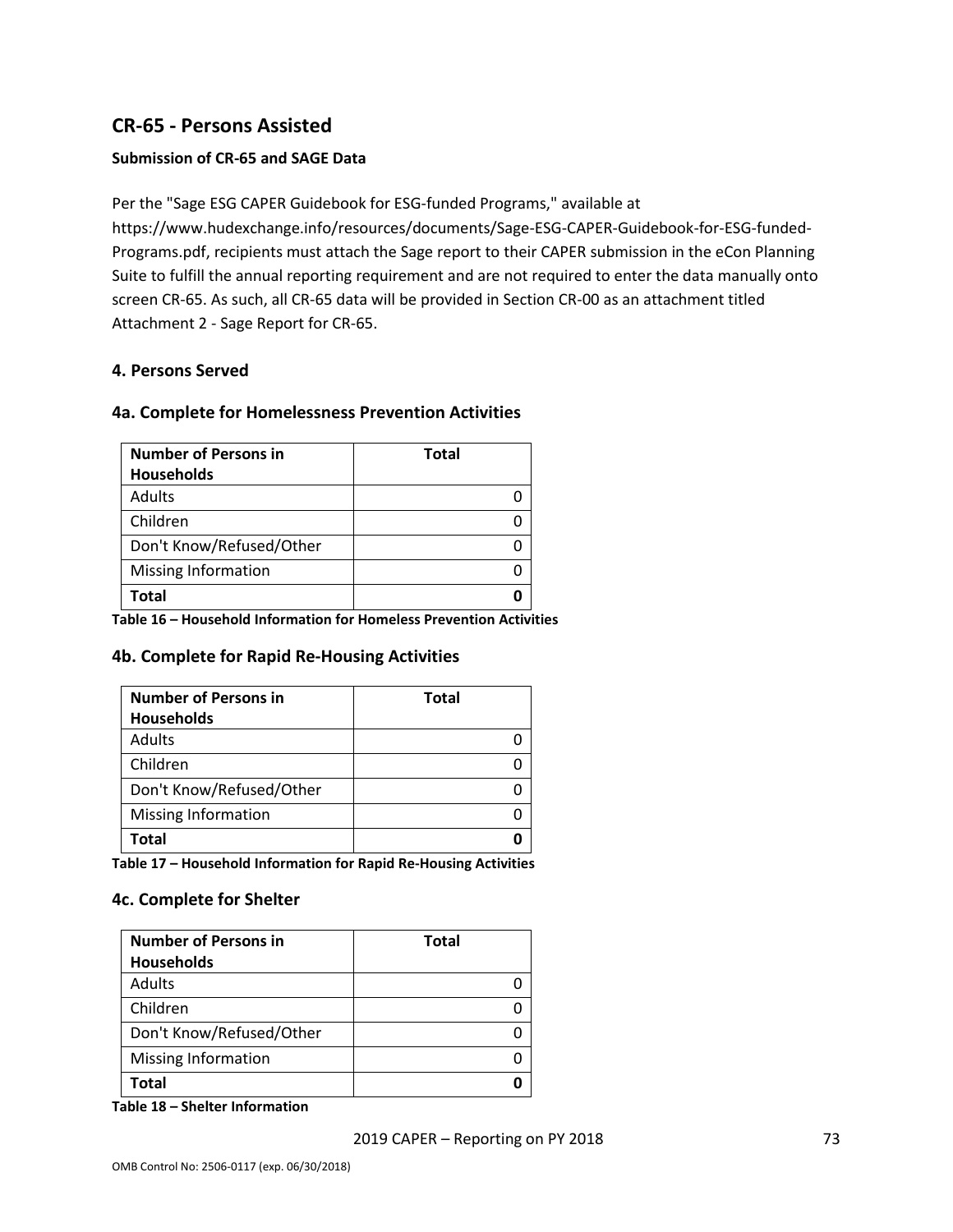#### **4d. Street Outreach**

| <b>Number of Persons in</b> | <b>Total</b> |
|-----------------------------|--------------|
| <b>Households</b>           |              |
| Adults                      |              |
| Children                    |              |
| Don't Know/Refused/Other    |              |
| Missing Information         |              |
| Total                       |              |

**Table 19 – Household Information for Street Outreach** 

## **4e. Totals for all Persons Served with ESG**

| <b>Number of Persons in</b> | <b>Total</b> |
|-----------------------------|--------------|
| <b>Households</b>           |              |
| Adults                      |              |
| Children                    |              |
| Don't Know/Refused/Other    |              |
| <b>Missing Information</b>  |              |
| Total                       |              |

**Table 20 – Household Information for Persons Served with ESG**

## **5. Gender—Complete for All Activities**

|                            | <b>Total</b> |
|----------------------------|--------------|
| Male                       |              |
| Female                     |              |
| Transgender                |              |
| Don't Know/Refused/Other   |              |
| <b>Missing Information</b> |              |
| Total                      |              |

**Table 21 – Gender Information**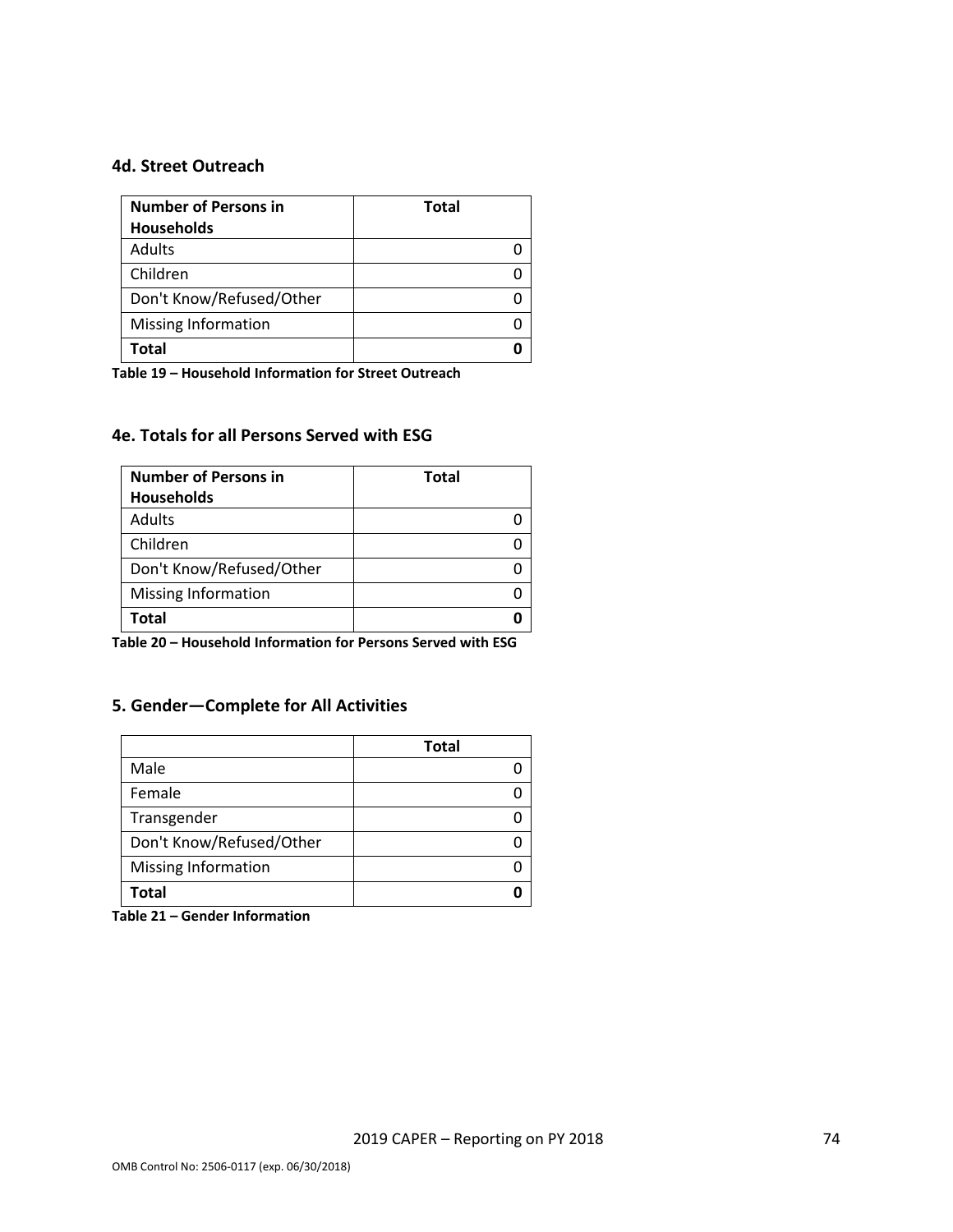## **6. Age—Complete for All Activities**

|                            | <b>Total</b> |
|----------------------------|--------------|
| Under 18                   |              |
| 18-24                      |              |
| 25 and over                |              |
| Don't Know/Refused/Other   |              |
| <b>Missing Information</b> |              |
| Total                      |              |

**Table 22 – Age Information**

### **7. Special Populations Served—Complete for All Activities**

| Subpopulation                     | <b>Total</b> | <b>Total</b>   | <b>Total</b>   | <b>Total</b>     |
|-----------------------------------|--------------|----------------|----------------|------------------|
|                                   |              | <b>Persons</b> | <b>Persons</b> | <b>Persons</b>   |
|                                   |              | Served-        | Served-        | Served in        |
|                                   |              | Prevention     | <b>RRH</b>     | <b>Emergency</b> |
|                                   |              |                |                | <b>Shelters</b>  |
| Veterans                          | 0            | 0              | $\Omega$       | 0                |
| <b>Victims of Domestic</b>        |              |                |                |                  |
| Violence                          | 0            | 0              | 0              | 0                |
| Elderly                           | 0            | 0              | $\mathbf 0$    | 0                |
| HIV/AIDS                          | 0            | 0              | $\Omega$       | 0                |
| Chronically                       |              |                |                |                  |
| Homeless                          | 0            | $\Omega$       | $\mathbf{0}$   | $\Omega$         |
| <b>Persons with Disabilities:</b> |              |                |                |                  |
| Severely Mentally                 |              |                |                |                  |
| $\mathbf{III}$                    | $\mathbf 0$  | 0              | 0              | $\Omega$         |
| <b>Chronic Substance</b>          |              |                |                |                  |
| Abuse                             | $\mathbf 0$  | $\Omega$       | $\mathbf{0}$   | 0                |
| <b>Other Disability</b>           | 0            | 0              | $\mathbf 0$    | $\Omega$         |
| Total                             |              |                |                |                  |
| (Unduplicated if                  |              |                |                |                  |
| possible)                         | 0            | 0              | 0              | 0                |

## **Number of Persons in Households**

**Table 23 – Special Population Served**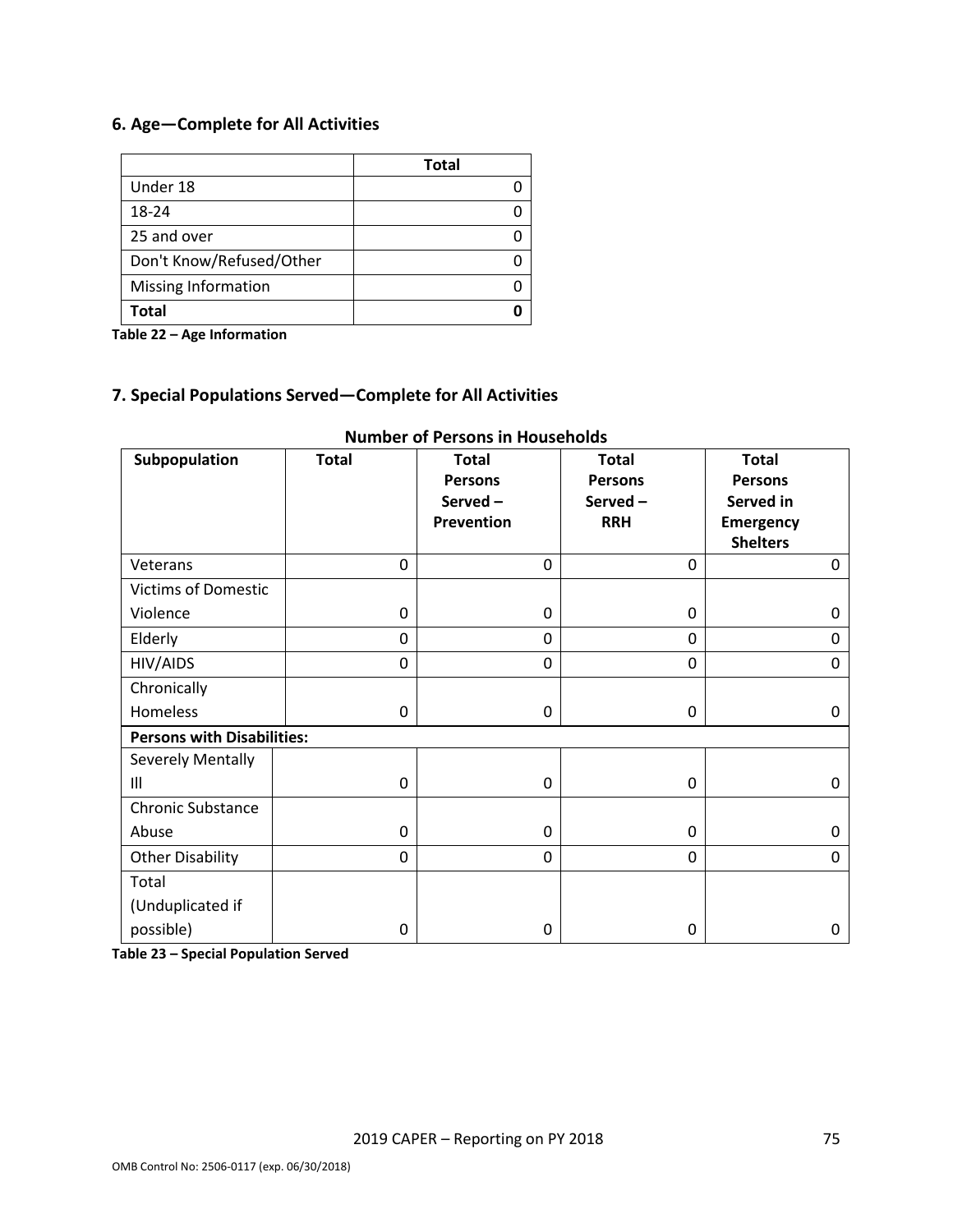# **CR-70 – ESG 91.520(g) - Assistance Provided and Outcomes**

## **10. Shelter Utilization**

| Number of New Units - Rehabbed       | 40      |
|--------------------------------------|---------|
| Number of New Units - Conversion     |         |
| Total Number of bed-nights available | 721.976 |
| Total Number of bed-nights provided  | 622,452 |
| <b>Capacity Utilization</b>          | 86.22%  |

**Table 24 – Shelter Capacity**

## **11. Project Outcomes Data measured under the performance standards developed in consultation with the CoC(s)**

In 2018, TDHCA evaluated and codified in administrative rule its scoring targets for performance standards. The process included obtaining feedback on the draft during a series of roundtables in three different cities, and an online discussion forum. CoCs were invited to participate in all requests for input. Changes to the scoring items were made in response feedback received during the drafting phase. In addition, TDHCA solicited formal public commnet through rulemaking, and the CoCs were notified for the public comment period. No public comment was received during the public comment period. In general, TDHCA strives to have its performance measures closely resemble the measures in the CAPER in order to ensure that federal requirements are met and minimize time ESG subrecipients spend reporting.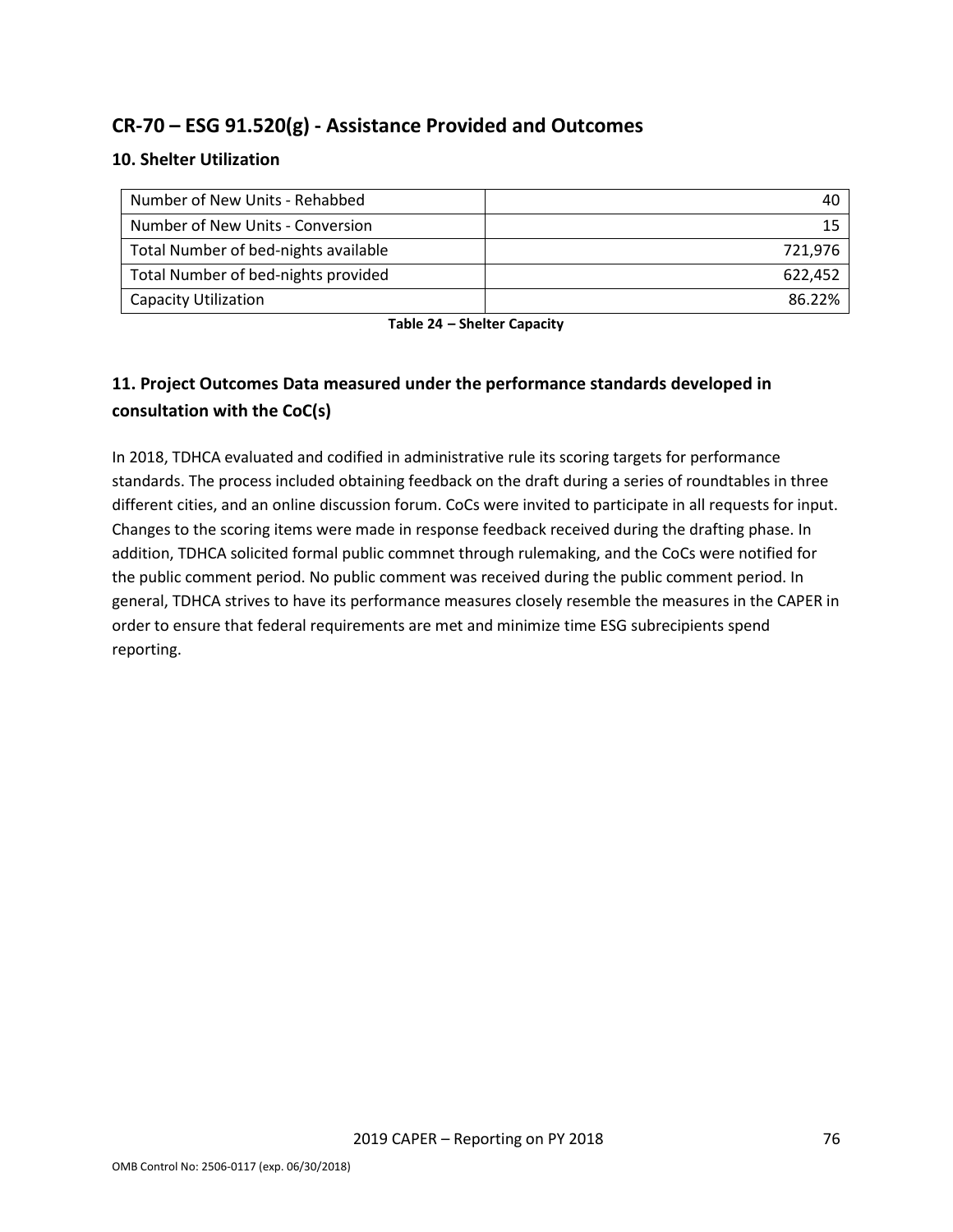# **CR-75 – Expenditures**

### **11. Expenditures**

## **11a. ESG Expenditures for Homelessness Prevention**

|                                                      | <b>Dollar Amount of Expenditures in Program Year</b> |         |           |
|------------------------------------------------------|------------------------------------------------------|---------|-----------|
|                                                      | 2016                                                 | 2017    | 2018      |
| <b>Expenditures for Rental Assistance</b>            | 557,803                                              | 71,826  | 1,241,530 |
| Expenditures for Housing Relocation and              |                                                      |         |           |
| <b>Stabilization Services - Financial Assistance</b> | 24,464                                               | 17,069  | 193,062   |
| Expenditures for Housing Relocation &                |                                                      |         |           |
| <b>Stabilization Services - Services</b>             | 295,925                                              | 60,338  | 440,384   |
| Expenditures for Homeless Prevention under           |                                                      |         |           |
| <b>Emergency Shelter Grants Program</b>              | 0                                                    | 0       | 0         |
| <b>Subtotal Homelessness Prevention</b>              | 878,192                                              | 149,233 | 1,874,976 |

**Table 25 – ESG Expenditures for Homelessness Prevention**

## **11b. ESG Expenditures for Rapid Re-Housing**

|                                                      | <b>Dollar Amount of Expenditures in Program Year</b> |         |           |
|------------------------------------------------------|------------------------------------------------------|---------|-----------|
|                                                      | 2016                                                 | 2017    | 2018      |
| <b>Expenditures for Rental Assistance</b>            | 701,753                                              | 136,726 | 955,388   |
| Expenditures for Housing Relocation and              |                                                      |         |           |
| <b>Stabilization Services - Financial Assistance</b> | 210,614                                              | 26,455  | 275,037   |
| Expenditures for Housing Relocation &                |                                                      |         |           |
| <b>Stabilization Services - Services</b>             | 846,038                                              | 141,744 | 800,932   |
| Expenditures for Homeless Assistance under           |                                                      |         |           |
| <b>Emergency Shelter Grants Program</b>              | 0                                                    | 0       |           |
| <b>Subtotal Rapid Re-Housing</b>                     | 1,758,405                                            | 304,925 | 2,031,357 |

**Table 26 – ESG Expenditures for Rapid Re-Housing**

### **11c. ESG Expenditures for Emergency Shelter**

|                           | <b>Dollar Amount of Expenditures in Program Year</b> |         |           |
|---------------------------|------------------------------------------------------|---------|-----------|
|                           | 2016                                                 | 2017    | 2018      |
| <b>Essential Services</b> | 877,325                                              | 278,493 | 1,397,276 |
| <b>Operations</b>         | 1,227,863                                            | 409,596 | 1,567,699 |
| Renovation                | 35,000                                               | 0       |           |
| Major Rehab               | 0                                                    | 0       |           |
| Conversion                | 120,200                                              | 0       |           |
| <b>Subtotal</b>           | 2,260,388                                            | 688,089 | 2,964,975 |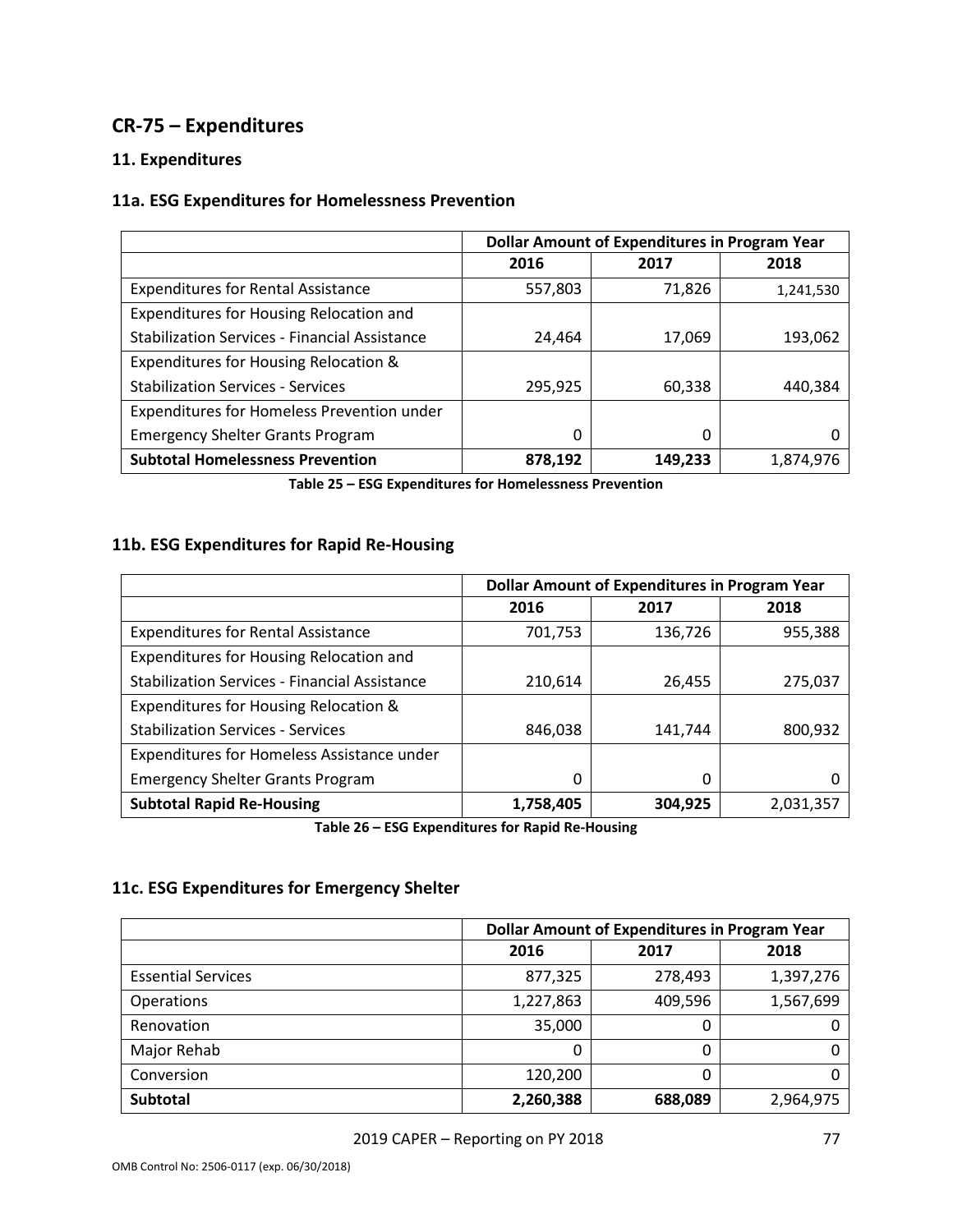### **11d. Other Grant Expenditures**

|                 | <b>Dollar Amount of Expenditures in Program Year</b> |         |         |
|-----------------|------------------------------------------------------|---------|---------|
|                 | 2016                                                 | 2017    | 2018    |
| Street Outreach | 393,304                                              | 109,091 | 668,323 |
| <b>HMIS</b>     | 280,296                                              | 72,261  | 354,829 |
| Administration  | 161,826                                              | 35,674  | 617.424 |

**Table 28 - Other Grant Expenditures**

#### **11e. Total ESG Grant Funds**

| <b>Total ESG Funds</b><br>Expended | 2016      | 2017      | 2018      |
|------------------------------------|-----------|-----------|-----------|
|                                    | 5,732,411 | 1,359,273 | 8,501,884 |

**Table 29 - Total ESG Funds Expended**

#### **11f. Match Source**

|                            | 2016      | 2017      | 2018      |
|----------------------------|-----------|-----------|-----------|
| Other Non-ESG HUD Funds    | 416,188   | 127,536   | 893,772   |
| <b>Other Federal Funds</b> | 1,280,381 | 140,995   | 1,380,438 |
| <b>State Government</b>    | 458,506   | 205,289   | 821,628   |
| <b>Local Government</b>    | 188,453   | 61,237    | 598,490   |
| Private Funds              | 2,355,388 | 710,889   | 3,799,774 |
| Other                      | 1,836,537 | 394,872   | 1,588,315 |
| Fees                       | 0         | 6,501     | 23,832    |
| Program Income             | 11,691    | 0         | 3100      |
| <b>Total Match Amount</b>  | 6,547,144 | 1,647,319 | 9,109,319 |

**Table 30 - Other Funds Expended on Eligible ESG Activities**

## **11g. Total**

| <b>Total Amount of Funds</b><br><b>Expended on ESG</b> | 2016       | 2017      | 2018       |
|--------------------------------------------------------|------------|-----------|------------|
| <b>Activities</b>                                      |            |           |            |
|                                                        | 12,279,555 | 3,006,592 | 17,611,203 |

**Table 31 - Total Amount of Funds Expended on ESG Activities**